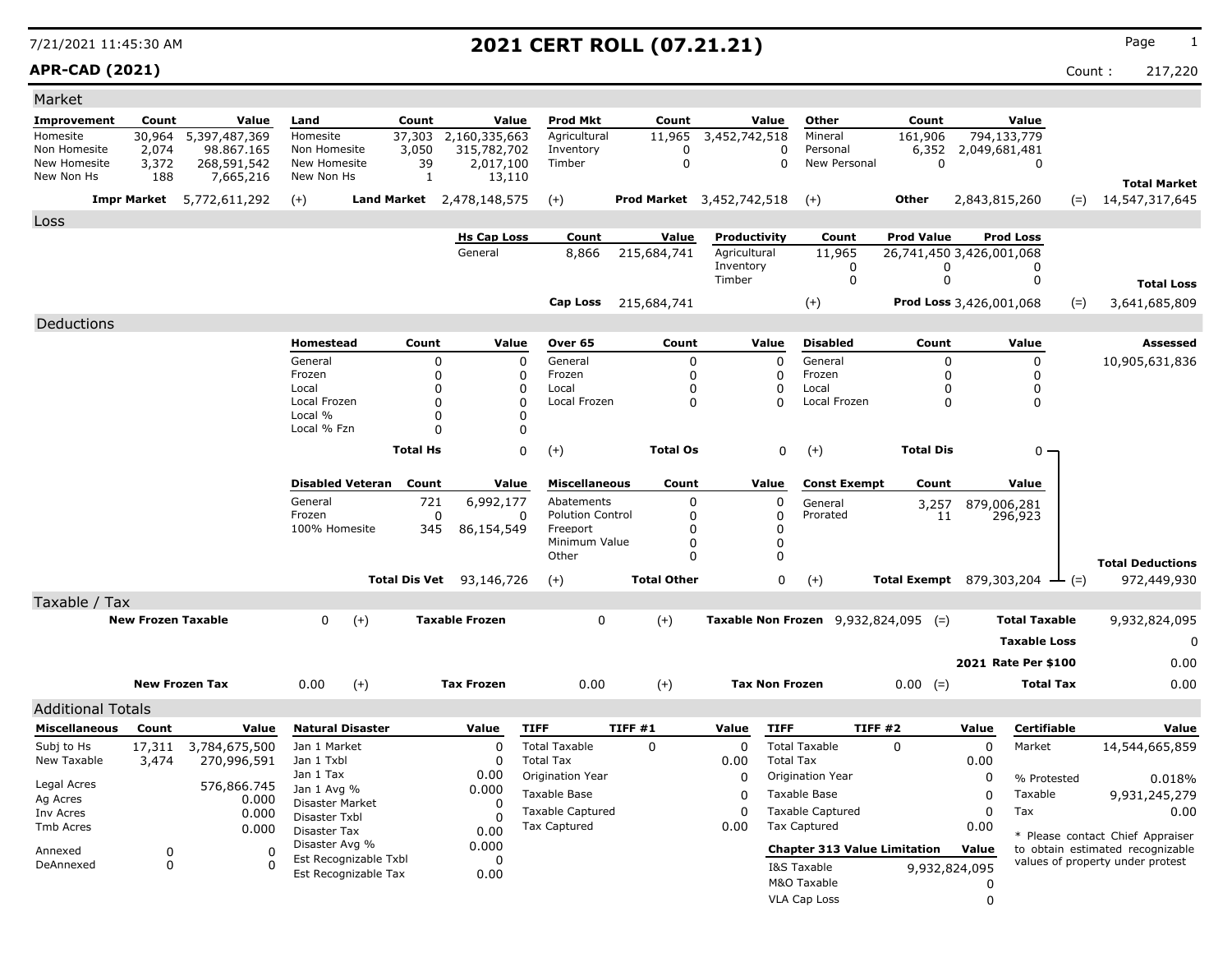### **CAL-CITY OF ALVORD (2021)** Count : 912

| Count<br>Value<br>Count<br><b>Prod Mkt</b><br>Count<br>Value<br>Other<br>Count<br>Value<br>Land<br>Value<br>587<br>Mineral<br>114<br>76,231,028<br>Homesite<br>664<br>20,694,160<br>Agricultural<br>17<br>1,066,610<br>130,501<br>22<br>$\mathbf 0$<br>90<br>12<br>Non Homesite<br>1,655,590<br>Inventory<br>Personal<br>5,145,767<br>747.862<br>$\Omega$<br>20<br>Timber<br>$\mathbf 0$<br>New Personal<br>New Homesite<br>1,280,970<br>New Homesite<br>0<br>0<br>0<br>0<br>0<br>$\mathbf 0$<br>0<br>New Non Hs<br>0<br>New Non Hs<br>0<br><b>Total Market</b><br><b>Impr Market</b><br>78,259,860<br><b>Land Market</b><br>22,349,750<br><b>Prod Market</b><br>1,066,610<br>Other<br>5,276,268<br>$(=)$<br>106,952,488<br>$(+)$<br>$(+)$<br>$(+)$<br>Loss<br>Value<br><b>Prod Value</b><br><b>Hs Cap Loss</b><br>Count<br>Productivity<br>Count<br><b>Prod Loss</b><br>General<br>213<br>Agricultural<br>17<br>3,141,469<br>6,120<br>1,060,490<br>Inventory<br>0<br>0<br>0<br>Timber<br>$\mathbf 0$<br>$\mathbf 0$<br>$\mathbf 0$<br><b>Total Loss</b><br><b>Cap Loss</b><br>$(+)$<br><b>Prod Loss</b><br>1,060,490<br>4,201,959<br>3,141,469<br>$(=)$<br>Deductions<br>Homestead<br>Count<br>Value<br>Over 65<br>Count<br>Value<br><b>Disabled</b><br>Count<br>Value<br><b>Assessed</b><br>$\mathbf 0$<br>$\Omega$<br>$\Omega$<br>$\Omega$<br>$\mathbf 0$<br>General<br>$\Omega$<br>General<br>General<br>102,750,529<br>$\mathbf 0$<br>Frozen<br>$\Omega$<br>$\Omega$<br>Frozen<br>$\mathbf 0$<br>Frozen<br>$\mathbf 0$<br>0<br>$\Omega$<br>Local<br>0<br>$\Omega$<br>Local<br>0<br>Local<br>0<br>0<br>$\Omega$<br>$\Omega$<br>Local Frozen<br>$\Omega$<br>$\Omega$<br>Local Frozen<br>$\Omega$<br>0<br>Local Frozen<br>Local %<br>$\Omega$<br>$\Omega$<br>Local % Fzn<br>$\Omega$<br>$\Omega$<br><b>Total Hs</b><br>0<br><b>Total Os</b><br>0<br><b>Total Dis</b><br>$(+)$<br>$(+)$<br>$0 -$<br><b>Disabled Veteran</b><br>Count<br>Value<br><b>Miscellaneous</b><br>Count<br>Value<br>Value<br><b>Const Exempt</b><br>Count<br>$\overline{7}$<br>General<br>57,480<br>Abatements<br>0<br>0<br>General<br>48<br>7,828,131<br>$\mathbf 0$<br>Frozen<br>4<br>46,000<br><b>Polution Control</b><br>0<br>Prorated<br>$\Omega$<br>0<br>100% Homesite<br>$\overline{7}$<br>$\mathbf 0$<br>1,369,109<br>Freeport<br>n<br>Minimum Value<br>106<br>7,445<br>Other<br>0<br>0<br><b>Total Deductions</b><br><b>Total Other</b><br><b>Total Dis Vet</b><br>1,472,589<br>7,445<br><b>Total Exempt</b><br>7,828,131 $\rightarrow$ (=)<br>9,308,165<br>$(+)$<br>$(+)$<br>Taxable / Tax<br>$(+)$<br><b>New Frozen Taxable</b><br>104,930<br>$(+)$<br><b>Taxable Frozen</b><br><b>Taxable Non Frozen</b><br><b>Total Taxable</b><br>14,438,010<br>78,899,424 (=)<br>93,442,364<br><b>Taxable Loss</b><br>2,260,087<br>2021 Rate Per \$100<br>0.00487961<br><b>New Frozen Tax</b><br>512.02<br>$(+)$<br><b>Tax Frozen</b><br>$(+)$<br><b>Tax Non Frozen</b><br><b>Total Tax</b><br>59,423.52<br>384,998.41 (=)<br>444,933.95<br><b>Additional Totals</b><br><b>TIFF #2</b><br><b>Miscellaneous</b><br>Count<br><b>Natural Disaster</b><br>Value<br><b>TIFF</b><br>TIFF#1<br>Value<br><b>TIFF</b><br>Value<br>Certifiable<br>Value<br>Value<br>298<br><b>Total Taxable</b><br><b>Total Taxable</b><br>$\mathbf 0$<br>$\mathsf 0$<br>Subj to Hs<br>45,065,471<br>Jan 1 Market<br>0<br>$\mathbf 0$<br>$\mathbf 0$<br>Market<br>106,952,488<br>20<br>Jan 1 Txbl<br><b>Total Tax</b><br><b>Total Tax</b><br>1,280,970<br>$\Omega$<br>0.00<br>0.00<br>Jan 1 Tax<br>0.00<br>Origination Year<br>$\mathbf 0$<br>Origination Year<br>0<br>% Protested<br>0%<br>Legal Acres<br>651.891<br>Jan 1 Avg %<br>0.000<br>Taxable Base<br>Taxable Base<br>Taxable<br>0<br>93,442,364<br>$\Omega$<br>Ag Acres<br>0.000<br>Disaster Market<br>0<br><b>Taxable Captured</b><br><b>Taxable Captured</b><br>$\Omega$<br>Tax<br>$\Omega$<br>444,933.95<br>0.000<br>Inv Acres<br>Disaster Txbl<br>0<br>Tax Captured<br>Tax Captured<br>0.00<br>0.00<br>0.000<br>Disaster Tax<br>0.00<br>* Please contact Chief Appraiser<br>Disaster Avg %<br>0.000<br><b>Chapter 313 Value Limitation</b><br>Value<br>to obtain estimated recognizable<br>$\mathbf 0$<br>$\Omega$<br>Annexed<br>Est Recognizable Txbl<br>$\mathbf 0$<br>values of property under protest<br>$\mathbf 0$<br>DeAnnexed<br>$\Omega$<br>93,442,364<br>I&S Taxable<br>Est Recognizable Tax<br>0.00<br>M&O Taxable<br>93,442,364<br>VLA Cap Loss | Market       |  |  |  |  |  |             |  |  |
|-----------------------------------------------------------------------------------------------------------------------------------------------------------------------------------------------------------------------------------------------------------------------------------------------------------------------------------------------------------------------------------------------------------------------------------------------------------------------------------------------------------------------------------------------------------------------------------------------------------------------------------------------------------------------------------------------------------------------------------------------------------------------------------------------------------------------------------------------------------------------------------------------------------------------------------------------------------------------------------------------------------------------------------------------------------------------------------------------------------------------------------------------------------------------------------------------------------------------------------------------------------------------------------------------------------------------------------------------------------------------------------------------------------------------------------------------------------------------------------------------------------------------------------------------------------------------------------------------------------------------------------------------------------------------------------------------------------------------------------------------------------------------------------------------------------------------------------------------------------------------------------------------------------------------------------------------------------------------------------------------------------------------------------------------------------------------------------------------------------------------------------------------------------------------------------------------------------------------------------------------------------------------------------------------------------------------------------------------------------------------------------------------------------------------------------------------------------------------------------------------------------------------------------------------------------------------------------------------------------------------------------------------------------------------------------------------------------------------------------------------------------------------------------------------------------------------------------------------------------------------------------------------------------------------------------------------------------------------------------------------------------------------------------------------------------------------------------------------------------------------------------------------------------------------------------------------------------------------------------------------------------------------------------------------------------------------------------------------------------------------------------------------------------------------------------------------------------------------------------------------------------------------------------------------------------------------------------------------------------------------------------------------------------------------------------------------------------------------------------------------------------------------------------------------------------------------------------------------------------------------------------------------------------------------------------------------------------------------------------------------------------------------------------------------------------------------------------------------------------------------------------------------------------------------------------------------------------------------------------------------------------------------------------------------------------------------------------------------------------------------------------------------------------------------------------------------------------------------|--------------|--|--|--|--|--|-------------|--|--|
|                                                                                                                                                                                                                                                                                                                                                                                                                                                                                                                                                                                                                                                                                                                                                                                                                                                                                                                                                                                                                                                                                                                                                                                                                                                                                                                                                                                                                                                                                                                                                                                                                                                                                                                                                                                                                                                                                                                                                                                                                                                                                                                                                                                                                                                                                                                                                                                                                                                                                                                                                                                                                                                                                                                                                                                                                                                                                                                                                                                                                                                                                                                                                                                                                                                                                                                                                                                                                                                                                                                                                                                                                                                                                                                                                                                                                                                                                                                                                                                                                                                                                                                                                                                                                                                                                                                                                                                                                                                                       | Improvement  |  |  |  |  |  |             |  |  |
|                                                                                                                                                                                                                                                                                                                                                                                                                                                                                                                                                                                                                                                                                                                                                                                                                                                                                                                                                                                                                                                                                                                                                                                                                                                                                                                                                                                                                                                                                                                                                                                                                                                                                                                                                                                                                                                                                                                                                                                                                                                                                                                                                                                                                                                                                                                                                                                                                                                                                                                                                                                                                                                                                                                                                                                                                                                                                                                                                                                                                                                                                                                                                                                                                                                                                                                                                                                                                                                                                                                                                                                                                                                                                                                                                                                                                                                                                                                                                                                                                                                                                                                                                                                                                                                                                                                                                                                                                                                                       | Homesite     |  |  |  |  |  |             |  |  |
|                                                                                                                                                                                                                                                                                                                                                                                                                                                                                                                                                                                                                                                                                                                                                                                                                                                                                                                                                                                                                                                                                                                                                                                                                                                                                                                                                                                                                                                                                                                                                                                                                                                                                                                                                                                                                                                                                                                                                                                                                                                                                                                                                                                                                                                                                                                                                                                                                                                                                                                                                                                                                                                                                                                                                                                                                                                                                                                                                                                                                                                                                                                                                                                                                                                                                                                                                                                                                                                                                                                                                                                                                                                                                                                                                                                                                                                                                                                                                                                                                                                                                                                                                                                                                                                                                                                                                                                                                                                                       | Non Homesite |  |  |  |  |  |             |  |  |
|                                                                                                                                                                                                                                                                                                                                                                                                                                                                                                                                                                                                                                                                                                                                                                                                                                                                                                                                                                                                                                                                                                                                                                                                                                                                                                                                                                                                                                                                                                                                                                                                                                                                                                                                                                                                                                                                                                                                                                                                                                                                                                                                                                                                                                                                                                                                                                                                                                                                                                                                                                                                                                                                                                                                                                                                                                                                                                                                                                                                                                                                                                                                                                                                                                                                                                                                                                                                                                                                                                                                                                                                                                                                                                                                                                                                                                                                                                                                                                                                                                                                                                                                                                                                                                                                                                                                                                                                                                                                       |              |  |  |  |  |  |             |  |  |
|                                                                                                                                                                                                                                                                                                                                                                                                                                                                                                                                                                                                                                                                                                                                                                                                                                                                                                                                                                                                                                                                                                                                                                                                                                                                                                                                                                                                                                                                                                                                                                                                                                                                                                                                                                                                                                                                                                                                                                                                                                                                                                                                                                                                                                                                                                                                                                                                                                                                                                                                                                                                                                                                                                                                                                                                                                                                                                                                                                                                                                                                                                                                                                                                                                                                                                                                                                                                                                                                                                                                                                                                                                                                                                                                                                                                                                                                                                                                                                                                                                                                                                                                                                                                                                                                                                                                                                                                                                                                       |              |  |  |  |  |  |             |  |  |
|                                                                                                                                                                                                                                                                                                                                                                                                                                                                                                                                                                                                                                                                                                                                                                                                                                                                                                                                                                                                                                                                                                                                                                                                                                                                                                                                                                                                                                                                                                                                                                                                                                                                                                                                                                                                                                                                                                                                                                                                                                                                                                                                                                                                                                                                                                                                                                                                                                                                                                                                                                                                                                                                                                                                                                                                                                                                                                                                                                                                                                                                                                                                                                                                                                                                                                                                                                                                                                                                                                                                                                                                                                                                                                                                                                                                                                                                                                                                                                                                                                                                                                                                                                                                                                                                                                                                                                                                                                                                       |              |  |  |  |  |  |             |  |  |
|                                                                                                                                                                                                                                                                                                                                                                                                                                                                                                                                                                                                                                                                                                                                                                                                                                                                                                                                                                                                                                                                                                                                                                                                                                                                                                                                                                                                                                                                                                                                                                                                                                                                                                                                                                                                                                                                                                                                                                                                                                                                                                                                                                                                                                                                                                                                                                                                                                                                                                                                                                                                                                                                                                                                                                                                                                                                                                                                                                                                                                                                                                                                                                                                                                                                                                                                                                                                                                                                                                                                                                                                                                                                                                                                                                                                                                                                                                                                                                                                                                                                                                                                                                                                                                                                                                                                                                                                                                                                       |              |  |  |  |  |  |             |  |  |
|                                                                                                                                                                                                                                                                                                                                                                                                                                                                                                                                                                                                                                                                                                                                                                                                                                                                                                                                                                                                                                                                                                                                                                                                                                                                                                                                                                                                                                                                                                                                                                                                                                                                                                                                                                                                                                                                                                                                                                                                                                                                                                                                                                                                                                                                                                                                                                                                                                                                                                                                                                                                                                                                                                                                                                                                                                                                                                                                                                                                                                                                                                                                                                                                                                                                                                                                                                                                                                                                                                                                                                                                                                                                                                                                                                                                                                                                                                                                                                                                                                                                                                                                                                                                                                                                                                                                                                                                                                                                       |              |  |  |  |  |  |             |  |  |
|                                                                                                                                                                                                                                                                                                                                                                                                                                                                                                                                                                                                                                                                                                                                                                                                                                                                                                                                                                                                                                                                                                                                                                                                                                                                                                                                                                                                                                                                                                                                                                                                                                                                                                                                                                                                                                                                                                                                                                                                                                                                                                                                                                                                                                                                                                                                                                                                                                                                                                                                                                                                                                                                                                                                                                                                                                                                                                                                                                                                                                                                                                                                                                                                                                                                                                                                                                                                                                                                                                                                                                                                                                                                                                                                                                                                                                                                                                                                                                                                                                                                                                                                                                                                                                                                                                                                                                                                                                                                       |              |  |  |  |  |  |             |  |  |
|                                                                                                                                                                                                                                                                                                                                                                                                                                                                                                                                                                                                                                                                                                                                                                                                                                                                                                                                                                                                                                                                                                                                                                                                                                                                                                                                                                                                                                                                                                                                                                                                                                                                                                                                                                                                                                                                                                                                                                                                                                                                                                                                                                                                                                                                                                                                                                                                                                                                                                                                                                                                                                                                                                                                                                                                                                                                                                                                                                                                                                                                                                                                                                                                                                                                                                                                                                                                                                                                                                                                                                                                                                                                                                                                                                                                                                                                                                                                                                                                                                                                                                                                                                                                                                                                                                                                                                                                                                                                       |              |  |  |  |  |  |             |  |  |
|                                                                                                                                                                                                                                                                                                                                                                                                                                                                                                                                                                                                                                                                                                                                                                                                                                                                                                                                                                                                                                                                                                                                                                                                                                                                                                                                                                                                                                                                                                                                                                                                                                                                                                                                                                                                                                                                                                                                                                                                                                                                                                                                                                                                                                                                                                                                                                                                                                                                                                                                                                                                                                                                                                                                                                                                                                                                                                                                                                                                                                                                                                                                                                                                                                                                                                                                                                                                                                                                                                                                                                                                                                                                                                                                                                                                                                                                                                                                                                                                                                                                                                                                                                                                                                                                                                                                                                                                                                                                       |              |  |  |  |  |  |             |  |  |
|                                                                                                                                                                                                                                                                                                                                                                                                                                                                                                                                                                                                                                                                                                                                                                                                                                                                                                                                                                                                                                                                                                                                                                                                                                                                                                                                                                                                                                                                                                                                                                                                                                                                                                                                                                                                                                                                                                                                                                                                                                                                                                                                                                                                                                                                                                                                                                                                                                                                                                                                                                                                                                                                                                                                                                                                                                                                                                                                                                                                                                                                                                                                                                                                                                                                                                                                                                                                                                                                                                                                                                                                                                                                                                                                                                                                                                                                                                                                                                                                                                                                                                                                                                                                                                                                                                                                                                                                                                                                       |              |  |  |  |  |  |             |  |  |
|                                                                                                                                                                                                                                                                                                                                                                                                                                                                                                                                                                                                                                                                                                                                                                                                                                                                                                                                                                                                                                                                                                                                                                                                                                                                                                                                                                                                                                                                                                                                                                                                                                                                                                                                                                                                                                                                                                                                                                                                                                                                                                                                                                                                                                                                                                                                                                                                                                                                                                                                                                                                                                                                                                                                                                                                                                                                                                                                                                                                                                                                                                                                                                                                                                                                                                                                                                                                                                                                                                                                                                                                                                                                                                                                                                                                                                                                                                                                                                                                                                                                                                                                                                                                                                                                                                                                                                                                                                                                       |              |  |  |  |  |  |             |  |  |
|                                                                                                                                                                                                                                                                                                                                                                                                                                                                                                                                                                                                                                                                                                                                                                                                                                                                                                                                                                                                                                                                                                                                                                                                                                                                                                                                                                                                                                                                                                                                                                                                                                                                                                                                                                                                                                                                                                                                                                                                                                                                                                                                                                                                                                                                                                                                                                                                                                                                                                                                                                                                                                                                                                                                                                                                                                                                                                                                                                                                                                                                                                                                                                                                                                                                                                                                                                                                                                                                                                                                                                                                                                                                                                                                                                                                                                                                                                                                                                                                                                                                                                                                                                                                                                                                                                                                                                                                                                                                       |              |  |  |  |  |  |             |  |  |
|                                                                                                                                                                                                                                                                                                                                                                                                                                                                                                                                                                                                                                                                                                                                                                                                                                                                                                                                                                                                                                                                                                                                                                                                                                                                                                                                                                                                                                                                                                                                                                                                                                                                                                                                                                                                                                                                                                                                                                                                                                                                                                                                                                                                                                                                                                                                                                                                                                                                                                                                                                                                                                                                                                                                                                                                                                                                                                                                                                                                                                                                                                                                                                                                                                                                                                                                                                                                                                                                                                                                                                                                                                                                                                                                                                                                                                                                                                                                                                                                                                                                                                                                                                                                                                                                                                                                                                                                                                                                       |              |  |  |  |  |  |             |  |  |
|                                                                                                                                                                                                                                                                                                                                                                                                                                                                                                                                                                                                                                                                                                                                                                                                                                                                                                                                                                                                                                                                                                                                                                                                                                                                                                                                                                                                                                                                                                                                                                                                                                                                                                                                                                                                                                                                                                                                                                                                                                                                                                                                                                                                                                                                                                                                                                                                                                                                                                                                                                                                                                                                                                                                                                                                                                                                                                                                                                                                                                                                                                                                                                                                                                                                                                                                                                                                                                                                                                                                                                                                                                                                                                                                                                                                                                                                                                                                                                                                                                                                                                                                                                                                                                                                                                                                                                                                                                                                       |              |  |  |  |  |  |             |  |  |
|                                                                                                                                                                                                                                                                                                                                                                                                                                                                                                                                                                                                                                                                                                                                                                                                                                                                                                                                                                                                                                                                                                                                                                                                                                                                                                                                                                                                                                                                                                                                                                                                                                                                                                                                                                                                                                                                                                                                                                                                                                                                                                                                                                                                                                                                                                                                                                                                                                                                                                                                                                                                                                                                                                                                                                                                                                                                                                                                                                                                                                                                                                                                                                                                                                                                                                                                                                                                                                                                                                                                                                                                                                                                                                                                                                                                                                                                                                                                                                                                                                                                                                                                                                                                                                                                                                                                                                                                                                                                       |              |  |  |  |  |  |             |  |  |
|                                                                                                                                                                                                                                                                                                                                                                                                                                                                                                                                                                                                                                                                                                                                                                                                                                                                                                                                                                                                                                                                                                                                                                                                                                                                                                                                                                                                                                                                                                                                                                                                                                                                                                                                                                                                                                                                                                                                                                                                                                                                                                                                                                                                                                                                                                                                                                                                                                                                                                                                                                                                                                                                                                                                                                                                                                                                                                                                                                                                                                                                                                                                                                                                                                                                                                                                                                                                                                                                                                                                                                                                                                                                                                                                                                                                                                                                                                                                                                                                                                                                                                                                                                                                                                                                                                                                                                                                                                                                       |              |  |  |  |  |  |             |  |  |
|                                                                                                                                                                                                                                                                                                                                                                                                                                                                                                                                                                                                                                                                                                                                                                                                                                                                                                                                                                                                                                                                                                                                                                                                                                                                                                                                                                                                                                                                                                                                                                                                                                                                                                                                                                                                                                                                                                                                                                                                                                                                                                                                                                                                                                                                                                                                                                                                                                                                                                                                                                                                                                                                                                                                                                                                                                                                                                                                                                                                                                                                                                                                                                                                                                                                                                                                                                                                                                                                                                                                                                                                                                                                                                                                                                                                                                                                                                                                                                                                                                                                                                                                                                                                                                                                                                                                                                                                                                                                       |              |  |  |  |  |  |             |  |  |
|                                                                                                                                                                                                                                                                                                                                                                                                                                                                                                                                                                                                                                                                                                                                                                                                                                                                                                                                                                                                                                                                                                                                                                                                                                                                                                                                                                                                                                                                                                                                                                                                                                                                                                                                                                                                                                                                                                                                                                                                                                                                                                                                                                                                                                                                                                                                                                                                                                                                                                                                                                                                                                                                                                                                                                                                                                                                                                                                                                                                                                                                                                                                                                                                                                                                                                                                                                                                                                                                                                                                                                                                                                                                                                                                                                                                                                                                                                                                                                                                                                                                                                                                                                                                                                                                                                                                                                                                                                                                       |              |  |  |  |  |  |             |  |  |
|                                                                                                                                                                                                                                                                                                                                                                                                                                                                                                                                                                                                                                                                                                                                                                                                                                                                                                                                                                                                                                                                                                                                                                                                                                                                                                                                                                                                                                                                                                                                                                                                                                                                                                                                                                                                                                                                                                                                                                                                                                                                                                                                                                                                                                                                                                                                                                                                                                                                                                                                                                                                                                                                                                                                                                                                                                                                                                                                                                                                                                                                                                                                                                                                                                                                                                                                                                                                                                                                                                                                                                                                                                                                                                                                                                                                                                                                                                                                                                                                                                                                                                                                                                                                                                                                                                                                                                                                                                                                       |              |  |  |  |  |  |             |  |  |
|                                                                                                                                                                                                                                                                                                                                                                                                                                                                                                                                                                                                                                                                                                                                                                                                                                                                                                                                                                                                                                                                                                                                                                                                                                                                                                                                                                                                                                                                                                                                                                                                                                                                                                                                                                                                                                                                                                                                                                                                                                                                                                                                                                                                                                                                                                                                                                                                                                                                                                                                                                                                                                                                                                                                                                                                                                                                                                                                                                                                                                                                                                                                                                                                                                                                                                                                                                                                                                                                                                                                                                                                                                                                                                                                                                                                                                                                                                                                                                                                                                                                                                                                                                                                                                                                                                                                                                                                                                                                       |              |  |  |  |  |  |             |  |  |
|                                                                                                                                                                                                                                                                                                                                                                                                                                                                                                                                                                                                                                                                                                                                                                                                                                                                                                                                                                                                                                                                                                                                                                                                                                                                                                                                                                                                                                                                                                                                                                                                                                                                                                                                                                                                                                                                                                                                                                                                                                                                                                                                                                                                                                                                                                                                                                                                                                                                                                                                                                                                                                                                                                                                                                                                                                                                                                                                                                                                                                                                                                                                                                                                                                                                                                                                                                                                                                                                                                                                                                                                                                                                                                                                                                                                                                                                                                                                                                                                                                                                                                                                                                                                                                                                                                                                                                                                                                                                       |              |  |  |  |  |  |             |  |  |
|                                                                                                                                                                                                                                                                                                                                                                                                                                                                                                                                                                                                                                                                                                                                                                                                                                                                                                                                                                                                                                                                                                                                                                                                                                                                                                                                                                                                                                                                                                                                                                                                                                                                                                                                                                                                                                                                                                                                                                                                                                                                                                                                                                                                                                                                                                                                                                                                                                                                                                                                                                                                                                                                                                                                                                                                                                                                                                                                                                                                                                                                                                                                                                                                                                                                                                                                                                                                                                                                                                                                                                                                                                                                                                                                                                                                                                                                                                                                                                                                                                                                                                                                                                                                                                                                                                                                                                                                                                                                       |              |  |  |  |  |  |             |  |  |
|                                                                                                                                                                                                                                                                                                                                                                                                                                                                                                                                                                                                                                                                                                                                                                                                                                                                                                                                                                                                                                                                                                                                                                                                                                                                                                                                                                                                                                                                                                                                                                                                                                                                                                                                                                                                                                                                                                                                                                                                                                                                                                                                                                                                                                                                                                                                                                                                                                                                                                                                                                                                                                                                                                                                                                                                                                                                                                                                                                                                                                                                                                                                                                                                                                                                                                                                                                                                                                                                                                                                                                                                                                                                                                                                                                                                                                                                                                                                                                                                                                                                                                                                                                                                                                                                                                                                                                                                                                                                       |              |  |  |  |  |  |             |  |  |
|                                                                                                                                                                                                                                                                                                                                                                                                                                                                                                                                                                                                                                                                                                                                                                                                                                                                                                                                                                                                                                                                                                                                                                                                                                                                                                                                                                                                                                                                                                                                                                                                                                                                                                                                                                                                                                                                                                                                                                                                                                                                                                                                                                                                                                                                                                                                                                                                                                                                                                                                                                                                                                                                                                                                                                                                                                                                                                                                                                                                                                                                                                                                                                                                                                                                                                                                                                                                                                                                                                                                                                                                                                                                                                                                                                                                                                                                                                                                                                                                                                                                                                                                                                                                                                                                                                                                                                                                                                                                       |              |  |  |  |  |  |             |  |  |
|                                                                                                                                                                                                                                                                                                                                                                                                                                                                                                                                                                                                                                                                                                                                                                                                                                                                                                                                                                                                                                                                                                                                                                                                                                                                                                                                                                                                                                                                                                                                                                                                                                                                                                                                                                                                                                                                                                                                                                                                                                                                                                                                                                                                                                                                                                                                                                                                                                                                                                                                                                                                                                                                                                                                                                                                                                                                                                                                                                                                                                                                                                                                                                                                                                                                                                                                                                                                                                                                                                                                                                                                                                                                                                                                                                                                                                                                                                                                                                                                                                                                                                                                                                                                                                                                                                                                                                                                                                                                       |              |  |  |  |  |  |             |  |  |
|                                                                                                                                                                                                                                                                                                                                                                                                                                                                                                                                                                                                                                                                                                                                                                                                                                                                                                                                                                                                                                                                                                                                                                                                                                                                                                                                                                                                                                                                                                                                                                                                                                                                                                                                                                                                                                                                                                                                                                                                                                                                                                                                                                                                                                                                                                                                                                                                                                                                                                                                                                                                                                                                                                                                                                                                                                                                                                                                                                                                                                                                                                                                                                                                                                                                                                                                                                                                                                                                                                                                                                                                                                                                                                                                                                                                                                                                                                                                                                                                                                                                                                                                                                                                                                                                                                                                                                                                                                                                       |              |  |  |  |  |  |             |  |  |
|                                                                                                                                                                                                                                                                                                                                                                                                                                                                                                                                                                                                                                                                                                                                                                                                                                                                                                                                                                                                                                                                                                                                                                                                                                                                                                                                                                                                                                                                                                                                                                                                                                                                                                                                                                                                                                                                                                                                                                                                                                                                                                                                                                                                                                                                                                                                                                                                                                                                                                                                                                                                                                                                                                                                                                                                                                                                                                                                                                                                                                                                                                                                                                                                                                                                                                                                                                                                                                                                                                                                                                                                                                                                                                                                                                                                                                                                                                                                                                                                                                                                                                                                                                                                                                                                                                                                                                                                                                                                       |              |  |  |  |  |  |             |  |  |
|                                                                                                                                                                                                                                                                                                                                                                                                                                                                                                                                                                                                                                                                                                                                                                                                                                                                                                                                                                                                                                                                                                                                                                                                                                                                                                                                                                                                                                                                                                                                                                                                                                                                                                                                                                                                                                                                                                                                                                                                                                                                                                                                                                                                                                                                                                                                                                                                                                                                                                                                                                                                                                                                                                                                                                                                                                                                                                                                                                                                                                                                                                                                                                                                                                                                                                                                                                                                                                                                                                                                                                                                                                                                                                                                                                                                                                                                                                                                                                                                                                                                                                                                                                                                                                                                                                                                                                                                                                                                       |              |  |  |  |  |  |             |  |  |
|                                                                                                                                                                                                                                                                                                                                                                                                                                                                                                                                                                                                                                                                                                                                                                                                                                                                                                                                                                                                                                                                                                                                                                                                                                                                                                                                                                                                                                                                                                                                                                                                                                                                                                                                                                                                                                                                                                                                                                                                                                                                                                                                                                                                                                                                                                                                                                                                                                                                                                                                                                                                                                                                                                                                                                                                                                                                                                                                                                                                                                                                                                                                                                                                                                                                                                                                                                                                                                                                                                                                                                                                                                                                                                                                                                                                                                                                                                                                                                                                                                                                                                                                                                                                                                                                                                                                                                                                                                                                       |              |  |  |  |  |  |             |  |  |
|                                                                                                                                                                                                                                                                                                                                                                                                                                                                                                                                                                                                                                                                                                                                                                                                                                                                                                                                                                                                                                                                                                                                                                                                                                                                                                                                                                                                                                                                                                                                                                                                                                                                                                                                                                                                                                                                                                                                                                                                                                                                                                                                                                                                                                                                                                                                                                                                                                                                                                                                                                                                                                                                                                                                                                                                                                                                                                                                                                                                                                                                                                                                                                                                                                                                                                                                                                                                                                                                                                                                                                                                                                                                                                                                                                                                                                                                                                                                                                                                                                                                                                                                                                                                                                                                                                                                                                                                                                                                       |              |  |  |  |  |  |             |  |  |
|                                                                                                                                                                                                                                                                                                                                                                                                                                                                                                                                                                                                                                                                                                                                                                                                                                                                                                                                                                                                                                                                                                                                                                                                                                                                                                                                                                                                                                                                                                                                                                                                                                                                                                                                                                                                                                                                                                                                                                                                                                                                                                                                                                                                                                                                                                                                                                                                                                                                                                                                                                                                                                                                                                                                                                                                                                                                                                                                                                                                                                                                                                                                                                                                                                                                                                                                                                                                                                                                                                                                                                                                                                                                                                                                                                                                                                                                                                                                                                                                                                                                                                                                                                                                                                                                                                                                                                                                                                                                       |              |  |  |  |  |  |             |  |  |
|                                                                                                                                                                                                                                                                                                                                                                                                                                                                                                                                                                                                                                                                                                                                                                                                                                                                                                                                                                                                                                                                                                                                                                                                                                                                                                                                                                                                                                                                                                                                                                                                                                                                                                                                                                                                                                                                                                                                                                                                                                                                                                                                                                                                                                                                                                                                                                                                                                                                                                                                                                                                                                                                                                                                                                                                                                                                                                                                                                                                                                                                                                                                                                                                                                                                                                                                                                                                                                                                                                                                                                                                                                                                                                                                                                                                                                                                                                                                                                                                                                                                                                                                                                                                                                                                                                                                                                                                                                                                       |              |  |  |  |  |  |             |  |  |
|                                                                                                                                                                                                                                                                                                                                                                                                                                                                                                                                                                                                                                                                                                                                                                                                                                                                                                                                                                                                                                                                                                                                                                                                                                                                                                                                                                                                                                                                                                                                                                                                                                                                                                                                                                                                                                                                                                                                                                                                                                                                                                                                                                                                                                                                                                                                                                                                                                                                                                                                                                                                                                                                                                                                                                                                                                                                                                                                                                                                                                                                                                                                                                                                                                                                                                                                                                                                                                                                                                                                                                                                                                                                                                                                                                                                                                                                                                                                                                                                                                                                                                                                                                                                                                                                                                                                                                                                                                                                       | New Taxable  |  |  |  |  |  |             |  |  |
|                                                                                                                                                                                                                                                                                                                                                                                                                                                                                                                                                                                                                                                                                                                                                                                                                                                                                                                                                                                                                                                                                                                                                                                                                                                                                                                                                                                                                                                                                                                                                                                                                                                                                                                                                                                                                                                                                                                                                                                                                                                                                                                                                                                                                                                                                                                                                                                                                                                                                                                                                                                                                                                                                                                                                                                                                                                                                                                                                                                                                                                                                                                                                                                                                                                                                                                                                                                                                                                                                                                                                                                                                                                                                                                                                                                                                                                                                                                                                                                                                                                                                                                                                                                                                                                                                                                                                                                                                                                                       |              |  |  |  |  |  |             |  |  |
|                                                                                                                                                                                                                                                                                                                                                                                                                                                                                                                                                                                                                                                                                                                                                                                                                                                                                                                                                                                                                                                                                                                                                                                                                                                                                                                                                                                                                                                                                                                                                                                                                                                                                                                                                                                                                                                                                                                                                                                                                                                                                                                                                                                                                                                                                                                                                                                                                                                                                                                                                                                                                                                                                                                                                                                                                                                                                                                                                                                                                                                                                                                                                                                                                                                                                                                                                                                                                                                                                                                                                                                                                                                                                                                                                                                                                                                                                                                                                                                                                                                                                                                                                                                                                                                                                                                                                                                                                                                                       |              |  |  |  |  |  |             |  |  |
|                                                                                                                                                                                                                                                                                                                                                                                                                                                                                                                                                                                                                                                                                                                                                                                                                                                                                                                                                                                                                                                                                                                                                                                                                                                                                                                                                                                                                                                                                                                                                                                                                                                                                                                                                                                                                                                                                                                                                                                                                                                                                                                                                                                                                                                                                                                                                                                                                                                                                                                                                                                                                                                                                                                                                                                                                                                                                                                                                                                                                                                                                                                                                                                                                                                                                                                                                                                                                                                                                                                                                                                                                                                                                                                                                                                                                                                                                                                                                                                                                                                                                                                                                                                                                                                                                                                                                                                                                                                                       |              |  |  |  |  |  |             |  |  |
|                                                                                                                                                                                                                                                                                                                                                                                                                                                                                                                                                                                                                                                                                                                                                                                                                                                                                                                                                                                                                                                                                                                                                                                                                                                                                                                                                                                                                                                                                                                                                                                                                                                                                                                                                                                                                                                                                                                                                                                                                                                                                                                                                                                                                                                                                                                                                                                                                                                                                                                                                                                                                                                                                                                                                                                                                                                                                                                                                                                                                                                                                                                                                                                                                                                                                                                                                                                                                                                                                                                                                                                                                                                                                                                                                                                                                                                                                                                                                                                                                                                                                                                                                                                                                                                                                                                                                                                                                                                                       | Tmb Acres    |  |  |  |  |  |             |  |  |
|                                                                                                                                                                                                                                                                                                                                                                                                                                                                                                                                                                                                                                                                                                                                                                                                                                                                                                                                                                                                                                                                                                                                                                                                                                                                                                                                                                                                                                                                                                                                                                                                                                                                                                                                                                                                                                                                                                                                                                                                                                                                                                                                                                                                                                                                                                                                                                                                                                                                                                                                                                                                                                                                                                                                                                                                                                                                                                                                                                                                                                                                                                                                                                                                                                                                                                                                                                                                                                                                                                                                                                                                                                                                                                                                                                                                                                                                                                                                                                                                                                                                                                                                                                                                                                                                                                                                                                                                                                                                       |              |  |  |  |  |  |             |  |  |
|                                                                                                                                                                                                                                                                                                                                                                                                                                                                                                                                                                                                                                                                                                                                                                                                                                                                                                                                                                                                                                                                                                                                                                                                                                                                                                                                                                                                                                                                                                                                                                                                                                                                                                                                                                                                                                                                                                                                                                                                                                                                                                                                                                                                                                                                                                                                                                                                                                                                                                                                                                                                                                                                                                                                                                                                                                                                                                                                                                                                                                                                                                                                                                                                                                                                                                                                                                                                                                                                                                                                                                                                                                                                                                                                                                                                                                                                                                                                                                                                                                                                                                                                                                                                                                                                                                                                                                                                                                                                       |              |  |  |  |  |  |             |  |  |
|                                                                                                                                                                                                                                                                                                                                                                                                                                                                                                                                                                                                                                                                                                                                                                                                                                                                                                                                                                                                                                                                                                                                                                                                                                                                                                                                                                                                                                                                                                                                                                                                                                                                                                                                                                                                                                                                                                                                                                                                                                                                                                                                                                                                                                                                                                                                                                                                                                                                                                                                                                                                                                                                                                                                                                                                                                                                                                                                                                                                                                                                                                                                                                                                                                                                                                                                                                                                                                                                                                                                                                                                                                                                                                                                                                                                                                                                                                                                                                                                                                                                                                                                                                                                                                                                                                                                                                                                                                                                       |              |  |  |  |  |  |             |  |  |
|                                                                                                                                                                                                                                                                                                                                                                                                                                                                                                                                                                                                                                                                                                                                                                                                                                                                                                                                                                                                                                                                                                                                                                                                                                                                                                                                                                                                                                                                                                                                                                                                                                                                                                                                                                                                                                                                                                                                                                                                                                                                                                                                                                                                                                                                                                                                                                                                                                                                                                                                                                                                                                                                                                                                                                                                                                                                                                                                                                                                                                                                                                                                                                                                                                                                                                                                                                                                                                                                                                                                                                                                                                                                                                                                                                                                                                                                                                                                                                                                                                                                                                                                                                                                                                                                                                                                                                                                                                                                       |              |  |  |  |  |  | $\mathbf 0$ |  |  |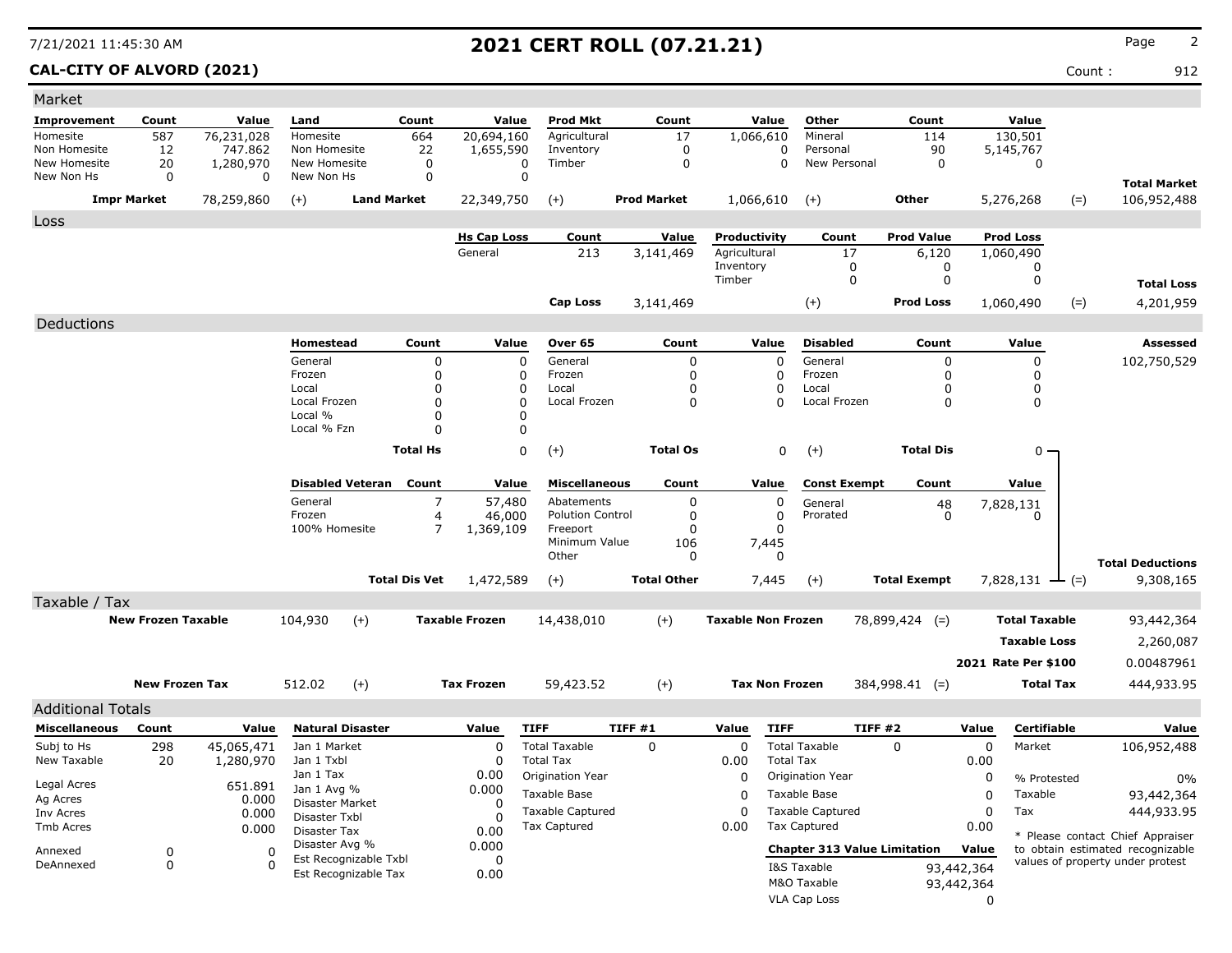### **CAU-CITY OF AURORA (2021)** Count : 2,602

| Market                       |                           |                    |                              |                       |                  |                       |                           |         |                            |                           |                       |                                     |                     |             |                             |       |                                    |
|------------------------------|---------------------------|--------------------|------------------------------|-----------------------|------------------|-----------------------|---------------------------|---------|----------------------------|---------------------------|-----------------------|-------------------------------------|---------------------|-------------|-----------------------------|-------|------------------------------------|
| <b>Improvement</b>           | Count                     | Value              | Land                         |                       | Count            | Value                 | <b>Prod Mkt</b>           |         | Count                      |                           | Value                 | Other                               | Count               |             | Value                       |       |                                    |
| Homesite                     | 539                       | 110,493,741        | Homesite                     |                       | 580              | 31,656,200            | Agricultural              |         | 94                         | 17,110,700                |                       | Mineral                             | 1,787               |             | 1,199,727                   |       |                                    |
| Non Homesite<br>New Homesite | 17<br>37                  | 709.410<br>884,730 | Non Homesite<br>New Homesite |                       | 51               | 3,970,900             | Inventory<br>Timber       |         | $\mathbf 0$<br>$\mathbf 0$ |                           | 0<br>0                | Personal<br>New Personal            | 88<br>0             |             | 8,905,388                   |       |                                    |
| New Non Hs                   | 2                         | 19,360             | New Non Hs                   |                       | 1<br>$\mathbf 0$ | 29,100                | 0                         |         |                            |                           |                       |                                     |                     |             | 0                           |       |                                    |
|                              | <b>Impr Market</b>        | 112,107,241        | $(+)$                        | <b>Land Market</b>    |                  | 35,656,200            | $(+)$                     |         | <b>Prod Market</b>         | 17,110,700                |                       | $(+)$                               | Other               |             | 10,105,115                  | $(=)$ | <b>Total Market</b><br>174,979,256 |
| Loss                         |                           |                    |                              |                       |                  |                       |                           |         |                            |                           |                       |                                     |                     |             |                             |       |                                    |
|                              |                           |                    |                              |                       |                  | <b>Hs Cap Loss</b>    | Count                     |         | <b>Value</b>               | Productivity              |                       | Count                               | <b>Prod Value</b>   |             | <b>Prod Loss</b>            |       |                                    |
|                              |                           |                    |                              |                       |                  | General               | 153                       |         | 3,747,670                  | Agricultural              |                       | 94                                  | 68,660              |             | 17,042,040                  |       |                                    |
|                              |                           |                    |                              |                       |                  |                       |                           |         |                            | Inventory                 |                       | 0                                   | 0                   |             | 0                           |       |                                    |
|                              |                           |                    |                              |                       |                  |                       |                           |         |                            | Timber                    |                       | $\mathbf 0$                         | 0                   |             | 0                           |       | <b>Total Loss</b>                  |
|                              |                           |                    |                              |                       |                  |                       | Cap Loss                  |         | 3,747,670                  |                           |                       | $(+)$                               | <b>Prod Loss</b>    |             | 17,042,040                  | $(=)$ | 20,789,710                         |
| Deductions                   |                           |                    |                              |                       |                  |                       |                           |         |                            |                           |                       |                                     |                     |             |                             |       |                                    |
|                              |                           |                    | Homestead                    |                       | Count            | Value                 | Over 65                   |         | Count                      |                           | Value                 | <b>Disabled</b>                     | Count               |             | Value                       |       | Assessed                           |
|                              |                           |                    | General                      |                       | 0                | 0                     | General                   |         | 0                          |                           | $\Omega$              | General                             | 0                   |             | 0                           |       | 154,189,546                        |
|                              |                           |                    | Frozen<br>Local              |                       | 0<br>$\Omega$    | 0<br>0                | Frozen<br>Local           |         | 0<br>9                     |                           | 0<br>51,000           | Frozen<br>Local                     | $\Omega$<br>2       |             | 0<br>6,000                  |       |                                    |
|                              |                           |                    | Local Frozen                 |                       | $\Omega$         | 0                     | Local Frozen              |         | 123                        |                           | 667,400               | Local Frozen                        | 6                   |             | 18,600                      |       |                                    |
|                              |                           |                    | Local %                      |                       | $\Omega$         | 0                     |                           |         |                            |                           |                       |                                     |                     |             |                             |       |                                    |
|                              |                           |                    | Local % Fzn                  |                       | $\Omega$         |                       | 0                         |         |                            |                           |                       |                                     |                     |             |                             |       |                                    |
|                              |                           |                    |                              |                       | <b>Total Hs</b>  |                       | 0<br>$(+)$                |         | <b>Total Os</b>            |                           | 718,400               | $(+)$                               | <b>Total Dis</b>    |             | 24,600 -                    |       |                                    |
|                              |                           |                    | <b>Disabled Veteran</b>      |                       | Count            | Value                 | <b>Miscellaneous</b>      |         | Count                      |                           | Value                 | <b>Const Exempt</b>                 | Count               |             | Value                       |       |                                    |
|                              |                           |                    | General                      |                       | 12               | 96,230                | Abatements                |         | 0                          |                           | 0                     | General                             | 34                  |             | 3,724,885                   |       |                                    |
|                              |                           |                    | Frozen                       |                       | 7                | 71,770                | <b>Polution Control</b>   |         | 0                          |                           | 0                     | Prorated                            | 0                   |             | 0                           |       |                                    |
|                              |                           |                    | 100% Homesite                |                       | 5                | 2,217,284             | Freeport<br>Minimum Value |         | 0<br>632                   |                           | $\Omega$<br>20,701    |                                     |                     |             |                             |       |                                    |
|                              |                           |                    |                              |                       |                  |                       | Other                     |         | 0                          |                           | 0                     |                                     |                     |             |                             |       | <b>Total Deductions</b>            |
|                              |                           |                    |                              | <b>Total Dis Vet</b>  |                  | 2,385,284             | $(+)$                     |         | <b>Total Other</b>         |                           | 20,701                | $(+)$                               | <b>Total Exempt</b> |             | 3,724,885 $\rightarrow$ (=) |       | 6,873,870                          |
| Taxable / Tax                |                           |                    |                              |                       |                  |                       |                           |         |                            |                           |                       |                                     |                     |             |                             |       |                                    |
|                              | <b>New Frozen Taxable</b> |                    | 23,380                       | $(+)$                 |                  | <b>Taxable Frozen</b> | 25,239,400                |         | $(+)$                      | <b>Taxable Non Frozen</b> |                       |                                     | $122,043,051$ (=)   |             | <b>Total Taxable</b>        |       | 147,305,831                        |
|                              |                           |                    |                              |                       |                  |                       |                           |         |                            |                           |                       |                                     |                     |             | <b>Taxable Loss</b>         |       | 6,427,488                          |
|                              |                           |                    |                              |                       |                  |                       |                           |         |                            |                           |                       |                                     |                     |             |                             |       |                                    |
|                              |                           |                    |                              |                       |                  |                       |                           |         |                            |                           |                       |                                     |                     |             | 2021 Rate Per \$100         |       | 0.00272512                         |
|                              | <b>New Frozen Tax</b>     |                    | 63.72                        | $(+)$                 |                  | <b>Tax Frozen</b>     | 51,264.69                 |         | $(+)$                      |                           | <b>Tax Non Frozen</b> |                                     | $332,581.98$ (=)    |             | Total Tax                   |       | 383,910.39                         |
| <b>Additional Totals</b>     |                           |                    |                              |                       |                  |                       |                           |         |                            |                           |                       |                                     |                     |             |                             |       |                                    |
| <b>Miscellaneous</b>         | Count                     | Value              | <b>Natural Disaster</b>      |                       |                  | Value                 | <b>TIFF</b>               | TIFF #1 |                            | Value                     | <b>TIFF</b>           | TIFF#2                              |                     | Value       | Certifiable                 |       | Value                              |
| Subj to Hs                   | 367                       | 107,041,006        | Jan 1 Market                 |                       |                  | $\Omega$              | <b>Total Taxable</b>      |         | $\Omega$                   | $\Omega$                  |                       | <b>Total Taxable</b>                | $\Omega$            | 0           | Market                      |       | 174,979,256                        |
| New Taxable                  | 36                        | 887,270            | Jan 1 Txbl                   |                       |                  | 0                     | <b>Total Tax</b>          |         |                            | 0.00                      | <b>Total Tax</b>      |                                     |                     | 0.00        |                             |       |                                    |
| Legal Acres                  |                           | 2,357.207          | Jan 1 Tax<br>Jan 1 Avg %     |                       |                  | 0.00<br>0.000         | Origination Year          |         |                            | 0                         |                       | Origination Year                    |                     | 0           | % Protested                 |       | $0\%$                              |
| Ag Acres                     |                           | 0.000              | Disaster Market              |                       |                  | 0                     | Taxable Base              |         |                            | 0                         |                       | Taxable Base                        |                     | 0           | Taxable                     |       | 147,305,831                        |
| Inv Acres                    |                           | 0.000              | Disaster Txbl                |                       |                  | 0                     | <b>Taxable Captured</b>   |         |                            | 0                         |                       | <b>Taxable Captured</b>             |                     | 0           | Tax                         |       | 383,910.39                         |
| Tmb Acres                    |                           | 0.000              | Disaster Tax                 |                       |                  | 0.00                  | Tax Captured              |         |                            | 0.00                      |                       | Tax Captured                        |                     | 0.00        |                             |       | * Please contact Chief Appraiser   |
| Annexed                      | 0                         | 0                  | Disaster Avg %               | Est Recognizable Txbl |                  | 0.000<br>0            |                           |         |                            |                           |                       | <b>Chapter 313 Value Limitation</b> |                     | Value       |                             |       | to obtain estimated recognizable   |
| DeAnnexed                    | 0                         | 0                  |                              | Est Recognizable Tax  |                  | 0.00                  |                           |         |                            |                           |                       | I&S Taxable                         |                     | 147,305,831 |                             |       | values of property under protest   |
|                              |                           |                    |                              |                       |                  |                       |                           |         |                            |                           |                       | M&O Taxable                         |                     | 147,305,831 |                             |       |                                    |
|                              |                           |                    |                              |                       |                  |                       |                           |         |                            |                           |                       | VLA Cap Loss                        |                     | 0           |                             |       |                                    |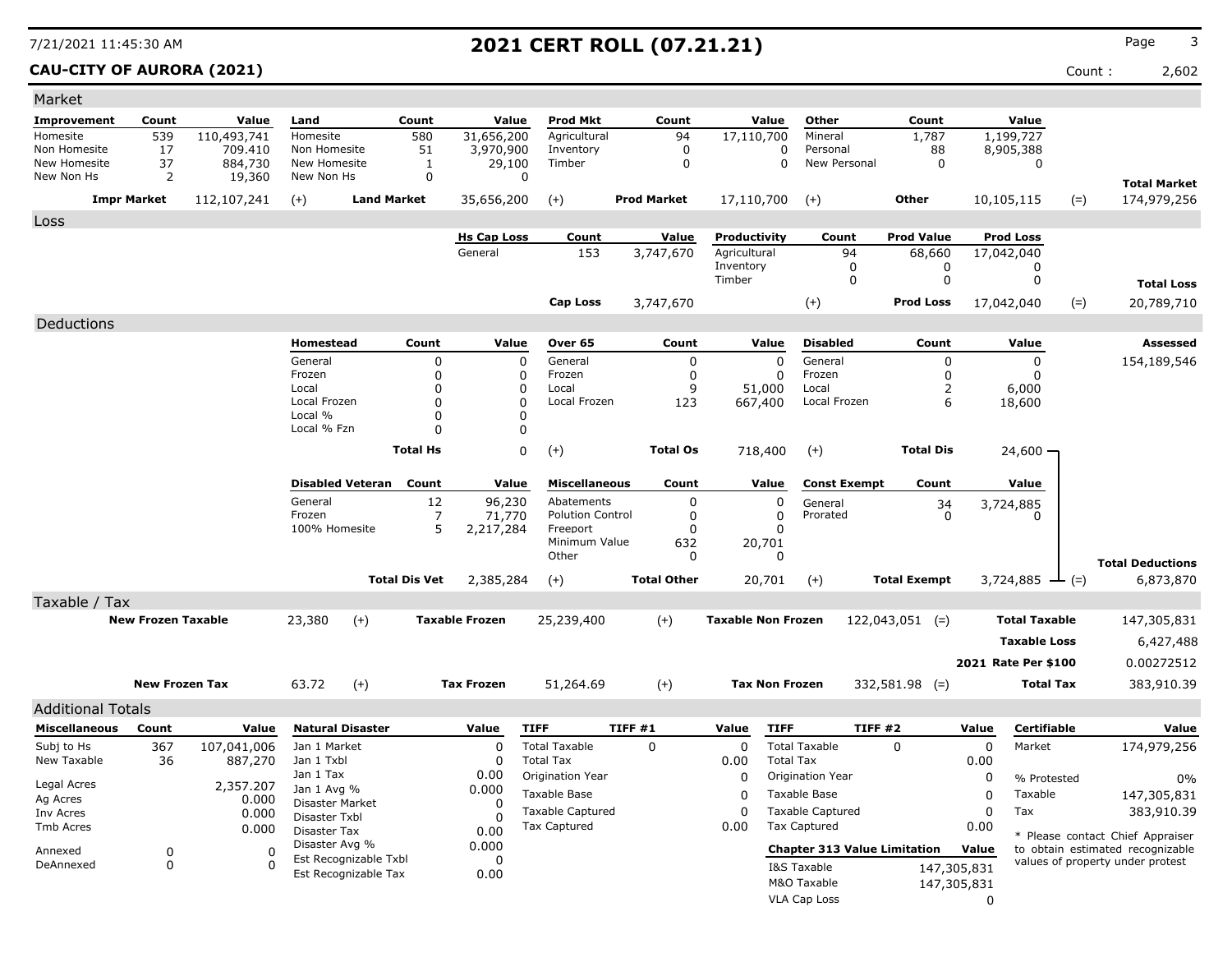### **CBO-CITY OF BOYD (2021)** Count : 10,115

| Market                     |                           |                      |                               |                         |                            |                         |                                     |        |                         |                           |                         |                                     |                      |             |                      |             |                                                                      |
|----------------------------|---------------------------|----------------------|-------------------------------|-------------------------|----------------------------|-------------------------|-------------------------------------|--------|-------------------------|---------------------------|-------------------------|-------------------------------------|----------------------|-------------|----------------------|-------------|----------------------------------------------------------------------|
| <b>Improvement</b>         | Count                     | Value                | Land                          |                         | Count                      | Value                   | <b>Prod Mkt</b>                     |        | Count                   |                           | Value                   | Other                               | Count                |             | Value                |             |                                                                      |
| Homesite                   | 663                       | 108,010,807          | Homesite                      |                         | 726                        | 35,329,660              | Agricultural                        |        | 60                      | 15,433,287                |                         | Mineral                             | 9,067                |             | 13,543,407           |             |                                                                      |
| Non Homesite               | 15                        | 1.304.677            | Non Homesite                  |                         | 34                         | 5,094,300               | Inventory                           |        | $\mathbf 0$             |                           | 0                       | Personal                            | 183                  |             | 19,930,362           |             |                                                                      |
| New Homesite<br>New Non Hs | 17<br>$\mathbf 0$         | 2,133,730<br>0       | New Homesite<br>New Non Hs    |                         | $\mathbf 0$<br>0           |                         | Timber<br>0<br>$\mathbf 0$          |        | $\Omega$                |                           | 0                       | New Personal                        | $\mathbf 0$          |             | 0                    |             |                                                                      |
|                            |                           |                      |                               |                         |                            |                         |                                     |        |                         |                           |                         |                                     |                      |             |                      |             | <b>Total Market</b>                                                  |
| <b>Impr Market</b>         |                           | 111,449,214          | $(+)$                         | <b>Land Market</b>      |                            | 40,423,960              | $(+)$                               |        | <b>Prod Market</b>      | 15,433,287                |                         | $(+)$                               | Other                |             | 33,473,769           | $(=)$       | 200,780,230                                                          |
| Loss                       |                           |                      |                               |                         |                            |                         |                                     |        |                         |                           |                         |                                     |                      |             |                      |             |                                                                      |
|                            |                           |                      |                               |                         |                            | <b>Hs Cap Loss</b>      | Count                               |        | Value                   | Productivity              |                         | Count                               | <b>Prod Value</b>    |             | <b>Prod Loss</b>     |             |                                                                      |
|                            |                           |                      |                               |                         |                            | General                 | 157                                 |        | 2,572,412               | Agricultural<br>Inventory |                         | 60<br>0                             | 136,000<br>0         |             | 15,297,287           |             |                                                                      |
|                            |                           |                      |                               |                         |                            |                         |                                     |        |                         | Timber                    |                         | $\mathbf 0$                         | $\mathbf 0$          |             | 0<br>0               |             | <b>Total Loss</b>                                                    |
|                            |                           |                      |                               |                         |                            |                         |                                     |        |                         |                           |                         |                                     |                      |             |                      |             |                                                                      |
|                            |                           |                      |                               |                         |                            |                         | <b>Cap Loss</b>                     |        | 2,572,412               |                           |                         | $(+)$                               | <b>Prod Loss</b>     |             | 15,297,287           | $(=)$       | 17,869,699                                                           |
| Deductions                 |                           |                      |                               |                         |                            |                         |                                     |        |                         |                           |                         |                                     |                      |             |                      |             |                                                                      |
|                            |                           |                      | <b>Homestead</b>              |                         | Count                      | Value                   | Over 65                             |        | Count                   |                           | Value                   | <b>Disabled</b>                     | Count                |             | Value                |             | <b>Assessed</b>                                                      |
|                            |                           |                      | General                       |                         | $\mathbf 0$                | $\mathbf 0$             | General                             |        | $\mathbf 0$             |                           | $\mathbf 0$             | General                             | 0                    |             | 0                    |             | 182,910,531                                                          |
|                            |                           |                      | Frozen<br>Local               |                         | $\mathbf 0$<br>$\mathbf 0$ | $\Omega$<br>$\mathbf 0$ | Frozen<br>Local                     |        | $\mathbf 0$<br>$\Omega$ |                           | $\Omega$<br>$\mathbf 0$ | Frozen<br>Local                     | $\Omega$<br>$\Omega$ |             | $\Omega$<br>0        |             |                                                                      |
|                            |                           |                      | Local Frozen                  |                         | $\mathbf 0$                | $\Omega$                | Local Frozen                        |        | $\mathbf 0$             |                           | $\Omega$                | Local Frozen                        | $\mathbf 0$          |             | 0                    |             |                                                                      |
|                            |                           |                      | Local %                       |                         | 0                          | 0                       |                                     |        |                         |                           |                         |                                     |                      |             |                      |             |                                                                      |
|                            |                           |                      | Local % Fzn                   |                         | $\Omega$                   | $\mathbf 0$             |                                     |        |                         |                           |                         |                                     |                      |             |                      |             |                                                                      |
|                            |                           |                      |                               |                         | <b>Total Hs</b>            | 0                       | $(+)$                               |        | <b>Total Os</b>         |                           | 0                       | $(+)$                               | <b>Total Dis</b>     |             | 0                    |             |                                                                      |
|                            |                           |                      |                               |                         |                            |                         |                                     |        |                         |                           |                         |                                     |                      |             |                      |             |                                                                      |
|                            |                           |                      |                               | <b>Disabled Veteran</b> | Count                      | Value                   | <b>Miscellaneous</b>                |        | Count                   |                           | Value                   | <b>Const Exempt</b>                 | Count                |             | Value                |             |                                                                      |
|                            |                           |                      | General                       |                         | $\overline{7}$             | 65,500                  | Abatements                          |        | 0                       |                           | 0                       | General                             | 80                   |             | 17,788,525           |             |                                                                      |
|                            |                           |                      | Frozen<br>100% Homesite       |                         | 5<br>$\overline{7}$        | 60,000<br>1,441,645     | <b>Polution Control</b><br>Freeport |        | 0<br>$\Omega$           |                           | $\mathbf 0$<br>$\Omega$ | Prorated                            | $\Omega$             |             | 0                    |             |                                                                      |
|                            |                           |                      |                               |                         |                            |                         | Minimum Value                       |        | 3,207                   |                           | 111,943                 |                                     |                      |             |                      |             |                                                                      |
|                            |                           |                      |                               |                         |                            |                         | Other                               |        | 0                       |                           | $\Omega$                |                                     |                      |             |                      |             | <b>Total Deductions</b>                                              |
|                            |                           |                      |                               |                         | <b>Total Dis Vet</b>       | 1,567,145               | $(+)$                               |        | <b>Total Other</b>      |                           | 111,943                 | $(+)$                               | <b>Total Exempt</b>  |             | 17,788,525           | $\perp$ (=) | 19,467,613                                                           |
| Taxable / Tax              |                           |                      |                               |                         |                            |                         |                                     |        |                         |                           |                         |                                     |                      |             |                      |             |                                                                      |
|                            | <b>New Frozen Taxable</b> |                      | 15,140                        | $(+)$                   |                            | <b>Taxable Frozen</b>   | 19,787,658                          |        | $(+)$                   | <b>Taxable Non Frozen</b> |                         |                                     | $143,640,120$ (=)    |             | <b>Total Taxable</b> |             | 163,442,918                                                          |
|                            |                           |                      |                               |                         |                            |                         |                                     |        |                         |                           |                         |                                     |                      |             |                      |             |                                                                      |
|                            |                           |                      |                               |                         |                            |                         |                                     |        |                         |                           |                         |                                     |                      |             | <b>Taxable Loss</b>  |             | 7,286,841                                                            |
|                            |                           |                      |                               |                         |                            |                         |                                     |        |                         |                           |                         |                                     |                      |             | 2021 Rate Per \$100  |             | 0.00635877                                                           |
|                            | <b>New Frozen Tax</b>     |                      | 96.28                         | $(+)$                   |                            | <b>Tax Frozen</b>       | 79,489.52                           |        | $(+)$                   |                           | <b>Tax Non Frozen</b>   |                                     | $913,374.78$ (=)     |             | <b>Total Tax</b>     |             | 992,960.58                                                           |
| <b>Additional Totals</b>   |                           |                      |                               |                         |                            |                         |                                     |        |                         |                           |                         |                                     |                      |             |                      |             |                                                                      |
| <b>Miscellaneous</b>       | Count                     | Value                | <b>Natural Disaster</b>       |                         |                            | Value                   | <b>TIFF</b>                         | TIFF#1 |                         | Value                     | <b>TIFF</b>             |                                     | <b>TIFF #2</b>       | Value       | Certifiable          |             | Value                                                                |
| Subj to Hs                 | 318                       | 56,653,600           | Jan 1 Market                  |                         |                            | $\mathbf 0$             | <b>Total Taxable</b>                |        | $\mathbf 0$             | $\mathbf 0$               |                         | <b>Total Taxable</b>                | $\mathbf 0$          | 0           | Market               |             | 200,780,230                                                          |
| New Taxable                | 17                        | 2,133,730            | Jan 1 Txbl                    |                         |                            | $\Omega$                | <b>Total Tax</b>                    |        |                         | 0.00                      | <b>Total Tax</b>        |                                     |                      | 0.00        |                      |             |                                                                      |
|                            |                           |                      | Jan 1 Tax                     |                         |                            | 0.00                    | Origination Year                    |        |                         | 0                         |                         | Origination Year                    |                      | 0           | % Protested          |             | $0\%$                                                                |
| Legal Acres<br>Ag Acres    |                           | 3,177.148            | Jan 1 Avg %                   |                         |                            | 0.000                   | <b>Taxable Base</b>                 |        |                         | $\Omega$                  |                         | <b>Taxable Base</b>                 |                      | 0           | Taxable              |             | 163,442,918                                                          |
| Inv Acres                  |                           | 0.000<br>0.000       | <b>Disaster Market</b>        |                         |                            | $\Omega$                | <b>Taxable Captured</b>             |        |                         | $\Omega$                  |                         | <b>Taxable Captured</b>             |                      | $\mathsf 0$ | Tax                  |             | 992,960.58                                                           |
| <b>Tmb Acres</b>           |                           | 0.000                | Disaster Txbl<br>Disaster Tax |                         |                            | 0<br>0.00               | <b>Tax Captured</b>                 |        |                         | 0.00                      |                         | <b>Tax Captured</b>                 |                      | 0.00        |                      |             |                                                                      |
|                            | $\mathbf 0$               |                      | Disaster Avg %                |                         |                            | 0.000                   |                                     |        |                         |                           |                         | <b>Chapter 313 Value Limitation</b> |                      | Value       |                      |             | * Please contact Chief Appraiser<br>to obtain estimated recognizable |
| Annexed<br>DeAnnexed       | $\mathbf 0$               | $\Omega$<br>$\Omega$ |                               | Est Recognizable Txbl   |                            | $\mathbf 0$             |                                     |        |                         |                           |                         | I&S Taxable                         |                      |             |                      |             | values of property under protest                                     |
|                            |                           |                      |                               | Est Recognizable Tax    |                            | 0.00                    |                                     |        |                         |                           |                         |                                     |                      | 163,442,918 |                      |             |                                                                      |
|                            |                           |                      |                               |                         |                            |                         |                                     |        |                         |                           |                         | M&O Taxable                         |                      | 163,442,918 |                      |             |                                                                      |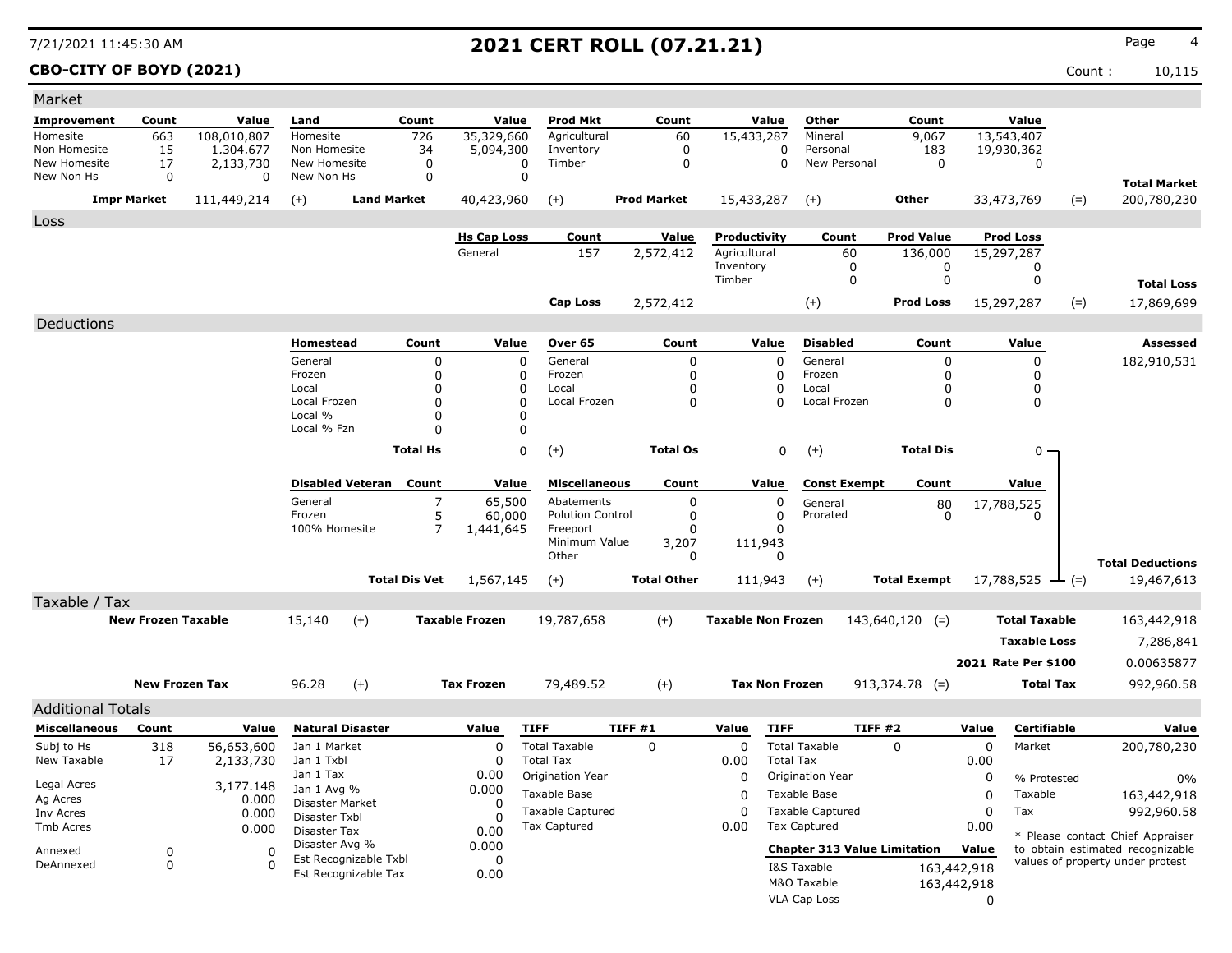| Market                   |                           |             |                                         |                      |                       |                                         |                    |                           |                                         |                     |                    |             |                                              |                                  |
|--------------------------|---------------------------|-------------|-----------------------------------------|----------------------|-----------------------|-----------------------------------------|--------------------|---------------------------|-----------------------------------------|---------------------|--------------------|-------------|----------------------------------------------|----------------------------------|
| <b>Improvement</b>       | Count                     | Value       | Land                                    | Count                | Value                 | <b>Prod Mkt</b>                         | Count              | Value                     | Other                                   |                     | Count              |             | Value                                        |                                  |
| Homesite                 | 2,024                     | 407,640,857 | Homesite                                | 2,289                | 100,937,861           | Agricultural                            | 34                 | 8,114,050                 | Mineral                                 |                     | 1,036              |             | 704,850                                      |                                  |
| Non Homesite             | 13                        | 423,490     | Non Homesite                            | 38                   | 11,646,740            | Inventory                               | $\mathbf 0$        |                           | 0<br>Personal                           |                     | 448                |             | 66,782,169                                   |                                  |
| New Homesite             | 56                        | 3,276,030   | New Homesite                            | 2                    | 42,610                | Timber                                  | 0                  |                           | 0                                       | New Personal        | 0                  |             | 0                                            |                                  |
| New Non Hs               | 0                         | $\Omega$    | New Non Hs                              | $\mathbf 0$          | 0                     |                                         |                    |                           |                                         |                     |                    |             |                                              | <b>Total Market</b>              |
|                          | <b>Impr Market</b>        | 411,340,377 | $(+)$                                   | <b>Land Market</b>   | 112,627,211           | $(+)$                                   | <b>Prod Market</b> | 8,114,050                 | $(+)$                                   |                     | Other              | 67,487,019  | $(=)$                                        | 599,568,657                      |
| Loss                     |                           |             |                                         |                      |                       |                                         |                    |                           |                                         |                     |                    |             |                                              |                                  |
|                          |                           |             |                                         |                      | <b>Hs Cap Loss</b>    | Count                                   | <b>Value</b>       | Productivity              |                                         | Count               | <b>Prod Value</b>  |             | <b>Prod Loss</b>                             |                                  |
|                          |                           |             |                                         |                      | General               | 656                                     | 14,101,227         | Agricultural              |                                         | 34                  | 55,240             |             | 8,058,810                                    |                                  |
|                          |                           |             |                                         |                      |                       |                                         |                    | Inventory<br>Timber       |                                         | 0<br>0              | 0<br>0             |             | 0<br>0                                       |                                  |
|                          |                           |             |                                         |                      |                       |                                         |                    |                           |                                         |                     |                    |             |                                              | <b>Total Loss</b>                |
|                          |                           |             |                                         |                      |                       | Cap Loss                                | 14,101,227         |                           | $(+)$                                   |                     | <b>Prod Loss</b>   |             | $(=)$<br>8,058,810                           | 22,160,037                       |
| Deductions               |                           |             |                                         |                      |                       |                                         |                    |                           |                                         |                     |                    |             |                                              |                                  |
|                          |                           |             | Homestead                               | Count                | Value                 | Over 65                                 | Count              | Value                     | <b>Disabled</b>                         |                     | Count              |             | Value                                        | Assessed                         |
|                          |                           |             | General                                 | 0                    | $\mathbf 0$           | General                                 | 0                  |                           | $\Omega$<br>General                     |                     | 0                  |             | 0                                            | 577,408,620                      |
|                          |                           |             | Frozen                                  | $\Omega$             | 0                     | Frozen                                  | 0                  |                           | Frozen<br>O                             |                     | 0                  |             | 0                                            |                                  |
|                          |                           |             | Local<br>Local Frozen                   | 0<br>$\Omega$        | 0<br>$\Omega$         | Local<br>Local Frozen                   | 325<br>0           | 6,233,640                 | Local<br>$\Omega$                       | Local Frozen        | 23<br>$\Omega$     |             | 427,500<br>0                                 |                                  |
|                          |                           |             | Local %                                 | $\Omega$             | 0                     |                                         |                    |                           |                                         |                     |                    |             |                                              |                                  |
|                          |                           |             | Local % Fzn                             | $\Omega$             | 0                     |                                         |                    |                           |                                         |                     |                    |             |                                              |                                  |
|                          |                           |             |                                         | <b>Total Hs</b>      | $\mathbf 0$           | $(+)$                                   | <b>Total Os</b>    | 6,233,640                 | $(+)$                                   |                     | <b>Total Dis</b>   |             | $427,500 -$                                  |                                  |
|                          |                           |             |                                         |                      |                       |                                         |                    |                           |                                         |                     |                    |             |                                              |                                  |
|                          |                           |             | <b>Disabled Veteran</b>                 | Count                | Value                 | <b>Miscellaneous</b>                    | Count              | Value                     |                                         | <b>Const Exempt</b> | Count              |             | Value                                        |                                  |
|                          |                           |             | General                                 | 37                   | 383,161               | Abatements                              | 0                  |                           | 0<br>General                            |                     | 182                | 102,889,124 |                                              |                                  |
|                          |                           |             | Frozen                                  | 0                    | 0                     | <b>Polution Control</b>                 | 0                  |                           | 0<br>Prorated                           |                     | 4                  |             | 84,875                                       |                                  |
|                          |                           |             | 100% Homesite                           | 12                   | 2,093,362             | Freeport<br>Minimum Value               | 2<br>677           | 27,282                    |                                         |                     |                    |             |                                              |                                  |
|                          |                           |             |                                         |                      |                       | Other                                   | 0                  | 37,290                    | 0                                       |                     |                    |             |                                              |                                  |
|                          |                           |             |                                         |                      |                       |                                         |                    |                           |                                         |                     |                    |             |                                              | <b>Total Deductions</b>          |
|                          |                           |             |                                         | <b>Total Dis Vet</b> | 2,476,523             | $(+)$                                   | <b>Total Other</b> | 64,572                    | $(+)$                                   |                     |                    |             | Total Exempt $102,973,999$ $\rightarrow$ (=) | 112,176,234                      |
| Taxable / Tax            |                           |             |                                         |                      |                       |                                         |                    |                           |                                         |                     |                    |             |                                              |                                  |
|                          | <b>New Frozen Taxable</b> |             | 0<br>$(+)$                              |                      | <b>Taxable Frozen</b> | 0                                       | $(+)$              | <b>Taxable Non Frozen</b> |                                         |                     | $465,232,386$ (=)  |             | <b>Total Taxable</b>                         | 465,232,386                      |
|                          |                           |             |                                         |                      |                       |                                         |                    |                           |                                         |                     |                    |             | <b>Taxable Loss</b>                          | 10                               |
|                          |                           |             |                                         |                      |                       |                                         |                    |                           |                                         |                     |                    |             | 2021 Rate Per \$100                          | 0.00594428                       |
|                          | <b>New Frozen Tax</b>     |             | $(+)$<br>0.00                           |                      | <b>Tax Frozen</b>     | 0.00                                    | $(+)$              |                           | <b>Tax Non Frozen</b>                   |                     | $2,765,471.51$ (=) |             | Total Tax                                    | 2,765,471.51                     |
|                          |                           |             |                                         |                      |                       |                                         |                    |                           |                                         |                     |                    |             |                                              |                                  |
| <b>Additional Totals</b> |                           |             |                                         |                      |                       |                                         |                    |                           |                                         |                     |                    |             |                                              |                                  |
| <b>Miscellaneous</b>     | Count                     | Value       | <b>Natural Disaster</b>                 |                      | Value                 | <b>TIFF</b>                             | TIFF#1             | Value                     | <b>TIFF</b>                             | TIFF#2              |                    | Value       | Certifiable                                  | Value                            |
| Subj to Hs               | 899                       | 148,838,716 | Jan 1 Market                            |                      | 0                     | <b>Total Taxable</b>                    | 1                  | 65,795,522                | <b>Total Taxable</b>                    |                     | 2                  | 5,767,460   | Market                                       | 599,224,861                      |
| New Taxable              | 58                        | 3,318,640   | Jan 1 Txbl<br>Jan 1 Tax                 |                      | 0<br>0.00             | <b>Total Tax</b><br>Origination Year    |                    | 391,106.94                | <b>Total Tax</b>                        |                     |                    | 34,283.40   |                                              |                                  |
| Legal Acres              |                           |             | 4,227.346 Jan 1 Avg %                   |                      | 0.000                 |                                         |                    | 2007                      | Origination Year                        |                     |                    | 2010        | % Protested                                  | 0.057%                           |
| Ag Acres                 |                           | 0.000       | Disaster Market                         |                      | 0                     | Taxable Base                            |                    | 31,442,920                | Taxable Base                            |                     |                    | 2,642,360   | Taxable                                      | 464,888,590                      |
| Inv Acres                |                           | 0.000       | Disaster Txbl                           |                      | -0                    | <b>Taxable Captured</b><br>Tax Captured |                    | 34,352,602                | <b>Taxable Captured</b><br>Tax Captured |                     |                    | 3,125,100   | Tax                                          | 2,763,427.88                     |
| Tmb Acres                |                           | 0.000       | Disaster Tax                            |                      | 0.00                  |                                         |                    | 204,201.49                |                                         |                     |                    | 18,576.47   |                                              | * Please contact Chief Appraiser |
| Annexed                  | 0                         | 0           | Disaster Avg %<br>Est Recognizable Txbl |                      | 0.000<br>0            |                                         |                    |                           | <b>Chapter 313 Value Limitation</b>     |                     |                    | Value       |                                              | to obtain estimated recognizable |
| DeAnnexed                | 0                         | $\Omega$    | Est Recognizable Tax                    |                      | 0.00                  |                                         |                    |                           | I&S Taxable                             |                     |                    | 465,232,386 |                                              | values of property under protest |
|                          |                           |             |                                         |                      |                       |                                         |                    |                           | M&O Taxable                             |                     |                    | 465,232,386 |                                              |                                  |
|                          |                           |             |                                         |                      |                       |                                         |                    |                           | VLA Cap Loss                            |                     |                    | $\Omega$    |                                              |                                  |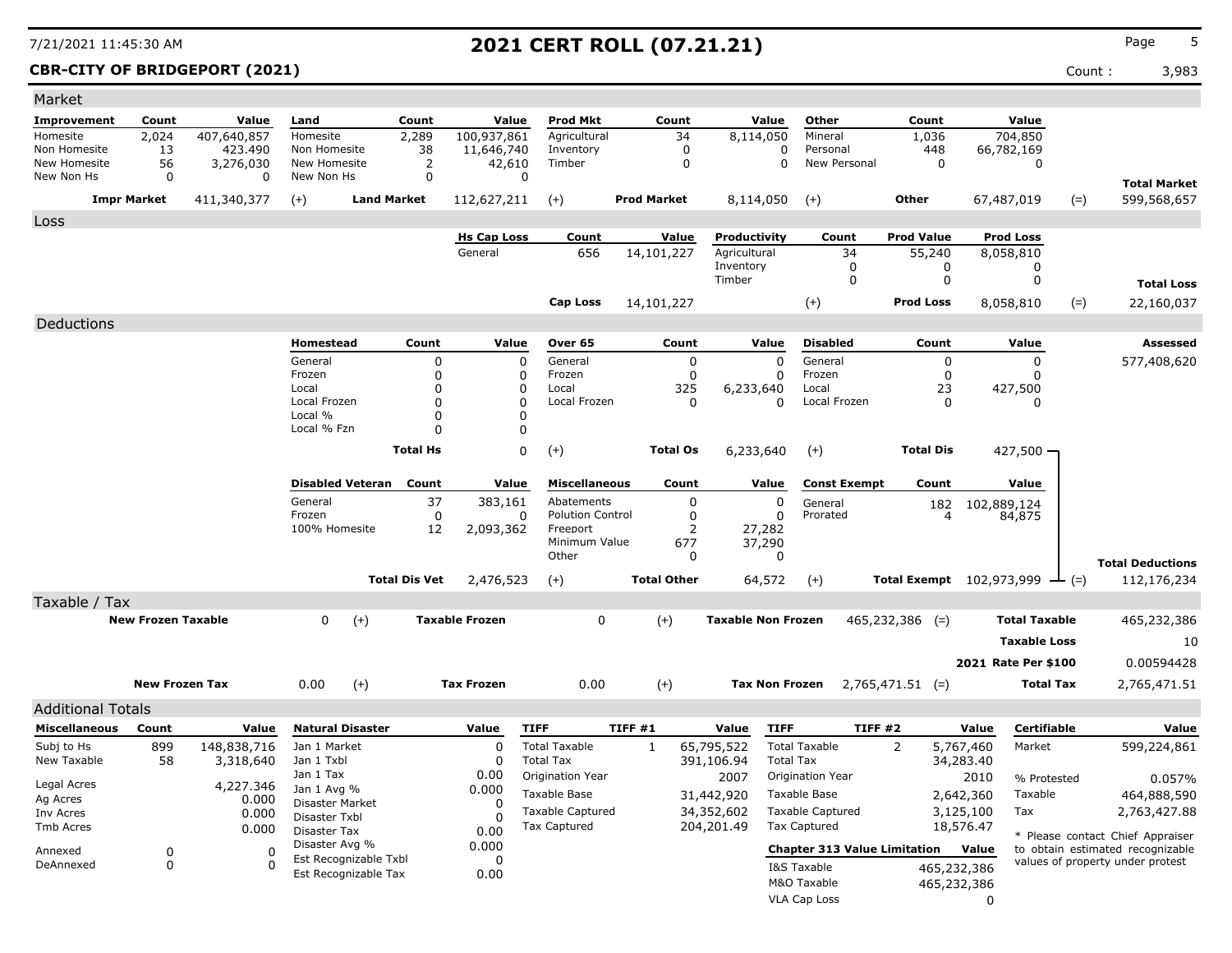**CCH-CITY OF CHICO (2021)** Count : 852

| Market                       |                           |                       |                                       |                      |                       |                                          |                    |                           |                                          |                                     |            |                           |                                                                      |
|------------------------------|---------------------------|-----------------------|---------------------------------------|----------------------|-----------------------|------------------------------------------|--------------------|---------------------------|------------------------------------------|-------------------------------------|------------|---------------------------|----------------------------------------------------------------------|
| Improvement                  | Count                     | Value                 | Land                                  | Count                | Value                 | Prod Mkt                                 | Count              | Value                     | Other                                    | Count                               |            | Value                     |                                                                      |
| Homesite                     | 470                       | 48,322,839            | Homesite                              | 529                  | 11,048,686            | Agricultural                             | 17                 | 1,147,620                 | Mineral                                  | 177                                 |            | 44,055                    |                                                                      |
| Non Homesite<br>New Homesite | 9                         | 172,730               | Non Homesite<br>New Homesite          | 15                   | 1,201,560<br>0        | Inventory<br>Timber                      | 0<br>0             |                           | 0<br>Personal<br>0<br>New Personal       | 88<br>0                             |            | 22,974,924<br>$\mathbf 0$ |                                                                      |
| New Non Hs                   | 30<br>0                   | 772,304<br>0          | New Non Hs                            | 0<br>0               | $\mathbf 0$           |                                          |                    |                           |                                          |                                     |            |                           |                                                                      |
|                              | <b>Impr Market</b>        | 49,267,873            | $(+)$                                 | <b>Land Market</b>   | 12,250,246            | $(+)$                                    | <b>Prod Market</b> | 1,147,620                 | $(+)$                                    | <b>Other</b>                        |            | 23,018,979<br>$(=)$       | <b>Total Market</b><br>85,684,718                                    |
| Loss                         |                           |                       |                                       |                      |                       |                                          |                    |                           |                                          |                                     |            |                           |                                                                      |
|                              |                           |                       |                                       |                      | <b>Hs Cap Loss</b>    | Count                                    | Value              | Productivity              | Count                                    | <b>Prod Value</b>                   |            | Prod Loss                 |                                                                      |
|                              |                           |                       |                                       |                      | General               | 83                                       | 808,870            | Agricultural              | 17                                       | 8,210                               |            | 1,139,410                 |                                                                      |
|                              |                           |                       |                                       |                      |                       |                                          |                    | Inventory<br>Timber       |                                          | 0<br>0<br>0<br>0                    |            | 0<br>0                    |                                                                      |
|                              |                           |                       |                                       |                      |                       |                                          |                    |                           |                                          |                                     |            |                           | <b>Total Loss</b>                                                    |
|                              |                           |                       |                                       |                      |                       | Cap Loss                                 | 808,870            |                           | $(+)$                                    | <b>Prod Loss</b>                    |            | $(=)$<br>1,139,410        | 1,948,280                                                            |
| Deductions                   |                           |                       |                                       |                      |                       |                                          |                    |                           |                                          |                                     |            |                           |                                                                      |
|                              |                           |                       | Homestead                             | Count                | Value                 | Over 65                                  | Count              | Value                     | <b>Disabled</b>                          | Count                               |            | Value                     | Assessed                                                             |
|                              |                           |                       | General                               | 0                    | 0                     | General                                  | 0                  |                           | General<br>0                             | 0                                   |            | 0                         | 83,736,438                                                           |
|                              |                           |                       | Frozen<br>Local                       | 0<br>0               | 0<br>0                | Frozen<br>Local                          | 0<br>0             |                           | 0<br>Frozen<br>0<br>Local                | 0<br>0                              |            | $\Omega$<br>$\mathbf 0$   |                                                                      |
|                              |                           |                       | Local Frozen                          | 0                    | $\mathbf 0$           | Local Frozen                             | 0                  |                           | Local Frozen<br>$\Omega$                 | 0                                   |            | 0                         |                                                                      |
|                              |                           |                       | Local %                               | 0                    | 0                     |                                          |                    |                           |                                          |                                     |            |                           |                                                                      |
|                              |                           |                       | Local % Fzn                           | 0                    | 0                     |                                          |                    |                           |                                          |                                     |            |                           |                                                                      |
|                              |                           |                       |                                       | <b>Total Hs</b>      | 0                     | $(+)$                                    | <b>Total Os</b>    |                           | 0<br>$(+)$                               | <b>Total Dis</b>                    |            | $0 -$                     |                                                                      |
|                              |                           |                       | <b>Disabled Veteran</b>               | Count                | Value                 | <b>Miscellaneous</b>                     | Count              | Value                     | <b>Const Exempt</b>                      | Count                               |            | Value                     |                                                                      |
|                              |                           |                       | General                               | 7                    | 77,000                | Abatements                               | 0                  |                           | 0<br>General                             | 42                                  |            | 6,865,563                 |                                                                      |
|                              |                           |                       | Frozen                                | 0                    | 0                     | <b>Polution Control</b>                  | 0                  |                           | 0<br>Prorated                            | 1                                   |            | 10,825                    |                                                                      |
|                              |                           |                       | 100% Homesite                         | 9                    | 1,253,381             | Freeport                                 | 0                  |                           | 0                                        |                                     |            |                           |                                                                      |
|                              |                           |                       |                                       |                      |                       | Minimum Value<br>Other                   | 175<br>0           | 11,176                    | $\mathbf{0}$                             |                                     |            |                           |                                                                      |
|                              |                           |                       |                                       |                      |                       |                                          |                    |                           |                                          |                                     |            |                           | <b>Total Deductions</b>                                              |
|                              |                           |                       |                                       | <b>Total Dis Vet</b> | 1,330,381             | $(+)$                                    | <b>Total Other</b> | 11,176                    | $(+)$                                    | <b>Total Exempt</b>                 |            | 6,876,388<br>$-(-)$       | 8,217,945                                                            |
| Taxable / Tax                |                           |                       |                                       |                      |                       |                                          |                    |                           |                                          |                                     |            |                           |                                                                      |
|                              | <b>New Frozen Taxable</b> |                       | 0<br>$(+)$                            |                      | <b>Taxable Frozen</b> | 0                                        | $(+)$              | <b>Taxable Non Frozen</b> |                                          | $75,506,474$ (=)                    |            | <b>Total Taxable</b>      | 75,506,474                                                           |
|                              |                           |                       |                                       |                      |                       |                                          |                    |                           |                                          |                                     |            | <b>Taxable Loss</b>       | 7                                                                    |
|                              |                           |                       |                                       |                      |                       |                                          |                    |                           |                                          |                                     |            | 2021 Rate Per \$100       | 0.00458107                                                           |
|                              | <b>New Frozen Tax</b>     |                       | 0.00<br>$(+)$                         |                      | <b>Tax Frozen</b>     | 0.00                                     | $(+)$              |                           | <b>Tax Non Frozen</b>                    | $345,900.41$ (=)                    |            | <b>Total Tax</b>          | 345,900.41                                                           |
| <b>Additional Totals</b>     |                           |                       |                                       |                      |                       |                                          |                    |                           |                                          |                                     |            |                           |                                                                      |
| <b>Miscellaneous</b>         | Count                     | Value                 | <b>Natural Disaster</b>               |                      | Value                 | <b>TIFF</b>                              | TIFF#1             | Value                     | <b>TIFF</b>                              | TIFF#2                              | Value      | Certifiable               | Value                                                                |
|                              |                           |                       | Jan 1 Market                          |                      | $\Omega$              |                                          |                    |                           |                                          |                                     |            |                           |                                                                      |
| Subj to Hs<br>New Taxable    | 194<br>29                 | 21,015,114<br>769,264 | Jan 1 Txbl                            |                      | $\Omega$              | <b>Total Taxable</b><br><b>Total Tax</b> | 0                  | 0<br>0.00                 | <b>Total Taxable</b><br><b>Total Tax</b> | 0                                   | 0<br>0.00  | Market                    | 85,684,718                                                           |
|                              |                           |                       | Jan 1 Tax                             |                      | 0.00                  | Origination Year                         |                    | 0                         | Origination Year                         |                                     | 0          | % Protested               | 0%                                                                   |
| Legal Acres                  |                           | 742.862               | Jan 1 Avg %                           |                      | 0.000                 | Taxable Base                             |                    | 0                         | Taxable Base                             |                                     | 0          | Taxable                   | 75,506,474                                                           |
| Ag Acres                     |                           | 0.000                 | Disaster Market                       |                      | 0                     | <b>Taxable Captured</b>                  |                    | 0                         | <b>Taxable Captured</b>                  |                                     | 0          | Tax                       | 345,900.41                                                           |
| Inv Acres<br>Tmb Acres       |                           | 0.000<br>0.000        | Disaster Txbl                         |                      | n                     | <b>Tax Captured</b>                      |                    | 0.00                      | Tax Captured                             |                                     | 0.00       |                           |                                                                      |
|                              |                           |                       | <b>Disaster Tax</b><br>Disaster Avg % |                      | 0.00<br>0.000         |                                          |                    |                           |                                          |                                     |            |                           | * Please contact Chief Appraiser                                     |
| Annexed                      | 0                         | 0                     | Est Recognizable Txbl                 |                      | 0                     |                                          |                    |                           |                                          | <b>Chapter 313 Value Limitation</b> | Value      |                           | to obtain estimated recognizable<br>values of property under protest |
| DeAnnexed                    | 0                         | 0                     | Est Recognizable Tax                  |                      | 0.00                  |                                          |                    |                           | I&S Taxable                              |                                     | 75,506,474 |                           |                                                                      |
|                              |                           |                       |                                       |                      |                       |                                          |                    |                           | M&O Taxable                              |                                     | 75,506,474 |                           |                                                                      |
|                              |                           |                       |                                       |                      |                       |                                          |                    |                           | VLA Cap Loss                             |                                     | 0          |                           |                                                                      |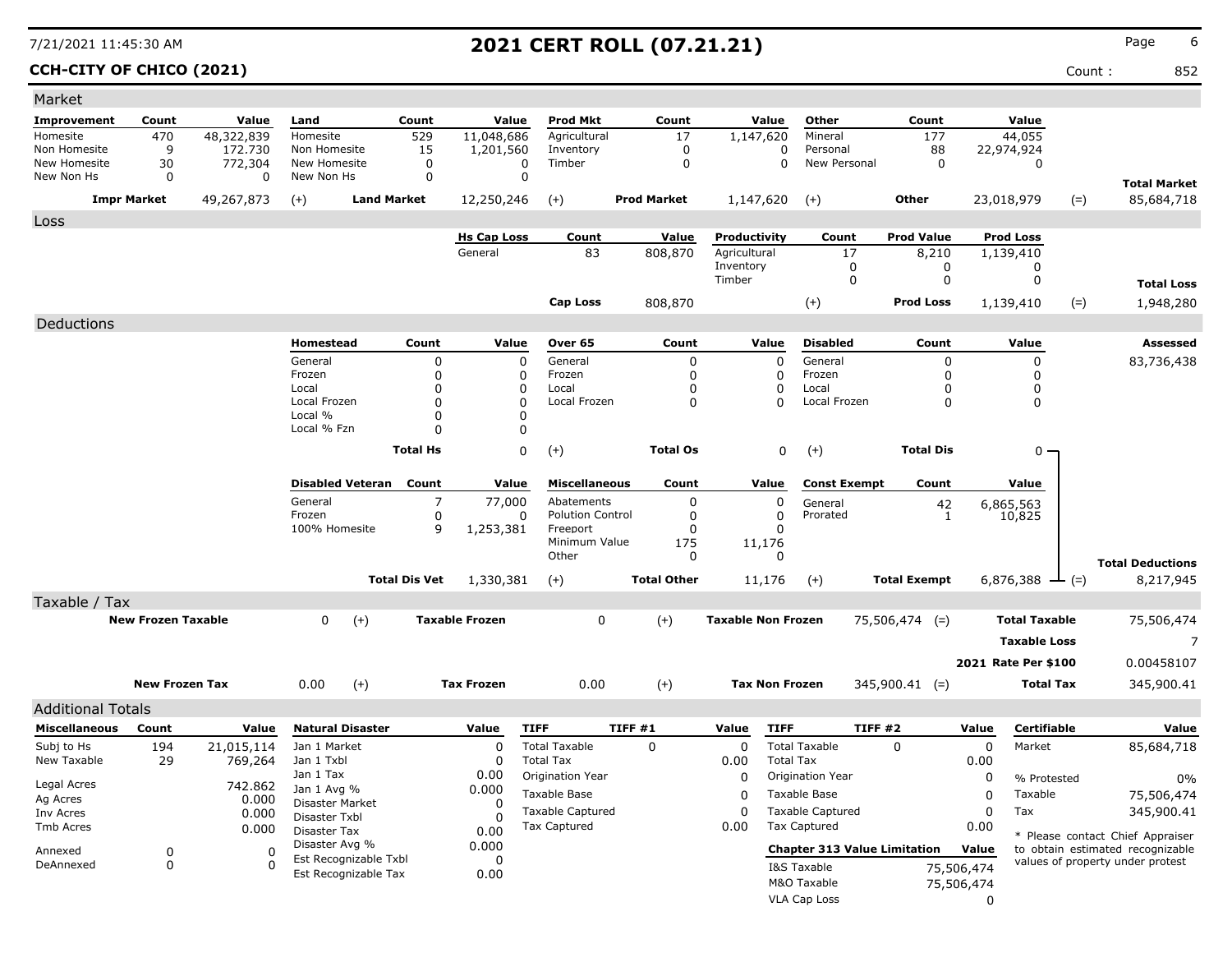**CDE-CITY OF DECATUR (2021)** Count : 5,479

| Market                       |                           |                 |                              |                                               |                      |                        |                           |         |                    |                           |                       |                                     |                                              |             |                      |       |                                      |
|------------------------------|---------------------------|-----------------|------------------------------|-----------------------------------------------|----------------------|------------------------|---------------------------|---------|--------------------|---------------------------|-----------------------|-------------------------------------|----------------------------------------------|-------------|----------------------|-------|--------------------------------------|
| <b>Improvement</b>           | Count                     | Value           | Land                         |                                               | Count                | Value                  | <b>Prod Mkt</b>           |         | Count              |                           | Value                 | Other                               | Count                                        |             | Value                |       |                                      |
| Homesite                     | 2,571                     | 673,826,590     | Homesite                     |                                               | 2,909                | 266,519,805            | Agricultural              |         | 108                | 36,144,269                |                       | Mineral                             | 1,626                                        |             | 8,005,968            |       |                                      |
| Non Homesite<br>New Homesite | 18                        | 814.741         | Non Homesite<br>New Homesite |                                               | 37<br>0              | 11,584,738<br>$\Omega$ | Inventory<br>Timber       |         | 0<br>0             |                           | 0<br>$\mathbf 0$      | Personal<br>New Personal            | 761<br>$\mathbf 0$                           |             | 186,178,526          |       |                                      |
| New Non Hs                   | 90<br>$\mathbf 0$         | 15,282,710<br>0 | New Non Hs                   |                                               | $\mathbf 0$          | $\Omega$               |                           |         |                    |                           |                       |                                     |                                              |             | 0                    |       |                                      |
|                              | <b>Impr Market</b>        | 689,924,041     | $(+)$                        | <b>Land Market</b>                            |                      | 278,104,543            | $(+)$                     |         | <b>Prod Market</b> | 36,144,269                |                       | $(+)$                               | Other                                        |             | 194,184,494          | $(=)$ | <b>Total Market</b><br>1,198,357,347 |
|                              |                           |                 |                              |                                               |                      |                        |                           |         |                    |                           |                       |                                     |                                              |             |                      |       |                                      |
| Loss                         |                           |                 |                              |                                               |                      | <b>Hs Cap Loss</b>     | Count                     |         | <b>Value</b>       | Productivity              |                       | Count                               | <b>Prod Value</b>                            |             | <b>Prod Loss</b>     |       |                                      |
|                              |                           |                 |                              |                                               |                      | General                | 592                       |         | 10,524,994         | Agricultural              |                       | 108                                 | 102,620                                      |             | 36,041,649           |       |                                      |
|                              |                           |                 |                              |                                               |                      |                        |                           |         |                    | Inventory                 |                       | 0                                   | 0                                            |             | 0                    |       |                                      |
|                              |                           |                 |                              |                                               |                      |                        |                           |         |                    | Timber                    |                       | $\mathbf 0$                         | 0                                            |             | 0                    |       | <b>Total Loss</b>                    |
|                              |                           |                 |                              |                                               |                      |                        | Cap Loss                  |         | 10,524,994         |                           |                       | $(+)$                               | <b>Prod Loss</b>                             |             | 36,041,649           | $(=)$ | 46,566,643                           |
| Deductions                   |                           |                 |                              |                                               |                      |                        |                           |         |                    |                           |                       |                                     |                                              |             |                      |       |                                      |
|                              |                           |                 | Homestead                    |                                               | Count                | Value                  | Over 65                   |         | Count              |                           | Value                 | <b>Disabled</b>                     | Count                                        |             | Value                |       | Assessed                             |
|                              |                           |                 | General                      |                                               | 0                    | 0                      | General                   |         | 0                  |                           | $\Omega$              | General                             | 0                                            |             | 0                    |       | 1,151,790,704                        |
|                              |                           |                 | Frozen                       |                                               | 0                    | 0                      | Frozen                    |         | $\mathbf{0}$       |                           |                       | Frozen                              | 0                                            |             | $\Omega$             |       |                                      |
|                              |                           |                 | Local<br>Local Frozen        |                                               | $\mathbf 0$<br>0     | 0<br>$\mathbf 0$       | Local<br>Local Frozen     |         | 551<br>0           | 13,334,725                | $\Omega$              | Local<br>Local Frozen               | 13<br>0                                      |             | 325,000<br>0         |       |                                      |
|                              |                           |                 | Local %                      |                                               | 0                    | 0                      |                           |         |                    |                           |                       |                                     |                                              |             |                      |       |                                      |
|                              |                           |                 | Local % Fzn                  |                                               | $\Omega$             | 0                      |                           |         |                    |                           |                       |                                     |                                              |             |                      |       |                                      |
|                              |                           |                 |                              |                                               | <b>Total Hs</b>      | 0                      | $(+)$                     |         | <b>Total Os</b>    | 13,334,725                |                       | $(+)$                               | <b>Total Dis</b>                             |             | $325,000 -$          |       |                                      |
|                              |                           |                 |                              |                                               |                      |                        |                           |         |                    |                           |                       |                                     |                                              |             |                      |       |                                      |
|                              |                           |                 | <b>Disabled Veteran</b>      |                                               | Count                | Value                  | <b>Miscellaneous</b>      |         | Count              |                           | Value                 | <b>Const Exempt</b>                 | Count                                        |             | Value                |       |                                      |
|                              |                           |                 | General                      |                                               | 42                   | 453,500                | Abatements                |         | 0                  |                           | 0                     | General                             | 243                                          |             | 198,245,044          |       |                                      |
|                              |                           |                 | Frozen<br>100% Homesite      |                                               | 0                    | 0                      | <b>Polution Control</b>   |         | 0                  |                           | $\Omega$              | Prorated                            | 1                                            |             | 188,779              |       |                                      |
|                              |                           |                 |                              |                                               | 17                   | 3,415,719              | Freeport<br>Minimum Value |         | 4<br>501           | 38,957,465                | 47,319                |                                     |                                              |             |                      |       |                                      |
|                              |                           |                 |                              |                                               |                      |                        | Other                     |         | 0                  |                           | 0                     |                                     |                                              |             |                      |       | <b>Total Deductions</b>              |
|                              |                           |                 |                              |                                               | <b>Total Dis Vet</b> | 3,869,219              | $(+)$                     |         | <b>Total Other</b> | 39,004,784                |                       | $(+)$                               | Total Exempt $198,433,823$ $\rightarrow$ (=) |             |                      |       | 254,967,551                          |
| Taxable / Tax                |                           |                 |                              |                                               |                      |                        |                           |         |                    |                           |                       |                                     |                                              |             |                      |       |                                      |
|                              | <b>New Frozen Taxable</b> |                 | 0                            | $(+)$                                         |                      | <b>Taxable Frozen</b>  | 0                         |         | $(+)$              | <b>Taxable Non Frozen</b> |                       |                                     | $896,681,942$ (=)                            |             | <b>Total Taxable</b> |       | 896,681,942                          |
|                              |                           |                 |                              |                                               |                      |                        |                           |         |                    |                           |                       |                                     |                                              |             | <b>Taxable Loss</b>  |       | -26                                  |
|                              |                           |                 |                              |                                               |                      |                        |                           |         |                    |                           |                       |                                     |                                              |             | 2021 Rate Per \$100  |       | 0.006                                |
|                              |                           |                 |                              |                                               |                      |                        |                           |         |                    |                           |                       |                                     |                                              |             |                      |       |                                      |
|                              | <b>New Frozen Tax</b>     |                 | 0.00                         | $(+)$                                         |                      | <b>Tax Frozen</b>      | 0.00                      |         | $(+)$              |                           | <b>Tax Non Frozen</b> |                                     | $5,380,091.81$ (=)                           |             | Total Tax            |       | 5,380,091.81                         |
| <b>Additional Totals</b>     |                           |                 |                              |                                               |                      |                        |                           |         |                    |                           |                       |                                     |                                              |             |                      |       |                                      |
| <b>Miscellaneous</b>         | Count                     | Value           | <b>Natural Disaster</b>      |                                               |                      | Value                  | <b>TIFF</b>               | TIFF #1 |                    | Value                     | <b>TIFF</b>           | TIFF #2                             |                                              | Value       | Certifiable          |       | Value                                |
| Subj to Hs                   | 1,227                     | 260,272,772     | Jan 1 Market                 |                                               |                      | 0                      | <b>Total Taxable</b>      |         | $\Omega$           | 0                         |                       | <b>Total Taxable</b>                | $\Omega$                                     | 0           | Market               |       | 1,198,183,627                        |
| New Taxable                  | 87                        | 10,454,020      | Jan 1 Txbl<br>Jan 1 Tax      |                                               |                      | 0                      | <b>Total Tax</b>          |         |                    | 0.00                      | <b>Total Tax</b>      |                                     |                                              | 0.00        |                      |       |                                      |
| Legal Acres                  |                           | 4,711.077       | Jan 1 Avg %                  |                                               |                      | 0.00<br>0.000          | Origination Year          |         |                    | 0                         |                       | <b>Origination Year</b>             |                                              | 0           | % Protested          |       | 0.014%                               |
| Ag Acres                     |                           | 0.000           | Disaster Market              |                                               |                      | 0                      | Taxable Base              |         |                    | 0                         |                       | Taxable Base                        |                                              | 0           | Taxable              |       | 896,508,222                          |
| Inv Acres                    |                           | 0.000           | Disaster Txbl                |                                               |                      | 0                      | <b>Taxable Captured</b>   |         |                    | 0                         |                       | <b>Taxable Captured</b>             |                                              | 0           | Tax                  |       | 5,379,049.49                         |
| Tmb Acres                    |                           | 0.000           | Disaster Tax                 |                                               |                      | 0.00                   | Tax Captured              |         |                    | 0.00                      |                       | Tax Captured                        |                                              | 0.00        |                      |       | * Please contact Chief Appraiser     |
| Annexed                      | 0                         | $\Omega$        | Disaster Avg %               |                                               |                      | 0.000                  |                           |         |                    |                           |                       | <b>Chapter 313 Value Limitation</b> |                                              | Value       |                      |       | to obtain estimated recognizable     |
| DeAnnexed                    | $\pmb{0}$                 | $\Omega$        |                              | Est Recognizable Txbl<br>Est Recognizable Tax |                      | 0<br>0.00              |                           |         |                    |                           |                       | I&S Taxable                         |                                              | 896,681,942 |                      |       | values of property under protest     |
|                              |                           |                 |                              |                                               |                      |                        |                           |         |                    |                           |                       | M&O Taxable                         |                                              | 896,681,942 |                      |       |                                      |
|                              |                           |                 |                              |                                               |                      |                        |                           |         |                    |                           |                       | VLA Cap Loss                        |                                              | 0           |                      |       |                                      |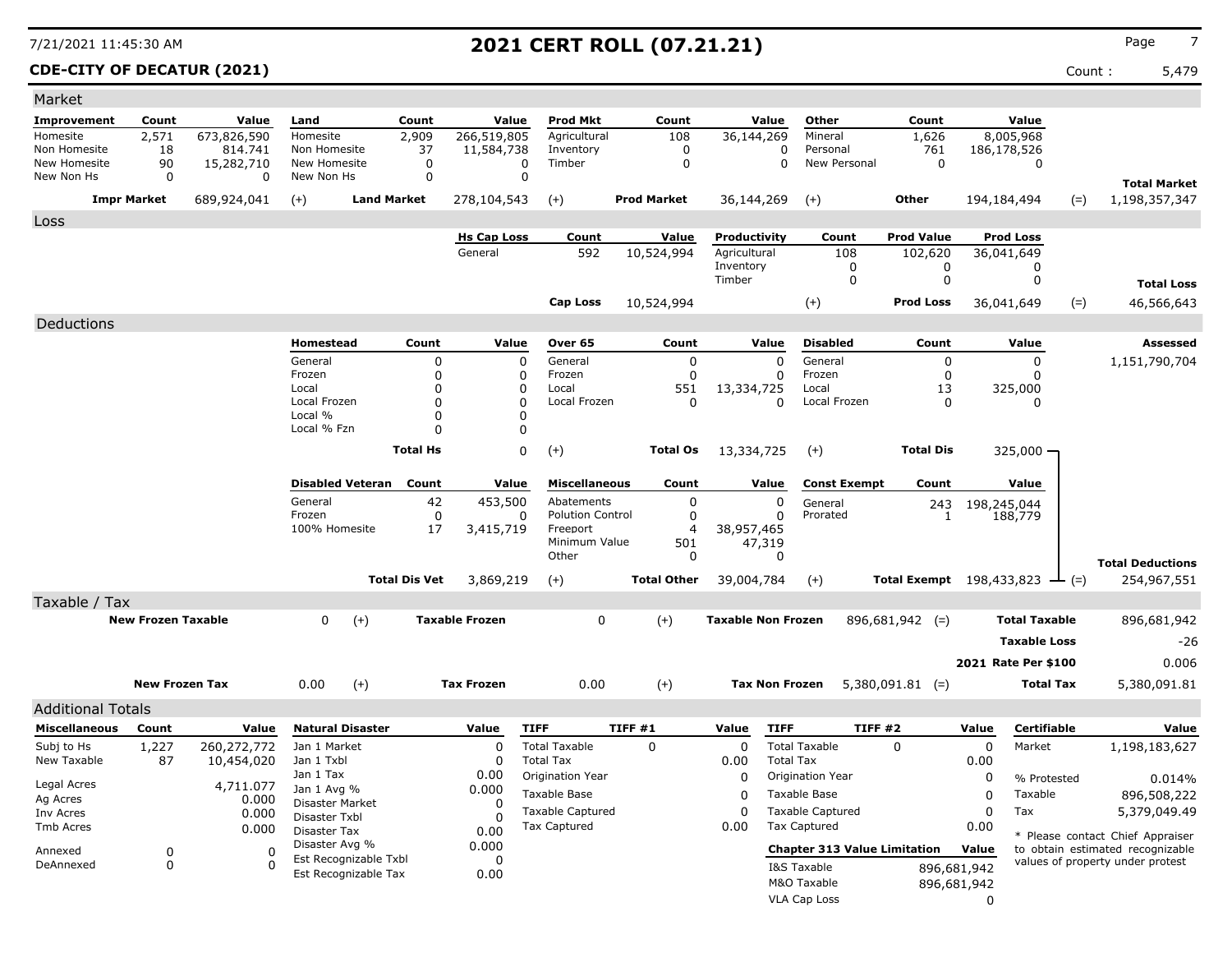| Market                       |                           |                      |                                |                      |                       |                         |                            |                           |                                           |                                     |           |                        |               |                                                                      |
|------------------------------|---------------------------|----------------------|--------------------------------|----------------------|-----------------------|-------------------------|----------------------------|---------------------------|-------------------------------------------|-------------------------------------|-----------|------------------------|---------------|----------------------------------------------------------------------|
| Improvement                  | Count                     | Value                | Land                           | Count                | Value                 | <b>Prod Mkt</b>         | Count                      | Value                     | Other                                     | Count                               |           | Value                  |               |                                                                      |
| Homesite                     | $\mathbf 0$               | $\Omega$             | Homesite                       | 0                    | $\mathbf 0$           | Agricultural            | $\overline{2}$             | 2,188,210                 | Mineral                                   | 70                                  |           | 1,377,106              |               |                                                                      |
| Non Homesite<br>New Homesite | 0<br>$\mathbf 0$          | $\Omega$<br>$\Omega$ | Non Homesite<br>New Homesite   | 0<br>0               | $\Omega$<br>$\Omega$  | Inventory<br>Timber     | $\mathbf 0$<br>$\mathbf 0$ |                           | 0<br>Personal<br>New Personal<br>$\Omega$ | 10<br>$\mathbf 0$                   |           | 200,021<br>$\mathbf 0$ |               |                                                                      |
| New Non Hs                   | 0                         | 0                    | New Non Hs                     | 0                    | $\Omega$              |                         |                            |                           |                                           |                                     |           |                        |               |                                                                      |
| <b>Impr Market</b>           |                           | 0                    | <b>Land Market</b><br>$(+)$    |                      | 0                     | $(+)$                   | <b>Prod Market</b>         | 2,188,210                 | $(+)$                                     | Other                               |           | 1,577,127              | $(=)$         | <b>Total Market</b><br>3,765,337                                     |
| Loss                         |                           |                      |                                |                      |                       |                         |                            |                           |                                           |                                     |           |                        |               |                                                                      |
|                              |                           |                      |                                |                      | <b>Hs Cap Loss</b>    | Count                   | Value                      | Productivity              | Count                                     | <b>Prod Value</b>                   |           | <b>Prod Loss</b>       |               |                                                                      |
|                              |                           |                      |                                |                      | General               | $\mathbf 0$             | $\mathbf{0}$               | Agricultural<br>Inventory | 2<br>0                                    | 16,260<br>0                         |           | 2,171,950<br>0         |               |                                                                      |
|                              |                           |                      |                                |                      |                       |                         |                            | Timber                    | 0                                         | 0                                   |           | 0                      |               | <b>Total Loss</b>                                                    |
|                              |                           |                      |                                |                      |                       | <b>Cap Loss</b>         | 0                          |                           | $^{(+)}$                                  | <b>Prod Loss</b>                    |           | 2,171,950              | $(=)$         | 2,171,950                                                            |
|                              |                           |                      |                                |                      |                       |                         |                            |                           |                                           |                                     |           |                        |               |                                                                      |
| Deductions                   |                           |                      |                                |                      |                       |                         |                            |                           |                                           |                                     |           |                        |               |                                                                      |
|                              |                           |                      | Homestead                      | Count                | Value                 | <b>Over 65</b>          | Count                      | Value                     | <b>Disabled</b>                           | Count                               |           | Value                  |               | <b>Assessed</b>                                                      |
|                              |                           |                      | General<br>Frozen              | 0<br>$\mathbf 0$     | $\mathbf 0$<br>0      | General<br>Frozen       | 0<br>0                     | $\mathbf 0$<br>0          | General<br>Frozen                         | 0<br>$\Omega$                       |           | 0<br>0                 |               | 1,593,387                                                            |
|                              |                           |                      | Local                          | $\Omega$             | 0                     | Local                   | 0                          | 0                         | Local                                     | O                                   |           | 0                      |               |                                                                      |
|                              |                           |                      | Local Frozen                   | $\Omega$             | 0                     | Local Frozen            | $\mathbf 0$                | $\Omega$                  | Local Frozen                              | 0                                   |           | 0                      |               |                                                                      |
|                              |                           |                      | Local %                        | $\Omega$             | 0                     |                         |                            |                           |                                           |                                     |           |                        |               |                                                                      |
|                              |                           |                      | Local % Fzn                    | n                    | 0                     |                         |                            |                           |                                           |                                     |           |                        |               |                                                                      |
|                              |                           |                      |                                | <b>Total Hs</b>      | 0                     | $(+)$                   | <b>Total Os</b>            |                           | 0<br>$(+)$                                | <b>Total Dis</b>                    |           | 0                      |               |                                                                      |
|                              |                           |                      |                                |                      |                       |                         |                            |                           |                                           |                                     |           |                        |               |                                                                      |
|                              |                           |                      | <b>Disabled Veteran</b>        | Count                | Value                 | <b>Miscellaneous</b>    | Count                      | Value                     | <b>Const Exempt</b>                       | Count                               |           | Value                  |               |                                                                      |
|                              |                           |                      | General                        | 0                    | 0                     | Abatements              | 0                          | 0                         | General                                   | 0                                   |           | 0                      |               |                                                                      |
|                              |                           |                      | Frozen                         | 0                    | 0                     | <b>Polution Control</b> | 0                          | 0                         | Prorated                                  | 0                                   |           | 0                      |               |                                                                      |
|                              |                           |                      | 100% Homesite                  | 0                    | 0                     | Freeport                | 0                          | 0                         |                                           |                                     |           |                        |               |                                                                      |
|                              |                           |                      |                                |                      |                       | Minimum Value<br>Other  | 0<br>$\Omega$              | $\pmb{0}$<br>$\mathbf 0$  |                                           |                                     |           |                        |               |                                                                      |
|                              |                           |                      |                                |                      |                       |                         |                            |                           |                                           |                                     |           |                        |               | <b>Total Deductions</b>                                              |
|                              |                           |                      |                                | <b>Total Dis Vet</b> | 0                     | $(+)$                   | <b>Total Other</b>         |                           | 0<br>$(+)$                                | <b>Total Exempt</b>                 |           |                        | $0 \perp (=)$ | 0                                                                    |
| Taxable / Tax                |                           |                      |                                |                      |                       |                         |                            |                           |                                           |                                     |           |                        |               |                                                                      |
|                              | <b>New Frozen Taxable</b> |                      | $(+)$<br>0                     |                      | <b>Taxable Frozen</b> | 0                       | $(+)$                      | <b>Taxable Non Frozen</b> |                                           | $1,593,387$ (=)                     |           | <b>Total Taxable</b>   |               | 1,593,387                                                            |
|                              |                           |                      |                                |                      |                       |                         |                            |                           |                                           |                                     |           | <b>Taxable Loss</b>    |               | 0                                                                    |
|                              |                           |                      |                                |                      |                       |                         |                            |                           |                                           |                                     |           | 2021 Rate Per \$100    |               | 0.007475                                                             |
|                              | <b>New Frozen Tax</b>     |                      | 0.00<br>$(+)$                  |                      | <b>Tax Frozen</b>     | 0.00                    | $(+)$                      | <b>Tax Non Frozen</b>     |                                           | $11,910.57$ (=)                     |           | <b>Total Tax</b>       |               |                                                                      |
|                              |                           |                      |                                |                      |                       |                         |                            |                           |                                           |                                     |           |                        |               | 11,910.57                                                            |
| <b>Additional Totals</b>     |                           |                      |                                |                      |                       |                         |                            |                           |                                           |                                     |           |                        |               |                                                                      |
| <b>Miscellaneous</b>         | Count                     | Value                | <b>Natural Disaster</b>        |                      | Value                 | <b>TIFF</b>             | TIFF #1                    | <b>TIFF</b><br>Value      |                                           | TIFF #2                             | Value     | Certifiable            |               | Value                                                                |
| Subj to Hs                   | 0                         | 0                    | Jan 1 Market                   |                      | 0                     | <b>Total Taxable</b>    | $\mathbf 0$                | 0                         | <b>Total Taxable</b>                      | 0                                   | 0         | Market                 |               | 3,765,337                                                            |
| New Taxable                  | 0                         | 0                    | Jan 1 Txbl                     |                      | 0                     | <b>Total Tax</b>        |                            | 0.00                      | <b>Total Tax</b>                          |                                     | 0.00      |                        |               |                                                                      |
| Legal Acres                  |                           | 312.601              | Jan 1 Tax                      |                      | 0.00                  | <b>Origination Year</b> |                            | 0                         | Origination Year                          |                                     | 0         | % Protested            |               | $0\%$                                                                |
| Ag Acres                     |                           | 0.000                | Jan 1 Avg %<br>Disaster Market |                      | 0.000                 | Taxable Base            |                            | 0                         | Taxable Base                              |                                     | 0         | Taxable                |               | 1,593,387                                                            |
| Inv Acres                    |                           | 0.000                | Disaster Txbl                  |                      | 0<br>0                | <b>Taxable Captured</b> |                            | 0                         | <b>Taxable Captured</b>                   |                                     | 0         | Tax                    |               | 11,910.57                                                            |
| Tmb Acres                    |                           | 0.000                | Disaster Tax                   |                      | 0.00                  | <b>Tax Captured</b>     |                            | 0.00                      | <b>Tax Captured</b>                       |                                     | 0.00      |                        |               |                                                                      |
| Annexed                      | 0                         | 0                    | Disaster Avg %                 |                      | 0.000                 |                         |                            |                           |                                           | <b>Chapter 313 Value Limitation</b> | Value     |                        |               | * Please contact Chief Appraiser<br>to obtain estimated recognizable |
| DeAnnexed                    | 0                         | 0                    | Est Recognizable Txbl          |                      | 0                     |                         |                            |                           | I&S Taxable                               |                                     | 1,593,387 |                        |               | values of property under protest                                     |
|                              |                           |                      | Est Recognizable Tax           |                      | 0.00                  |                         |                            |                           | M&O Taxable                               |                                     | 1,593,387 |                        |               |                                                                      |
|                              |                           |                      |                                |                      |                       |                         |                            |                           | VLA Cap Loss                              |                                     | 0         |                        |               |                                                                      |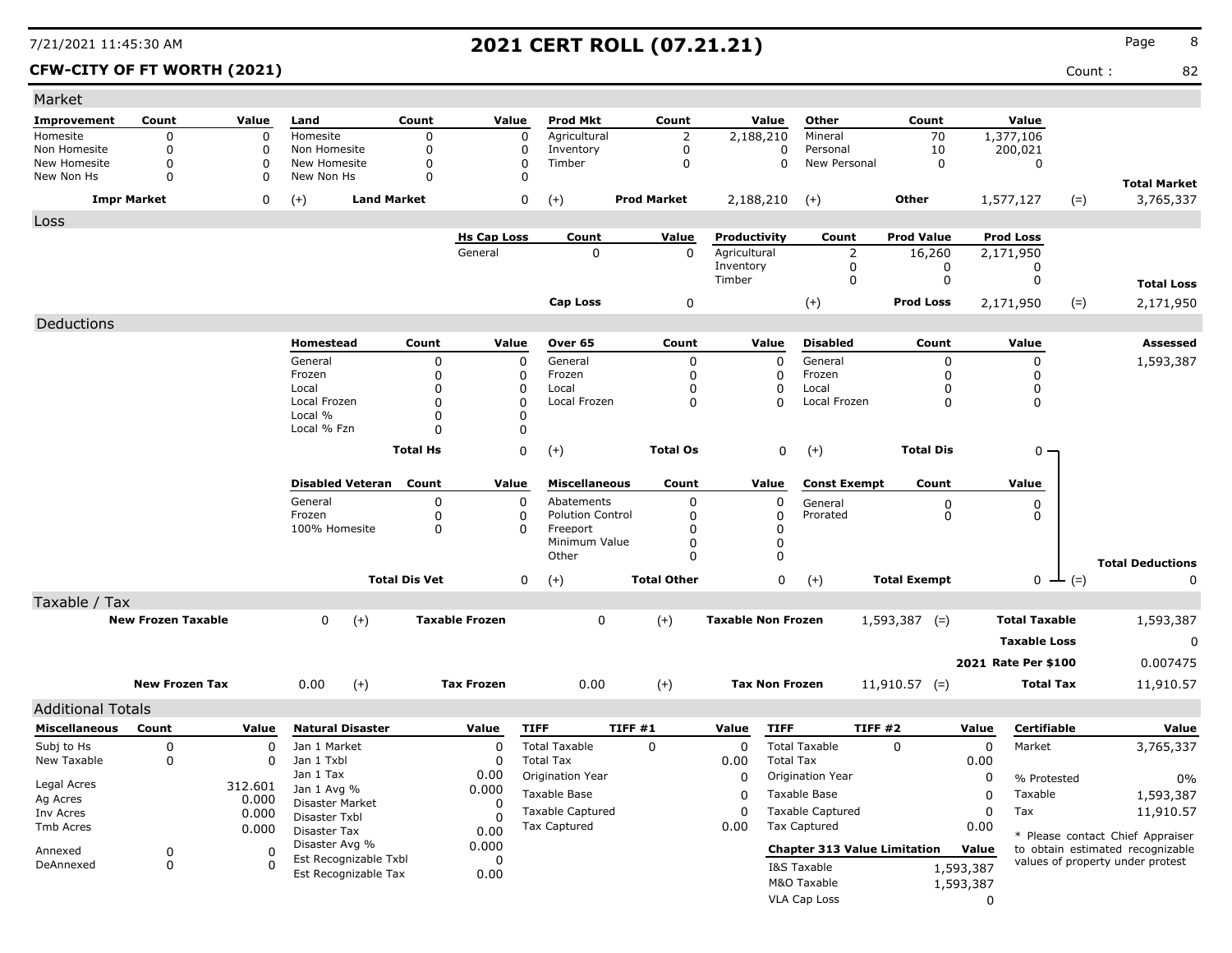### **CLA-CITY OF LAKE BRIDGEPORT (2021)** Count : 698

| Market                   |                           |            |                                         |                      |                       |                                                |                    |                           |                                                |                     |             |                      |                                  |
|--------------------------|---------------------------|------------|-----------------------------------------|----------------------|-----------------------|------------------------------------------------|--------------------|---------------------------|------------------------------------------------|---------------------|-------------|----------------------|----------------------------------|
| Improvement              | Count                     | Value      | Land                                    | Count                | Value                 | <b>Prod Mkt</b>                                | Count              | Value                     | Other                                          | Count               |             | Value                |                                  |
| Homesite                 | 255                       | 27,901,390 | Homesite                                | 642                  | 16,302,074            | Agricultural                                   | 6                  | 195,480                   | Mineral                                        | 40                  |             | 1,838,324            |                                  |
| Non Homesite             | 2                         | 165,490    | Non Homesite                            | 2                    | 29,040                | Inventory                                      | 0                  | $\mathbf 0$               | Personal                                       | 5                   |             | 70,702               |                                  |
| New Homesite             | 21                        | 1,587,380  | New Homesite                            | 0                    | 0                     | Timber                                         | $\mathbf 0$        | $\Omega$                  | New Personal                                   | $\mathbf 0$         |             | 0                    |                                  |
| New Non Hs               | 0                         | 0          | New Non Hs                              | 0                    | 0                     |                                                |                    |                           |                                                |                     |             |                      | <b>Total Market</b>              |
|                          | <b>Impr Market</b>        | 29,654,260 | $(+)$<br><b>Land Market</b>             |                      | 16,331,114            | $(+)$                                          | <b>Prod Market</b> | 195,480                   | $(+)$                                          | Other               | 1,909,026   |                      | 48,089,880<br>$(=)$              |
| Loss                     |                           |            |                                         |                      |                       |                                                |                    |                           |                                                |                     |             |                      |                                  |
|                          |                           |            |                                         |                      | <b>Hs Cap Loss</b>    | Count                                          | Value              | Productivity              | Count                                          | <b>Prod Value</b>   |             | <b>Prod Loss</b>     |                                  |
|                          |                           |            |                                         |                      | General               | 38                                             | 717,100            | Agricultural<br>Inventory | 6<br>0                                         | 930<br>0            |             | 194,550<br>0         |                                  |
|                          |                           |            |                                         |                      |                       |                                                |                    | Timber                    | 0                                              | 0                   |             | $\mathbf 0$          | <b>Total Loss</b>                |
|                          |                           |            |                                         |                      |                       | <b>Cap Loss</b>                                | 717,100            |                           | $(+)$                                          | <b>Prod Loss</b>    |             | 194,550              | 911,650<br>$(=)$                 |
| Deductions               |                           |            |                                         |                      |                       |                                                |                    |                           |                                                |                     |             |                      |                                  |
|                          |                           |            | Homestead                               | Count                | Value                 | Over 65                                        | Count              | Value                     | <b>Disabled</b>                                | Count               |             | Value                | Assessed                         |
|                          |                           |            | General                                 | 0                    | 0                     | General                                        | 0                  | $\Omega$                  | General                                        | 0                   |             | 0                    | 47,178,230                       |
|                          |                           |            | Frozen                                  | 0                    | 0                     | Frozen                                         | $\mathbf 0$        | $\Omega$                  | Frozen                                         | 0                   |             | 0                    |                                  |
|                          |                           |            | Local                                   | 83                   | 389,859               | Local                                          | 48                 | 633,770                   | Local                                          | 0                   |             | 0                    |                                  |
|                          |                           |            | Local Frozen                            | 0                    | 0                     | Local Frozen                                   | 0                  | 0                         | Local Frozen                                   | 0                   |             | 0                    |                                  |
|                          |                           |            | Local %<br>Local % Fzn                  | 0<br>0               | 0<br>0                |                                                |                    |                           |                                                |                     |             |                      |                                  |
|                          |                           |            |                                         |                      |                       |                                                |                    |                           |                                                |                     |             |                      |                                  |
|                          |                           |            |                                         | <b>Total Hs</b>      | 389,859               | $(+)$                                          | <b>Total Os</b>    | 633,770                   | $(+)$                                          | <b>Total Dis</b>    |             | 0 -                  |                                  |
|                          |                           |            | <b>Disabled Veteran</b>                 | Count                | Value                 | <b>Miscellaneous</b>                           | Count              | Value                     | <b>Const Exempt</b>                            | Count               |             | Value                |                                  |
|                          |                           |            | General                                 | 5                    | 53,000                | Abatements                                     | $\mathbf 0$        | 0                         | General                                        |                     |             |                      |                                  |
|                          |                           |            | Frozen                                  | 0                    | 0                     | <b>Polution Control</b>                        | $\Omega$           | 0                         | Prorated                                       | 63<br>0             |             | 789,280<br>0         |                                  |
|                          |                           |            | 100% Homesite                           | 4                    | 711,130               | Freeport                                       | $\Omega$           | 0                         |                                                |                     |             |                      |                                  |
|                          |                           |            |                                         |                      |                       | Minimum Value                                  | 0                  | $\mathbf 0$               |                                                |                     |             |                      |                                  |
|                          |                           |            |                                         |                      |                       | Other                                          | $\Omega$           | $\mathbf 0$               |                                                |                     |             |                      | <b>Total Deductions</b>          |
|                          |                           |            |                                         | <b>Total Dis Vet</b> | 764,130               | $(+)$                                          | <b>Total Other</b> | 0                         | $(+)$                                          | <b>Total Exempt</b> |             | 789,280 $-$ (=)      | 2,577,039                        |
| Taxable / Tax            |                           |            |                                         |                      |                       |                                                |                    |                           |                                                |                     |             |                      |                                  |
|                          | <b>New Frozen Taxable</b> |            | $\mathbf{0}$<br>$(+)$                   |                      | <b>Taxable Frozen</b> | 0                                              | $(+)$              | <b>Taxable Non Frozen</b> |                                                | $44,601,191$ (=)    |             | <b>Total Taxable</b> | 44,601,191                       |
|                          |                           |            |                                         |                      |                       |                                                |                    |                           |                                                |                     |             | <b>Taxable Loss</b>  | 11                               |
|                          |                           |            |                                         |                      |                       |                                                |                    |                           |                                                |                     |             | 2021 Rate Per \$100  | 0.003                            |
|                          | <b>New Frozen Tax</b>     |            | $(+)$<br>0.00                           |                      | <b>Tax Frozen</b>     | 0.00                                           | $(+)$              | <b>Tax Non Frozen</b>     |                                                | $133,803.54$ (=)    |             | <b>Total Tax</b>     | 133,803.54                       |
|                          |                           |            |                                         |                      |                       |                                                |                    |                           |                                                |                     |             |                      |                                  |
| <b>Additional Totals</b> |                           |            |                                         |                      |                       |                                                |                    |                           |                                                |                     |             |                      |                                  |
| Miscellaneous            | Count                     | Value      | <b>Natural Disaster</b>                 |                      | Value                 | <b>TIFF</b>                                    | TIFF #1            | <b>TIFF</b><br>Value      | TIFF #2                                        |                     | Value       | Certifiable          | Value                            |
| Subj to Hs               | 83                        | 16,027,443 | Jan 1 Market                            |                      | 0                     | <b>Total Taxable</b>                           | 0                  | 0                         | <b>Total Taxable</b>                           | $\Omega$            | $\mathbf 0$ | Market               | 48,089,880                       |
| New Taxable              | 21                        | 1,587,380  | Jan 1 Txbl<br>Jan 1 Tax                 |                      | $\Omega$<br>0.00      | <b>Total Tax</b>                               |                    | 0.00                      | <b>Total Tax</b>                               |                     | 0.00        |                      |                                  |
| Legal Acres              |                           | 226.342    | Jan 1 Avg %                             |                      | 0.000                 | Origination Year                               |                    | $\Omega$                  | Origination Year                               |                     | 0           | % Protested          | 0%                               |
| Ag Acres                 |                           | 0.000      | Disaster Market                         |                      | $\Omega$              | Taxable Base                                   |                    | 0                         | Taxable Base                                   |                     | 0           | Taxable              | 44,601,191                       |
| Inv Acres                |                           | 0.000      | Disaster Txbl                           |                      |                       | <b>Taxable Captured</b><br><b>Tax Captured</b> |                    | $\Omega$                  | <b>Taxable Captured</b><br><b>Tax Captured</b> |                     | 0           | Tax                  | 133,803.54                       |
| Tmb Acres                |                           | 0.000      | Disaster Tax                            |                      | 0.00                  |                                                |                    | 0.00                      |                                                |                     | 0.00        |                      | * Please contact Chief Appraiser |
| Annexed                  | 0                         | 0          | Disaster Avg %<br>Est Recognizable Txbl |                      | 0.000<br>0            |                                                |                    |                           | <b>Chapter 313 Value Limitation</b>            |                     | Value       |                      | to obtain estimated recognizable |
| DeAnnexed                | 0                         | $\Omega$   | Est Recognizable Tax                    |                      | 0.00                  |                                                |                    |                           | I&S Taxable                                    |                     | 44,601,191  |                      | values of property under protest |
|                          |                           |            |                                         |                      |                       |                                                |                    |                           | M&O Taxable                                    |                     | 44,601,191  |                      |                                  |
|                          |                           |            |                                         |                      |                       |                                                |                    |                           | VLA Cap Loss                                   |                     | 0           |                      |                                  |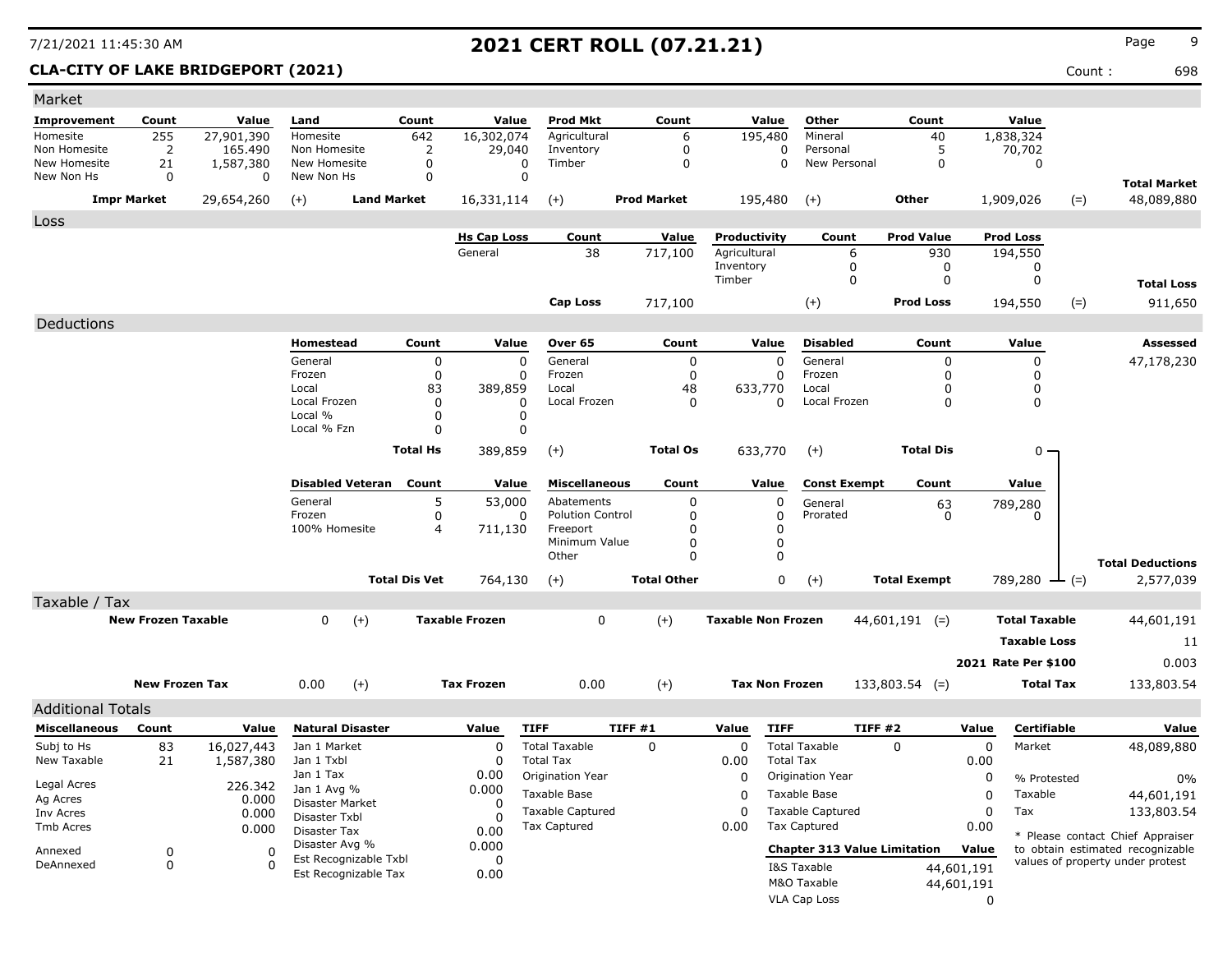**CNE-CITY OF NEWARK (2021)** Count : 919

| Market                     |                           |                      |                               |                      |                       |                           |                            |                           |                                              |                                     |                         |            |                      |                                                                      |
|----------------------------|---------------------------|----------------------|-------------------------------|----------------------|-----------------------|---------------------------|----------------------------|---------------------------|----------------------------------------------|-------------------------------------|-------------------------|------------|----------------------|----------------------------------------------------------------------|
| Improvement                | Count                     | Value                | Land                          | Count                | Value                 | <b>Prod Mkt</b>           | Count                      | Value                     | Other                                        |                                     | Count                   |            | Value                |                                                                      |
| Homesite                   | 484                       | 59,033,662           | Homesite                      | 494                  | 14,456,575            | Agricultural              | 8                          | 1,000,390                 | Mineral                                      |                                     | 266                     |            | 1,290,369            |                                                                      |
| Non Homesite               | 10                        | 255.550              | Non Homesite                  | 6                    | 390,320               | Inventory                 | $\mathbf 0$                |                           | Personal<br>0                                |                                     | 69                      |            | 4,639,655            |                                                                      |
| New Homesite<br>New Non Hs | 8<br>0                    | 565,010<br>0         | New Homesite<br>New Non Hs    | 0<br>$\mathbf 0$     | 0<br>0                | Timber                    | 0                          |                           | 0                                            | New Personal                        | 0                       |            | 0                    |                                                                      |
|                            |                           |                      |                               |                      |                       |                           |                            |                           |                                              |                                     |                         |            |                      | <b>Total Market</b>                                                  |
|                            | <b>Impr Market</b>        | 59,854,222           | $(+)$                         | <b>Land Market</b>   | 14,846,895            | $(+)$                     | <b>Prod Market</b>         | 1,000,390                 | $(+)$                                        |                                     | <b>Other</b>            |            | 5,930,024<br>$(=)$   | 81,631,531                                                           |
| Loss                       |                           |                      |                               |                      |                       |                           |                            |                           |                                              |                                     |                         |            |                      |                                                                      |
|                            |                           |                      |                               |                      | <b>Hs Cap Loss</b>    | Count                     | Value                      | Productivity              |                                              | Count                               | <b>Prod Value</b>       |            | <b>Prod Loss</b>     |                                                                      |
|                            |                           |                      |                               |                      | General               | 108                       | 2,677,303                  | Agricultural<br>Inventory |                                              | 8<br>0                              | 2,500<br>0              |            | 997,890<br>0         |                                                                      |
|                            |                           |                      |                               |                      |                       |                           |                            | Timber                    |                                              | $\Omega$                            | 0                       |            | $\mathbf 0$          | <b>Total Loss</b>                                                    |
|                            |                           |                      |                               |                      |                       | <b>Cap Loss</b>           | 2,677,303                  |                           | $(+)$                                        |                                     | <b>Prod Loss</b>        |            | 997,890              | 3,675,193                                                            |
|                            |                           |                      |                               |                      |                       |                           |                            |                           |                                              |                                     |                         |            | $(=)$                |                                                                      |
| Deductions                 |                           |                      |                               |                      |                       |                           |                            |                           |                                              |                                     |                         |            |                      |                                                                      |
|                            |                           |                      | Homestead                     | Count                | Value                 | Over 65                   | Count                      | Value                     | <b>Disabled</b>                              |                                     | Count                   |            | Value                | Assessed                                                             |
|                            |                           |                      | General<br>Frozen             | 0<br>0               | $\Omega$<br>0         | General<br>Frozen         | $\mathbf 0$<br>$\mathbf 0$ |                           | $\Omega$<br>General<br>$\mathbf 0$<br>Frozen |                                     | $\Omega$<br>$\mathbf 0$ |            | $\Omega$<br>0        | 77,956,338                                                           |
|                            |                           |                      | Local                         | 0                    | $\Omega$              | Local                     | 84                         | 800,000                   | Local                                        |                                     | 9                       |            | 80,000               |                                                                      |
|                            |                           |                      | Local Frozen                  | $\Omega$             | $\Omega$              | Local Frozen              | $\Omega$                   |                           | $\Omega$                                     | Local Frozen                        | $\Omega$                |            | 0                    |                                                                      |
|                            |                           |                      | Local %                       | $\Omega$             | $\Omega$              |                           |                            |                           |                                              |                                     |                         |            |                      |                                                                      |
|                            |                           |                      | Local % Fzn                   | $\Omega$             | 0                     |                           |                            |                           |                                              |                                     |                         |            |                      |                                                                      |
|                            |                           |                      |                               | <b>Total Hs</b>      | $\mathbf 0$           | $(+)$                     | <b>Total Os</b>            | 800,000                   | $(+)$                                        |                                     | <b>Total Dis</b>        |            | $80,000 -$           |                                                                      |
|                            |                           |                      | <b>Disabled Veteran</b>       | Count                | Value                 | <b>Miscellaneous</b>      | Count                      | Value                     |                                              | <b>Const Exempt</b>                 | Count                   |            | Value                |                                                                      |
|                            |                           |                      | General                       | 7                    | 49,500                | Abatements                | 0                          |                           | 0<br>General                                 |                                     | 18                      |            | 2,426,730            |                                                                      |
|                            |                           |                      | Frozen                        | 0                    | 0                     | <b>Polution Control</b>   | 0                          |                           | 0<br>Prorated                                |                                     | 1                       |            | 5,199                |                                                                      |
|                            |                           |                      | 100% Homesite                 | 4                    | 404,420               | Freeport<br>Minimum Value | 0<br>12                    | 702                       | 0                                            |                                     |                         |            |                      |                                                                      |
|                            |                           |                      |                               |                      |                       | Other                     | 0                          |                           | 0                                            |                                     |                         |            |                      |                                                                      |
|                            |                           |                      |                               | <b>Total Dis Vet</b> | 453,920               | $(+)$                     | <b>Total Other</b>         | 702                       | $(+)$                                        |                                     | <b>Total Exempt</b>     |            | $2,431,929$ — (=)    | <b>Total Deductions</b><br>3,766,551                                 |
|                            |                           |                      |                               |                      |                       |                           |                            |                           |                                              |                                     |                         |            |                      |                                                                      |
| Taxable / Tax              |                           |                      |                               |                      |                       |                           |                            |                           |                                              |                                     |                         |            |                      |                                                                      |
|                            | <b>New Frozen Taxable</b> |                      | 0<br>$(+)$                    |                      | <b>Taxable Frozen</b> | $\mathsf 0$               | $(+)$                      | <b>Taxable Non Frozen</b> |                                              |                                     | $74,189,787$ (=)        |            | <b>Total Taxable</b> | 74,189,787                                                           |
|                            |                           |                      |                               |                      |                       |                           |                            |                           |                                              |                                     |                         |            | <b>Taxable Loss</b>  | $-12$                                                                |
|                            |                           |                      |                               |                      |                       |                           |                            |                           |                                              |                                     |                         |            | 2021 Rate Per \$100  | 0.00526499                                                           |
|                            | <b>New Frozen Tax</b>     |                      | 0.00<br>$(+)$                 |                      | <b>Tax Frozen</b>     | 0.00                      | $(+)$                      |                           | <b>Tax Non Frozen</b>                        |                                     | $390,608.55$ (=)        |            | <b>Total Tax</b>     | 390,608.55                                                           |
| <b>Additional Totals</b>   |                           |                      |                               |                      |                       |                           |                            |                           |                                              |                                     |                         |            |                      |                                                                      |
| <b>Miscellaneous</b>       | Count                     | Value                | <b>Natural Disaster</b>       |                      | Value                 | <b>TIFF</b>               | TIFF#1                     | Value                     | <b>TIFF</b>                                  | <b>TIFF #2</b>                      |                         | Value      | Certifiable          | Value                                                                |
| Subj to Hs                 | 200                       | 42,514,043           | Jan 1 Market                  |                      | $\mathbf 0$           | <b>Total Taxable</b>      | $\mathbf 0$                | 0                         | <b>Total Taxable</b>                         |                                     | $\mathbf 0$             | 0          | Market               | 81,631,531                                                           |
| New Taxable                | 8                         | 565,010              | Jan 1 Txbl                    |                      | $\Omega$              | <b>Total Tax</b>          |                            | 0.00                      | <b>Total Tax</b>                             |                                     |                         | 0.00       |                      |                                                                      |
|                            |                           |                      | Jan 1 Tax                     |                      | 0.00                  | Origination Year          |                            | 0                         | Origination Year                             |                                     |                         | 0          | % Protested          | 0%                                                                   |
| Legal Acres                |                           | 354.402              | Jan 1 Avg %                   |                      | 0.000                 | Taxable Base              |                            | $\Omega$                  | Taxable Base                                 |                                     |                         | 0          | Taxable              | 74,189,787                                                           |
| Ag Acres<br>Inv Acres      |                           | 0.000<br>0.000       | <b>Disaster Market</b>        |                      | $\Omega$              | <b>Taxable Captured</b>   |                            | $\Omega$                  | <b>Taxable Captured</b>                      |                                     |                         | 0          | Tax                  | 390,608.55                                                           |
| Tmb Acres                  |                           | 0.000                | Disaster Txbl<br>Disaster Tax |                      | $\Omega$              | <b>Tax Captured</b>       |                            | 0.00                      | <b>Tax Captured</b>                          |                                     |                         | 0.00       |                      |                                                                      |
|                            |                           |                      | Disaster Avg %                |                      | 0.00<br>0.000         |                           |                            |                           |                                              |                                     |                         |            |                      | * Please contact Chief Appraiser                                     |
| Annexed                    | 0<br>$\mathbf 0$          | $\Omega$<br>$\Omega$ | Est Recognizable Txbl         |                      | $\Omega$              |                           |                            |                           |                                              | <b>Chapter 313 Value Limitation</b> |                         | Value      |                      | to obtain estimated recognizable<br>values of property under protest |
| DeAnnexed                  |                           |                      | Est Recognizable Tax          |                      | 0.00                  |                           |                            |                           | I&S Taxable                                  |                                     |                         | 74,189,787 |                      |                                                                      |
|                            |                           |                      |                               |                      |                       |                           |                            |                           | M&O Taxable                                  |                                     |                         | 74,189,787 |                      |                                                                      |
|                            |                           |                      |                               |                      |                       |                           |                            |                           | <b>VLA Cap Loss</b>                          |                                     |                         | $\Omega$   |                      |                                                                      |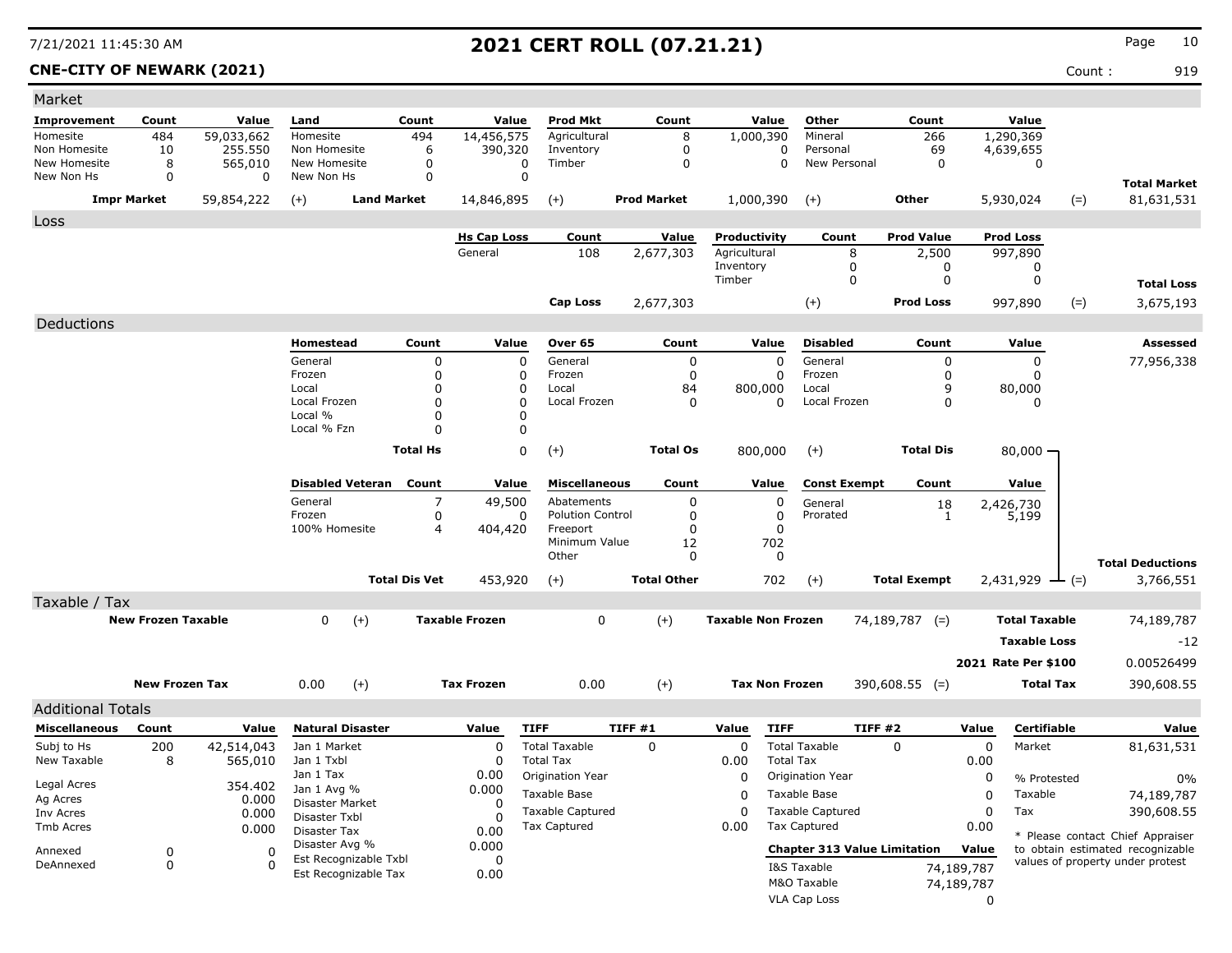**CNF-CITY NEW FAIRVIEW (2021)** Count : 8,494

| Market                     |                           |                     |                               |                         |                      |                       |                            |         |                           |                           |                       |                                     |                     |                            |                       |                                                                      |
|----------------------------|---------------------------|---------------------|-------------------------------|-------------------------|----------------------|-----------------------|----------------------------|---------|---------------------------|---------------------------|-----------------------|-------------------------------------|---------------------|----------------------------|-----------------------|----------------------------------------------------------------------|
| <b>Improvement</b>         | Count                     | Value               | Land                          |                         | Count                | Value                 | <b>Prod Mkt</b>            |         | Count                     |                           | Value                 | Other                               | Count               |                            | Value                 |                                                                      |
| Homesite                   | 572                       | 73,032,424          | Homesite                      |                         | 593                  | 34,897,600            | Agricultural               |         | 152                       | 67,263,840                |                       | Mineral                             | 7,477               |                            | 37,959,572            |                                                                      |
| Non Homesite               | 18                        | 929,420             | Non Homesite                  |                         | 24                   | 2,576,350             | Inventory                  |         | $\mathbf 0$               |                           | 0                     | Personal                            | 215                 |                            | 12,803,675            |                                                                      |
| New Homesite<br>New Non Hs | 60<br>2                   | 1,414,540<br>55,440 | New Homesite<br>New Non Hs    |                         | 0<br>$\mathbf 0$     |                       | Timber<br>0<br>$\mathbf 0$ |         | $\mathbf 0$               |                           | 0                     | New Personal                        | 0                   |                            | 0                     |                                                                      |
|                            | <b>Impr Market</b>        | 75,431,824          | $(+)$                         | <b>Land Market</b>      |                      | 37,473,950            | $(+)$                      |         | <b>Prod Market</b>        | 67,263,840                |                       | $(+)$                               | Other               |                            | 50,763,247            | <b>Total Market</b><br>$(=)$<br>230,932,861                          |
|                            |                           |                     |                               |                         |                      |                       |                            |         |                           |                           |                       |                                     |                     |                            |                       |                                                                      |
| Loss                       |                           |                     |                               |                         |                      | <b>Hs Cap Loss</b>    | Count                      |         |                           | Productivity              |                       |                                     | <b>Prod Value</b>   |                            | <b>Prod Loss</b>      |                                                                      |
|                            |                           |                     |                               |                         |                      | General               | 208                        |         | <b>Value</b><br>7,379,739 | Agricultural              |                       | Count<br>152                        | 487,990             |                            | 66,775,850            |                                                                      |
|                            |                           |                     |                               |                         |                      |                       |                            |         |                           | Inventory                 |                       | 0                                   | 0                   |                            | 0                     |                                                                      |
|                            |                           |                     |                               |                         |                      |                       |                            |         |                           | Timber                    |                       | $\Omega$                            | 0                   |                            | 0                     | <b>Total Loss</b>                                                    |
|                            |                           |                     |                               |                         |                      |                       | <b>Cap Loss</b>            |         | 7,379,739                 |                           |                       | $(+)$                               | <b>Prod Loss</b>    |                            | $(=)$<br>66,775,850   | 74,155,589                                                           |
| Deductions                 |                           |                     |                               |                         |                      |                       |                            |         |                           |                           |                       |                                     |                     |                            |                       |                                                                      |
|                            |                           |                     | Homestead                     |                         | Count                | Value                 | Over 65                    |         | Count                     |                           | Value                 | <b>Disabled</b>                     | Count               |                            | Value                 | Assessed                                                             |
|                            |                           |                     | General                       |                         | 0                    | 0                     | General                    |         | 0                         |                           | $\Omega$              | General                             | 0                   |                            | 0                     | 156,777,272                                                          |
|                            |                           |                     | Frozen                        |                         | 0                    | 0                     | Frozen                     |         | 0                         |                           | 0                     | Frozen                              | 0                   |                            | 0                     |                                                                      |
|                            |                           |                     | Local                         |                         | $\Omega$             | 0                     | Local                      |         | 9                         |                           | 80,000                | Local                               | 0                   |                            | 0                     |                                                                      |
|                            |                           |                     | Local Frozen<br>Local %       |                         | $\Omega$<br>$\Omega$ | 0<br>0                | Local Frozen               |         | 85                        |                           | 715,000               | Local Frozen                        | 9                   |                            | 70,000                |                                                                      |
|                            |                           |                     | Local % Fzn                   |                         | $\Omega$             | 0                     |                            |         |                           |                           |                       |                                     |                     |                            |                       |                                                                      |
|                            |                           |                     |                               |                         | <b>Total Hs</b>      | 0                     | $(+)$                      |         | <b>Total Os</b>           |                           | 795,000               | $(+)$                               | <b>Total Dis</b>    |                            | $70,000 -$            |                                                                      |
|                            |                           |                     |                               |                         |                      |                       |                            |         |                           |                           |                       |                                     |                     |                            |                       |                                                                      |
|                            |                           |                     |                               | <b>Disabled Veteran</b> | Count                | Value                 | <b>Miscellaneous</b>       |         | Count                     |                           | Value                 | <b>Const Exempt</b>                 | Count               |                            | Value                 |                                                                      |
|                            |                           |                     | General                       |                         | 6                    | 37,500                | Abatements                 |         | 0                         |                           | 0                     | General                             | 18                  |                            | 4,140,270             |                                                                      |
|                            |                           |                     | Frozen                        |                         | 5                    | 42,000                | <b>Polution Control</b>    |         | 0                         |                           | 0                     | Prorated                            | 0                   |                            | 0                     |                                                                      |
|                            |                           |                     | 100% Homesite                 |                         | 5                    | 955,490               | Freeport<br>Minimum Value  |         | 0<br>809                  |                           | $\Omega$<br>29,406    |                                     |                     |                            |                       |                                                                      |
|                            |                           |                     |                               |                         |                      |                       | Other                      |         | 0                         |                           | 0                     |                                     |                     |                            |                       |                                                                      |
|                            |                           |                     |                               |                         | <b>Total Dis Vet</b> | 1,034,990             | $(+)$                      |         | <b>Total Other</b>        |                           | 29,406                | $(+)$                               | <b>Total Exempt</b> |                            | 4,140,270 $\perp$ (=) | <b>Total Deductions</b><br>6,069,666                                 |
|                            |                           |                     |                               |                         |                      |                       |                            |         |                           |                           |                       |                                     |                     |                            |                       |                                                                      |
| Taxable / Tax              | <b>New Frozen Taxable</b> |                     | 60,960                        | $(+)$                   |                      | <b>Taxable Frozen</b> | 10,437,404                 |         | $(+)$                     | <b>Taxable Non Frozen</b> |                       |                                     | $140,209,242$ (=)   |                            | <b>Total Taxable</b>  | 150,707,606                                                          |
|                            |                           |                     |                               |                         |                      |                       |                            |         |                           |                           |                       |                                     |                     |                            |                       |                                                                      |
|                            |                           |                     |                               |                         |                      |                       |                            |         |                           |                           |                       |                                     |                     |                            | <b>Taxable Loss</b>   | 347,259                                                              |
|                            |                           |                     |                               |                         |                      |                       |                            |         |                           |                           |                       |                                     |                     |                            | 2021 Rate Per \$100   | 0.003                                                                |
|                            | <b>New Frozen Tax</b>     |                     | 182.88                        | $(+)$                   |                      | <b>Tax Frozen</b>     | 30,270.81                  |         | $(+)$                     |                           | <b>Tax Non Frozen</b> |                                     | $420,627.35$ (=)    |                            | Total Tax             | 451,081.04                                                           |
| <b>Additional Totals</b>   |                           |                     |                               |                         |                      |                       |                            |         |                           |                           |                       |                                     |                     |                            |                       |                                                                      |
| <b>Miscellaneous</b>       | Count                     | Value               |                               | <b>Natural Disaster</b> |                      | Value                 | <b>TIFF</b>                | TIFF #1 |                           | Value                     | <b>TIFF</b>           |                                     | TIFF#2              | Value                      | Certifiable           | Value                                                                |
| Subj to Hs                 | 321                       | 50,052,789          | Jan 1 Market                  |                         |                      | $\Omega$              | <b>Total Taxable</b>       |         | $\Omega$                  | $\Omega$                  |                       | <b>Total Taxable</b>                | $\mathbf{0}$        | 0                          | Market                | 230,932,861                                                          |
| New Taxable                | 62                        | 1,469,980           | Jan 1 Txbl                    |                         |                      | 0                     | <b>Total Tax</b>           |         |                           | 0.00                      | <b>Total Tax</b>      |                                     |                     | 0.00                       |                       |                                                                      |
|                            |                           |                     | Jan 1 Tax                     |                         |                      | 0.00                  | Origination Year           |         |                           | 0                         |                       | Origination Year                    |                     | 0                          | % Protested           | $0\%$                                                                |
| Legal Acres<br>Ag Acres    |                           | 9,349.310           | Jan 1 Avg %                   |                         |                      | 0.000                 | Taxable Base               |         |                           | 0                         |                       | Taxable Base                        |                     | 0                          | Taxable               | 150,707,606                                                          |
| Inv Acres                  |                           | 0.000<br>0.000      | Disaster Market               |                         |                      | 0                     | <b>Taxable Captured</b>    |         |                           | 0                         |                       | <b>Taxable Captured</b>             |                     | 0                          | Tax                   | 451,081.04                                                           |
| Tmb Acres                  |                           | 0.000               | Disaster Txbl<br>Disaster Tax |                         |                      | 0<br>0.00             | Tax Captured               |         |                           | 0.00                      |                       | Tax Captured                        |                     | 0.00                       |                       |                                                                      |
|                            |                           |                     | Disaster Avg %                |                         |                      | 0.000                 |                            |         |                           |                           |                       | <b>Chapter 313 Value Limitation</b> |                     | Value                      |                       | * Please contact Chief Appraiser<br>to obtain estimated recognizable |
| Annexed<br>DeAnnexed       | 0<br>0                    | 0<br>0              |                               | Est Recognizable Txbl   |                      | 0                     |                            |         |                           |                           |                       | I&S Taxable                         |                     |                            |                       | values of property under protest                                     |
|                            |                           |                     |                               | Est Recognizable Tax    |                      | 0.00                  |                            |         |                           |                           |                       | M&O Taxable                         |                     | 150,707,606<br>150,707,606 |                       |                                                                      |
|                            |                           |                     |                               |                         |                      |                       |                            |         |                           |                           |                       | VLA Cap Loss                        |                     | 0                          |                       |                                                                      |
|                            |                           |                     |                               |                         |                      |                       |                            |         |                           |                           |                       |                                     |                     |                            |                       |                                                                      |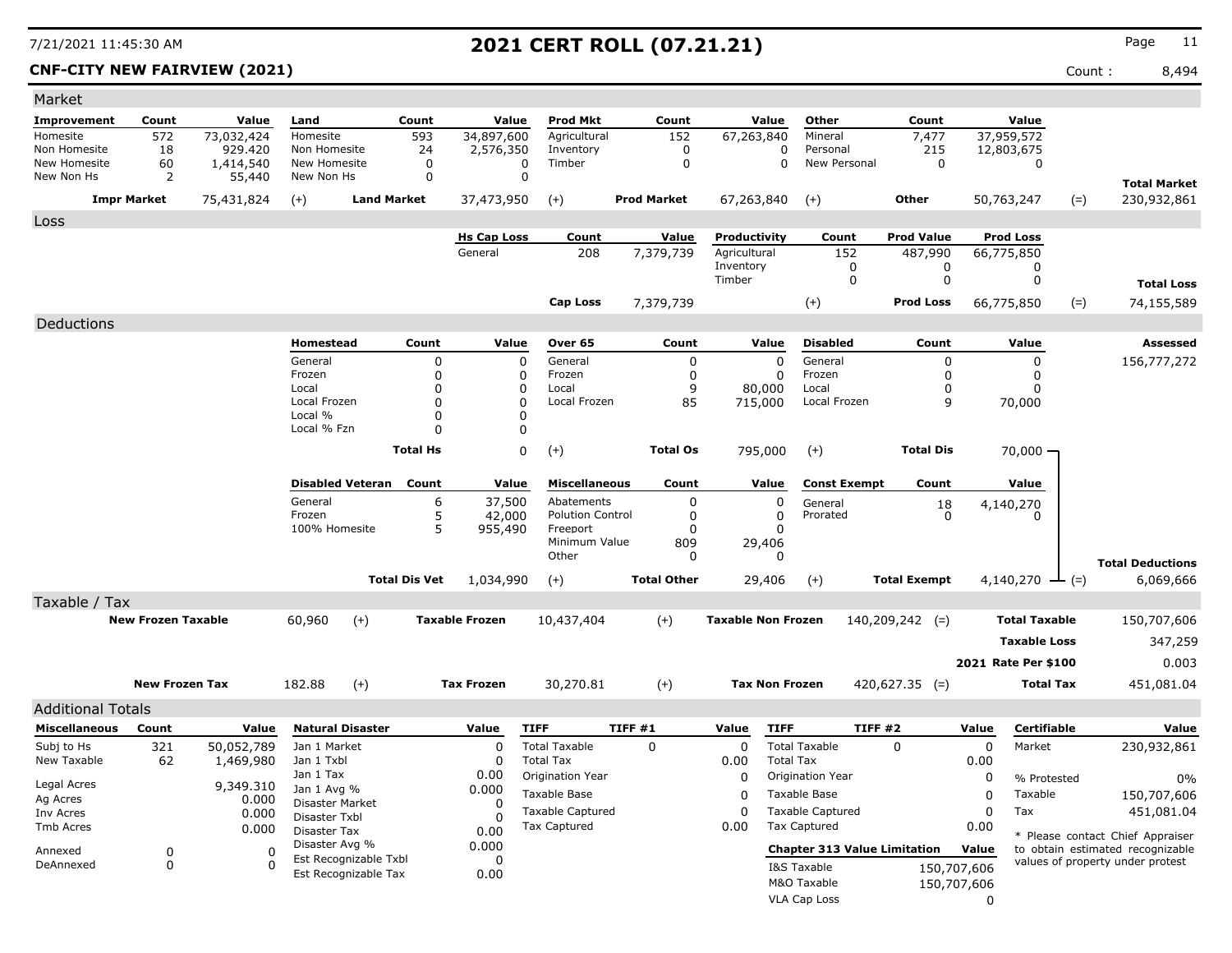### **CPA-CITY OF PARADISE (2021)** Count : 1,134

| Market                       |                           |                         |                              |                         |                      |                       |                                          |                    |                 |                           |                  |                                     |                     |            |                      |        |                                   |
|------------------------------|---------------------------|-------------------------|------------------------------|-------------------------|----------------------|-----------------------|------------------------------------------|--------------------|-----------------|---------------------------|------------------|-------------------------------------|---------------------|------------|----------------------|--------|-----------------------------------|
| Improvement                  | Count                     | Value                   | Land                         |                         | Count                | Value                 | Prod Mkt                                 | Count              |                 | Value                     |                  | Other                               | Count               |            | Value                |        |                                   |
| Homesite                     | 286                       | 61,914,734              | Homesite                     |                         | 346                  | 13,920,620            | Agricultural                             |                    | 69              | 7,468,860                 |                  | Mineral                             | 641                 |            | 612,444              |        |                                   |
| Non Homesite<br>New Homesite | 3                         | 105.910                 | Non Homesite<br>New Homesite |                         | 20                   | 3,031,110             | Inventory<br>Timber                      |                    | 0               |                           | 0                | Personal<br>New Personal            | 72                  |            | 4,393,512            |        |                                   |
| New Non Hs                   | 27<br>0                   | 2,948,481<br>0          | New Non Hs                   |                         | 0<br>0               | 0<br>$\mathbf 0$      |                                          |                    | 0               |                           | 0                |                                     | 0                   |            | 0                    |        |                                   |
|                              | <b>Impr Market</b>        | 64,969,125              | $(+)$                        | <b>Land Market</b>      |                      | 16,951,730            | $(+)$                                    | <b>Prod Market</b> |                 | 7,468,860                 |                  | $(+)$                               | <b>Other</b>        |            | 5,005,956            | $(=)$  | <b>Total Market</b><br>94,395,671 |
|                              |                           |                         |                              |                         |                      |                       |                                          |                    |                 |                           |                  |                                     |                     |            |                      |        |                                   |
| Loss                         |                           |                         |                              |                         |                      | <b>Hs Cap Loss</b>    | Count                                    |                    | Value           | Productivity              |                  | Count                               | <b>Prod Value</b>   |            | <b>Prod Loss</b>     |        |                                   |
|                              |                           |                         |                              |                         |                      | General               | 78                                       | 1,487,540          |                 | Agricultural              |                  | 69                                  | 38,530              |            | 7,430,330            |        |                                   |
|                              |                           |                         |                              |                         |                      |                       |                                          |                    |                 | Inventory                 |                  | 0                                   | 0                   |            | 0                    |        |                                   |
|                              |                           |                         |                              |                         |                      |                       |                                          |                    |                 | Timber                    |                  | 0                                   | 0                   |            | 0                    |        | <b>Total Loss</b>                 |
|                              |                           |                         |                              |                         |                      |                       | <b>Cap Loss</b>                          | 1,487,540          |                 |                           |                  | $(+)$                               | Prod Loss           |            | 7,430,330            | $(=)$  | 8,917,870                         |
| Deductions                   |                           |                         |                              |                         |                      |                       |                                          |                    |                 |                           |                  |                                     |                     |            |                      |        |                                   |
|                              |                           |                         | Homestead                    |                         | Count                | Value                 | Over 65                                  |                    | Count           | Value                     |                  | <b>Disabled</b>                     | Count               |            | Value                |        | Assessed                          |
|                              |                           |                         | General                      |                         | 0                    | 0                     | General                                  |                    | 0               |                           | 0                | General                             | 0                   |            | 0                    |        | 85,477,801                        |
|                              |                           |                         | Frozen                       |                         | 0                    | 0                     | Frozen                                   |                    | 0               |                           | 0                | Frozen                              | 0                   |            | $\Omega$             |        |                                   |
|                              |                           |                         | Local                        |                         | 0                    | 0                     | Local                                    |                    | 0               |                           | 0                | Local                               | 0                   |            | $\Omega$             |        |                                   |
|                              |                           |                         | Local Frozen                 |                         | 0                    | $\mathbf 0$           | Local Frozen                             |                    | 0               |                           | $\Omega$         | Local Frozen                        | 0                   |            | 0                    |        |                                   |
|                              |                           |                         | Local %<br>Local % Fzn       |                         | 0<br>0               | 0<br>0                |                                          |                    |                 |                           |                  |                                     |                     |            |                      |        |                                   |
|                              |                           |                         |                              |                         |                      |                       |                                          |                    |                 |                           |                  |                                     |                     |            |                      |        |                                   |
|                              |                           |                         |                              |                         | <b>Total Hs</b>      | 0                     | $(+)$                                    |                    | <b>Total Os</b> |                           | 0                | $(+)$                               | <b>Total Dis</b>    |            | $0 -$                |        |                                   |
|                              |                           |                         |                              | <b>Disabled Veteran</b> | Count                | Value                 | <b>Miscellaneous</b>                     |                    | Count           | Value                     |                  | <b>Const Exempt</b>                 | Count               |            | Value                |        |                                   |
|                              |                           |                         | General                      |                         | 3                    | 27,000                | Abatements                               |                    | 0               |                           | 0                | General                             | 46                  |            | 29,338,123           |        |                                   |
|                              |                           |                         | Frozen                       |                         | 3                    | 36,000                | <b>Polution Control</b>                  |                    | 0               |                           | 0                | Prorated                            | 0                   |            | <sup>0</sup>         |        |                                   |
|                              |                           |                         | 100% Homesite                |                         | 2                    | 456,670               | Freeport                                 |                    | 0               |                           | <sup>0</sup>     |                                     |                     |            |                      |        |                                   |
|                              |                           |                         |                              |                         |                      |                       | Minimum Value<br>Other                   |                    | 460             | 27,670                    | $\mathbf{0}$     |                                     |                     |            |                      |        |                                   |
|                              |                           |                         |                              |                         |                      |                       |                                          |                    | 0               |                           |                  |                                     |                     |            |                      |        | <b>Total Deductions</b>           |
|                              |                           |                         |                              |                         | <b>Total Dis Vet</b> | 519,670               | $(+)$                                    | <b>Total Other</b> |                 | 27,670                    |                  | $(+)$                               | <b>Total Exempt</b> |            | 29,338,123           | $ (=)$ | 29,885,463                        |
| Taxable / Tax                |                           |                         |                              |                         |                      |                       |                                          |                    |                 |                           |                  |                                     |                     |            |                      |        |                                   |
|                              | <b>New Frozen Taxable</b> |                         | 12,230                       | $(+)$                   |                      | <b>Taxable Frozen</b> | 7,871,230                                | $(+)$              |                 | <b>Taxable Non Frozen</b> |                  |                                     | $47,708,878$ (=)    |            | <b>Total Taxable</b> |        | 55,592,338                        |
|                              |                           |                         |                              |                         |                      |                       |                                          |                    |                 |                           |                  |                                     |                     |            | <b>Taxable Loss</b>  |        | 3,188,622                         |
|                              |                           |                         |                              |                         |                      |                       |                                          |                    |                 |                           |                  |                                     |                     |            | 2021 Rate Per \$100  |        | 0.00345                           |
|                              | <b>New Frozen Tax</b>     |                         | 42.20                        | $(+)$                   |                      | <b>Tax Frozen</b>     | 16,154.96                                | $(+)$              |                 | <b>Tax Non Frozen</b>     |                  |                                     | $164,595.66$ (=)    |            | <b>Total Tax</b>     |        | 180,792.82                        |
|                              |                           |                         |                              |                         |                      |                       |                                          |                    |                 |                           |                  |                                     |                     |            |                      |        |                                   |
| <b>Additional Totals</b>     |                           |                         |                              |                         |                      |                       |                                          |                    |                 |                           |                  |                                     |                     |            |                      |        |                                   |
| <b>Miscellaneous</b>         | Count                     | Value                   | <b>Natural Disaster</b>      |                         |                      | Value                 | <b>TIFF</b>                              | TIFF#1             |                 | Value                     | <b>TIFF</b>      | TIFF#2                              |                     | Value      | Certifiable          |        | Value                             |
| Subj to Hs<br>New Taxable    | 133<br>27                 | 25,007,126<br>2,948,481 | Jan 1 Market<br>Jan 1 Txbl   |                         |                      | $\Omega$<br>$\Omega$  | <b>Total Taxable</b><br><b>Total Tax</b> | $\Omega$           |                 | 0                         | <b>Total Tax</b> | <b>Total Taxable</b>                | 0                   | 0<br>0.00  | Market               |        | 94,395,671                        |
|                              |                           |                         | Jan 1 Tax                    |                         |                      | 0.00                  | Origination Year                         |                    |                 | 0.00<br>0                 |                  | <b>Origination Year</b>             |                     |            |                      |        |                                   |
| Legal Acres                  |                           | 1,205.629               | Jan 1 Avg %                  |                         |                      | 0.000                 |                                          |                    |                 |                           |                  |                                     |                     | 0          | % Protested          |        | 0%                                |
| Ag Acres                     |                           | 0.000                   | Disaster Market              |                         |                      | 0                     | Taxable Base                             |                    |                 | 0                         |                  | Taxable Base                        |                     | 0          | Taxable              |        | 55,592,338                        |
| Inv Acres                    |                           | 0.000                   | Disaster Txbl                |                         |                      | <sup>0</sup>          | <b>Taxable Captured</b>                  |                    |                 | 0                         |                  | <b>Taxable Captured</b>             |                     | 0          | Tax                  |        | 180,792.82                        |
| Tmb Acres                    |                           | 0.000                   | <b>Disaster Tax</b>          |                         |                      | 0.00                  | <b>Tax Captured</b>                      |                    |                 | 0.00                      |                  | Tax Captured                        |                     | 0.00       |                      |        | * Please contact Chief Appraiser  |
| Annexed                      | 0                         | 0                       | Disaster Avg %               | Est Recognizable Txbl   |                      | 0.000                 |                                          |                    |                 |                           |                  | <b>Chapter 313 Value Limitation</b> |                     | Value      |                      |        | to obtain estimated recognizable  |
| DeAnnexed                    | 0                         | 0                       |                              | Est Recognizable Tax    |                      | 0<br>0.00             |                                          |                    |                 |                           |                  | I&S Taxable                         |                     | 55,592,338 |                      |        | values of property under protest  |
|                              |                           |                         |                              |                         |                      |                       |                                          |                    |                 |                           |                  | M&O Taxable                         |                     | 55,592,338 |                      |        |                                   |
|                              |                           |                         |                              |                         |                      |                       |                                          |                    |                 |                           |                  | VLA Cap Loss                        |                     | 0          |                      |        |                                   |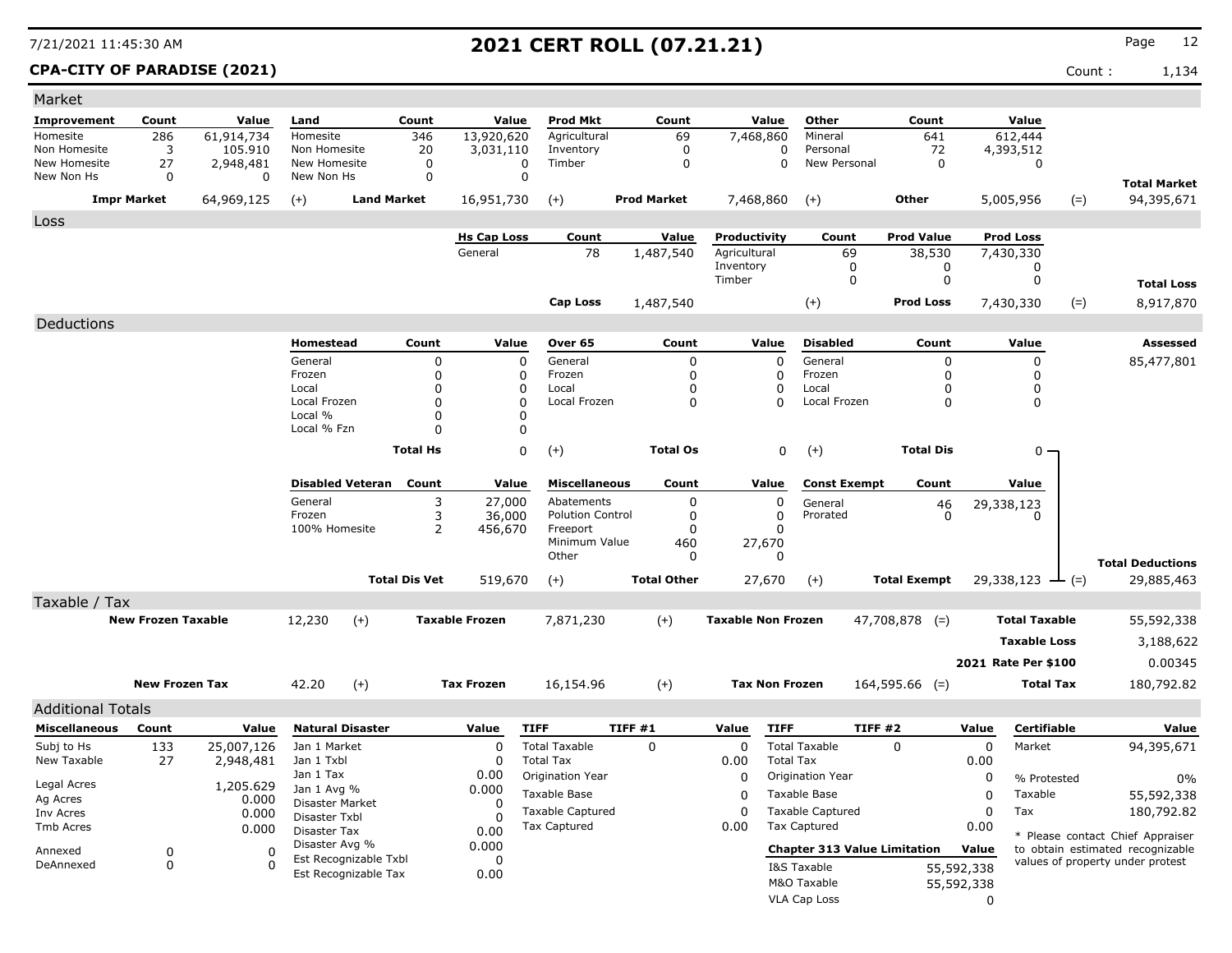### **CRH-CITY OF RHOME (2021)** Count : 10,572

| Market                    |                           |                         |                            |                       |                      |                       |                                                |        |                    |                           |                       |                                                |                     |             |                             |                                  |
|---------------------------|---------------------------|-------------------------|----------------------------|-----------------------|----------------------|-----------------------|------------------------------------------------|--------|--------------------|---------------------------|-----------------------|------------------------------------------------|---------------------|-------------|-----------------------------|----------------------------------|
| <b>Improvement</b>        | Count                     | Value                   | Land                       |                       | Count                | Value                 | <b>Prod Mkt</b>                                |        | Count              |                           | Value                 | Other                                          | Count               |             | Value                       |                                  |
| Homesite                  | 660                       | 125,501,737             | Homesite                   |                       | 742                  | 40,557,220            | Agricultural                                   |        | 105                | 14,475,010                |                       | Mineral                                        | 9,577               |             | 12,250,548                  |                                  |
| Non Homesite              | 6                         | 603.180                 | Non Homesite               |                       | 8                    | 3,754,310             | Inventory                                      |        | 0                  |                           | 0                     | Personal                                       | 141                 |             | 15,241,739                  |                                  |
| New Homesite              | 60                        | 4,864,390               | New Homesite               |                       | 0                    | $\mathbf 0$           | Timber                                         |        | $\mathbf 0$        |                           | 0                     | New Personal                                   | $\mathbf 0$         |             | 0                           |                                  |
| New Non Hs                | 0                         | $\Omega$                | New Non Hs                 |                       | 0                    | $\mathbf 0$           |                                                |        |                    |                           |                       |                                                |                     |             |                             | <b>Total Market</b>              |
|                           | <b>Impr Market</b>        | 130,969,307             | $(+)$                      | <b>Land Market</b>    |                      | 44,311,530            | $(+)$                                          |        | <b>Prod Market</b> | 14,475,010                |                       | $(+)$                                          | Other               |             | 27,492,287<br>$(=)$         | 217,248,134                      |
| Loss                      |                           |                         |                            |                       |                      |                       |                                                |        |                    |                           |                       |                                                |                     |             |                             |                                  |
|                           |                           |                         |                            |                       |                      | <b>Hs Cap Loss</b>    | Count                                          |        | <u>Value</u>       | Productivity              |                       | Count                                          | <b>Prod Value</b>   |             | <b>Prod Loss</b>            |                                  |
|                           |                           |                         |                            |                       |                      | General               | 232                                            |        | 4,936,605          | Agricultural              |                       | 105                                            | 88,190              |             | 14,386,820                  |                                  |
|                           |                           |                         |                            |                       |                      |                       |                                                |        |                    | Inventory<br>Timber       |                       | 0<br>0                                         | 0<br>0              |             | 0<br>0                      |                                  |
|                           |                           |                         |                            |                       |                      |                       |                                                |        |                    |                           |                       |                                                |                     |             |                             | <b>Total Loss</b>                |
|                           |                           |                         |                            |                       |                      |                       | <b>Cap Loss</b>                                |        | 4,936,605          |                           |                       | $(+)$                                          | <b>Prod Loss</b>    |             | $(=)$<br>14,386,820         | 19,323,425                       |
| Deductions                |                           |                         |                            |                       |                      |                       |                                                |        |                    |                           |                       |                                                |                     |             |                             |                                  |
|                           |                           |                         | Homestead                  |                       | Count                | Value                 | Over 65                                        |        | Count              |                           | Value                 | <b>Disabled</b>                                | Count               |             | Value                       | Assessed                         |
|                           |                           |                         | General                    |                       | 0                    | $\mathbf 0$           | General                                        |        | 0                  |                           | $\mathbf 0$           | General                                        | 0                   |             | 0                           | 197,924,709                      |
|                           |                           |                         | Frozen                     |                       | 0                    | 0                     | Frozen                                         |        | 0                  |                           | 0                     | Frozen                                         | 0                   |             | 0                           |                                  |
|                           |                           |                         | Local<br>Local Frozen      |                       | $\Omega$<br>$\Omega$ | 0<br>$\mathbf 0$      | Local<br>Local Frozen                          |        | 2                  |                           | 80,000                | Local                                          | O                   |             | 0                           |                                  |
|                           |                           |                         | Local %                    |                       | $\Omega$             | 0                     |                                                |        | 115                | 4,600,000                 |                       | Local Frozen                                   | 9                   |             | 360,000                     |                                  |
|                           |                           |                         | Local % Fzn                |                       | $\Omega$             | 0                     |                                                |        |                    |                           |                       |                                                |                     |             |                             |                                  |
|                           |                           |                         |                            |                       | <b>Total Hs</b>      | 0                     | $(+)$                                          |        | <b>Total Os</b>    | 4,680,000                 |                       | $(+)$                                          | <b>Total Dis</b>    |             | 360,000 -                   |                                  |
|                           |                           |                         |                            |                       |                      |                       |                                                |        |                    |                           |                       |                                                |                     |             |                             |                                  |
|                           |                           |                         | <b>Disabled Veteran</b>    |                       | Count                | Value                 | <b>Miscellaneous</b>                           |        | Count              |                           | Value                 | <b>Const Exempt</b>                            | Count               |             | Value                       |                                  |
|                           |                           |                         | General                    |                       | 9                    | 94,500                | Abatements                                     |        | 0                  |                           | 0                     | General                                        | 47                  |             | 6,758,590                   |                                  |
|                           |                           |                         | Frozen                     |                       | 6                    | 72,000                | <b>Polution Control</b>                        |        | 2                  | 247,969                   |                       | Prorated                                       | $\Omega$            |             | 0                           |                                  |
|                           |                           |                         | 100% Homesite              |                       | 9                    | 1,832,582             | Freeport<br>Minimum Value                      |        | 0                  |                           | 0<br>21,607           |                                                |                     |             |                             |                                  |
|                           |                           |                         |                            |                       |                      |                       | Other                                          |        | 940<br>0           |                           | 0                     |                                                |                     |             |                             |                                  |
|                           |                           |                         |                            |                       |                      |                       |                                                |        | <b>Total Other</b> |                           |                       |                                                |                     |             |                             | <b>Total Deductions</b>          |
|                           |                           |                         |                            |                       | <b>Total Dis Vet</b> | 1,999,082             | $(+)$                                          |        |                    |                           | 269,576               | $(+)$                                          | <b>Total Exempt</b> |             | 6,758,590 $\rightarrow$ (=) | 14,067,248                       |
| Taxable / Tax             |                           |                         |                            |                       |                      |                       |                                                |        |                    |                           |                       |                                                |                     |             |                             |                                  |
|                           | <b>New Frozen Taxable</b> |                         | 6,590                      | $(+)$                 |                      | <b>Taxable Frozen</b> | 19,051,753                                     |        | $(+)$              | <b>Taxable Non Frozen</b> |                       |                                                | $164,799,118$ (=)   |             | <b>Total Taxable</b>        | 183,857,461                      |
|                           |                           |                         |                            |                       |                      |                       |                                                |        |                    |                           |                       |                                                |                     |             | <b>Taxable Loss</b>         | 4,125,363                        |
|                           |                           |                         |                            |                       |                      |                       |                                                |        |                    |                           |                       |                                                |                     |             | 2021 Rate Per \$100         | 0.00477694                       |
|                           | <b>New Frozen Tax</b>     |                         | 31.48                      | $(+)$                 |                      | <b>Tax Frozen</b>     | 71,301.05                                      |        | $(+)$              |                           | <b>Tax Non Frozen</b> |                                                | $787,236.92$ (=)    |             | Total Tax                   | 858,569.45                       |
|                           |                           |                         |                            |                       |                      |                       |                                                |        |                    |                           |                       |                                                |                     |             |                             |                                  |
| <b>Additional Totals</b>  |                           |                         |                            |                       |                      |                       |                                                |        |                    |                           |                       |                                                |                     |             | Certifiable                 |                                  |
| <b>Miscellaneous</b>      | Count                     | Value                   | <b>Natural Disaster</b>    |                       |                      | Value                 | <b>TIFF</b>                                    | TIFF#1 |                    | Value                     | <b>TIFF</b>           | TIFF#2                                         |                     | Value       |                             | Value                            |
| Subj to Hs<br>New Taxable | 394<br>57                 | 83,262,792<br>4,668,600 | Jan 1 Market<br>Jan 1 Txbl |                       |                      | $\Omega$<br>0         | <b>Total Taxable</b><br><b>Total Tax</b>       |        | $\Omega$           | $\mathbf 0$<br>0.00       | <b>Total Tax</b>      | <b>Total Taxable</b>                           | $\Omega$            | 0<br>0.00   | Market                      | 217,248,134                      |
|                           |                           |                         | Jan 1 Tax                  |                       |                      | 0.00                  | Origination Year                               |        |                    | 0                         |                       | Origination Year                               |                     | 0           |                             |                                  |
| Legal Acres               |                           | 2,104.158               | Jan 1 Avg %                |                       |                      | 0.000                 | Taxable Base                                   |        |                    |                           |                       | Taxable Base                                   |                     |             | % Protested                 | $0\%$<br>183,857,461             |
| Ag Acres                  |                           | 0.000                   | Disaster Market            |                       |                      | 0                     |                                                |        |                    | 0                         |                       |                                                |                     | 0           | Taxable                     |                                  |
| Inv Acres                 |                           | 0.000                   | Disaster Txbl              |                       |                      | 0                     | <b>Taxable Captured</b><br><b>Tax Captured</b> |        |                    | 0<br>0.00                 |                       | <b>Taxable Captured</b><br><b>Tax Captured</b> |                     | 0<br>0.00   | Tax                         | 858,569.45                       |
| Tmb Acres                 |                           | 0.000                   | Disaster Tax               |                       |                      | 0.00                  |                                                |        |                    |                           |                       |                                                |                     |             |                             | * Please contact Chief Appraiser |
| Annexed                   | 0                         | 0                       | Disaster Avg %             | Est Recognizable Txbl |                      | 0.000<br>0            |                                                |        |                    |                           |                       | <b>Chapter 313 Value Limitation</b>            |                     | Value       |                             | to obtain estimated recognizable |
| DeAnnexed                 | 0                         | 0                       |                            | Est Recognizable Tax  |                      | 0.00                  |                                                |        |                    |                           |                       | I&S Taxable                                    |                     | 183,857,461 |                             | values of property under protest |
|                           |                           |                         |                            |                       |                      |                       |                                                |        |                    |                           |                       | M&O Taxable                                    |                     | 183,857,461 |                             |                                  |
|                           |                           |                         |                            |                       |                      |                       |                                                |        |                    |                           |                       | VLA Cap Loss                                   |                     | $\Omega$    |                             |                                  |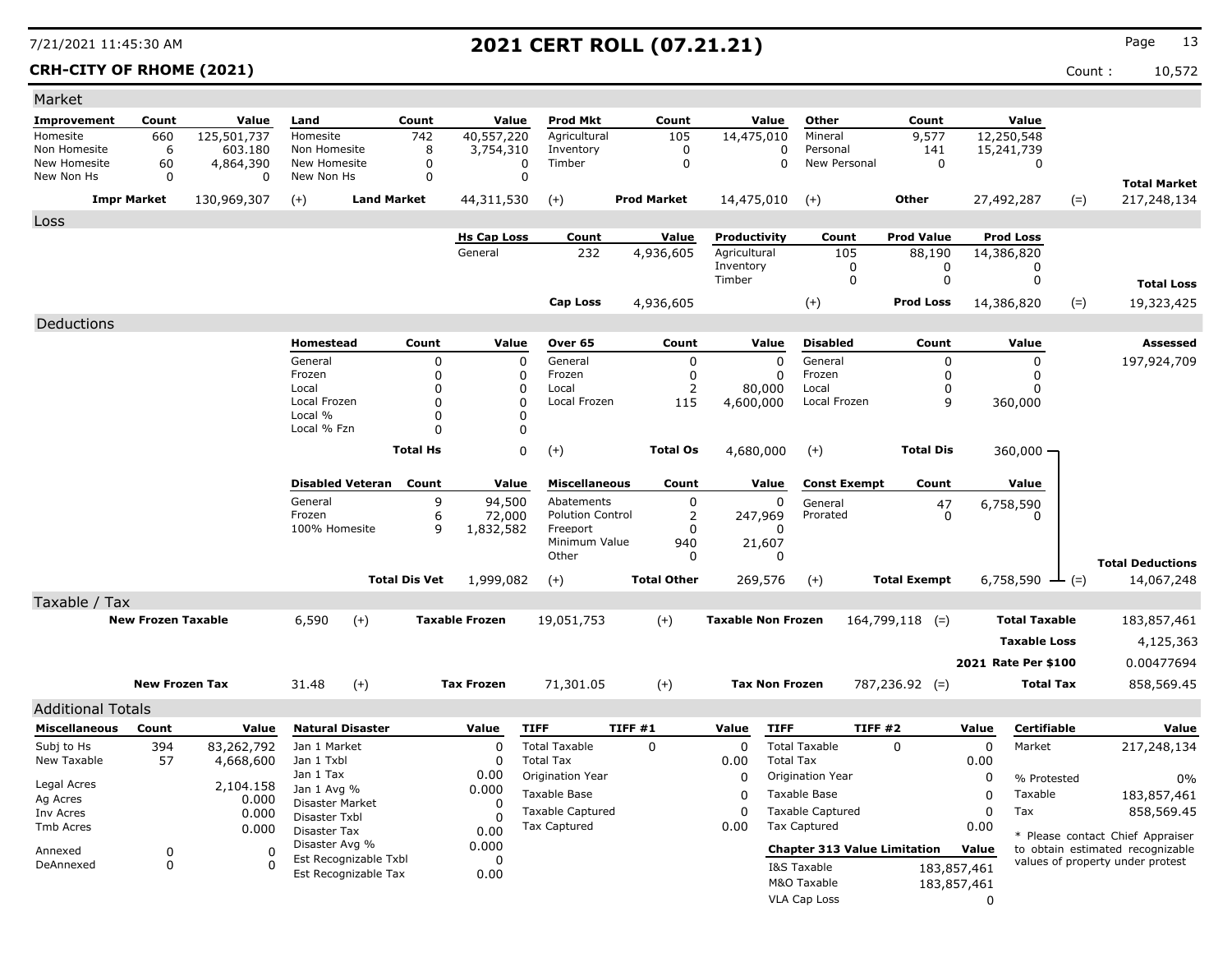| Market                     |                           |                       |                                  |                      |                        |                                       |                    |                           |                                     |                     |             |                               |                                                                      |
|----------------------------|---------------------------|-----------------------|----------------------------------|----------------------|------------------------|---------------------------------------|--------------------|---------------------------|-------------------------------------|---------------------|-------------|-------------------------------|----------------------------------------------------------------------|
| Improvement                | Count                     | Value                 | Land                             | Count                | Value                  | <b>Prod Mkt</b>                       | Count              | Value                     | Other                               | Count               |             | Value                         |                                                                      |
| Homesite                   | 791                       | 145,886,066           | Homesite                         | 2,194                | 46,299,243             | Agricultural                          | 0                  | 0                         | Mineral                             | 88                  |             | 300,591                       |                                                                      |
| Non Homesite               | $\mathbf{1}$              | 242,540               | Non Homesite                     | 0                    | 0                      | Inventory                             | 0                  | 0                         | Personal                            | 66                  |             | 2,714,468                     |                                                                      |
| New Homesite<br>New Non Hs | 54<br>0                   | 4,932,065<br>$\Omega$ | New Homesite<br>New Non Hs       | 2<br>0               | 96,900<br>0            | Timber                                | $\mathbf 0$        | 0                         | New Personal                        | 0                   |             | 0                             |                                                                      |
|                            | <b>Impr Market</b>        | 151,060,671           | $(+)$                            | <b>Land Market</b>   | 46,396,143             | $(+)$                                 | <b>Prod Market</b> | 0                         | $(+)$                               | Other               |             | 3,015,059<br>$(=)$            | <b>Total Market</b><br>200,471,873                                   |
|                            |                           |                       |                                  |                      |                        |                                       |                    |                           |                                     |                     |             |                               |                                                                      |
| Loss                       |                           |                       |                                  |                      | <b>Hs Cap Loss</b>     | Count                                 | Value              | Productivity              | Count                               | <b>Prod Value</b>   |             | <b>Prod Loss</b>              |                                                                      |
|                            |                           |                       |                                  |                      | General                | 234                                   | 2,971,776          | Agricultural              | 0                                   | 0                   |             | 0                             |                                                                      |
|                            |                           |                       |                                  |                      |                        |                                       |                    | Inventory                 | 0                                   | 0                   |             | 0                             |                                                                      |
|                            |                           |                       |                                  |                      |                        |                                       |                    | Timber                    | 0                                   | $\Omega$            |             | $\mathbf 0$                   | <b>Total Loss</b>                                                    |
|                            |                           |                       |                                  |                      |                        | <b>Cap Loss</b>                       | 2,971,776          |                           | $(+)$                               | <b>Prod Loss</b>    |             | 0<br>$(=)$                    | 2,971,776                                                            |
| Deductions                 |                           |                       |                                  |                      |                        |                                       |                    |                           |                                     |                     |             |                               |                                                                      |
|                            |                           |                       | Homestead                        | Count                | Value                  | Over 65                               | Count              | Value                     | <b>Disabled</b>                     | Count               |             | Value                         | Assessed                                                             |
|                            |                           |                       | General                          | 0                    | $\mathbf 0$            | General                               | 0                  | $\Omega$                  | General                             | 0                   |             | 0                             | 197,500,097                                                          |
|                            |                           |                       | Frozen                           | 0                    | 0                      | Frozen                                | 0                  | 0                         | Frozen                              | 0                   |             | 0                             |                                                                      |
|                            |                           |                       | Local<br>Local Frozen            | 298<br>259           | 1,214,863<br>1,157,499 | Local<br>Local Frozen                 | 0<br>0             | 0<br>$\Omega$             | Local<br>Local Frozen               | 0<br>0              |             | 0<br>0                        |                                                                      |
|                            |                           |                       | Local %                          | 0                    | 0                      |                                       |                    |                           |                                     |                     |             |                               |                                                                      |
|                            |                           |                       | Local % Fzn                      | $\Omega$             | 0                      |                                       |                    |                           |                                     |                     |             |                               |                                                                      |
|                            |                           |                       |                                  | <b>Total Hs</b>      | 2,372,362              | $(+)$                                 | <b>Total Os</b>    | 0                         | $(+)$                               | <b>Total Dis</b>    |             | $0 -$                         |                                                                      |
|                            |                           |                       |                                  |                      |                        |                                       |                    |                           |                                     |                     |             |                               |                                                                      |
|                            |                           |                       | <b>Disabled Veteran</b>          | Count                | Value                  | <b>Miscellaneous</b>                  | Count              | Value                     | <b>Const Exempt</b>                 | Count               |             | Value                         |                                                                      |
|                            |                           |                       | General<br>Frozen                | 11<br>14             | 94,010<br>156,000      | Abatements<br><b>Polution Control</b> | 0<br>0             | 0<br>0                    | General<br>Prorated                 | 36<br>2             |             | 2,747,420<br>1,190            |                                                                      |
|                            |                           |                       | 100% Homesite                    | 8                    | 2,161,597              | Freeport                              | 0                  | 0                         |                                     |                     |             |                               |                                                                      |
|                            |                           |                       |                                  |                      |                        | Minimum Value                         | 32                 | 1,917                     |                                     |                     |             |                               |                                                                      |
|                            |                           |                       |                                  |                      |                        | Other                                 | 0                  | 0                         |                                     |                     |             |                               | <b>Total Deductions</b>                                              |
|                            |                           |                       |                                  | <b>Total Dis Vet</b> | 2,411,607              | $(+)$                                 | <b>Total Other</b> | 1,917                     | $(+)$                               | <b>Total Exempt</b> |             | $2,748,610$ $\rightarrow$ (=) | 7,534,496                                                            |
| Taxable / Tax              |                           |                       |                                  |                      |                        |                                       |                    |                           |                                     |                     |             |                               |                                                                      |
|                            | <b>New Frozen Taxable</b> |                       | 233,450<br>$(+)$                 |                      | <b>Taxable Frozen</b>  | 54,377,119                            | $(+)$              | <b>Taxable Non Frozen</b> |                                     | $135,280,046$ (=)   |             | <b>Total Taxable</b>          | 189,890,615                                                          |
|                            |                           |                       |                                  |                      |                        |                                       |                    |                           |                                     |                     |             | <b>Taxable Loss</b>           | 15,093,409                                                           |
|                            |                           |                       |                                  |                      |                        |                                       |                    |                           |                                     |                     |             | 2021 Rate Per \$100           | 0.0060844                                                            |
|                            | <b>New Frozen Tax</b>     |                       | 1,420.40<br>$(+)$                |                      | <b>Tax Frozen</b>      | 239,017.78                            | $(+)$              | <b>Tax Non Frozen</b>     |                                     | $823,097.94$ (=)    |             | <b>Total Tax</b>              | 1,063,536.12                                                         |
| <b>Additional Totals</b>   |                           |                       |                                  |                      |                        |                                       |                    |                           |                                     |                     |             |                               |                                                                      |
| <b>Miscellaneous</b>       | Count                     | Value                 | <b>Natural Disaster</b>          |                      | Value                  | <b>TIFF</b>                           | TIFF#1             | <b>TIFF</b><br>Value      |                                     | TIFF#2              | Value       | <b>Certifiable</b>            | Value                                                                |
| Subj to Hs                 | 561                       | 120,333,689           | Jan 1 Market                     |                      | $\Omega$               | <b>Total Taxable</b>                  | $\Omega$           | 0                         | <b>Total Taxable</b>                | 0                   | 0           | Market                        | 200,471,873                                                          |
| New Taxable                | 54                        | 5,028,965             | Jan 1 Txbl                       |                      | 0                      | <b>Total Tax</b>                      |                    | 0.00                      | <b>Total Tax</b>                    |                     | 0.00        |                               |                                                                      |
|                            |                           |                       | Jan 1 Tax                        |                      | 0.00                   | Origination Year                      |                    | 0                         | Origination Year                    |                     | 0           | % Protested                   | 0%                                                                   |
| Legal Acres<br>Ag Acres    |                           | 0.000                 | 1,056.610 Jan 1 Avg %            |                      | 0.000                  | Taxable Base                          |                    | 0                         | Taxable Base                        |                     | 0           | Taxable                       | 189,890,615                                                          |
| Inv Acres                  |                           | 0.000                 | Disaster Market<br>Disaster Txbl |                      | 0<br>$\Omega$          | <b>Taxable Captured</b>               |                    | 0                         | <b>Taxable Captured</b>             |                     | 0           | Tax                           | 1,063,536.12                                                         |
| Tmb Acres                  |                           | 0.000                 | Disaster Tax                     |                      | 0.00                   | Tax Captured                          |                    | 0.00                      | <b>Tax Captured</b>                 |                     | 0.00        |                               |                                                                      |
| Annexed                    | 0                         | 0                     | Disaster Avg %                   |                      | 0.000                  |                                       |                    |                           | <b>Chapter 313 Value Limitation</b> |                     | Value       |                               | * Please contact Chief Appraiser<br>to obtain estimated recognizable |
| DeAnnexed                  | 0                         | $\Omega$              | Est Recognizable Txbl            |                      | 0                      |                                       |                    |                           | I&S Taxable                         |                     | 189,890,615 |                               | values of property under protest                                     |
|                            |                           |                       | Est Recognizable Tax             |                      | 0.00                   |                                       |                    |                           | M&O Taxable                         |                     | 189,890,615 |                               |                                                                      |
|                            |                           |                       |                                  |                      |                        |                                       |                    |                           | VLA Cap Loss                        |                     | 0           |                               |                                                                      |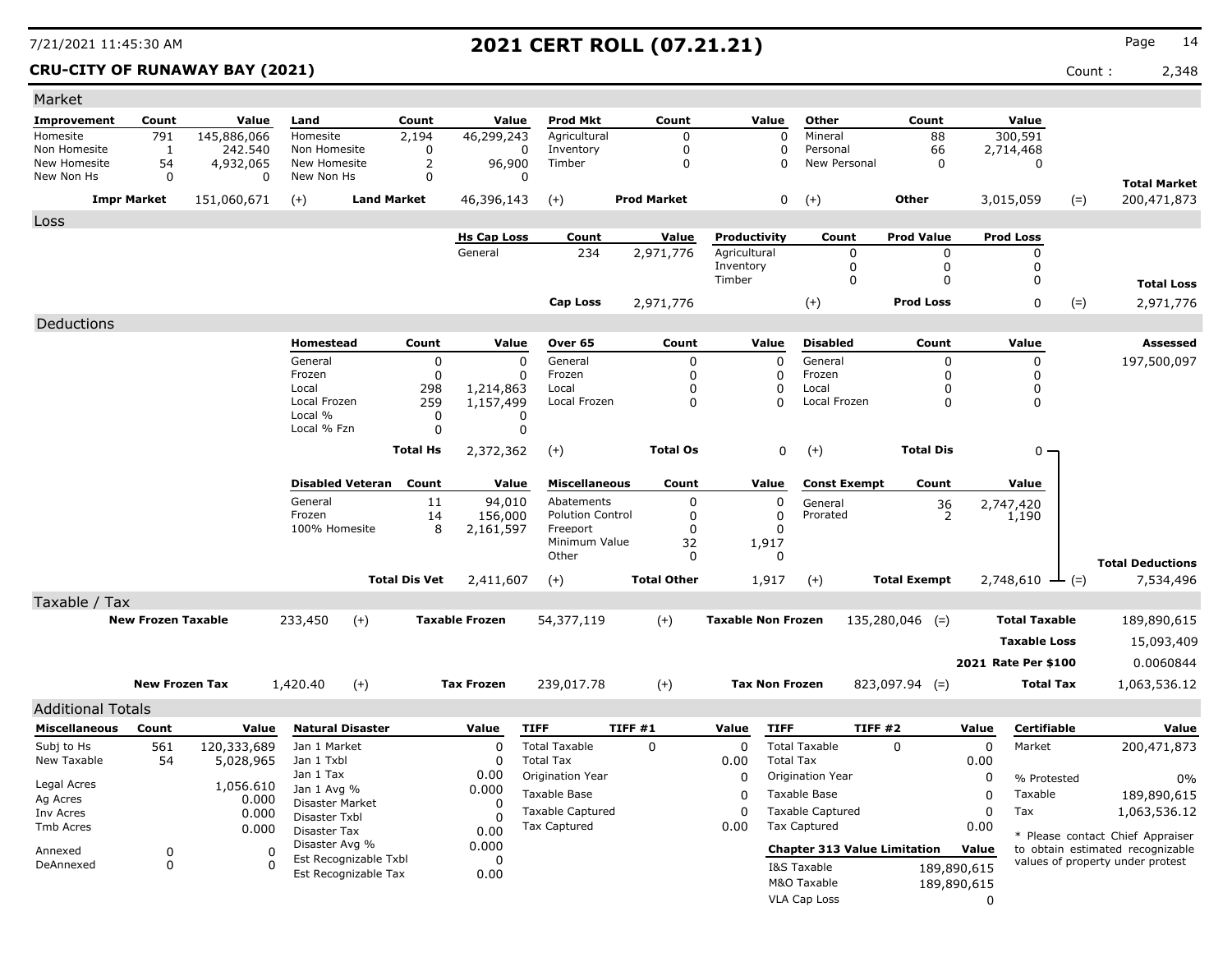### **F01-FIRE DISTRICT #1 (2021)** Count : 37,984

| Market                       |                           |                           |                               |                       |                                 |                                              |                    |                           |                                          |                              |                     |                                 |       |                                                                      |
|------------------------------|---------------------------|---------------------------|-------------------------------|-----------------------|---------------------------------|----------------------------------------------|--------------------|---------------------------|------------------------------------------|------------------------------|---------------------|---------------------------------|-------|----------------------------------------------------------------------|
| <b>Improvement</b>           | Count                     | Value                     | Land                          | Count                 | Value                           | <b>Prod Mkt</b>                              | Count              | Value                     | Other                                    | Count                        |                     | Value                           |       |                                                                      |
| Homesite                     | 3,789                     | 536,341,011               | Homesite                      | 3,801                 | 226,615,139                     | Agricultural                                 | 1,392              | 336,888,790               | Mineral                                  | 32,090                       |                     | 88,529,996                      |       |                                                                      |
| Non Homesite<br>New Homesite | 386                       | 18,561,787                | Non Homesite<br>New Homesite  | 433<br>6              | 41,202,688                      | Inventory<br>Timber                          | 0<br>$\mathbf 0$   | 0<br>$\mathbf 0$          | Personal<br>New Personal                 | 726<br>$\mathbf 0$           |                     | 126,258,314                     |       |                                                                      |
| New Non Hs                   | 417<br>24                 | 28,287,269<br>1,117,260   | New Non Hs                    | 1                     | 359,980<br>13,110               |                                              |                    |                           |                                          |                              |                     | $\mathbf 0$                     |       |                                                                      |
|                              | <b>Impr Market</b>        | 584,307,327               | $(+)$                         | <b>Land Market</b>    | 268,190,917                     | $(+)$                                        | <b>Prod Market</b> | 336,888,790               | $(+)$                                    | <b>Other</b>                 |                     | 214,788,310                     | $(=)$ | <b>Total Market</b><br>1,404,175,344                                 |
|                              |                           |                           |                               |                       |                                 |                                              |                    |                           |                                          |                              |                     |                                 |       |                                                                      |
| Loss                         |                           |                           |                               |                       | <b>Hs Cap Loss</b>              | Count                                        | Value              | Productivity              |                                          | <b>Prod Value</b>            |                     |                                 |       |                                                                      |
|                              |                           |                           |                               |                       | General                         | 1,244                                        | 36,858,692         | Agricultural              | Count<br>1,392                           | 2,254,450                    |                     | <b>Prod Loss</b><br>334,634,340 |       |                                                                      |
|                              |                           |                           |                               |                       |                                 |                                              |                    | Inventory                 | 0                                        | 0                            |                     | 0                               |       |                                                                      |
|                              |                           |                           |                               |                       |                                 |                                              |                    | Timber                    | $\mathbf 0$                              | 0                            |                     | 0                               |       | <b>Total Loss</b>                                                    |
|                              |                           |                           |                               |                       |                                 | <b>Cap Loss</b>                              | 36,858,692         |                           | $(+)$                                    | <b>Prod Loss</b> 334,634,340 |                     |                                 | $(=)$ | 371,493,032                                                          |
| Deductions                   |                           |                           |                               |                       |                                 |                                              |                    |                           |                                          |                              |                     |                                 |       |                                                                      |
|                              |                           |                           | <b>Homestead</b>              | Count                 | Value                           | Over 65                                      | Count              | Value                     | <b>Disabled</b>                          | Count                        |                     | Value                           |       | <b>Assessed</b>                                                      |
|                              |                           |                           | General                       |                       | $\mathbf 0$                     | 0<br>General                                 | 0                  | $\Omega$                  | General                                  | $\mathbf 0$                  |                     | $\mathbf 0$                     |       | 1,032,682,312                                                        |
|                              |                           |                           | Frozen                        |                       | $\Omega$                        | 0<br>Frozen                                  | 0                  | $\Omega$                  | Frozen                                   | $\Omega$                     |                     | 0                               |       |                                                                      |
|                              |                           |                           | Local<br>Local Frozen         |                       | $\Omega$<br>$\Omega$            | 0<br>Local<br>$\overline{0}$<br>Local Frozen | 0<br>$\Omega$      | $\Omega$<br>0             | Local<br>Local Frozen                    | 0<br>$\mathbf 0$             |                     | 0<br>$\mathbf 0$                |       |                                                                      |
|                              |                           |                           | Local %                       |                       | $\Omega$                        | 0                                            |                    |                           |                                          |                              |                     |                                 |       |                                                                      |
|                              |                           |                           | Local % Fzn                   |                       | $\Omega$                        | 0                                            |                    |                           |                                          |                              |                     |                                 |       |                                                                      |
|                              |                           |                           |                               | <b>Total Hs</b>       |                                 | $\Omega$<br>$(+)$                            | <b>Total Os</b>    | 0                         | $(+)$                                    | <b>Total Dis</b>             |                     | $0 \cdot$                       |       |                                                                      |
|                              |                           |                           |                               |                       |                                 |                                              |                    |                           |                                          |                              |                     |                                 |       |                                                                      |
|                              |                           |                           | <b>Disabled Veteran</b>       | Count                 | Value                           | <b>Miscellaneous</b>                         | Count              | Value                     | <b>Const Exempt</b>                      | Count                        |                     | Value                           |       |                                                                      |
|                              |                           |                           | General<br>Frozen             | 91                    | 874,009<br>$\mathbf 0$          | Abatements<br>0<br><b>Polution Control</b>   | 0<br>0             | 0<br>0                    | General                                  | 399                          |                     | 43,666,029                      |       |                                                                      |
|                              |                           |                           | 100% Homesite                 | 43                    | 10,751,142                      | Freeport                                     | $\mathbf{1}$       | 28,926                    | Prorated                                 | $\Omega$                     |                     |                                 |       |                                                                      |
|                              |                           |                           |                               |                       |                                 | Minimum Value                                | 5,112              | 212,997                   |                                          |                              |                     |                                 |       |                                                                      |
|                              |                           |                           |                               |                       |                                 | Other                                        | $\mathbf 0$        | $\mathbf 0$               |                                          |                              |                     |                                 |       | <b>Total Deductions</b>                                              |
|                              |                           |                           |                               |                       | <b>Total Dis Vet</b> 11,625,151 | $(+)$                                        | <b>Total Other</b> | 241,923                   | $(+)$                                    | <b>Total Exempt</b>          |                     | 43,666,029<br>$ (=)$            |       | 55,533,103                                                           |
| Taxable / Tax                |                           |                           |                               |                       |                                 |                                              |                    |                           |                                          |                              |                     |                                 |       |                                                                      |
|                              | <b>New Frozen Taxable</b> |                           | $\Omega$                      | $(+)$                 | <b>Taxable Frozen</b>           | $\mathbf 0$                                  | $(+)$              | <b>Taxable Non Frozen</b> |                                          | $977,099,861$ (=)            |                     | <b>Total Taxable</b>            |       | 977,099,861                                                          |
|                              |                           |                           |                               |                       |                                 |                                              |                    |                           |                                          |                              |                     | <b>Taxable Loss</b>             |       | 17,761                                                               |
|                              |                           |                           |                               |                       |                                 |                                              |                    |                           |                                          |                              |                     | 2021 Rate Per \$100             |       | 0.0003                                                               |
|                              | <b>New Frozen Tax</b>     |                           | 0.00                          | $(+)$                 | <b>Tax Frozen</b>               | 0.00                                         | $(+)$              | <b>Tax Non Frozen</b>     |                                          | $293,124.63$ (=)             |                     | <b>Total Tax</b>                |       | 293,124.63                                                           |
|                              |                           |                           |                               |                       |                                 |                                              |                    |                           |                                          |                              |                     |                                 |       |                                                                      |
| <b>Additional Totals</b>     |                           |                           |                               |                       |                                 |                                              |                    |                           |                                          |                              |                     |                                 |       |                                                                      |
| <b>Miscellaneous</b>         | Count                     | Value                     | <b>Natural Disaster</b>       |                       | Value                           | <b>TIFF</b>                                  | TIFF #1            | Value<br><b>TIFF</b>      |                                          | <b>TIFF #2</b>               | Value               | <b>Certifiable</b>              |       | Value                                                                |
| Subj to Hs<br>New Taxable    | 2,155<br>431              | 426,663,048<br>29,500,412 | Jan 1 Market<br>Jan 1 Txbl    |                       | 0<br>$\mathbf 0$                | <b>Total Taxable</b><br><b>Total Tax</b>     | $\mathbf 0$        | $\Omega$<br>0.00          | <b>Total Taxable</b><br><b>Total Tax</b> | $\Omega$                     | $\mathbf 0$<br>0.00 | Market                          |       | 1,404,175,344                                                        |
|                              |                           |                           | Jan 1 Tax                     |                       | 0.00                            | Origination Year                             |                    | 0                         | Origination Year                         |                              | 0                   | % Protested                     |       | 0%                                                                   |
| Legal Acres                  |                           | 47,045.000                | Jan 1 Avg %                   |                       | 0.000                           | Taxable Base                                 |                    | 0                         | Taxable Base                             |                              | $\mathbf 0$         | Taxable                         |       | 977,099,861                                                          |
| Ag Acres<br>Inv Acres        |                           | 0.000<br>0.000            | Disaster Market               |                       | $\Omega$                        | <b>Taxable Captured</b>                      |                    | 0                         | <b>Taxable Captured</b>                  |                              | $\mathbf 0$         | Tax                             |       | 293,124.63                                                           |
| <b>Tmb Acres</b>             |                           | 0.000                     | Disaster Txbl<br>Disaster Tax |                       | $\Omega$<br>0.00                | Tax Captured                                 |                    | 0.00                      | <b>Tax Captured</b>                      |                              | 0.00                |                                 |       |                                                                      |
|                              | $\Omega$                  | $\Omega$                  | Disaster Avg %                |                       | 0.000                           |                                              |                    |                           | <b>Chapter 313 Value Limitation</b>      |                              | Value               |                                 |       | * Please contact Chief Appraiser<br>to obtain estimated recognizable |
| Annexed<br>DeAnnexed         | $\mathbf 0$               | $\Omega$                  |                               | Est Recognizable Txbl | 0                               |                                              |                    |                           | I&S Taxable                              |                              | 977,099,861         |                                 |       | values of property under protest                                     |
|                              |                           |                           |                               | Est Recognizable Tax  | 0.00                            |                                              |                    |                           | M&O Taxable                              |                              | 977,099,861         |                                 |       |                                                                      |
|                              |                           |                           |                               |                       |                                 |                                              |                    |                           | <b>VLA Cap Loss</b>                      |                              | $\Omega$            |                                 |       |                                                                      |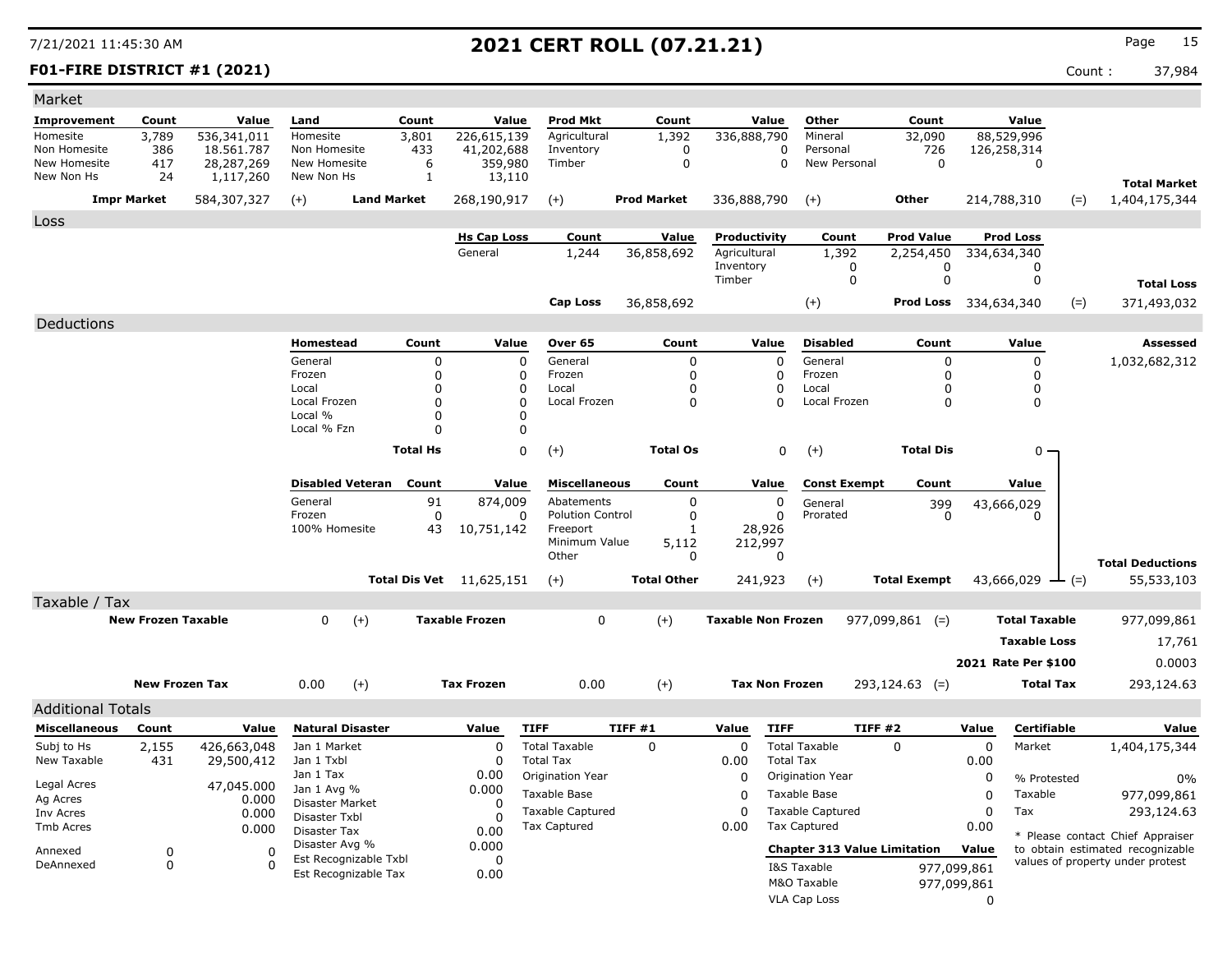### **F02-EMERGENCY SERV DIST NO 2 (2021)** Count : 6,403

| Market                       |                           |                         |                                |                         |                       |                                          |                    |                           |                                              |                              |                            |                             |                                                                      |
|------------------------------|---------------------------|-------------------------|--------------------------------|-------------------------|-----------------------|------------------------------------------|--------------------|---------------------------|----------------------------------------------|------------------------------|----------------------------|-----------------------------|----------------------------------------------------------------------|
| <b>Improvement</b>           | Count                     | Value                   | Land                           | Count                   | Value                 | <b>Prod Mkt</b>                          | Count              | Value                     | Other                                        | Count                        |                            | Value                       |                                                                      |
| Homesite                     | 723                       | 80,697,090              | Homesite                       | 675                     | 30,098,338            | Agricultural                             | 611                | 230,859,670               | Mineral                                      | 4,981                        |                            | 9,823,212                   |                                                                      |
| Non Homesite<br>New Homesite | 91<br>101                 | 4.701.480<br>4,583,632  | Non Homesite<br>New Homesite   | 138<br>2                | 12,894,340<br>18,720  | Inventory<br>Timber                      | 0<br>$\mathbf 0$   |                           | 0<br>Personal<br>$\mathbf 0$<br>New Personal | 240<br>0                     | 225,544,998                | $\mathbf 0$                 |                                                                      |
| New Non Hs                   | 14                        | 572,730                 | New Non Hs                     | 0                       |                       | 0                                        |                    |                           |                                              |                              |                            |                             | <b>Total Market</b>                                                  |
|                              | <b>Impr Market</b>        | 90,554,932              | $(+)$                          | <b>Land Market</b>      | 43,011,398            | $(+)$                                    | <b>Prod Market</b> | 230,859,670               | $(+)$                                        | Other                        | 235,368,210                | $(=)$                       | 599,794,210                                                          |
| Loss                         |                           |                         |                                |                         |                       |                                          |                    |                           |                                              |                              |                            |                             |                                                                      |
|                              |                           |                         |                                |                         | <b>Hs Cap Loss</b>    | Count                                    | Value              | Productivity              | Count                                        | <b>Prod Value</b>            |                            | Prod Loss                   |                                                                      |
|                              |                           |                         |                                |                         | General               | 193                                      | 4,830,098          | Agricultural              | 611                                          | 2,196,520                    | 228,663,150                |                             |                                                                      |
|                              |                           |                         |                                |                         |                       |                                          |                    | Inventory<br>Timber       | 0<br>0                                       | 0<br>0                       |                            | 0<br>0                      | <b>Total Loss</b>                                                    |
|                              |                           |                         |                                |                         |                       | <b>Cap Loss</b>                          | 4,830,098          |                           | $^{(+)}$                                     | <b>Prod Loss</b> 228,663,150 |                            | $(=)$                       | 233,493,248                                                          |
| Deductions                   |                           |                         |                                |                         |                       |                                          |                    |                           |                                              |                              |                            |                             |                                                                      |
|                              |                           |                         | Homestead                      | Count                   | Value                 | Over 65                                  | Count              | Value                     | <b>Disabled</b>                              | Count                        |                            | Value                       | Assessed                                                             |
|                              |                           |                         | General                        | 0                       | 0                     | General                                  | 0                  | 0                         | General                                      | 0                            |                            | $\mathbf 0$                 | 366,300,962                                                          |
|                              |                           |                         | Frozen                         | 0                       | 0                     | Frozen                                   | 0                  | 0                         | Frozen                                       | 0                            |                            | 0                           |                                                                      |
|                              |                           |                         | Local                          | $\mathbf 0$             | 0                     | Local                                    | 0                  | 0                         | Local                                        | 0                            |                            | 0                           |                                                                      |
|                              |                           |                         | Local Frozen<br>Local %        | $\mathbf 0$<br>$\Omega$ | $\Omega$              | Local Frozen                             | 0                  | $\Omega$                  | Local Frozen                                 | 0                            |                            | 0                           |                                                                      |
|                              |                           |                         | Local % Fzn                    | $\Omega$                | 0<br>0                |                                          |                    |                           |                                              |                              |                            |                             |                                                                      |
|                              |                           |                         |                                | <b>Total Hs</b>         |                       | 0<br>$(+)$                               | <b>Total Os</b>    |                           | 0<br>$(+)$                                   | <b>Total Dis</b>             |                            | $0 -$                       |                                                                      |
|                              |                           |                         |                                |                         |                       |                                          |                    |                           |                                              |                              |                            |                             |                                                                      |
|                              |                           |                         | <b>Disabled Veteran</b>        | Count                   | Value                 | <b>Miscellaneous</b>                     | Count              | Value                     | <b>Const Exempt</b>                          | Count                        |                            | Value                       |                                                                      |
|                              |                           |                         | General                        | 14                      | 147,000               | Abatements                               | 0                  | 0                         | General                                      | 84                           |                            | 2,199,002                   |                                                                      |
|                              |                           |                         | Frozen                         | 0                       | 0                     | <b>Polution Control</b>                  | 3                  | 39,887,158                | Prorated                                     | 1                            |                            | 2,959                       |                                                                      |
|                              |                           |                         | 100% Homesite                  | 12                      | 2,235,780             | Freeport<br>Minimum Value                | 0<br>1,856         | 0<br>112,609              |                                              |                              |                            |                             |                                                                      |
|                              |                           |                         |                                |                         |                       | Other                                    | 0                  | 0                         |                                              |                              |                            |                             | <b>Total Deductions</b>                                              |
|                              |                           |                         |                                | <b>Total Dis Vet</b>    | 2,382,780             | $(+)$                                    | <b>Total Other</b> | 39,999,767                | $(+)$                                        | <b>Total Exempt</b>          |                            | $2,201,961 \rightarrow$ (=) | 44,584,508                                                           |
| Taxable / Tax                |                           |                         |                                |                         |                       |                                          |                    |                           |                                              |                              |                            |                             |                                                                      |
|                              | <b>New Frozen Taxable</b> |                         | $\mathbf{0}$<br>$(+)$          |                         | <b>Taxable Frozen</b> | 0                                        | $(+)$              | <b>Taxable Non Frozen</b> |                                              | 321,708,907 (=)              |                            | <b>Total Taxable</b>        | 321,708,907                                                          |
|                              |                           |                         |                                |                         |                       |                                          |                    |                           |                                              |                              |                            | <b>Taxable Loss</b>         | $-43$                                                                |
|                              |                           |                         |                                |                         |                       |                                          |                    |                           |                                              |                              |                            | 2021 Rate Per \$100         | 0.001                                                                |
|                              | <b>New Frozen Tax</b>     |                         | $(+)$<br>0.00                  |                         | <b>Tax Frozen</b>     | 0.00                                     | $(+)$              | <b>Tax Non Frozen</b>     |                                              | $321,708.95$ (=)             |                            | <b>Total Tax</b>            | 321,708.95                                                           |
|                              |                           |                         |                                |                         |                       |                                          |                    |                           |                                              |                              |                            |                             |                                                                      |
| <b>Additional Totals</b>     |                           |                         |                                |                         |                       |                                          |                    |                           |                                              |                              |                            |                             |                                                                      |
| Miscellaneous                | Count                     | Value                   | <b>Natural Disaster</b>        |                         | Value                 | <b>TIFF</b>                              | TIFF #1            | <b>TIFF</b><br>Value      |                                              | TIFF #2                      | Value                      | Certifiable                 | Value                                                                |
| Subj to Hs<br>New Taxable    | 375<br>111                | 61,834,685<br>5,175,082 | Jan 1 Market<br>Jan 1 Txbl     |                         | 0<br>0                | <b>Total Taxable</b><br><b>Total Tax</b> | $\mathbf 0$        | 0<br>0.00                 | <b>Total Taxable</b><br><b>Total Tax</b>     | $\Omega$                     | 0<br>0.00                  | Market                      | 599,794,210                                                          |
|                              |                           |                         | Jan 1 Tax                      |                         | 0.00                  | Origination Year                         |                    | 0                         | <b>Origination Year</b>                      |                              | 0                          | % Protested                 |                                                                      |
| Legal Acres                  |                           | 41,312.423              | Jan 1 Avg %                    |                         | 0.000                 | Taxable Base                             |                    | 0                         | Taxable Base                                 |                              | 0                          | Taxable                     | $0\%$<br>321,708,907                                                 |
| Ag Acres                     |                           | 0.000                   | Disaster Market                |                         | O                     | <b>Taxable Captured</b>                  |                    | 0                         | <b>Taxable Captured</b>                      |                              | 0                          | Tax                         | 321,708.95                                                           |
| Inv Acres<br>Tmb Acres       |                           | 0.000<br>0.000          | Disaster Txbl                  |                         | C                     | <b>Tax Captured</b>                      |                    | 0.00                      | <b>Tax Captured</b>                          |                              | 0.00                       |                             |                                                                      |
|                              |                           |                         | Disaster Tax<br>Disaster Avg % |                         | 0.00<br>0.000         |                                          |                    |                           |                                              |                              |                            |                             | * Please contact Chief Appraiser                                     |
| Annexed<br>DeAnnexed         | 0<br>0                    | 0<br>0                  | Est Recognizable Txbl          |                         | 0                     |                                          |                    |                           | <b>Chapter 313 Value Limitation</b>          |                              | Value                      |                             | to obtain estimated recognizable<br>values of property under protest |
|                              |                           |                         | Est Recognizable Tax           |                         | 0.00                  |                                          |                    |                           | I&S Taxable<br>M&O Taxable                   |                              | 321,708,907<br>321,708,907 |                             |                                                                      |
|                              |                           |                         |                                |                         |                       |                                          |                    |                           | <b>VLA Cap Loss</b>                          |                              | 0                          |                             |                                                                      |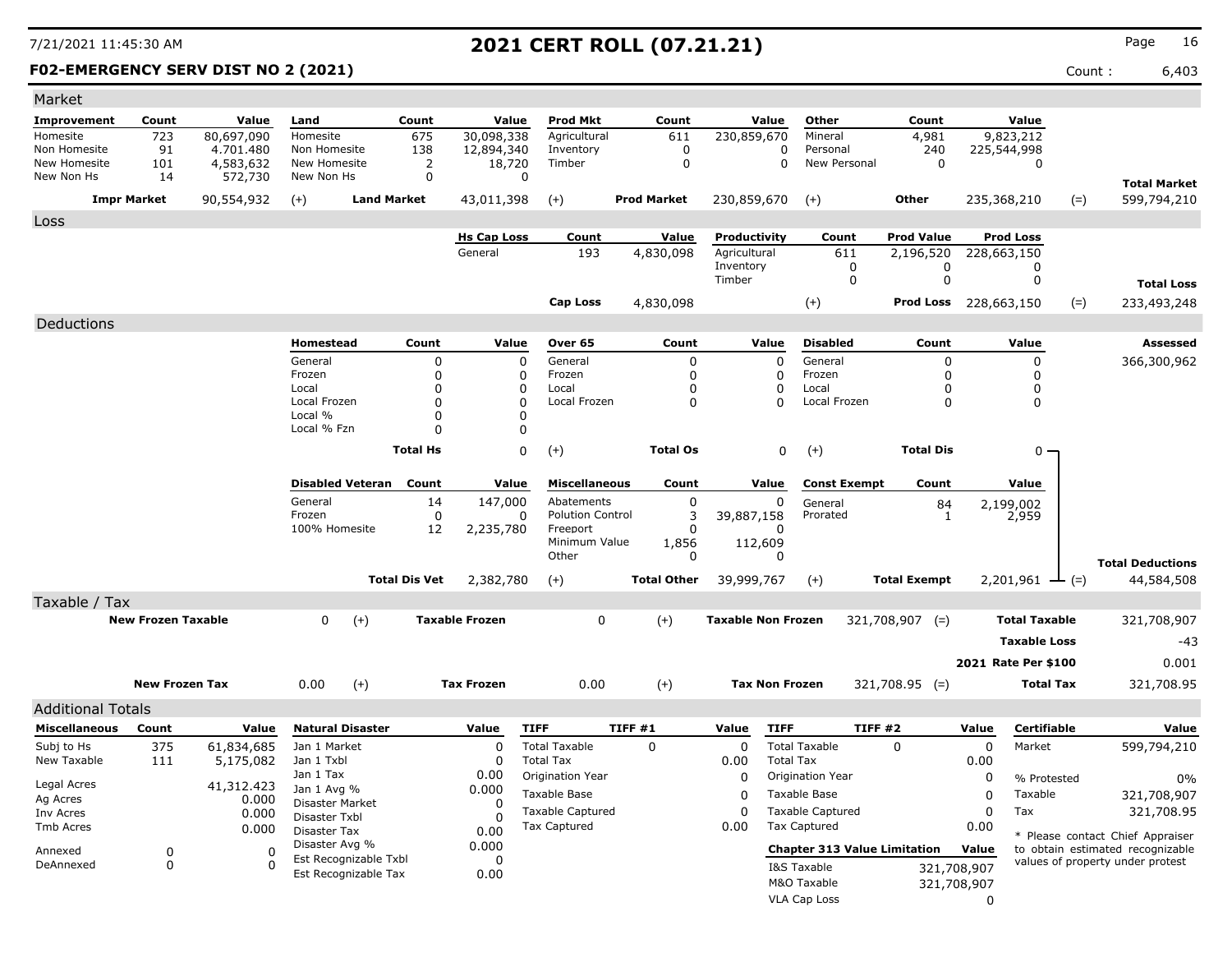### **LTR-WISE FM FLOOD-LATERA (2021)** Count : 215,900

| Market                       |                           |                           |                              |                         |                      |                             |                                         |                                  |                                |                  |                                                    |                                 |               |                             |        |                                                                      |
|------------------------------|---------------------------|---------------------------|------------------------------|-------------------------|----------------------|-----------------------------|-----------------------------------------|----------------------------------|--------------------------------|------------------|----------------------------------------------------|---------------------------------|---------------|-----------------------------|--------|----------------------------------------------------------------------|
| Improvement                  | Count                     | Value                     | Land                         |                         | Count                | Value                       | <b>Prod Mkt</b>                         | Count                            |                                | Value            | Other                                              | Count                           |               | Value                       |        |                                                                      |
| Homesite                     | 30,964                    | 5,330,985,795             | Homesite                     |                         | 37,303               | 2,157,274,642               | Agricultural                            | 11,965                           | 3,452,742,518                  |                  | Mineral                                            | 160,614                         |               | 721,785,853                 |        |                                                                      |
| Non Homesite<br>New Homesite | 2,074<br>3,372            | 98.867.165<br>268,591,542 | Non Homesite<br>New Homesite |                         | 3,050<br>39          | 315,782,702<br>2,017,100    | Inventory<br>Timber                     | 0<br>$\Omega$                    |                                | 0<br>$\Omega$    | Personal<br>New Personal                           | 6,324<br>$\Omega$               | 1,922,578,659 | 0                           |        |                                                                      |
| New Non Hs                   | 188                       | 7,665,216                 | New Non Hs                   |                         | 1                    | 13,110                      |                                         |                                  |                                |                  |                                                    |                                 |               |                             |        | <b>Total Market</b>                                                  |
|                              | <b>Impr Market</b>        | 5,706,109,718             | $(+)$                        | <b>Land Market</b>      |                      | 2,475,087,554               | $(+)$                                   | <b>Prod Market</b> 3,452,742,518 |                                |                  | $(+)$                                              | Other                           | 2,644,364,512 |                             | $(=)$  | 14,278,304,302                                                       |
| Loss                         |                           |                           |                              |                         |                      |                             |                                         |                                  |                                |                  |                                                    |                                 |               |                             |        |                                                                      |
|                              |                           |                           |                              |                         |                      | <b>Hs Cap Loss</b>          | Count                                   | Value                            | Productivity                   |                  | Count                                              | <b>Prod Value</b>               |               | <b>Prod Loss</b>            |        |                                                                      |
|                              |                           |                           |                              |                         |                      | General                     | 8,866                                   | 215,684,741                      | Agricultural                   |                  | 11,965                                             | 26,741,450 3,426,001,068        |               |                             |        |                                                                      |
|                              |                           |                           |                              |                         |                      |                             |                                         |                                  | Inventory<br>Timber            |                  | 0                                                  | 0<br>$\mathbf 0$                |               | $\Omega$<br>$\mathbf 0$     |        |                                                                      |
|                              |                           |                           |                              |                         |                      |                             |                                         |                                  |                                |                  | $\mathbf 0$                                        |                                 |               |                             |        | <b>Total Loss</b>                                                    |
|                              |                           |                           |                              |                         |                      |                             | <b>Cap Loss</b>                         | 215,684,741                      |                                |                  | $^{(+)}$                                           | Prod Loss 3,426,001,068         |               |                             | $(=)$  | 3,641,685,809                                                        |
| Deductions                   |                           |                           |                              |                         |                      |                             |                                         |                                  |                                |                  |                                                    |                                 |               |                             |        |                                                                      |
|                              |                           |                           | <b>Homestead</b>             |                         | Count                | Value                       | Over 65                                 | Count                            |                                | Value            | <b>Disabled</b>                                    | Count                           |               | Value                       |        | Assessed                                                             |
|                              |                           |                           | General                      |                         | $\mathbf 0$          | $\Omega$                    | General                                 | 0                                |                                | $\mathbf 0$      | General                                            | 0                               |               | $\mathbf 0$                 |        | 10,636,618,493                                                       |
|                              |                           |                           | Frozen<br>Local              |                         | $\Omega$<br>10,658   | O<br>29,531,484             | Frozen<br>Local                         | $\mathbf 0$<br>571               | 3,527,795                      | $\Omega$         | Frozen<br>Local                                    | 0<br>$\Omega$                   |               | $\mathbf{0}$<br>$\mathbf 0$ |        |                                                                      |
|                              |                           |                           | Local Frozen                 |                         | 6,631                | 18,205,223                  | Local Frozen                            | 6,210                            | 39,997,898                     |                  | Local Frozen                                       | $\mathbf 0$                     |               | $\mathbf 0$                 |        |                                                                      |
|                              |                           |                           | Local %<br>Local % Fzn       |                         |                      | 10,544 493,939,499          |                                         |                                  |                                |                  |                                                    |                                 |               |                             |        |                                                                      |
|                              |                           |                           |                              |                         |                      | 6,382 245,944,598           |                                         |                                  |                                |                  |                                                    |                                 |               |                             |        |                                                                      |
|                              |                           |                           |                              |                         |                      | <b>Total Hs</b> 787,620,804 | $(+)$                                   | <b>Total Os</b>                  | 43,525,693                     |                  | $(+)$                                              | <b>Total Dis</b>                |               | $0 \cdot$                   |        |                                                                      |
|                              |                           |                           |                              | <b>Disabled Veteran</b> | Count                | Value                       | <b>Miscellaneous</b>                    | Count                            |                                | Value            | <b>Const Exempt</b>                                | Count                           |               | Value                       |        |                                                                      |
|                              |                           |                           | General                      |                         | 503                  | 4,238,405                   | Abatements                              | $\mathbf 0$                      |                                | $\Omega$         | General                                            | 3,257                           |               | 852,790,588                 |        |                                                                      |
|                              |                           |                           | Frozen                       |                         | 250                  | 2,731,164                   | <b>Polution Control</b>                 | 34                               | 62,879,470                     |                  | Prorated                                           | 11                              |               | 296,923                     |        |                                                                      |
|                              |                           |                           |                              | 100% Homesite           | 345                  | 82,888,520                  | Freeport<br>Minimum Value               | 19<br>20,003                     | 66,968,152<br>1,273,791        |                  |                                                    |                                 |               |                             |        |                                                                      |
|                              |                           |                           |                              |                         |                      |                             | Other                                   | 20                               | 59,163                         |                  |                                                    |                                 |               |                             |        | <b>Total Deductions</b>                                              |
|                              |                           |                           |                              |                         | <b>Total Dis Vet</b> | 89,858,089                  | $(+)$                                   |                                  | <b>Total Other</b> 131,180,576 |                  | $(+)$                                              | <b>Total Exempt</b> 853,087,511 |               |                             | $-(-)$ | 1,905,272,673                                                        |
| Taxable / Tax                |                           |                           |                              |                         |                      |                             |                                         |                                  |                                |                  |                                                    |                                 |               |                             |        |                                                                      |
|                              | <b>New Frozen Taxable</b> |                           | 4,646,410                    | $(+)$                   |                      | <b>Taxable Frozen</b>       | 918,952,036                             | $(+)$                            |                                |                  | <b>Taxable Non Frozen</b> $7,807,389,563$ (=)      |                                 |               | <b>Total Taxable</b>        |        | 8,730,988,009                                                        |
|                              |                           |                           |                              |                         |                      |                             |                                         |                                  |                                |                  |                                                    |                                 |               |                             |        |                                                                      |
|                              |                           |                           |                              |                         |                      |                             |                                         |                                  |                                |                  |                                                    |                                 |               | <b>Taxable Loss</b>         |        | 127,964,597                                                          |
|                              |                           |                           |                              |                         |                      |                             |                                         |                                  |                                |                  |                                                    |                                 |               | 2021 Rate Per \$100         |        | 0.000425                                                             |
|                              |                           | <b>New Frozen Tax</b>     | 1,974.76                     | $(+)$                   |                      | <b>Tax Frozen</b>           | 336,415.72                              | $(+)$                            | <b>Tax Non Frozen</b>          |                  |                                                    | $3,317,894.47$ (=)              |               | <b>Total Tax</b>            |        | 3,656,284.95                                                         |
| <b>Additional Totals</b>     |                           |                           |                              |                         |                      |                             |                                         |                                  |                                |                  |                                                    |                                 |               |                             |        |                                                                      |
| <b>Miscellaneous</b>         | Count                     | Value                     |                              | <b>Natural Disaster</b> |                      | Value                       | <b>TIFF</b>                             | TIFF#1                           | Value                          | <b>TIFF</b>      | TIFF#2                                             |                                 | Value         | Certifiable                 |        | Value                                                                |
| Subj to Hs                   | 17,311                    | 3,784,675,500             | Jan 1 Market                 |                         |                      | $\Omega$                    | <b>Total Taxable</b>                    | 0                                | $\Omega$                       |                  | <b>Total Taxable</b>                               | 0                               | $\Omega$      | Market                      |        | 14,275,652,516                                                       |
| New Taxable                  | 3,472                     | 266,124,323               | Jan 1 Txbl                   |                         |                      | $\Omega$                    | <b>Total Tax</b>                        |                                  | 0.00                           | <b>Total Tax</b> |                                                    |                                 | 0.00          |                             |        |                                                                      |
| Legal Acres                  |                           | 576,866.745               | Jan 1 Tax<br>Jan 1 Avg %     |                         |                      | 0.00<br>0.000               | Origination Year                        |                                  | $\Omega$                       |                  | Origination Year                                   |                                 | $\Omega$      | % Protested                 |        | 0.019%                                                               |
| Ag Acres                     |                           | 0.000                     |                              | Disaster Market         |                      | 0                           | Taxable Base<br><b>Taxable Captured</b> |                                  | O                              |                  | Taxable Base                                       |                                 | 0             | Taxable<br>Tax              |        | 8,729,423,549                                                        |
| Inv Acres<br>Tmb Acres       |                           | 0.000<br>0.000            | Disaster Txbl                |                         |                      | $\Omega$                    | <b>Tax Captured</b>                     |                                  | 0<br>0.00                      |                  | <b>Taxable Captured</b><br>Tax Captured            |                                 | 0<br>0.00     |                             |        | 3,655,620.05                                                         |
|                              |                           |                           | Disaster Tax                 | Disaster Avg %          |                      | 0.00<br>0.000               |                                         |                                  |                                |                  |                                                    |                                 |               |                             |        | * Please contact Chief Appraiser<br>to obtain estimated recognizable |
| Annexed<br>DeAnnexed         | 0<br>$\mathbf{0}$         |                           | $\mathbf 0$<br>$\Omega$      | Est Recognizable Txbl   |                      | $\mathbf 0$                 |                                         |                                  |                                |                  | <b>Chapter 313 Value Limitation</b><br>I&S Taxable |                                 | Value         |                             |        | values of property under protest                                     |
|                              |                           |                           |                              | Est Recognizable Tax    |                      | 0.00                        |                                         |                                  |                                |                  | M&O Taxable                                        | 8,730,988,009<br>8,730,988,009  |               |                             |        |                                                                      |
|                              |                           |                           |                              |                         |                      |                             |                                         |                                  |                                |                  | <b>VLA Cap Loss</b>                                |                                 | $\mathbf 0$   |                             |        |                                                                      |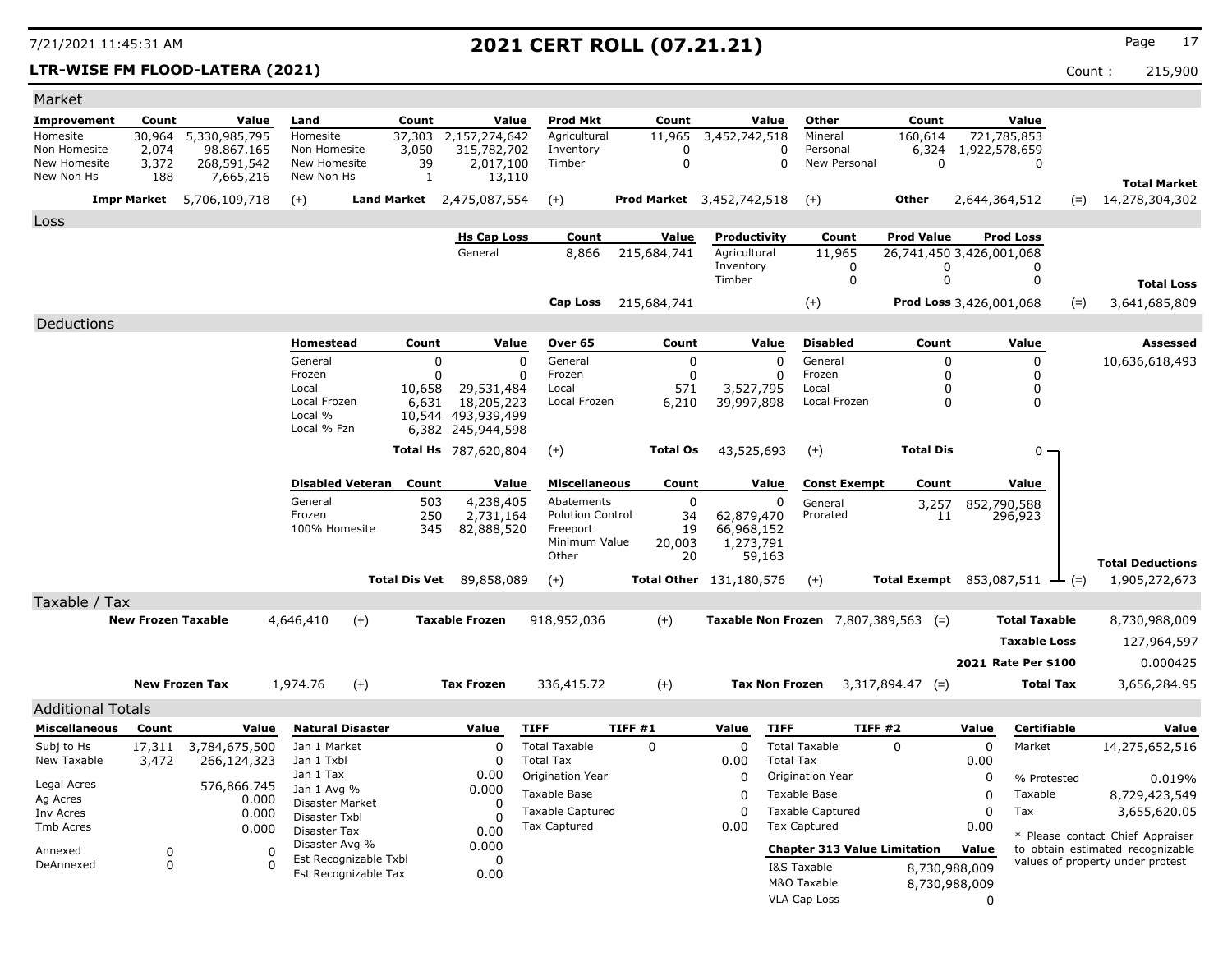**MUD1-FAR NORTH FORT WORTH MUD #1 (2021)** 60

| Market                       |                           |               |                                         |                      |                       |                                          |                    |                           |                                     |                     |                                      |                      |                                  |
|------------------------------|---------------------------|---------------|-----------------------------------------|----------------------|-----------------------|------------------------------------------|--------------------|---------------------------|-------------------------------------|---------------------|--------------------------------------|----------------------|----------------------------------|
| Improvement                  | Count                     | Value         | Land                                    | Count                | Value                 | <b>Prod Mkt</b>                          | Count              | Value                     | Other                               | Count               |                                      | Value                |                                  |
| Homesite                     | 1                         | 257,240       | Homesite                                | 46                   | 7,419,120             | Agricultural                             | 2                  | 1,194,760                 | Mineral                             | $\Omega$            |                                      | 0                    |                                  |
| Non Homesite<br>New Homesite | 0<br>0                    | 0<br>$\Omega$ | Non Homesite<br>New Homesite            | 9<br>0               | 2,722,420<br>$\Omega$ | Inventory<br>Timber                      | 0<br>0             | 0<br>$\mathbf 0$          | Personal<br>New Personal            | 6<br>0              |                                      | 95,971<br>0          |                                  |
| New Non Hs                   | 0                         | 0             | New Non Hs                              | 0                    | $\Omega$              |                                          |                    |                           |                                     |                     |                                      |                      | <b>Total Market</b>              |
|                              | <b>Impr Market</b>        | 257,240       | $(+)$<br><b>Land Market</b>             |                      | 10,141,540            | $(+)$                                    | <b>Prod Market</b> | 1,194,760                 | $^{(+)}$                            | <b>Other</b>        |                                      | 95,971<br>$(=)$      | 11,689,511                       |
| Loss                         |                           |               |                                         |                      |                       |                                          |                    |                           |                                     |                     |                                      |                      |                                  |
|                              |                           |               |                                         |                      | <b>Hs Cap Loss</b>    | Count                                    | Value              | Productivity              | Count                               | <b>Prod Value</b>   |                                      | <b>Prod Loss</b>     |                                  |
|                              |                           |               |                                         |                      | General               | 0                                        | 0                  | Agricultural<br>Inventory | $\overline{2}$                      | 6,240               |                                      | 1,188,520            |                                  |
|                              |                           |               |                                         |                      |                       |                                          |                    | Timber                    | 0<br>0                              |                     | 0<br>0                               | 0<br>0               | <b>Total Loss</b>                |
|                              |                           |               |                                         |                      |                       | Cap Loss                                 | $\mathbf 0$        |                           | $(+)$                               | <b>Prod Loss</b>    |                                      | 1,188,520<br>$(=)$   | 1,188,520                        |
|                              |                           |               |                                         |                      |                       |                                          |                    |                           |                                     |                     |                                      |                      |                                  |
| Deductions                   |                           |               | Homestead                               | Count                | Value                 | Over 65                                  | Count              | Value                     | <b>Disabled</b>                     | Count               |                                      | Value                | Assessed                         |
|                              |                           |               | General                                 | 0                    | 0                     | General                                  | 0                  | $\Omega$                  | General                             |                     | $\mathbf 0$                          | 0                    | 10,500,991                       |
|                              |                           |               | Frozen                                  | $\Omega$             | 0                     | Frozen                                   | 0                  | 0                         | Frozen                              |                     | 0                                    | 0                    |                                  |
|                              |                           |               | Local                                   | $\Omega$             | 0                     | Local                                    | $\Omega$           | O                         | Local                               |                     | 0                                    | 0                    |                                  |
|                              |                           |               | Local Frozen                            | $\mathbf{0}$         | $\Omega$              | Local Frozen                             | 0                  | O                         | Local Frozen                        |                     | $\mathbf 0$                          | 0                    |                                  |
|                              |                           |               | Local %                                 | 0                    | 0                     |                                          |                    |                           |                                     |                     |                                      |                      |                                  |
|                              |                           |               | Local % Fzn                             | $\Omega$             | 0                     |                                          |                    |                           |                                     |                     |                                      |                      |                                  |
|                              |                           |               |                                         | <b>Total Hs</b>      | 0                     | $(+)$                                    | <b>Total Os</b>    | 0                         | $(+)$                               | <b>Total Dis</b>    |                                      | 0 -                  |                                  |
|                              |                           |               | <b>Disabled Veteran</b>                 | Count                | Value                 | <b>Miscellaneous</b>                     | Count              | Value                     | <b>Const Exempt</b>                 | Count               |                                      | Value                |                                  |
|                              |                           |               | General                                 | 0                    | 0                     | Abatements                               | 0                  | 0                         | General                             |                     |                                      |                      |                                  |
|                              |                           |               | Frozen                                  | 0                    | 0                     | <b>Polution Control</b>                  | 0                  | 0                         | Prorated                            |                     | $\begin{matrix} 6 \\ 0 \end{matrix}$ | 5,452,540<br>O       |                                  |
|                              |                           |               | 100% Homesite                           | $\mathbf 0$          | 0                     | Freeport                                 | 0                  | $\Omega$                  |                                     |                     |                                      |                      |                                  |
|                              |                           |               |                                         |                      |                       | Minimum Value                            | 2                  | 157                       |                                     |                     |                                      |                      |                                  |
|                              |                           |               |                                         |                      |                       | Other                                    | 0                  | 0                         |                                     |                     |                                      |                      | <b>Total Deductions</b>          |
|                              |                           |               |                                         | <b>Total Dis Vet</b> | 0                     | $(+)$                                    | <b>Total Other</b> | 157                       | $(+)$                               | <b>Total Exempt</b> |                                      | $5,452,540$ - (=)    | 5,452,697                        |
| Taxable / Tax                |                           |               |                                         |                      |                       |                                          |                    |                           |                                     |                     |                                      |                      |                                  |
|                              | <b>New Frozen Taxable</b> |               | $(+)$<br>0                              |                      | <b>Taxable Frozen</b> | 0                                        | $(+)$              | <b>Taxable Non Frozen</b> |                                     | $5,048,294$ (=)     |                                      | <b>Total Taxable</b> | 5,048,294                        |
|                              |                           |               |                                         |                      |                       |                                          |                    |                           |                                     |                     |                                      | <b>Taxable Loss</b>  | 0                                |
|                              |                           |               |                                         |                      |                       |                                          |                    |                           |                                     |                     |                                      | 2021 Rate Per \$100  | 0.01                             |
|                              | <b>New Frozen Tax</b>     |               | $(+)$<br>0.00                           |                      | <b>Tax Frozen</b>     | 0.00                                     | $(+)$              | <b>Tax Non Frozen</b>     |                                     | $50,482.94$ (=)     |                                      | <b>Total Tax</b>     | 50,482.94                        |
| <b>Additional Totals</b>     |                           |               |                                         |                      |                       |                                          |                    |                           |                                     |                     |                                      |                      |                                  |
| <b>Miscellaneous</b>         | Count                     | Value         | <b>Natural Disaster</b>                 |                      | Value                 | <b>TIFF</b>                              | TIFF #1            | Value<br><b>TIFF</b>      |                                     | TIFF #2             | Value                                | Certifiable          | Value                            |
|                              | 0                         |               |                                         |                      |                       |                                          |                    |                           | <b>Total Taxable</b>                | 0                   |                                      |                      |                                  |
| Subj to Hs<br>New Taxable    | 0                         | 0<br>0        | Jan 1 Market<br>Jan 1 Txbl              |                      | 0<br>0                | <b>Total Taxable</b><br><b>Total Tax</b> | 0                  | 0<br>0.00                 | <b>Total Tax</b>                    |                     | 0<br>0.00                            | Market               | 11,689,511                       |
|                              |                           |               | Jan 1 Tax                               |                      | 0.00                  | Origination Year                         |                    | 0                         | Origination Year                    |                     | 0                                    | % Protested          | 0%                               |
| Legal Acres                  |                           | 396.918       | Jan 1 Avg %                             |                      | 0.000                 | Taxable Base                             |                    | 0                         | Taxable Base                        |                     | 0                                    | Taxable              | 5,048,294                        |
| Ag Acres                     |                           | 0.000         | Disaster Market                         |                      | 0                     | <b>Taxable Captured</b>                  |                    |                           | <b>Taxable Captured</b>             |                     |                                      | Tax                  |                                  |
| Inv Acres<br>Tmb Acres       |                           | 0.000         | Disaster Txbl                           |                      | <sup>0</sup>          | <b>Tax Captured</b>                      |                    | $\Omega$<br>0.00          | <b>Tax Captured</b>                 |                     | 0<br>0.00                            |                      | 50,482.94                        |
|                              |                           | 0.000         | Disaster Tax                            |                      | 0.00                  |                                          |                    |                           |                                     |                     |                                      |                      | * Please contact Chief Appraiser |
| Annexed                      | 0                         | 0             | Disaster Avg %<br>Est Recognizable Txbl |                      | 0.000<br>0            |                                          |                    |                           | <b>Chapter 313 Value Limitation</b> |                     | Value                                |                      | to obtain estimated recognizable |
| DeAnnexed                    | 0                         | 0             | Est Recognizable Tax                    |                      | 0.00                  |                                          |                    |                           | I&S Taxable                         |                     | 5,048,294                            |                      | values of property under protest |
|                              |                           |               |                                         |                      |                       |                                          |                    |                           | M&O Taxable                         |                     | 5,048,294                            |                      |                                  |
|                              |                           |               |                                         |                      |                       |                                          |                    |                           | VLA Cap Loss                        |                     | $\Omega$                             |                      |                                  |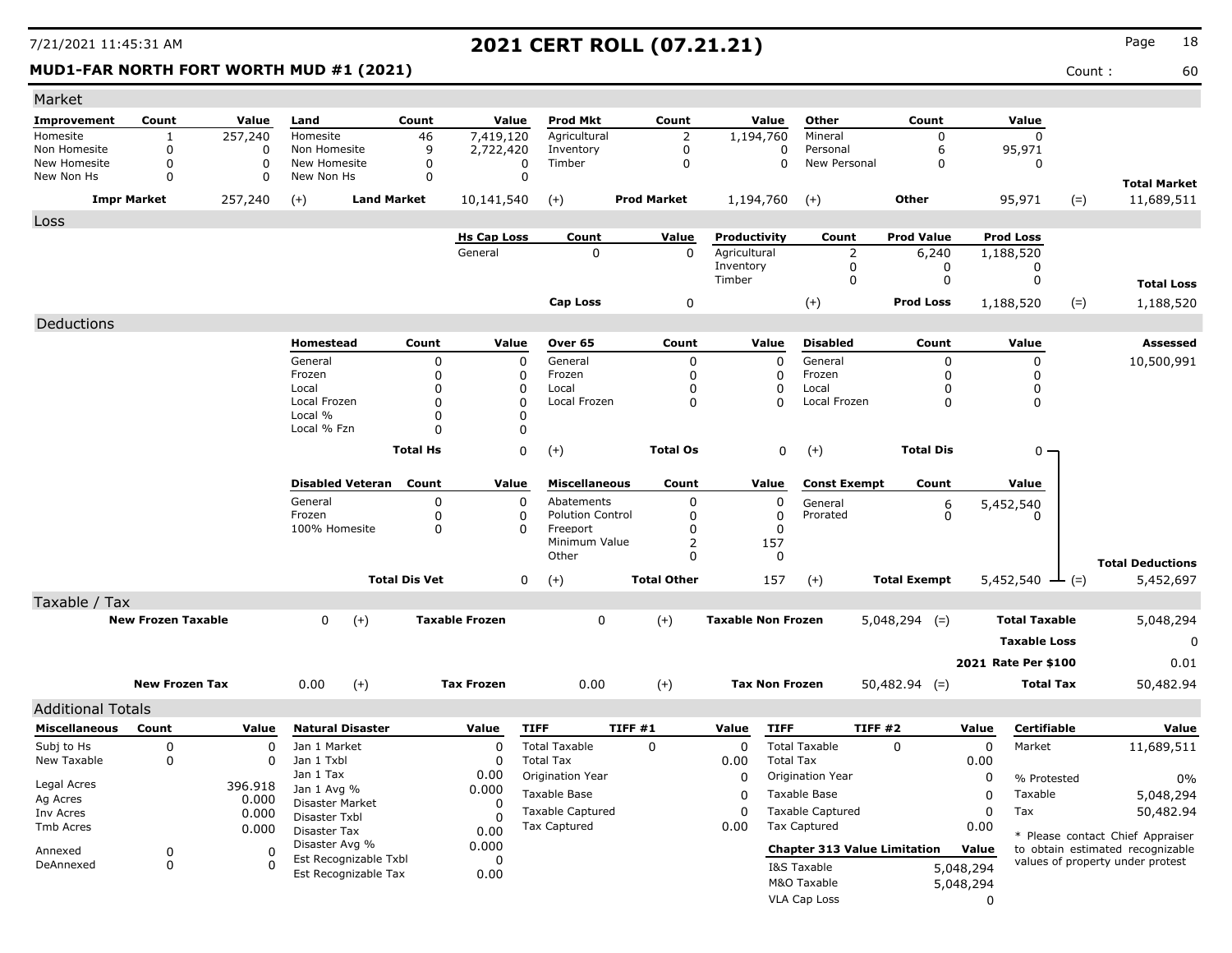### **MUD2-NEW FAIRVIEW MUD #1 (2021)** 666

| Market                     |                           |                  |                               |                      |                       |                           |                         |                           |                          |                                     |                     |                          |                      |        |                                                                      |
|----------------------------|---------------------------|------------------|-------------------------------|----------------------|-----------------------|---------------------------|-------------------------|---------------------------|--------------------------|-------------------------------------|---------------------|--------------------------|----------------------|--------|----------------------------------------------------------------------|
| Improvement                | Count                     | Value            | Land                          | Count                | Value                 | <b>Prod Mkt</b>           | Count                   | Value                     |                          | Other                               | Count               |                          | Value                |        |                                                                      |
| Homesite                   | 1                         | 454,120          | Homesite                      | 126                  | 9,651,210             | Agricultural              | 17                      | 3,605,660                 |                          | Mineral                             | 512                 |                          | 1,772,883            |        |                                                                      |
| Non Homesite               | 0                         | 0                | Non Homesite                  | 2                    | 113,180               | Inventory                 | 0                       |                           | 0                        | Personal                            | 9                   |                          | 113,796              |        |                                                                      |
| New Homesite<br>New Non Hs | 71<br>0                   | 14,698,481<br>0  | New Homesite<br>New Non Hs    | $\mathbf 0$<br>0     | 0<br>0                | Timber                    | $\mathbf 0$             |                           | $\Omega$                 | New Personal                        | $\mathbf 0$         |                          | 0                    |        |                                                                      |
|                            | <b>Impr Market</b>        | 15,152,601       | $(+)$                         | <b>Land Market</b>   | 9,764,390             | $(+)$                     | <b>Prod Market</b>      | 3,605,660                 |                          | $(+)$                               | <b>Other</b>        |                          | 1,886,679            | $(=)$  | <b>Total Market</b><br>30,409,330                                    |
| Loss                       |                           |                  |                               |                      |                       |                           |                         |                           |                          |                                     |                     |                          |                      |        |                                                                      |
|                            |                           |                  |                               |                      | <b>Hs Cap Loss</b>    | Count                     | <u>Value</u>            | Productivity              |                          | Count                               | <b>Prod Value</b>   |                          | <b>Prod Loss</b>     |        |                                                                      |
|                            |                           |                  |                               |                      | General               | 0                         | $\mathbf 0$             | Agricultural              |                          | 17                                  | 38,860              |                          | 3,566,800            |        |                                                                      |
|                            |                           |                  |                               |                      |                       |                           |                         | Inventory                 |                          | 0                                   | 0                   |                          | 0                    |        |                                                                      |
|                            |                           |                  |                               |                      |                       |                           |                         | Timber                    |                          | 0                                   | 0                   |                          | 0                    |        | <b>Total Loss</b>                                                    |
|                            |                           |                  |                               |                      |                       | Cap Loss                  | 0                       |                           |                          | $(+)$                               | <b>Prod Loss</b>    |                          | 3,566,800            | $(=)$  | 3,566,800                                                            |
| Deductions                 |                           |                  |                               |                      |                       |                           |                         |                           |                          |                                     |                     |                          |                      |        |                                                                      |
|                            |                           |                  | Homestead                     | Count                | Value                 | Over 65                   | Count                   | Value                     |                          | <b>Disabled</b>                     | Count               |                          | Value                |        | Assessed                                                             |
|                            |                           |                  | General                       | 0                    | 0                     | General                   | 0                       |                           | 0                        | General                             | 0                   |                          | 0                    |        | 26,842,530                                                           |
|                            |                           |                  | Frozen                        | 0                    | 0                     | Frozen                    | $\mathbf 0$             |                           | 0                        | Frozen                              | 0                   |                          | 0                    |        |                                                                      |
|                            |                           |                  | Local<br>Local Frozen         | 0<br>0               | 0<br>$\Omega$         | Local<br>Local Frozen     | $\Omega$<br>$\mathbf 0$ |                           | $\mathbf{0}$<br>$\Omega$ | Local<br>Local Frozen               | $\Omega$<br>0       |                          | 0<br>0               |        |                                                                      |
|                            |                           |                  | Local %                       | 0                    | 0                     |                           |                         |                           |                          |                                     |                     |                          |                      |        |                                                                      |
|                            |                           |                  | Local % Fzn                   | O                    | 0                     |                           |                         |                           |                          |                                     |                     |                          |                      |        |                                                                      |
|                            |                           |                  |                               | <b>Total Hs</b>      | 0                     | $(+)$                     | <b>Total Os</b>         |                           | 0                        | $(+)$                               | <b>Total Dis</b>    |                          | 0 -                  |        |                                                                      |
|                            |                           |                  |                               |                      |                       |                           |                         |                           |                          |                                     |                     |                          |                      |        |                                                                      |
|                            |                           |                  | <b>Disabled Veteran</b>       | Count                | Value                 | <b>Miscellaneous</b>      | Count                   | Value                     |                          | <b>Const Exempt</b>                 | Count               |                          | Value                |        |                                                                      |
|                            |                           |                  | General                       | 1                    | 12,000                | Abatements                | 0                       |                           | 0                        | General                             | $\mathbf{1}$        |                          | 984,780              |        |                                                                      |
|                            |                           |                  | Frozen                        | 0                    | 0                     | <b>Polution Control</b>   | 0                       |                           | 0                        | Prorated                            | 0                   |                          | 0                    |        |                                                                      |
|                            |                           |                  | 100% Homesite                 | 0                    | $\Omega$              | Freeport<br>Minimum Value | 0<br>81                 | 4,770                     | 0                        |                                     |                     |                          |                      |        |                                                                      |
|                            |                           |                  |                               |                      |                       | Other                     | O                       |                           | $\Omega$                 |                                     |                     |                          |                      |        |                                                                      |
|                            |                           |                  |                               | <b>Total Dis Vet</b> | 12,000                | $(+)$                     | <b>Total Other</b>      | 4,770                     |                          |                                     | <b>Total Exempt</b> |                          | 984,780              |        | <b>Total Deductions</b><br>1,001,550                                 |
|                            |                           |                  |                               |                      |                       |                           |                         |                           |                          | $(+)$                               |                     |                          |                      | $-(-)$ |                                                                      |
| Taxable / Tax              |                           |                  |                               |                      |                       |                           |                         |                           |                          |                                     |                     |                          |                      |        |                                                                      |
|                            | <b>New Frozen Taxable</b> |                  | $\mathbf{0}$                  | $(+)$                | <b>Taxable Frozen</b> | 0                         | $(+)$                   | <b>Taxable Non Frozen</b> |                          |                                     | $25,840,980$ (=)    |                          | <b>Total Taxable</b> |        | 25,840,980                                                           |
|                            |                           |                  |                               |                      |                       |                           |                         |                           |                          |                                     |                     |                          | <b>Taxable Loss</b>  |        | 0                                                                    |
|                            |                           |                  |                               |                      |                       |                           |                         |                           |                          |                                     |                     |                          | 2021 Rate Per \$100  |        | 0.01                                                                 |
|                            | <b>New Frozen Tax</b>     |                  | 0.00                          | $(+)$                | <b>Tax Frozen</b>     | 0.00                      | $(+)$                   | <b>Tax Non Frozen</b>     |                          |                                     | $258,409.80$ (=)    |                          | <b>Total Tax</b>     |        | 258,409.80                                                           |
| <b>Additional Totals</b>   |                           |                  |                               |                      |                       |                           |                         |                           |                          |                                     |                     |                          |                      |        |                                                                      |
| <b>Miscellaneous</b>       | Count                     | Value            | <b>Natural Disaster</b>       |                      | Value                 | <b>TIFF</b>               | TIFF#1                  | Value                     | <b>TIFF</b>              | <b>TIFF #2</b>                      |                     | Value                    | <b>Certifiable</b>   |        | Value                                                                |
| Subj to Hs                 | 11                        | 3,697,510        | Jan 1 Market                  |                      | 0                     | <b>Total Taxable</b>      | 0                       | 0                         | <b>Total Taxable</b>     |                                     | 0                   | 0                        | Market               |        | 30,409,330                                                           |
| New Taxable                | 71                        | 14,698,481       | Jan 1 Txbl                    |                      | 0                     | <b>Total Tax</b>          |                         | 0.00                      | <b>Total Tax</b>         |                                     |                     | 0.00                     |                      |        |                                                                      |
|                            |                           |                  | Jan 1 Tax                     |                      | 0.00                  | Origination Year          |                         | 0                         |                          | Origination Year                    |                     | 0                        | % Protested          |        | 0%                                                                   |
| Legal Acres<br>Ag Acres    |                           | 638.505<br>0.000 | Jan 1 Avg %                   |                      | 0.000                 | Taxable Base              |                         | 0                         | Taxable Base             |                                     |                     | $\Omega$                 | Taxable              |        | 25,840,980                                                           |
| Inv Acres                  |                           | 0.000            | Disaster Market               |                      | 0                     | <b>Taxable Captured</b>   |                         | $\Omega$                  |                          | <b>Taxable Captured</b>             |                     | 0                        | Tax                  |        | 258,409.80                                                           |
| Tmb Acres                  |                           | 0.000            | Disaster Txbl<br>Disaster Tax |                      | <sup>0</sup><br>0.00  | <b>Tax Captured</b>       |                         | 0.00                      | <b>Tax Captured</b>      |                                     |                     | 0.00                     |                      |        |                                                                      |
|                            |                           |                  | Disaster Avg %                |                      | 0.000                 |                           |                         |                           |                          | <b>Chapter 313 Value Limitation</b> |                     | Value                    |                      |        | * Please contact Chief Appraiser<br>to obtain estimated recognizable |
| Annexed<br>DeAnnexed       | 0<br>0                    | 0<br>0           | Est Recognizable Txbl         |                      | 0                     |                           |                         |                           | I&S Taxable              |                                     |                     |                          |                      |        | values of property under protest                                     |
|                            |                           |                  | Est Recognizable Tax          |                      | 0.00                  |                           |                         |                           | M&O Taxable              |                                     |                     | 25,840,980<br>25,840,980 |                      |        |                                                                      |
|                            |                           |                  |                               |                      |                       |                           |                         |                           | VLA Cap Loss             |                                     |                     | 0                        |                      |        |                                                                      |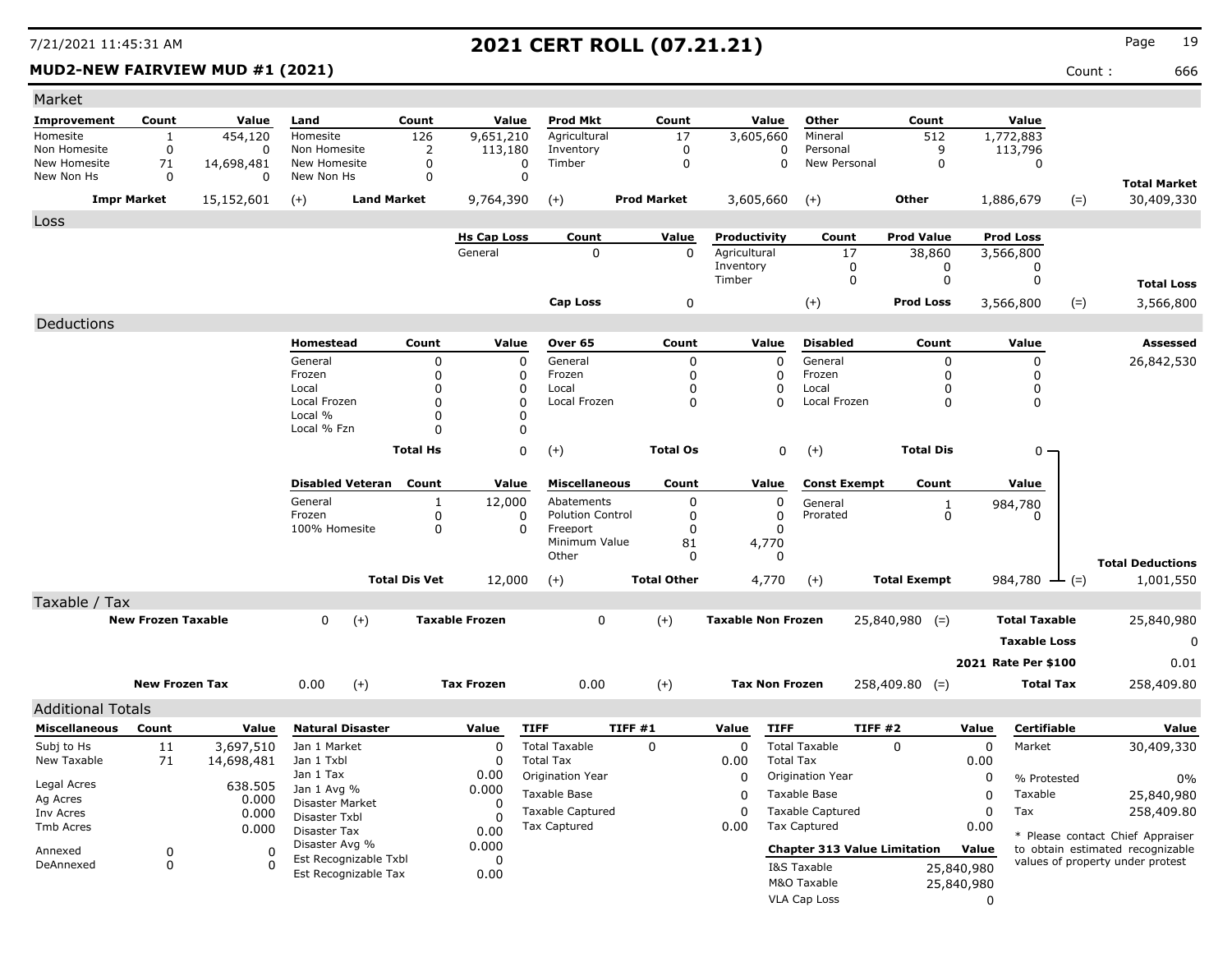### **MUD4-WISE CO MUD #4 (2021)** Count : 34

| Market                     |                           |                |                                |                      |                       |                         |                    |                           |                         |                                     |                             |                        |                      |        |                                                                      |
|----------------------------|---------------------------|----------------|--------------------------------|----------------------|-----------------------|-------------------------|--------------------|---------------------------|-------------------------|-------------------------------------|-----------------------------|------------------------|----------------------|--------|----------------------------------------------------------------------|
| <b>Improvement</b>         | Count                     | Value          | Land                           | Count                | Value                 | <b>Prod Mkt</b>         | Count              |                           | Value                   | Other                               | Count                       |                        | Value                |        |                                                                      |
| Homesite                   | 0                         | 0              | Homesite                       | 18                   | 929,670               | Agricultural            | 13                 | 557,210                   |                         | Mineral                             | $\Omega$                    |                        | 0                    |        |                                                                      |
| Non Homesite               | 0                         | 0              | Non Homesite                   | 3                    | 137,430               | Inventory               | 0                  |                           | 0                       | Personal                            | 0                           |                        | 0                    |        |                                                                      |
| New Homesite<br>New Non Hs | 13<br>0                   | 2,492,300<br>0 | New Homesite<br>New Non Hs     | $\mathbf 0$<br>0     | 0<br>0                | Timber                  | $\mathbf 0$        |                           | $\Omega$                | New Personal                        | $\mathbf 0$                 |                        | 0                    |        |                                                                      |
|                            | <b>Impr Market</b>        | 2,492,300      | $(+)$<br><b>Land Market</b>    |                      | 1,067,100             | $(+)$                   | <b>Prod Market</b> | 557,210                   |                         | $(+)$                               | Other                       |                        | 0                    | $(=)$  | <b>Total Market</b><br>4,116,610                                     |
| Loss                       |                           |                |                                |                      |                       |                         |                    |                           |                         |                                     |                             |                        |                      |        |                                                                      |
|                            |                           |                |                                |                      | <b>Hs Cap Loss</b>    | Count                   | Value              | Productivity              |                         | Count                               | <b>Prod Value</b>           |                        | <b>Prod Loss</b>     |        |                                                                      |
|                            |                           |                |                                |                      | General               | 0                       | $\mathbf 0$        | Agricultural              |                         | 13                                  | 7,900                       |                        | 549,310              |        |                                                                      |
|                            |                           |                |                                |                      |                       |                         |                    | Inventory                 |                         | 0                                   | 0                           |                        | 0                    |        |                                                                      |
|                            |                           |                |                                |                      |                       |                         |                    | Timber                    |                         | 0                                   | 0                           |                        | 0                    |        | <b>Total Loss</b>                                                    |
|                            |                           |                |                                |                      |                       | <b>Cap Loss</b>         | 0                  |                           |                         | $^{(+)}$                            | <b>Prod Loss</b>            |                        | 549,310              | $(=)$  | 549,310                                                              |
| Deductions                 |                           |                |                                |                      |                       |                         |                    |                           |                         |                                     |                             |                        |                      |        |                                                                      |
|                            |                           |                | Homestead                      | Count                | Value                 | Over 65                 | Count              |                           | Value                   | <b>Disabled</b>                     | Count                       |                        | Value                |        | Assessed                                                             |
|                            |                           |                | General                        | 0                    | $\mathbf 0$           | General                 | 0                  |                           | $\Omega$                | General                             | 0                           |                        | 0                    |        | 3,567,300                                                            |
|                            |                           |                | Frozen                         | 0                    | 0                     | Frozen                  | 0                  |                           | 0                       | Frozen                              | 0                           |                        | 0                    |        |                                                                      |
|                            |                           |                | Local<br>Local Frozen          | 0<br>0               | 0<br>0                | Local<br>Local Frozen   | 0<br>0             |                           | $\mathbf 0$<br>$\Omega$ | Local<br>Local Frozen               | $\Omega$<br>0               |                        | 0<br>0               |        |                                                                      |
|                            |                           |                | Local %                        | 0                    | $\Omega$              |                         |                    |                           |                         |                                     |                             |                        |                      |        |                                                                      |
|                            |                           |                | Local % Fzn                    | 0                    | 0                     |                         |                    |                           |                         |                                     |                             |                        |                      |        |                                                                      |
|                            |                           |                |                                | <b>Total Hs</b>      | 0                     | $(+)$                   | <b>Total Os</b>    |                           | 0                       | $(+)$                               | <b>Total Dis</b>            |                        | $0 -$                |        |                                                                      |
|                            |                           |                |                                |                      |                       |                         |                    |                           |                         |                                     |                             |                        |                      |        |                                                                      |
|                            |                           |                | <b>Disabled Veteran</b>        | Count                | Value                 | <b>Miscellaneous</b>    | Count              |                           | Value                   | <b>Const Exempt</b>                 | Count                       |                        | Value                |        |                                                                      |
|                            |                           |                | General                        | 0                    | 0                     | Abatements              | 0                  |                           | 0                       |                                     |                             |                        |                      |        |                                                                      |
|                            |                           |                | Frozen                         | 0                    | 0                     | <b>Polution Control</b> | 0                  |                           | 0                       | General<br>Prorated                 | $\mathbf{1}$<br>$\mathbf 0$ |                        | 80,800<br>0          |        |                                                                      |
|                            |                           |                | 100% Homesite                  | 0                    | $\Omega$              | Freeport                | $\mathbf 0$        |                           | 0                       |                                     |                             |                        |                      |        |                                                                      |
|                            |                           |                |                                |                      |                       | Minimum Value           | 0                  |                           | 0                       |                                     |                             |                        |                      |        |                                                                      |
|                            |                           |                |                                |                      |                       | Other                   | $\Omega$           |                           | 0                       |                                     |                             |                        |                      |        | <b>Total Deductions</b>                                              |
|                            |                           |                |                                | <b>Total Dis Vet</b> | 0                     | $(+)$                   | <b>Total Other</b> |                           | 0                       | $(+)$                               | <b>Total Exempt</b>         |                        | 80,800               | $ (=)$ | 80,800                                                               |
| Taxable / Tax              |                           |                |                                |                      |                       |                         |                    |                           |                         |                                     |                             |                        |                      |        |                                                                      |
|                            | <b>New Frozen Taxable</b> |                | $\mathbf{0}$<br>$(+)$          |                      | <b>Taxable Frozen</b> | 0                       | $(+)$              | <b>Taxable Non Frozen</b> |                         |                                     | $3,486,500$ (=)             |                        | <b>Total Taxable</b> |        | 3,486,500                                                            |
|                            |                           |                |                                |                      |                       |                         |                    |                           |                         |                                     |                             |                        | <b>Taxable Loss</b>  |        | 0                                                                    |
|                            |                           |                |                                |                      |                       |                         |                    |                           |                         |                                     |                             |                        | 2021 Rate Per \$100  |        | 0.01                                                                 |
|                            |                           |                |                                |                      |                       |                         |                    |                           |                         |                                     |                             |                        |                      |        |                                                                      |
|                            | <b>New Frozen Tax</b>     |                | $(+)$<br>0.00                  |                      | <b>Tax Frozen</b>     | 0.00                    | $(+)$              | <b>Tax Non Frozen</b>     |                         |                                     | $34,865.00$ (=)             |                        | <b>Total Tax</b>     |        | 34,865.00                                                            |
| <b>Additional Totals</b>   |                           |                |                                |                      |                       |                         |                    |                           |                         |                                     |                             |                        |                      |        |                                                                      |
| <b>Miscellaneous</b>       | Count                     | Value          | <b>Natural Disaster</b>        |                      | Value                 | <b>TIFF</b>             | <b>TIFF #1</b>     | Value                     | <b>TIFF</b>             |                                     | TIFF #2                     | Value                  | Certifiable          |        | Value                                                                |
| Subj to Hs                 | $\mathbf{1}$              | 316,930        | Jan 1 Market                   |                      | 0                     | <b>Total Taxable</b>    | 0                  | 0                         |                         | <b>Total Taxable</b>                | $\Omega$                    | $\mathbf 0$            | Market               |        | 4,116,610                                                            |
| New Taxable                | 13                        | 2,492,300      | Jan 1 Txbl                     |                      | $\Omega$              | <b>Total Tax</b>        |                    | 0.00                      | <b>Total Tax</b>        |                                     |                             | 0.00                   |                      |        |                                                                      |
| Legal Acres                |                           | 97.921         | Jan 1 Tax                      |                      | 0.00                  | Origination Year        |                    | 0                         |                         | Origination Year                    |                             | 0                      | % Protested          |        | $0\%$                                                                |
| Ag Acres                   |                           | 0.000          | Jan 1 Avg %<br>Disaster Market |                      | 0.000<br>$\Omega$     | Taxable Base            |                    | 0                         |                         | Taxable Base                        |                             | $\mathbf 0$            | Taxable              |        | 3,486,500                                                            |
| Inv Acres                  |                           | 0.000          | Disaster Txbl                  |                      |                       | Taxable Captured        |                    | $\Omega$                  |                         | <b>Taxable Captured</b>             |                             | 0                      | Tax                  |        | 34,865.00                                                            |
| Tmb Acres                  |                           | 0.000          | Disaster Tax                   |                      | 0.00                  | Tax Captured            |                    | 0.00                      |                         | <b>Tax Captured</b>                 |                             | 0.00                   |                      |        |                                                                      |
| Annexed                    | 0                         | 0              | Disaster Avg %                 |                      | 0.000                 |                         |                    |                           |                         | <b>Chapter 313 Value Limitation</b> |                             | Value                  |                      |        | * Please contact Chief Appraiser<br>to obtain estimated recognizable |
| DeAnnexed                  | 0                         | $\Omega$       | Est Recognizable Txbl          |                      | 0                     |                         |                    |                           |                         | I&S Taxable                         |                             |                        |                      |        | values of property under protest                                     |
|                            |                           |                | Est Recognizable Tax           |                      | 0.00                  |                         |                    |                           |                         | M&O Taxable                         |                             | 3,486,500<br>3,486,500 |                      |        |                                                                      |
|                            |                           |                |                                |                      |                       |                         |                    |                           |                         | <b>VLA Cap Loss</b>                 |                             |                        |                      |        |                                                                      |
|                            |                           |                |                                |                      |                       |                         |                    |                           |                         |                                     |                             | 0                      |                      |        |                                                                      |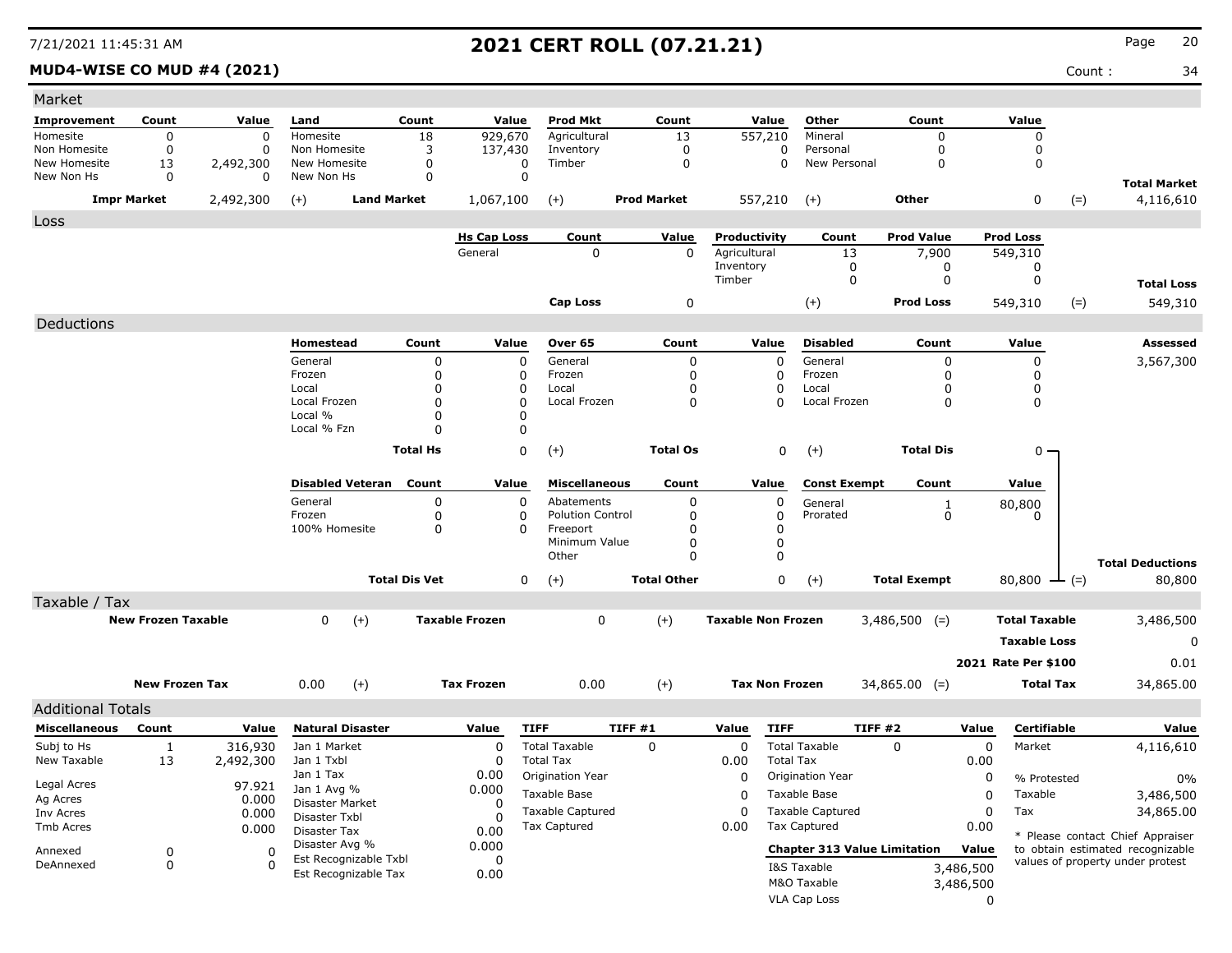**SAL-ALVORD ISD (2021)** Count : 10,118

| Market                     |                           |                       |                            |                         |                      |                       |                           |                    |                 |                           |                                     |                     |                              |             |                      |                                  |
|----------------------------|---------------------------|-----------------------|----------------------------|-------------------------|----------------------|-----------------------|---------------------------|--------------------|-----------------|---------------------------|-------------------------------------|---------------------|------------------------------|-------------|----------------------|----------------------------------|
| Improvement                | Count                     | Value                 | Land                       |                         | Count                | Value                 | <b>Prod Mkt</b>           |                    | Count           | Value                     | Other                               |                     | Count                        |             | Value                |                                  |
| Homesite                   | 2,016                     | 264,724,159           | Homesite                   |                         | 2,191                | 162,407,724           | Agricultural              |                    | 1,256           | 321,661,650               | Mineral                             |                     | 6,470                        |             | 30,717,419           |                                  |
| Non Homesite               | 219                       | 9.703.064             | Non Homesite               |                         | 279                  | 23,098,147            | Inventory                 |                    | 0               |                           | 0<br>Personal                       |                     | 423                          |             | 83,242,279           |                                  |
| New Homesite<br>New Non Hs | 132<br>16                 | 10,466,955<br>543,390 | New Homesite<br>New Non Hs |                         | 4<br>$\mathbf 0$     | 186,100               | Timber<br>$\Omega$        |                    | $\mathbf 0$     |                           | $\mathbf 0$<br>New Personal         |                     | 0                            |             | 0                    |                                  |
|                            |                           |                       |                            |                         |                      |                       |                           |                    |                 |                           |                                     |                     |                              |             |                      | <b>Total Market</b>              |
|                            | <b>Impr Market</b>        | 285,437,568           | $(+)$                      | <b>Land Market</b>      |                      | 185,691,971           | $(+)$                     | <b>Prod Market</b> |                 | 321,661,650               | $(+)$                               |                     | Other                        |             | 113,959,698<br>$(=)$ | 906,750,887                      |
| Loss                       |                           |                       |                            |                         |                      |                       |                           |                    |                 |                           |                                     |                     |                              |             |                      |                                  |
|                            |                           |                       |                            |                         |                      | <b>Hs Cap Loss</b>    | Count                     |                    | <b>Value</b>    | Productivity              | Count                               |                     | <b>Prod Value</b>            |             | <b>Prod Loss</b>     |                                  |
|                            |                           |                       |                            |                         |                      | General               | 582                       | 11,903,240         |                 | Agricultural<br>Inventory | 1,256                               | 0                   | 2,800,750<br>0               |             | 318,860,900<br>0     |                                  |
|                            |                           |                       |                            |                         |                      |                       |                           |                    |                 | Timber                    |                                     | $\mathbf 0$         | 0                            |             | 0                    | <b>Total Loss</b>                |
|                            |                           |                       |                            |                         |                      |                       | Cap Loss                  | 11,903,240         |                 |                           | $(+)$                               |                     | <b>Prod Loss</b> 318,860,900 |             | $(=)$                | 330,764,140                      |
| Deductions                 |                           |                       |                            |                         |                      |                       |                           |                    |                 |                           |                                     |                     |                              |             |                      |                                  |
|                            |                           |                       | Homestead                  |                         | Count                | Value                 | Over 65                   |                    | Count           | Value                     | <b>Disabled</b>                     |                     | Count                        |             | Value                | Assessed                         |
|                            |                           |                       | General                    |                         | 659                  | 15,298,407            | General                   |                    | 31              | 285,747                   | General                             |                     | $\mathbf 0$                  |             | 0                    | 575,986,747                      |
|                            |                           |                       | Frozen                     |                         | 410                  | 9,440,981             | Frozen                    |                    | 388             | 3,583,775                 | Frozen                              |                     | 17                           |             | 150,000              |                                  |
|                            |                           |                       | Local                      |                         | 0                    | 0                     | Local                     |                    | 0               | 0                         | Local                               |                     | 0                            |             | 0                    |                                  |
|                            |                           |                       | Local Frozen<br>Local %    |                         | $\Omega$             |                       | 0<br>Local Frozen         |                    | 0               | $\Omega$                  | Local Frozen                        |                     | 0                            |             | $\mathbf 0$          |                                  |
|                            |                           |                       | Local % Fzn                |                         | 0<br>$\Omega$        |                       | 0<br>0                    |                    |                 |                           |                                     |                     |                              |             |                      |                                  |
|                            |                           |                       |                            |                         | <b>Total Hs</b>      | 24,739,388            | $(+)$                     |                    | <b>Total Os</b> | 3,869,522                 | $(+)$                               |                     | <b>Total Dis</b>             |             | $150,000 -$          |                                  |
|                            |                           |                       |                            |                         |                      |                       |                           |                    |                 |                           |                                     |                     |                              |             |                      |                                  |
|                            |                           |                       |                            | <b>Disabled Veteran</b> | Count                | Value                 | <b>Miscellaneous</b>      |                    | Count           | Value                     |                                     | <b>Const Exempt</b> | Count                        |             | Value                |                                  |
|                            |                           |                       | General                    |                         | 39                   | 271,448               | Abatements                |                    | 0               | 0                         | General                             |                     | 330                          |             | 96,446,089           |                                  |
|                            |                           |                       | Frozen<br>100% Homesite    |                         | 12<br>24             | 134,860               | <b>Polution Control</b>   |                    | 3<br>0          | 316,111<br>0              | Prorated                            |                     | 0                            |             | O                    |                                  |
|                            |                           |                       |                            |                         |                      | 4,761,025             | Freeport<br>Minimum Value |                    | 2,279           | 203,994                   |                                     |                     |                              |             |                      |                                  |
|                            |                           |                       |                            |                         |                      |                       | Other                     |                    | 0               | 0                         |                                     |                     |                              |             |                      | <b>Total Deductions</b>          |
|                            |                           |                       |                            |                         | <b>Total Dis Vet</b> | 5,167,333             | $(+)$                     | <b>Total Other</b> |                 | 520,105                   | $(+)$                               |                     | <b>Total Exempt</b>          |             | 96,446,089<br>$-(-)$ | 130,892,437                      |
| Taxable / Tax              |                           |                       |                            |                         |                      |                       |                           |                    |                 |                           |                                     |                     |                              |             |                      |                                  |
|                            | <b>New Frozen Taxable</b> |                       | 137,820                    | $(+)$                   |                      | <b>Taxable Frozen</b> | 53,870,344                | $(+)$              |                 | <b>Taxable Non Frozen</b> |                                     |                     | $391,086,146$ (=)            |             | <b>Total Taxable</b> | 445,094,310                      |
|                            |                           |                       |                            |                         |                      |                       |                           |                    |                 |                           |                                     |                     |                              |             | <b>Taxable Loss</b>  | 16,202,014                       |
|                            |                           |                       |                            |                         |                      |                       |                           |                    |                 |                           |                                     |                     |                              |             | 2021 Rate Per \$100  | 0.012387                         |
|                            |                           |                       |                            |                         |                      |                       |                           |                    |                 |                           |                                     |                     |                              |             |                      |                                  |
|                            | <b>New Frozen Tax</b>     |                       | 1,707.17                   | $(+)$                   |                      | <b>Tax Frozen</b>     | 467,748.81                | $(+)$              |                 | <b>Tax Non Frozen</b>     |                                     |                     | $4,843,232.89$ (=)           |             | <b>Total Tax</b>     | 5,312,688.87                     |
| <b>Additional Totals</b>   |                           |                       |                            |                         |                      |                       |                           |                    |                 |                           |                                     |                     |                              |             |                      |                                  |
| <b>Miscellaneous</b>       | Count                     | Value                 |                            | <b>Natural Disaster</b> |                      | Value                 | <b>TIFF</b>               | TIFF#1             |                 | <b>TIFF</b><br>Value      |                                     | TIFF #2             |                              | Value       | <b>Certifiable</b>   | Value                            |
| Subj to Hs                 | 1,070                     | 198,132,891           | Jan 1 Market               |                         |                      | $\mathbf 0$           | <b>Total Taxable</b>      | 0                  |                 | 0                         | <b>Total Taxable</b>                |                     | 0                            | 0           | Market               | 906,399,107                      |
| New Taxable                | 140                       | 10,909,715            | Jan 1 Txbl                 |                         |                      | 0                     | <b>Total Tax</b>          |                    |                 | 0.00                      | <b>Total Tax</b>                    |                     |                              | 0.00        |                      |                                  |
| Legal Acres                |                           | 66,602.703            | Jan 1 Tax<br>Jan 1 Avg %   |                         |                      | 0.00<br>0.000         | Origination Year          |                    |                 | 0                         | Origination Year                    |                     |                              | 0           | % Protested          | 0.039%                           |
| Ag Acres                   |                           | 0.000                 | Disaster Market            |                         |                      | $\mathbf 0$           | Taxable Base              |                    |                 | 0                         | Taxable Base                        |                     |                              | 0           | Taxable              | 444,983,090                      |
| Inv Acres                  |                           | 0.000                 | Disaster Txbl              |                         |                      | O                     | <b>Taxable Captured</b>   |                    |                 | 0                         | <b>Taxable Captured</b>             |                     |                              | 0           | Tax                  | 5,311,311.19                     |
| Tmb Acres                  |                           | 0.000                 | Disaster Tax               |                         |                      | 0.00                  | <b>Tax Captured</b>       |                    |                 | 0.00                      | Tax Captured                        |                     |                              | 0.00        |                      | * Please contact Chief Appraiser |
| Annexed                    | 0                         | 0                     | Disaster Avg %             | Est Recognizable Txbl   |                      | 0.000<br>0            |                           |                    |                 |                           | <b>Chapter 313 Value Limitation</b> |                     |                              | Value       |                      | to obtain estimated recognizable |
| DeAnnexed                  | 0                         | $\Omega$              |                            | Est Recognizable Tax    |                      | 0.00                  |                           |                    |                 |                           | I&S Taxable                         |                     |                              | 445,094,310 |                      | values of property under protest |
|                            |                           |                       |                            |                         |                      |                       |                           |                    |                 |                           | M&O Taxable                         |                     |                              | 445,094,310 |                      |                                  |
|                            |                           |                       |                            |                         |                      |                       |                           |                    |                 |                           | VLA Cap Loss                        |                     |                              | 0           |                      |                                  |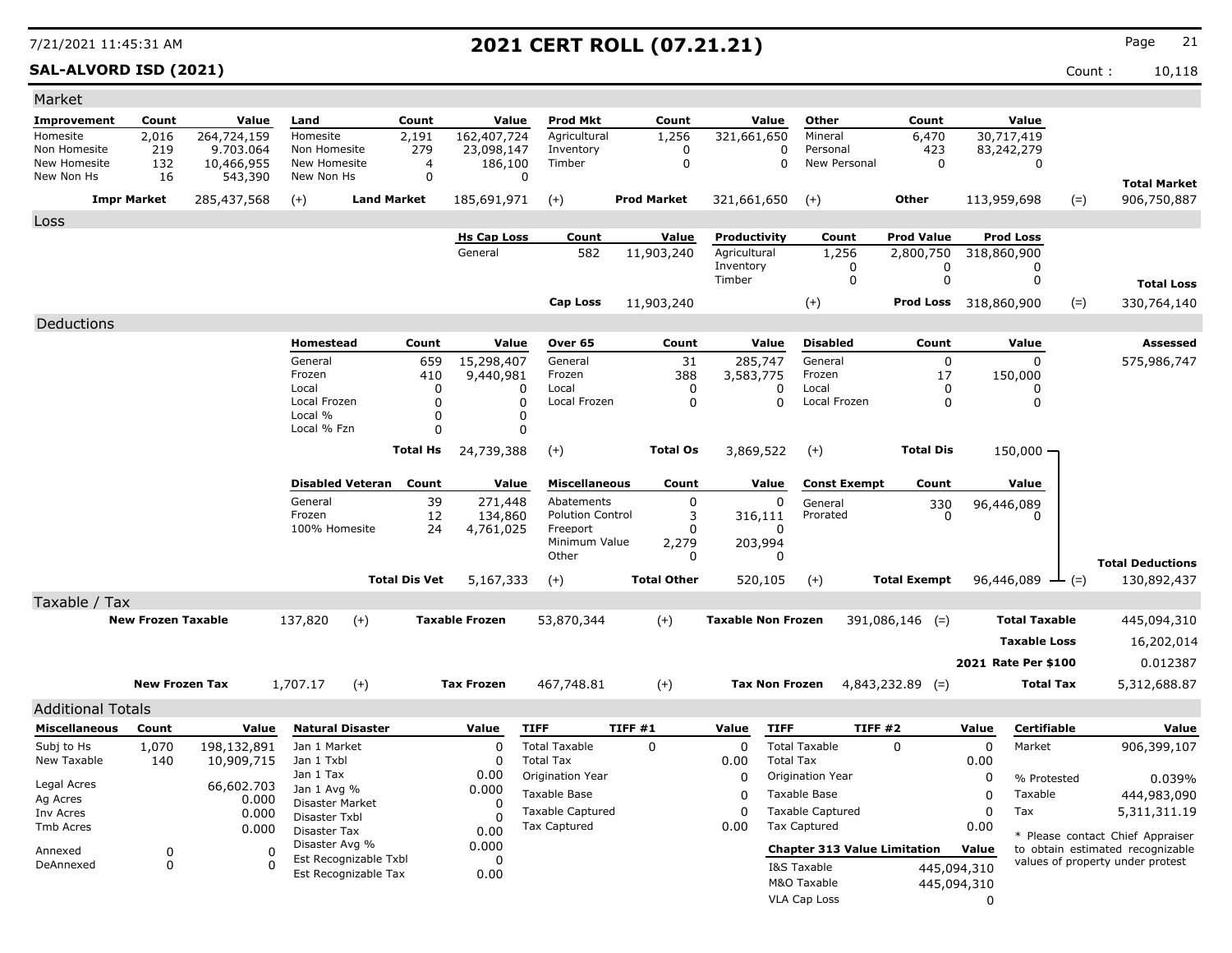### **SAZ-AZLE ISD (2021)** Count : 1,000

| Market                                                                                                                                                                                                                                    |                     |                                                                      |
|-------------------------------------------------------------------------------------------------------------------------------------------------------------------------------------------------------------------------------------------|---------------------|----------------------------------------------------------------------|
| Count<br>Value<br><b>Prod Mkt</b><br>Count<br>Value<br>Other<br><b>Improvement</b><br>Count<br>Value<br>Land                                                                                                                              | Count               | Value                                                                |
| $\overline{5,277,270}$<br>317<br>38,429,505<br>Homesite<br>370<br>25,906,954<br>22<br>Homesite<br>Agricultural<br>Mineral                                                                                                                 | 559                 | 2,438,639                                                            |
| 345.800<br>Non Homesite<br>11<br>Non Homesite<br>18<br>1,719,770<br>0<br>Personal<br>Inventory<br>0<br>New Homesite<br>New Homesite<br>Timber<br>New Personal                                                                             | 20                  | 1,081,884                                                            |
| 32<br>3,504,736<br>0<br>0<br>0<br>0<br>$\mathbf 0$<br>$\Omega$<br>New Non Hs<br>1<br>11,150<br>New Non Hs                                                                                                                                 | 0                   | 0                                                                    |
| <b>Impr Market</b><br>42,291,191<br><b>Land Market</b><br>27,626,724<br>$(+)$<br><b>Prod Market</b><br>5,277,270<br>$(+)$<br>$(+)$                                                                                                        | Other               | <b>Total Market</b><br>3,520,523<br>78,715,708<br>$(=)$              |
| Loss                                                                                                                                                                                                                                      |                     |                                                                      |
| <b>Hs Cap Loss</b><br>Count<br>Value<br>Productivity<br>Count                                                                                                                                                                             | <b>Prod Value</b>   | <b>Prod Loss</b>                                                     |
| General<br>156<br>7,230,642<br>Agricultural<br>22                                                                                                                                                                                         | 26,280              | 5,250,990                                                            |
| Inventory<br>0<br>Timber<br>0                                                                                                                                                                                                             | 0                   | 0                                                                    |
|                                                                                                                                                                                                                                           | 0                   | 0<br><b>Total Loss</b>                                               |
| $(+)$<br><b>Cap Loss</b><br>7,230,642                                                                                                                                                                                                     | Prod Loss           | $(=)$<br>5,250,990<br>12,481,632                                     |
| Deductions                                                                                                                                                                                                                                |                     |                                                                      |
| <b>Disabled</b><br>Homestead<br>Count<br>Value<br>Over 65<br>Count<br>Value                                                                                                                                                               | Count               | Value<br>Assessed                                                    |
| General<br>105<br>2,377,756<br>General<br>3<br>30,000<br>General                                                                                                                                                                          | 0                   | $\Omega$<br>66,234,076                                               |
| Frozen<br>83<br>Frozen<br>77<br>1,875,000<br>684,900<br>Frozen<br>Local<br>0<br>Local<br>Local<br>0<br>$\Omega$<br><sup>0</sup>                                                                                                           | 6<br>0              | 60,000<br>0                                                          |
| Local Frozen<br>0<br>Local Frozen<br>0<br>Local Frozen<br>0<br>0                                                                                                                                                                          | 0                   | 0                                                                    |
| Local %<br>0<br>0                                                                                                                                                                                                                         |                     |                                                                      |
| Local % Fzn<br>0<br>$\mathbf 0$                                                                                                                                                                                                           |                     |                                                                      |
| <b>Total Hs</b><br>4,252,756<br>$^{(+)}$<br><b>Total Os</b><br>714,900<br>$(+)$                                                                                                                                                           | <b>Total Dis</b>    | $60,000 -$                                                           |
| Disabled Veteran Count<br>Value<br><b>Miscellaneous</b><br>Count<br>Value<br><b>Const Exempt</b>                                                                                                                                          | Count               | Value                                                                |
| General<br>7<br>46,323<br>Abatements<br>0<br>$\Omega$<br>General                                                                                                                                                                          | 21                  | 2,949,851                                                            |
| Frozen<br>6<br>72,000<br><b>Polution Control</b><br>0<br>Prorated<br>0                                                                                                                                                                    | 0                   | 0                                                                    |
| 100% Homesite<br>4<br>413,240<br>Freeport<br>O<br>Minimum Value<br>10,703<br>142                                                                                                                                                          |                     |                                                                      |
| Other<br>0<br>$\Omega$                                                                                                                                                                                                                    |                     | <b>Total Deductions</b>                                              |
| <b>Total Dis Vet</b><br><b>Total Other</b><br>531,563<br>10,703<br>$(+)$<br>$(+)$                                                                                                                                                         | <b>Total Exempt</b> | $2,949,851$ $\rightarrow$ (=)<br>8,519,773                           |
| Taxable / Tax                                                                                                                                                                                                                             |                     |                                                                      |
| <b>New Frozen Taxable</b><br><b>Taxable Frozen</b><br><b>Taxable Non Frozen</b><br>9,550<br>$(+)$<br>$(+)$<br>8,377,120<br>49,327,633 (=)                                                                                                 |                     | <b>Total Taxable</b><br>57,714,303                                   |
|                                                                                                                                                                                                                                           |                     | <b>Taxable Loss</b><br>3,401,225                                     |
|                                                                                                                                                                                                                                           |                     | 2021 Rate Per \$100<br>0.012474                                      |
| $(+)$<br><b>New Frozen Tax</b><br>119.13<br><b>Tax Frozen</b><br>63,295.38<br>$^{(+)}$<br><b>Tax Non Frozen</b><br>$614,086.83$ (=)                                                                                                       |                     | <b>Total Tax</b><br>677,501.34                                       |
|                                                                                                                                                                                                                                           |                     |                                                                      |
| <b>Additional Totals</b>                                                                                                                                                                                                                  |                     |                                                                      |
| <b>Natural Disaster</b><br>TIFF #1<br><b>TIFF</b><br>TIFF#2<br><b>Miscellaneous</b><br>Count<br>Value<br><b>TIFF</b><br>Value<br>Value                                                                                                    | Value               | Certifiable<br>Value                                                 |
| <b>Total Taxable</b><br>$\mathbf 0$<br><b>Total Taxable</b><br>Subj to Hs<br>188<br>28,108,052<br>Jan 1 Market<br>$\Omega$<br>0<br>0<br>New Taxable<br>Jan 1 Txbl<br>0<br><b>Total Tax</b><br>0.00<br><b>Total Tax</b><br>33<br>3,515,886 | 0.00                | 0<br>Market<br>78,715,708                                            |
| Jan 1 Tax<br>0.00<br>Origination Year<br>$\Omega$<br>Origination Year                                                                                                                                                                     |                     | 0<br>% Protested<br>0%                                               |
| Legal Acres<br>1,184.770<br>0.000<br>Jan 1 Avg %<br>Taxable Base<br>Taxable Base<br>0<br>Ag Acres                                                                                                                                         |                     | 0<br>Taxable<br>57,714,303                                           |
| 0.000<br>Disaster Market<br>0<br><b>Taxable Captured</b><br><b>Taxable Captured</b><br>$\Omega$<br>0.000<br>Inv Acres                                                                                                                     |                     | 0<br>677,501.34<br>Tax                                               |
| Disaster Txbl<br>$\Omega$<br><b>Tax Captured</b><br><b>Tax Captured</b><br>0.00<br>Tmb Acres<br>0.000<br>Disaster Tax<br>0.00                                                                                                             | 0.00                |                                                                      |
| Disaster Avg %<br>0.000<br><b>Chapter 313 Value Limitation</b>                                                                                                                                                                            | Value               | * Please contact Chief Appraiser<br>to obtain estimated recognizable |
| 0<br>Annexed<br>0<br>Est Recognizable Txbl<br>0<br>0<br>DeAnnexed<br>-C<br>I&S Taxable                                                                                                                                                    | 57,714,303          | values of property under protest                                     |
| Est Recognizable Tax<br>0.00<br>M&O Taxable                                                                                                                                                                                               | 57,714,303          |                                                                      |
| VLA Cap Loss                                                                                                                                                                                                                              |                     |                                                                      |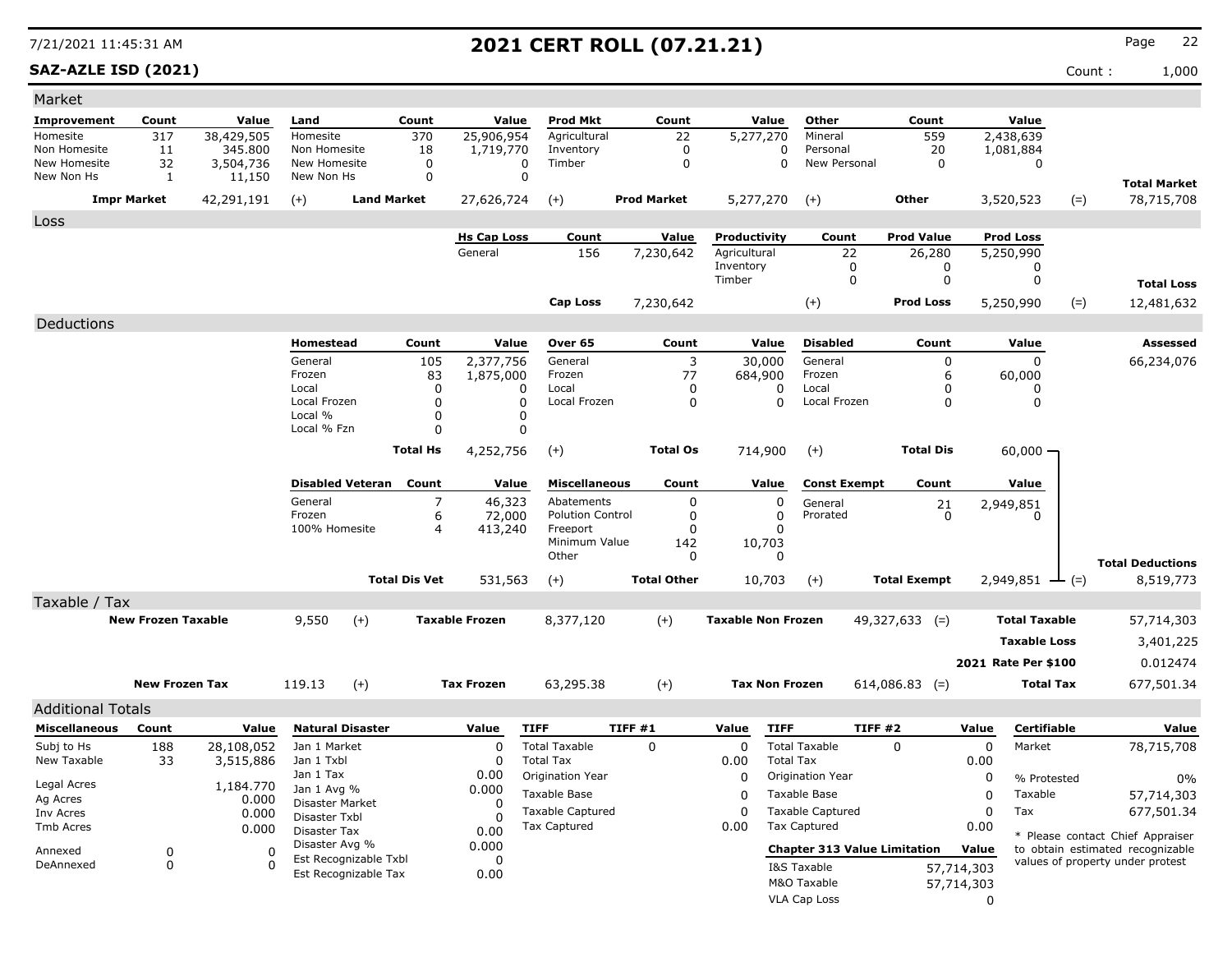**SBO-BOYD ISD (2021)** Count : 44,713

| Market                       |                           |                           |                               |                         |                 |                       |                                     |        |                    |                           |                       |                                     |                       |                            |                      |       |                                                                      |
|------------------------------|---------------------------|---------------------------|-------------------------------|-------------------------|-----------------|-----------------------|-------------------------------------|--------|--------------------|---------------------------|-----------------------|-------------------------------------|-----------------------|----------------------------|----------------------|-------|----------------------------------------------------------------------|
| <b>Improvement</b>           | Count                     | Value                     | Land                          |                         | Count           | Value                 | <b>Prod Mkt</b>                     |        | Count              |                           | Value                 | Other                               | Count                 |                            | Value                |       |                                                                      |
| Homesite                     | 3,102                     | 443,135,970               | Homesite                      |                         | 3,085           | 184,076,219           | Agricultural                        |        | 1,141              | 305,401,999               |                       | Mineral                             | 39,826                |                            | 143,313,946          |       |                                                                      |
| Non Homesite<br>New Homesite | 327<br>306                | 16.762.901<br>19,188,053  | Non Homesite<br>New Homesite  |                         | 363<br>5        | 36,001,388<br>333,480 | Inventory<br>Timber                 |        | 0<br>$\mathbf 0$   |                           | 0<br>0                | Personal<br>New Personal            | 660<br>$\mathbf 0$    |                            | 123,599,037<br>0     |       |                                                                      |
| New Non Hs                   | 15                        | 872,210                   | New Non Hs                    |                         | 1               | 13,110                |                                     |        |                    |                           |                       |                                     |                       |                            |                      |       |                                                                      |
|                              | <b>Impr Market</b>        | 479,959,134               | $(+)$                         | <b>Land Market</b>      |                 | 220,424,197           | $(+)$                               |        | <b>Prod Market</b> | 305,401,999               |                       | $(+)$                               | Other                 |                            | 266,912,983          | $(=)$ | <b>Total Market</b><br>1,272,698,313                                 |
| Loss                         |                           |                           |                               |                         |                 |                       |                                     |        |                    |                           |                       |                                     |                       |                            |                      |       |                                                                      |
|                              |                           |                           |                               |                         |                 | <b>Hs Cap Loss</b>    | Count                               |        | <b>Value</b>       | Productivity              |                       | Count                               | <b>Prod Value</b>     |                            | Prod Loss            |       |                                                                      |
|                              |                           |                           |                               |                         |                 | General               | 1,045                               |        | 29,305,477         | Agricultural              |                       | 1,141                               | 2,100,900             |                            | 303,301,099          |       |                                                                      |
|                              |                           |                           |                               |                         |                 |                       |                                     |        |                    | Inventory                 |                       | 0                                   | 0                     |                            | 0                    |       |                                                                      |
|                              |                           |                           |                               |                         |                 |                       |                                     |        |                    | Timber                    |                       | 0                                   | 0                     |                            | 0                    |       | <b>Total Loss</b>                                                    |
|                              |                           |                           |                               |                         |                 |                       | <b>Cap Loss</b>                     |        | 29,305,477         |                           |                       | $(+)$                               | Prod Loss 303,301,099 |                            |                      | $(=)$ | 332,606,576                                                          |
| Deductions                   |                           |                           |                               |                         |                 |                       |                                     |        |                    |                           |                       |                                     |                       |                            |                      |       |                                                                      |
|                              |                           |                           | Homestead                     |                         | Count           | Value                 | Over 65                             |        | Count              |                           | Value                 | <b>Disabled</b>                     | Count                 |                            | Value                |       | Assessed                                                             |
|                              |                           |                           | General                       |                         | 960             | 21,707,964            | General                             |        | 51                 |                           | 442,800               | General                             | 2                     |                            | 20,000               |       | 940,091,737                                                          |
|                              |                           |                           | Frozen<br>Local               |                         | 766<br>0        | 17,512,623            | Frozen<br>Local<br>0                |        | 705<br>51          | 6,483,866<br>132,840      |                       | Frozen<br>Local                     | 44<br>0               |                            | 350,921<br>0         |       |                                                                      |
|                              |                           |                           | Local Frozen                  |                         | 0               |                       | 0<br>Local Frozen                   |        | 688                | 1,913,028                 |                       | Local Frozen                        | 0                     |                            | 0                    |       |                                                                      |
|                              |                           |                           | Local %                       |                         | 0               |                       | 0                                   |        |                    |                           |                       |                                     |                       |                            |                      |       |                                                                      |
|                              |                           |                           | Local % Fzn                   |                         | $\Omega$        |                       | $\mathbf 0$                         |        |                    |                           |                       |                                     |                       |                            |                      |       |                                                                      |
|                              |                           |                           |                               |                         | <b>Total Hs</b> | 39,220,587            | $(+)$                               |        | <b>Total Os</b>    | 8,972,534                 |                       | $(+)$                               | <b>Total Dis</b>      |                            | $370,921 -$          |       |                                                                      |
|                              |                           |                           |                               | <b>Disabled Veteran</b> | Count           | Value                 | <b>Miscellaneous</b>                |        | Count              |                           | Value                 | <b>Const Exempt</b>                 | Count                 |                            | Value                |       |                                                                      |
|                              |                           |                           | General                       |                         | 46              | 368,326               | Abatements                          |        | 0                  |                           | 0                     | General                             | 443                   |                            | 40,596,573           |       |                                                                      |
|                              |                           |                           | Frozen<br>100% Homesite       |                         | 26<br>35        | 287,810               | <b>Polution Control</b><br>Freeport |        | 0<br>-1            |                           | $\Omega$<br>28,926    | Prorated                            | 0                     |                            | O                    |       |                                                                      |
|                              |                           |                           |                               |                         |                 | 7,914,587             | Minimum Value                       |        | 5,017              |                           | 226,246               |                                     |                       |                            |                      |       |                                                                      |
|                              |                           |                           |                               |                         |                 |                       | Other                               |        | 0                  |                           | 0                     |                                     |                       |                            |                      |       | <b>Total Deductions</b>                                              |
|                              |                           |                           |                               | <b>Total Dis Vet</b>    |                 | 8,570,723             | $(+)$                               |        | <b>Total Other</b> |                           | 255,172               | $(+)$                               | <b>Total Exempt</b>   |                            | 40,596,573 $-$ (=)   |       | 97,986,510                                                           |
| Taxable / Tax                |                           |                           |                               |                         |                 |                       |                                     |        |                    |                           |                       |                                     |                       |                            |                      |       |                                                                      |
|                              | <b>New Frozen Taxable</b> |                           | 1,149,030                     | $(+)$                   |                 | <b>Taxable Frozen</b> | 103,675,202                         |        | $(+)$              | <b>Taxable Non Frozen</b> |                       |                                     | $737,231,647$ (=)     |                            | <b>Total Taxable</b> |       | 842,055,879                                                          |
|                              |                           |                           |                               |                         |                 |                       |                                     |        |                    |                           |                       |                                     |                       |                            | <b>Taxable Loss</b>  |       | 39,493,852                                                           |
|                              |                           |                           |                               |                         |                 |                       |                                     |        |                    |                           |                       |                                     |                       |                            | 2021 Rate Per \$100  |       | 0.011564                                                             |
|                              | <b>New Frozen Tax</b>     |                           | 13,213.13                     | $(+)$                   |                 | <b>Tax Frozen</b>     | 743,935.11                          |        | $(+)$              |                           | <b>Tax Non Frozen</b> |                                     | $8,523,679.04$ (=)    |                            | Total Tax            |       | 9,280,827.28                                                         |
|                              |                           |                           |                               |                         |                 |                       |                                     |        |                    |                           |                       |                                     |                       |                            |                      |       |                                                                      |
| <b>Additional Totals</b>     |                           |                           |                               |                         |                 |                       |                                     |        |                    |                           |                       |                                     |                       |                            |                      |       |                                                                      |
| <b>Miscellaneous</b>         | Count                     | Value                     |                               | <b>Natural Disaster</b> |                 | Value<br>$\Omega$     | <b>TIFF</b><br><b>Total Taxable</b> | TIFF#1 |                    | Value                     | <b>TIFF</b>           | TIFF #2<br><b>Total Taxable</b>     |                       | Value                      | Certifiable          |       | Value                                                                |
| Subj to Hs<br>New Taxable    | 1,728<br>310              | 344,149,630<br>20,053,390 | Jan 1 Market<br>Jan 1 Txbl    |                         |                 | $\mathbf 0$           | <b>Total Tax</b>                    |        | $\Omega$           | $\mathbf 0$<br>0.00       | <b>Total Tax</b>      |                                     | $\Omega$              | 0<br>0.00                  | Market               |       | 1,272,698,313                                                        |
|                              |                           |                           | Jan 1 Tax                     |                         |                 | 0.00                  | Origination Year                    |        |                    | $\mathbf 0$               |                       | Origination Year                    |                       | 0                          | % Protested          |       | 0%                                                                   |
| Legal Acres                  |                           | 43,698.856                | Jan 1 Avg %                   |                         |                 | 0.000                 | Taxable Base                        |        |                    | 0                         |                       | Taxable Base                        |                       | 0                          | Taxable              |       | 842,055,879                                                          |
| Ag Acres<br>Inv Acres        |                           | 0.000<br>0.000            | Disaster Market               |                         |                 | 0                     | <b>Taxable Captured</b>             |        |                    | 0                         |                       | <b>Taxable Captured</b>             |                       | 0                          | Tax                  |       | 9,280,827.28                                                         |
| Tmb Acres                    |                           | 0.000                     | Disaster Txbl<br>Disaster Tax |                         |                 | 0<br>0.00             | <b>Tax Captured</b>                 |        |                    | 0.00                      |                       | Tax Captured                        |                       | 0.00                       |                      |       |                                                                      |
|                              |                           |                           | Disaster Avg %                |                         |                 | 0.000                 |                                     |        |                    |                           |                       | <b>Chapter 313 Value Limitation</b> |                       | Value                      |                      |       | * Please contact Chief Appraiser<br>to obtain estimated recognizable |
| Annexed<br>DeAnnexed         | 0<br>$\mathbf 0$          | 0<br>$\Omega$             |                               | Est Recognizable Txbl   |                 | 0                     |                                     |        |                    |                           |                       | I&S Taxable                         |                       |                            |                      |       | values of property under protest                                     |
|                              |                           |                           |                               | Est Recognizable Tax    |                 | 0.00                  |                                     |        |                    |                           |                       | M&O Taxable                         |                       | 842,055,879<br>842,055,879 |                      |       |                                                                      |
|                              |                           |                           |                               |                         |                 |                       |                                     |        |                    |                           |                       | VLA Cap Loss                        |                       | 0                          |                      |       |                                                                      |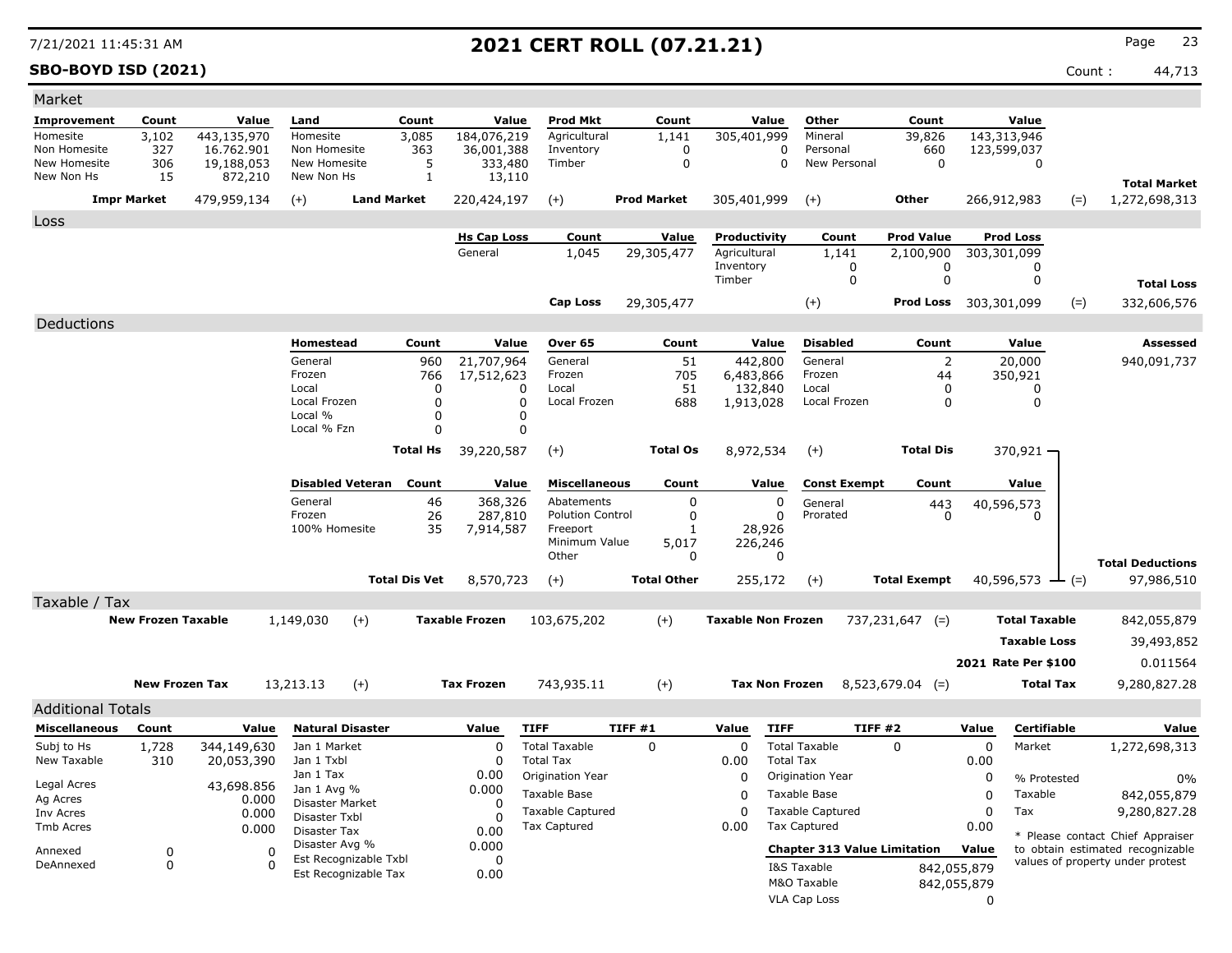**SBR-BRIDGEPORT ISD (2021)** Count : 29,079

| Market                       |                           |                          |                              |                       |                                 |             |                         |                    |                    |                           |                  |                                        |                                 |             |                            |       |                                  |
|------------------------------|---------------------------|--------------------------|------------------------------|-----------------------|---------------------------------|-------------|-------------------------|--------------------|--------------------|---------------------------|------------------|----------------------------------------|---------------------------------|-------------|----------------------------|-------|----------------------------------|
| Improvement                  | Count                     | Value                    | Land                         | Count                 |                                 | Value       | <b>Prod Mkt</b>         |                    | Count              |                           | Value            | Other                                  | Count                           |             | Value                      |       |                                  |
| Homesite                     | 5,758                     | 989,379,234              | Homesite                     | 8,749                 | 336,990,341                     |             | Agricultural            |                    | 1,455              | 426,033,930               |                  | Mineral                                | 17,588                          |             | 35,724,496                 |       |                                  |
| Non Homesite<br>New Homesite | 241<br>410                | 12.683.599<br>23,899,935 | Non Homesite<br>New Homesite | 430                   | 43,824,467<br>9<br>209,430      |             | Inventory<br>Timber     |                    | 0<br>$\mathbf 0$   |                           | 0<br>0           | Personal<br>New Personal               | 1,112<br>$\mathbf 0$            |             | 527,561,415<br>$\mathbf 0$ |       |                                  |
| New Non Hs                   | 20                        | 866,970                  | New Non Hs                   |                       | 0                               | 0           |                         |                    |                    |                           |                  |                                        |                                 |             |                            |       |                                  |
|                              |                           |                          |                              | <b>Land Market</b>    |                                 |             |                         |                    |                    |                           |                  |                                        |                                 |             |                            |       | <b>Total Market</b>              |
|                              | Impr Market               | 1,026,829,738            | $(+)$                        |                       | 381,024,238                     |             | $(+)$                   | <b>Prod Market</b> |                    | 426,033,930               |                  | $(+)$                                  | Other                           |             | 563,285,911                | $(=)$ | 2,397,173,817                    |
| Loss                         |                           |                          |                              |                       |                                 |             |                         |                    |                    |                           |                  |                                        |                                 |             |                            |       |                                  |
|                              |                           |                          |                              |                       | <b>Hs Cap Loss</b>              |             | Count                   |                    | Value              | Productivity              |                  | Count                                  | <b>Prod Value</b>               |             | <b>Prod Loss</b>           |       |                                  |
|                              |                           |                          |                              |                       | General                         |             | 1,712                   |                    | 36,259,504         | Agricultural<br>Inventory |                  | 1,455<br>0                             | 3,932,670<br>0                  |             | 422,101,260<br>0           |       |                                  |
|                              |                           |                          |                              |                       |                                 |             |                         |                    |                    | Timber                    |                  | 0                                      | $\mathbf 0$                     |             | 0                          |       | <b>Total Loss</b>                |
|                              |                           |                          |                              |                       |                                 |             | <b>Cap Loss</b>         |                    | 36,259,504         |                           |                  | $(+)$                                  | <b>Prod Loss</b>                | 422,101,260 |                            | $(=)$ | 458,360,764                      |
|                              |                           |                          |                              |                       |                                 |             |                         |                    |                    |                           |                  |                                        |                                 |             |                            |       |                                  |
| Deductions                   |                           |                          |                              |                       |                                 |             |                         |                    |                    |                           |                  | <b>Disabled</b>                        |                                 |             |                            |       |                                  |
|                              |                           |                          | Homestead                    | Count                 |                                 | Value       | Over 65                 |                    | Count              |                           | Value            |                                        | Count                           |             | Value                      |       | <b>Assessed</b>                  |
|                              |                           |                          | General<br>Frozen            | 1,752<br>1,265        | 39,654,871<br>28,198,903        |             | General<br>Frozen       |                    | 124<br>1,166       | 1,071,667<br>10,487,848   |                  | General<br>Frozen                      | 8<br>70                         |             | 50,000<br>592,793          |       | 1,938,813,053                    |
|                              |                           |                          | Local                        |                       | 0                               | 0           | Local                   |                    | 0                  |                           | O                | Local                                  | 0                               |             | 0                          |       |                                  |
|                              |                           |                          | Local Frozen                 |                       | $\mathbf 0$                     | 0           | Local Frozen            |                    | $\mathbf 0$        |                           | $\mathbf 0$      | Local Frozen                           | $\mathbf 0$                     |             | 0                          |       |                                  |
|                              |                           |                          | Local %<br>Local % Fzn       | 1,712<br>1,161        | 7,851,876<br>5,356,394          |             |                         |                    |                    |                           |                  |                                        |                                 |             |                            |       |                                  |
|                              |                           |                          |                              |                       |                                 |             |                         |                    |                    |                           |                  |                                        |                                 |             |                            |       |                                  |
|                              |                           |                          |                              | <b>Total Hs</b>       | 81,062,044                      |             | $(+)$                   |                    | <b>Total Os</b>    | 11,559,515                |                  | $(+)$                                  | <b>Total Dis</b>                |             | 642,793 -                  |       |                                  |
|                              |                           |                          | <b>Disabled Veteran</b>      | Count                 |                                 | Value       | <b>Miscellaneous</b>    |                    | Count              |                           | Value            | <b>Const Exempt</b>                    | Count                           |             | Value                      |       |                                  |
|                              |                           |                          | General                      |                       | 57<br>507,479                   |             | Abatements              |                    | 0                  |                           | 0                | General                                |                                 |             |                            |       |                                  |
|                              |                           |                          | Frozen                       |                       | 46<br>490,589                   |             | <b>Polution Control</b> |                    | $\overline{4}$     | 52,428,567                |                  | Prorated                               | 736                             | 192,788,500 | 89,024                     |       |                                  |
|                              |                           |                          | 100% Homesite                |                       | 62<br>9,097,523                 |             | Freeport                |                    | $\mathbf{1}$       | 473,234                   |                  |                                        |                                 |             |                            |       |                                  |
|                              |                           |                          |                              |                       |                                 |             | Minimum Value<br>Other  |                    | 5,619<br>0         | 348,748                   | $\Omega$         |                                        |                                 |             |                            |       |                                  |
|                              |                           |                          |                              |                       |                                 |             |                         |                    |                    |                           |                  |                                        |                                 |             |                            |       | <b>Total Deductions</b>          |
|                              |                           |                          |                              |                       | <b>Total Dis Vet</b> 10,095,591 |             | $(+)$                   |                    | <b>Total Other</b> | 53,250,549                |                  | $(+)$                                  | <b>Total Exempt</b> 192,877,524 |             |                            | $(=)$ | 349,488,016                      |
| Taxable / Tax                |                           |                          |                              |                       |                                 |             |                         |                    |                    |                           |                  |                                        |                                 |             |                            |       |                                  |
|                              | <b>New Frozen Taxable</b> |                          | 627,847                      | $(+)$                 | <b>Taxable Frozen</b>           |             | 180,392,146             |                    | $(+)$              |                           |                  | Taxable Non Frozen $1,408,230,058$ (=) |                                 |             | <b>Total Taxable</b>       |       | 1,589,250,051                    |
|                              |                           |                          |                              |                       |                                 |             |                         |                    |                    |                           |                  |                                        |                                 |             | <b>Taxable Loss</b>        |       | 64,003,236                       |
|                              |                           |                          |                              |                       |                                 |             |                         |                    |                    |                           |                  |                                        |                                 |             | 2021 Rate Per \$100        |       | 0.01124095                       |
|                              |                           | <b>New Frozen Tax</b>    |                              |                       | <b>Tax Frozen</b>               |             |                         |                    |                    |                           |                  |                                        |                                 |             | <b>Total Tax</b>           |       |                                  |
|                              |                           |                          | 7,057.60                     | $(+)$                 |                                 |             | 1,321,105.40            |                    | $(+)$              |                           |                  | Tax Non Frozen $15,817,060.18$ (=)     |                                 |             |                            |       | 17,145,223.18                    |
| <b>Additional Totals</b>     |                           |                          |                              |                       |                                 |             |                         |                    |                    |                           |                  |                                        |                                 |             |                            |       |                                  |
| <b>Miscellaneous</b>         | Count                     | Value                    | <b>Natural Disaster</b>      |                       | Value                           | <b>TIFF</b> |                         | TIFF#1             |                    | Value                     | <b>TIFF</b>      | TIFF#2                                 |                                 | Value       | Certifiable                |       | Value                            |
| Subj to Hs                   | 3,023                     | 574,785,387              | Jan 1 Market                 |                       | $\Omega$                        |             | <b>Total Taxable</b>    | $\mathbf 0$        |                    | $\mathbf 0$               |                  | <b>Total Taxable</b>                   | $\Omega$                        | 0           | Market                     |       | 2,396,830,021                    |
| New Taxable                  | 419                       | 24,623,309               | Jan 1 Txbl                   |                       | $\Omega$                        |             | <b>Total Tax</b>        |                    |                    | 0.00                      | <b>Total Tax</b> |                                        |                                 | 0.00        |                            |       |                                  |
| Legal Acres                  |                           | 88,482.290               | Jan 1 Tax<br>Jan 1 Avg %     |                       | 0.00<br>0.000                   |             | Origination Year        |                    |                    | $\Omega$                  |                  | Origination Year                       |                                 | 0           | % Protested                |       | 0.014%                           |
| Ag Acres                     |                           | 0.000                    | Disaster Market              |                       | <sup>0</sup>                    |             | Taxable Base            |                    |                    | $\Omega$                  |                  | Taxable Base                           |                                 | 0           | Taxable                    |       | 1,588,906,255                    |
| Inv Acres                    |                           | 0.000                    | Disaster Txbl                |                       | $\Omega$                        |             | <b>Taxable Captured</b> |                    |                    | $\Omega$                  |                  | <b>Taxable Captured</b>                |                                 | 0           | Tax                        |       | 17, 141, 358. 58                 |
| <b>Tmb Acres</b>             |                           | 0.000                    | Disaster Tax                 |                       | 0.00                            |             | <b>Tax Captured</b>     |                    |                    | 0.00                      |                  | <b>Tax Captured</b>                    |                                 | 0.00        |                            |       | * Please contact Chief Appraiser |
| Annexed                      | 0                         | $\Omega$                 | Disaster Avg %               | Est Recognizable Txbl | 0.000<br>$\Omega$               |             |                         |                    |                    |                           |                  | <b>Chapter 313 Value Limitation</b>    |                                 | Value       |                            |       | to obtain estimated recognizable |
| DeAnnexed                    | 0                         | $\Omega$                 |                              | Est Recognizable Tax  | 0.00                            |             |                         |                    |                    |                           |                  | I&S Taxable                            | 1,589,250,051                   |             |                            |       | values of property under protest |
|                              |                           |                          |                              |                       |                                 |             |                         |                    |                    |                           |                  | M&O Taxable                            | 1,589,250,051                   |             |                            |       |                                  |
|                              |                           |                          |                              |                       |                                 |             |                         |                    |                    |                           |                  | VLA Cap Loss                           |                                 | $\Omega$    |                            |       |                                  |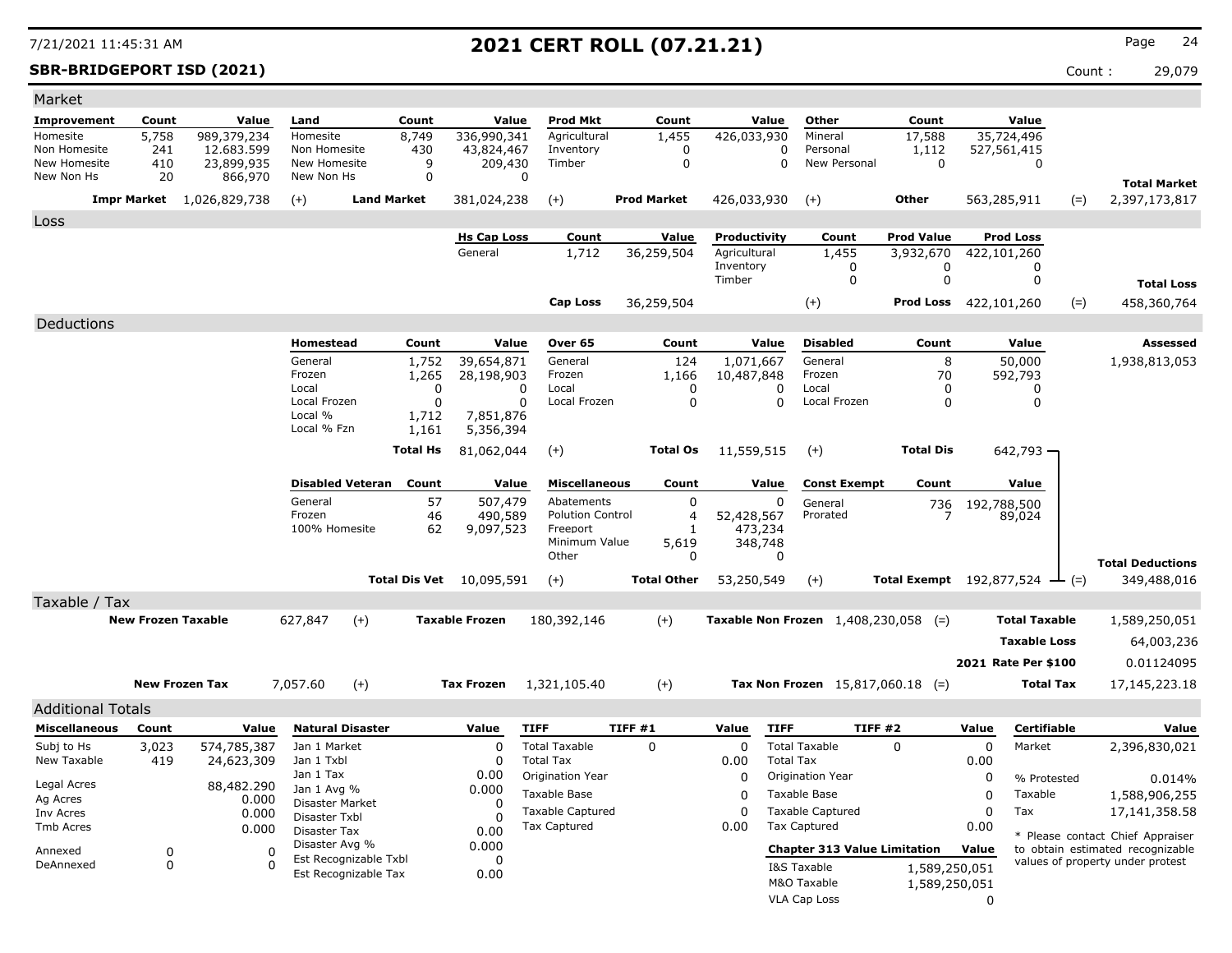**SCH-CHICO ISD (2021)** Count : 13,757

| Market                     |                           |                       |                                         |                                  |                                |                                             |                    |                  |                           |                                     |                              |             |                              |                                                                      |
|----------------------------|---------------------------|-----------------------|-----------------------------------------|----------------------------------|--------------------------------|---------------------------------------------|--------------------|------------------|---------------------------|-------------------------------------|------------------------------|-------------|------------------------------|----------------------------------------------------------------------|
| Improvement                | Count                     | Value                 | Land                                    | Count                            |                                | <b>Prod Mkt</b><br>Value                    | Count              |                  | Value                     | Other                               | Count                        |             | Value                        |                                                                      |
| Homesite                   | 2,316                     | 307,301,787           | Homesite                                | 2,927                            | 135,898,330                    | Agricultural                                | 1,270              |                  | 348,986,777               | Mineral                             | 9,076                        |             | 21,313,506                   |                                                                      |
| Non Homesite               | 198                       | 6.961.990             | Non Homesite                            | 374                              | 31,202,770                     | Inventory<br>Timber                         |                    | 0<br>$\mathbf 0$ | $\mathbf 0$               | Personal<br>New Personal            | 484<br>$\mathbf 0$           |             | 349,331,291                  |                                                                      |
| New Homesite<br>New Non Hs | 267<br>15                 | 16,479,703<br>241,950 | New Homesite<br>New Non Hs              |                                  | 3<br>98,950<br>$\mathbf 0$     | 0                                           |                    |                  | 0                         |                                     |                              |             | $\mathbf 0$                  |                                                                      |
|                            | <b>Impr Market</b>        | 330,985,430           | $(+)$                                   | <b>Land Market</b>               | 167,200,050                    | $(+)$                                       | <b>Prod Market</b> |                  | 348,986,777               | $(+)$                               | <b>Other</b>                 |             | 370,644,797<br>$(=)$         | <b>Total Market</b><br>1,217,817,054                                 |
|                            |                           |                       |                                         |                                  |                                |                                             |                    |                  |                           |                                     |                              |             |                              |                                                                      |
| Loss                       |                           |                       |                                         |                                  | <b>Hs Cap Loss</b>             | Count                                       | Value              |                  | Productivity              | Count                               | <b>Prod Value</b>            |             | <b>Prod Loss</b>             |                                                                      |
|                            |                           |                       |                                         |                                  | General                        | 511                                         | 8,553,986          |                  | Agricultural              | 1,270                               | 3,262,230                    |             | 345,724,547                  |                                                                      |
|                            |                           |                       |                                         |                                  |                                |                                             |                    |                  | Inventory                 | 0                                   | 0                            |             | 0                            |                                                                      |
|                            |                           |                       |                                         |                                  |                                |                                             |                    | Timber           |                           | $\mathbf 0$                         | $\mathbf 0$                  |             | $\mathbf 0$                  | <b>Total Loss</b>                                                    |
|                            |                           |                       |                                         |                                  |                                | <b>Cap Loss</b>                             | 8,553,986          |                  |                           | $(+)$                               | <b>Prod Loss</b> 345,724,547 |             | $(=)$                        | 354,278,533                                                          |
| Deductions                 |                           |                       |                                         |                                  |                                |                                             |                    |                  |                           |                                     |                              |             |                              |                                                                      |
|                            |                           |                       | Homestead                               | Count                            |                                | Value<br>Over 65                            | Count              |                  | Value                     | <b>Disabled</b>                     | Count                        |             | Value                        | Assessed                                                             |
|                            |                           |                       | General                                 |                                  | 13,487,184<br>613              | General                                     |                    | 44               | 327,561                   | General                             | $\mathbf 0$                  |             | $\Omega$                     | 863,538,521                                                          |
|                            |                           |                       | Frozen                                  |                                  | 9,565,491<br>436               | Frozen                                      |                    | 383              | 3,442,210                 | Frozen                              | 35                           |             | 222,709                      |                                                                      |
|                            |                           |                       | Local<br>Local Frozen                   |                                  | $\Omega$<br>0                  | Local<br>0<br>0<br>Local Frozen             |                    | $\mathbf 0$<br>0 | 0<br>0                    | Local<br>Local Frozen               | 0<br>0                       |             | 0<br>0                       |                                                                      |
|                            |                           |                       | Local %                                 |                                  | 0                              | 0                                           |                    |                  |                           |                                     |                              |             |                              |                                                                      |
|                            |                           |                       | Local % Fzn                             |                                  | $\mathbf 0$                    | 0                                           |                    |                  |                           |                                     |                              |             |                              |                                                                      |
|                            |                           |                       |                                         | <b>Total Hs</b>                  | 23,052,675                     | $(+)$                                       | <b>Total Os</b>    |                  | 3,769,771                 | $(+)$                               | <b>Total Dis</b>             |             | 222,709                      |                                                                      |
|                            |                           |                       |                                         |                                  |                                |                                             |                    |                  |                           |                                     |                              |             |                              |                                                                      |
|                            |                           |                       | General                                 | <b>Disabled Veteran</b><br>Count |                                | <b>Miscellaneous</b><br>Value<br>Abatements | Count              |                  | Value                     | <b>Const Exempt</b>                 | Count                        |             | Value                        |                                                                      |
|                            |                           |                       | Frozen                                  |                                  | 27<br>222,120<br>14<br>161,460 | <b>Polution Control</b>                     |                    | 0<br>13          | $\Omega$<br>5,421,233     | General<br>Prorated                 | 248<br>2                     |             | 45,980,481<br>13,921         |                                                                      |
|                            |                           |                       | 100% Homesite                           |                                  | 30<br>7,789,366                | Freeport                                    |                    | -1               | 7,198                     |                                     |                              |             |                              |                                                                      |
|                            |                           |                       |                                         |                                  |                                | Minimum Value<br>Other                      | 3,196              |                  | 271,110<br>$\Omega$       |                                     |                              |             |                              |                                                                      |
|                            |                           |                       |                                         |                                  |                                |                                             |                    | 0                |                           |                                     |                              |             |                              | <b>Total Deductions</b>                                              |
|                            |                           |                       |                                         | <b>Total Dis Vet</b>             | 8,172,946                      | $(+)$                                       | <b>Total Other</b> |                  | 5,699,541                 | $(+)$                               | <b>Total Exempt</b>          |             | 45,994,402 $\rightarrow$ (=) | 86,912,044                                                           |
| Taxable / Tax              |                           |                       |                                         |                                  |                                |                                             |                    |                  |                           |                                     |                              |             |                              |                                                                      |
|                            | <b>New Frozen Taxable</b> |                       | 241,762                                 | $(+)$                            | <b>Taxable Frozen</b>          | 54,085,891                                  | $(+)$              |                  | <b>Taxable Non Frozen</b> |                                     | $722,286,805$ (=)            |             | <b>Total Taxable</b>         | 776,614,458                                                          |
|                            |                           |                       |                                         |                                  |                                |                                             |                    |                  |                           |                                     |                              |             | <b>Taxable Loss</b>          | 18,335,175                                                           |
|                            |                           |                       |                                         |                                  |                                |                                             |                    |                  |                           |                                     |                              |             | 2021 Rate Per \$100          | 0.01159987                                                           |
|                            | <b>New Frozen Tax</b>     |                       | 2,804.42                                | $(+)$                            | <b>Tax Frozen</b>              | 416,443.03                                  | $(+)$              |                  | <b>Tax Non Frozen</b>     |                                     | $8,376,693.66$ (=)           |             | <b>Total Tax</b>             | 8,795,941.11                                                         |
| <b>Additional Totals</b>   |                           |                       |                                         |                                  |                                |                                             |                    |                  |                           |                                     |                              |             |                              |                                                                      |
| <b>Miscellaneous</b>       | Count                     | Value                 |                                         | <b>Natural Disaster</b>          | Value                          | <b>TIFF</b>                                 | TIFF #1            | Value            | <b>TIFF</b>               |                                     | <b>TIFF #2</b>               | Value       | Certifiable                  | Value                                                                |
| Subj to Hs                 | 1,053                     | 186,272,893           | Jan 1 Market                            |                                  | 0                              | <b>Total Taxable</b>                        | $\Omega$           |                  | $\Omega$                  | <b>Total Taxable</b>                | $\Omega$                     | 0           | Market                       | 1,217,817,054                                                        |
| New Taxable                | 275                       | 16,339,149            | Jan 1 Txbl                              |                                  | 0                              | <b>Total Tax</b>                            |                    | 0.00             | <b>Total Tax</b>          |                                     |                              | 0.00        |                              |                                                                      |
|                            |                           |                       | Jan 1 Tax                               |                                  | 0.00                           | Origination Year                            |                    |                  | 0                         | Origination Year                    |                              | 0           | % Protested                  | 0%                                                                   |
| Legal Acres<br>Ag Acres    |                           | 70,239.965<br>0.000   | Jan 1 Avg %                             |                                  | 0.000                          | Taxable Base                                |                    |                  | $\Omega$                  | Taxable Base                        |                              | 0           | Taxable                      | 776,614,458                                                          |
| Inv Acres                  |                           | 0.000                 | <b>Disaster Market</b><br>Disaster Txbl |                                  | $\Omega$<br>0                  | <b>Taxable Captured</b>                     |                    |                  | 0                         | <b>Taxable Captured</b>             |                              | $\Omega$    | Tax                          | 8,795,941.11                                                         |
| Tmb Acres                  |                           | 0.000                 | Disaster Tax                            |                                  | 0.00                           | Tax Captured                                |                    | 0.00             |                           | Tax Captured                        |                              | 0.00        |                              |                                                                      |
| Annexed                    | 0                         |                       | Disaster Avg %<br>$\mathbf 0$           |                                  | 0.000                          |                                             |                    |                  |                           | <b>Chapter 313 Value Limitation</b> |                              | Value       |                              | * Please contact Chief Appraiser<br>to obtain estimated recognizable |
| DeAnnexed                  | $\Omega$                  |                       | $\Omega$                                | Est Recognizable Txbl            | $\mathbf 0$                    |                                             |                    |                  |                           | I&S Taxable                         |                              | 776,614,458 |                              | values of property under protest                                     |
|                            |                           |                       |                                         | Est Recognizable Tax             | 0.00                           |                                             |                    |                  |                           | M&O Taxable                         |                              | 776,614,458 |                              |                                                                      |
|                            |                           |                       |                                         |                                  |                                |                                             |                    |                  |                           | <b>VLA Cap Loss</b>                 |                              | $\Omega$    |                              |                                                                      |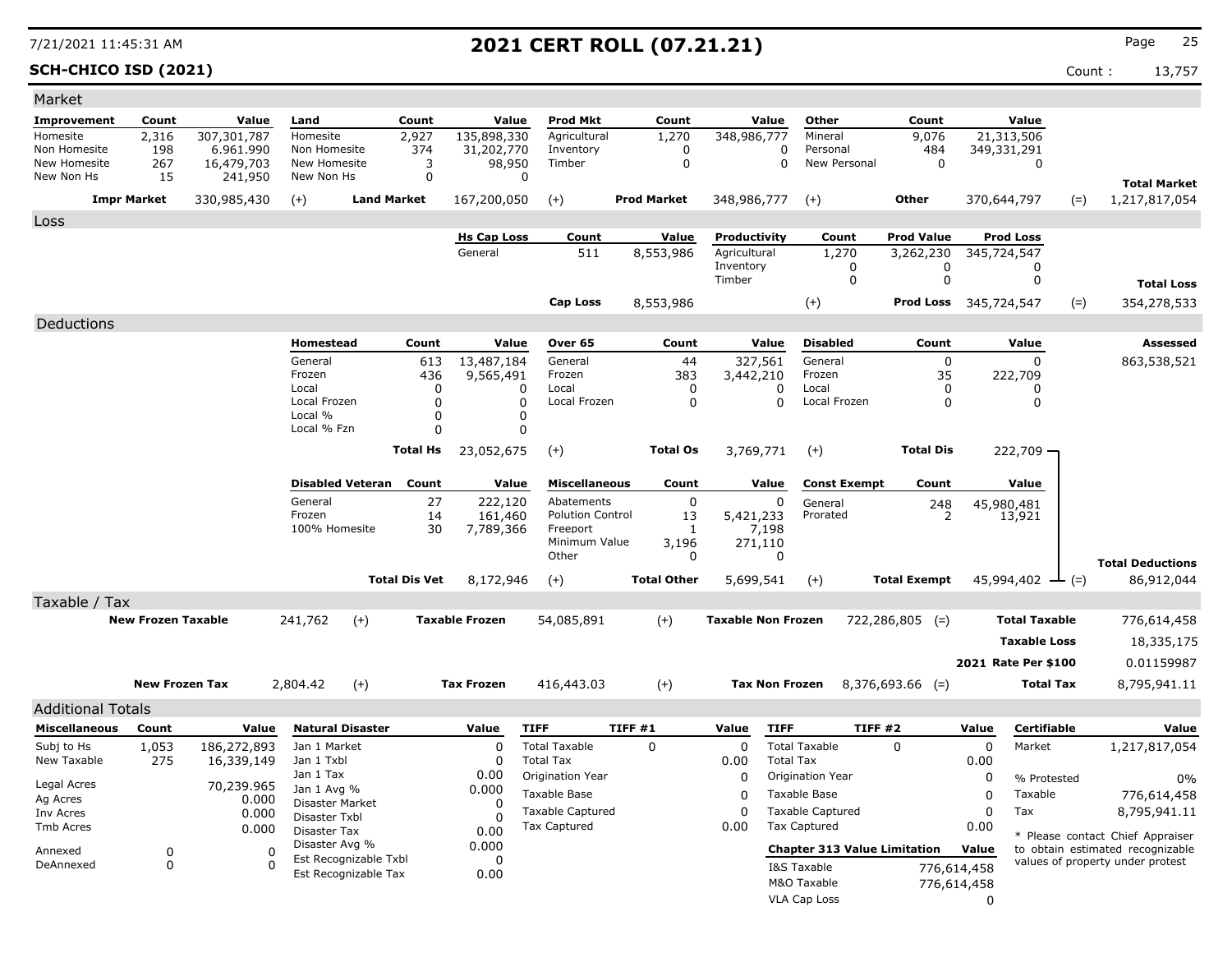**SDE-DECATUR ISD (2021)** Count : 57,271

| Market                     |                           |                                  |                            |                         |                  |                                 |                                     |                    |                     |                              |                  |                                               |                                                     |          |                                 |       |                                  |
|----------------------------|---------------------------|----------------------------------|----------------------------|-------------------------|------------------|---------------------------------|-------------------------------------|--------------------|---------------------|------------------------------|------------------|-----------------------------------------------|-----------------------------------------------------|----------|---------------------------------|-------|----------------------------------|
| Improvement                | Count                     | Value                            | Land                       |                         | Count            | Value                           | <b>Prod Mkt</b>                     |                    | Count               |                              | Value            | Other                                         | Count                                               |          | Value                           |       |                                  |
| Homesite                   | 7,937                     | 1,750,293,198                    | Homesite                   |                         | 8,856            | 651,265,772                     | Agricultural                        |                    | 2,939               | 978,998,041                  |                  | Mineral                                       | 43,911                                              |          | 257,797,619                     |       |                                  |
| Non Homesite               | 493                       | 24,539,107                       | Non Homesite               |                         | 608              | 70,240,070                      | Inventory<br>Timber                 |                    | 0                   |                              | $\Omega$         | Personal<br>New Personal                      | 1,783<br>$\Omega$                                   |          | 472,155,108                     |       |                                  |
| New Homesite<br>New Non Hs | 944<br>58                 | 78,867,762<br>2,834,670          | New Homesite<br>New Non Hs |                         | 5<br>0           | 394,170                         | 0                                   |                    | $\mathbf 0$         |                              | $\Omega$         |                                               |                                                     |          | $\Omega$                        |       |                                  |
|                            |                           |                                  |                            |                         |                  |                                 |                                     |                    |                     |                              |                  |                                               |                                                     |          |                                 |       | <b>Total Market</b>              |
|                            |                           | <b>Impr Market</b> 1,856,534,737 | $(+)$                      | <b>Land Market</b>      |                  | 721,900,012                     | $(+)$                               | <b>Prod Market</b> |                     | 978,998,041                  |                  | $(+)$                                         | Other                                               |          | 729,952,727                     | $(=)$ | 4,287,385,517                    |
| Loss                       |                           |                                  |                            |                         |                  |                                 |                                     |                    |                     |                              |                  |                                               |                                                     |          |                                 |       |                                  |
|                            |                           |                                  |                            |                         |                  | <b>Hs Cap Loss</b><br>General   | Count<br>1,985                      | 48,742,896         | Value               | Productivity<br>Agricultural |                  | Count<br>2,939                                | <b>Prod Value</b><br>6,522,440                      |          | <b>Prod Loss</b><br>972,475,601 |       |                                  |
|                            |                           |                                  |                            |                         |                  |                                 |                                     |                    |                     | Inventory                    |                  | 0                                             | 0                                                   |          | 0                               |       |                                  |
|                            |                           |                                  |                            |                         |                  |                                 |                                     |                    |                     | Timber                       |                  | $\mathbf 0$                                   | 0                                                   |          | 0                               |       | <b>Total Loss</b>                |
|                            |                           |                                  |                            |                         |                  |                                 | <b>Cap Loss</b>                     | 48,742,896         |                     |                              |                  | $(+)$                                         | <b>Prod Loss</b> 972,475,601                        |          |                                 | $(=)$ | 1,021,218,497                    |
| Deductions                 |                           |                                  |                            |                         |                  |                                 |                                     |                    |                     |                              |                  |                                               |                                                     |          |                                 |       |                                  |
|                            |                           |                                  | Homestead                  |                         | Count            | Value                           | Over 65                             |                    | Count               |                              | Value            | <b>Disabled</b>                               | Count                                               |          | Value                           |       | <b>Assessed</b>                  |
|                            |                           |                                  | General                    |                         | 2,924            | 67,779,248                      | General                             |                    | 139                 | 1,243,333                    |                  | General                                       | 3                                                   |          | 25,000                          |       | 3,266,167,020                    |
|                            |                           |                                  | Frozen                     |                         | 1,622            | 37,904,225                      | Frozen                              |                    | 1,525               | 14,294,637                   |                  | Frozen                                        | 77                                                  |          | 701,180                         |       |                                  |
|                            |                           |                                  | Local                      |                         | $\Omega$         |                                 | Local<br>O                          |                    | 0                   |                              | 0                | Local                                         | $\Omega$                                            |          | 0                               |       |                                  |
|                            |                           |                                  | Local Frozen<br>Local %    |                         | $\mathbf 0$<br>0 |                                 | $\mathbf 0$<br>Local Frozen<br>0    |                    | $\mathbf 0$         |                              | $\mathbf 0$      | Local Frozen                                  | $\mathbf 0$                                         |          | 0                               |       |                                  |
|                            |                           |                                  | Local % Fzn                |                         | $\Omega$         |                                 | $\Omega$                            |                    |                     |                              |                  |                                               |                                                     |          |                                 |       |                                  |
|                            |                           |                                  |                            |                         |                  | Total Hs 105,683,473            | $(+)$                               |                    | <b>Total Os</b>     | 15,537,970                   |                  | $(+)$                                         | <b>Total Dis</b>                                    |          | $726,180 -$                     |       |                                  |
|                            |                           |                                  |                            |                         |                  |                                 |                                     |                    |                     |                              |                  |                                               |                                                     |          |                                 |       |                                  |
|                            |                           |                                  |                            | <b>Disabled Veteran</b> | Count            | Value                           | <b>Miscellaneous</b>                |                    | Count               |                              | Value            | <b>Const Exempt</b>                           | Count                                               |          | Value                           |       |                                  |
|                            |                           |                                  | General                    |                         | 127              | 1,133,426                       | Abatements                          |                    | 0                   |                              | 0                | General                                       | 790                                                 |          | 318,342,943                     |       |                                  |
|                            |                           |                                  | Frozen<br>100% Homesite    |                         | 65<br>68         | 738,902<br>16,849,167           | <b>Polution Control</b><br>Freeport |                    | 6<br>$\overline{7}$ | 2,427,132<br>43,256,875      |                  | Prorated                                      | 1                                                   |          | 188,779                         |       |                                  |
|                            |                           |                                  |                            |                         |                  |                                 | Minimum Value                       |                    | 6,584               | 291,292                      |                  |                                               |                                                     |          |                                 |       |                                  |
|                            |                           |                                  |                            |                         |                  |                                 | Other                               |                    | 0                   |                              | $\Omega$         |                                               |                                                     |          |                                 |       | <b>Total Deductions</b>          |
|                            |                           |                                  |                            |                         |                  | <b>Total Dis Vet</b> 18,721,495 | $(+)$                               | <b>Total Other</b> |                     | 45,975,299                   |                  | $(+)$                                         | <b>Total Exempt</b> $318,531,722$ $\rightarrow$ (=) |          |                                 |       | 505,176,139                      |
| Taxable / Tax              |                           |                                  |                            |                         |                  |                                 |                                     |                    |                     |                              |                  |                                               |                                                     |          |                                 |       |                                  |
|                            | <b>New Frozen Taxable</b> |                                  | 1,106,790                  | $(+)$                   |                  | <b>Taxable Frozen</b>           | 310,123,637                         | $(+)$              |                     |                              |                  | <b>Taxable Non Frozen</b> 2,449,583,761 $(=)$ |                                                     |          | <b>Total Taxable</b>            |       | 2,760,814,188                    |
|                            |                           |                                  |                            |                         |                  |                                 |                                     |                    |                     |                              |                  |                                               |                                                     |          | <b>Taxable Loss</b>             |       | 107,893,723                      |
|                            |                           |                                  |                            |                         |                  |                                 |                                     |                    |                     |                              |                  |                                               |                                                     |          |                                 |       |                                  |
|                            |                           |                                  |                            |                         |                  |                                 |                                     |                    |                     |                              |                  |                                               |                                                     |          | 2021 Rate Per \$100             |       | 0.012001                         |
|                            |                           | <b>New Frozen Tax</b>            | 13,282.47                  | $(+)$                   |                  | <b>Tax Frozen</b>               | 2,458,087.68                        | $(+)$              |                     |                              |                  | Tax Non Frozen 29,366,328.35 (=)              |                                                     |          | <b>Total Tax</b>                |       | 31,837,698.50                    |
| <b>Additional Totals</b>   |                           |                                  |                            |                         |                  |                                 |                                     |                    |                     |                              |                  |                                               |                                                     |          |                                 |       |                                  |
| <b>Miscellaneous</b>       | Count                     | Value                            |                            | <b>Natural Disaster</b> |                  | Value                           | <b>TIFF</b>                         | TIFF #1            |                     | Value                        | <b>TIFF</b>      | <b>TIFF #2</b>                                |                                                     | Value    | <b>Certifiable</b>              |       | Value                            |
| Subj to Hs                 | 4,550                     | 1,173,236,215                    | Jan 1 Market               |                         |                  | $\Omega$                        | <b>Total Taxable</b>                | $\mathbf 0$        |                     | $\mathbf 0$                  |                  | <b>Total Taxable</b>                          | $\Omega$                                            | 0        | Market                          |       | 4,286,964,667                    |
| New Taxable                | 976                       | 76,843,897                       | Jan 1 Txbl                 |                         |                  | $\Omega$                        | <b>Total Tax</b>                    |                    |                     | 0.00                         | <b>Total Tax</b> |                                               |                                                     | 0.00     |                                 |       |                                  |
| Legal Acres                |                           | 134,441.110                      | Jan 1 Tax<br>Jan 1 Avg %   |                         |                  | 0.00<br>0.000                   | Origination Year                    |                    |                     | 0                            |                  | Origination Year                              |                                                     | 0        | % Protested                     |       | 0.010%                           |
| Ag Acres                   |                           | 0.000                            | <b>Disaster Market</b>     |                         |                  | $\Omega$                        | Taxable Base                        |                    |                     | $\Omega$                     |                  | <b>Taxable Base</b>                           |                                                     | 0        | Taxable                         |       | 2,760,424,748                    |
| Inv Acres                  |                           | 0.000                            | Disaster Txbl              |                         |                  | $\Omega$                        | <b>Taxable Captured</b>             |                    |                     | $\Omega$                     |                  | <b>Taxable Captured</b>                       |                                                     | $\Omega$ | Tax                             |       | 31,833,024.83                    |
| Tmb Acres                  |                           | 0.000                            | Disaster Tax               |                         |                  | 0.00                            | <b>Tax Captured</b>                 |                    |                     | 0.00                         |                  | <b>Tax Captured</b>                           |                                                     | 0.00     |                                 |       | * Please contact Chief Appraiser |
| Annexed                    | 0                         |                                  | Disaster Avg %<br>$\Omega$ | Est Recognizable Txbl   |                  | 0.000                           |                                     |                    |                     |                              |                  | <b>Chapter 313 Value Limitation</b>           |                                                     | Value    |                                 |       | to obtain estimated recognizable |
| DeAnnexed                  | $\mathbf 0$               |                                  | $\Omega$                   | Est Recognizable Tax    |                  | $\Omega$<br>0.00                |                                     |                    |                     |                              |                  | I&S Taxable                                   | 2,760,814,188                                       |          |                                 |       | values of property under protest |
|                            |                           |                                  |                            |                         |                  |                                 |                                     |                    |                     |                              |                  | M&O Taxable                                   | 2,760,814,188                                       |          |                                 |       |                                  |
|                            |                           |                                  |                            |                         |                  |                                 |                                     |                    |                     |                              |                  | <b>VLA Cap Loss</b>                           |                                                     | $\Omega$ |                                 |       |                                  |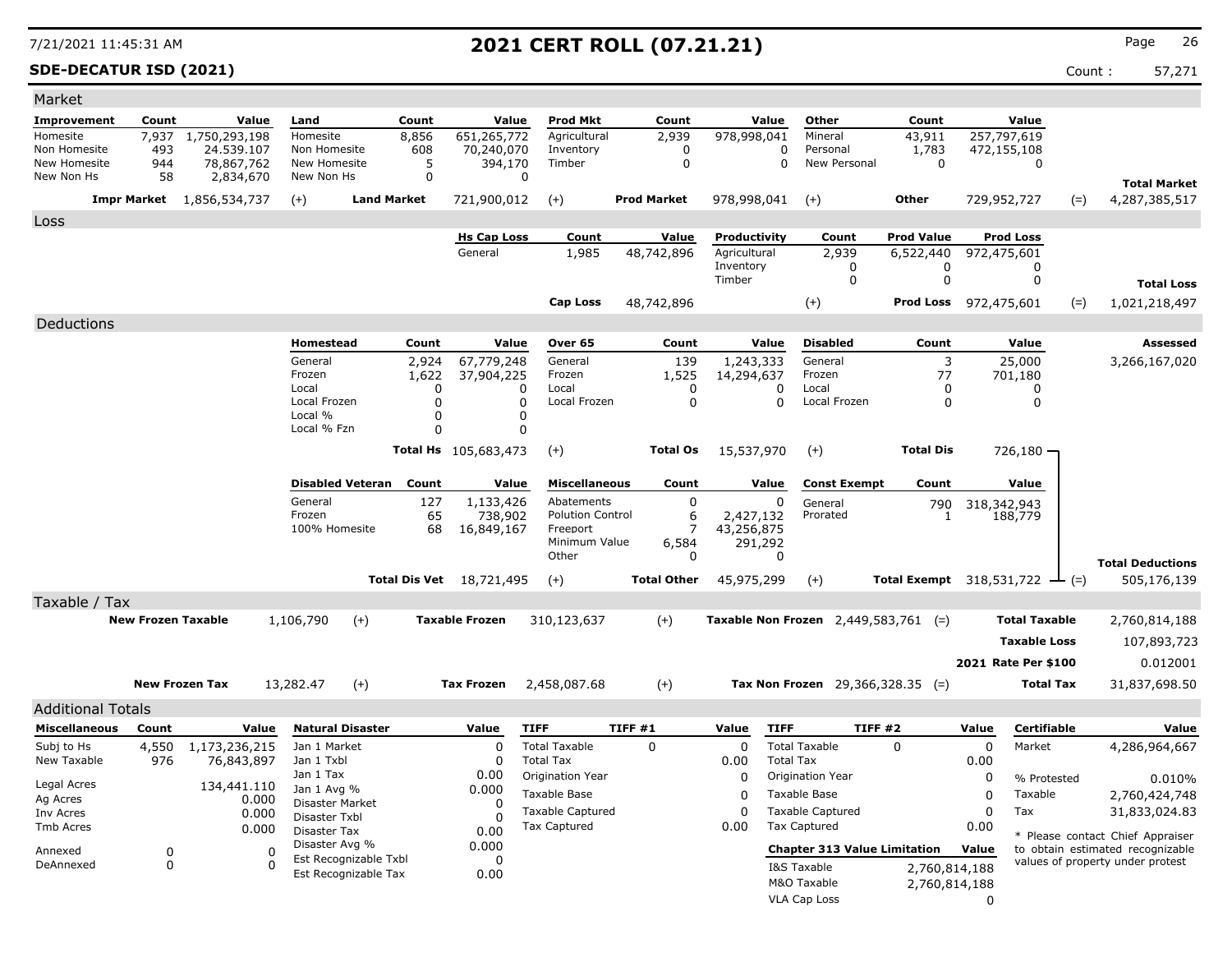### **SJA-JACKSBORO ISD (2021)** Count : 1,248

| <b>Prod Mkt</b><br>Count<br>Value<br>Improvement<br>Count<br>Count<br>Value<br>Count<br>Value<br>Other<br>Value<br>Land<br>52,042,955<br>155<br>13,934,900<br>Homesite<br>742<br>Agricultural<br>13<br>11,509,030<br>Mineral<br>428<br>1,473,874<br>Homesite<br>256,500<br>49<br>Non Homesite<br>3<br>74.810<br>Non Homesite<br>Inventory<br>0<br>Personal<br>985,818<br>1<br>0<br>550,637<br>$\mathbf 0$<br>Timber<br>New Personal<br>New Homesite<br>26<br>New Homesite<br>$\mathbf 0$<br>0<br>$\mathbf 0$<br>$\mathbf 0$<br>0<br>New Non Hs<br>$\mathbf 0$<br>New Non Hs<br>0<br>0<br>0<br><b>Total Market</b><br>Other<br>80,828,524<br><b>Impr Market</b><br>14,560,347<br>$(+)$<br><b>Land Market</b><br>52,299,455<br><b>Prod Market</b><br>11,509,030<br>2,459,692<br>$(=)$<br>$(+)$<br>$(+)$<br>Loss<br><b>Hs Cap Loss</b><br>Count<br>Value<br>Productivity<br>Count<br><b>Prod Value</b><br><b>Prod Loss</b><br>Agricultural<br>General<br>14<br>171,980<br>13<br>150,200<br>11,358,830<br>Inventory<br>0<br>0<br>0<br>Timber<br>$\mathbf 0$<br>$\mathbf 0$<br>$\mathbf 0$<br><b>Total Loss</b><br><b>Cap Loss</b><br>171,980<br>$(+)$<br><b>Prod Loss</b><br>11,358,830<br>11,530,810<br>$(=)$<br>Deductions<br>Value<br><b>Disabled</b><br><b>Assessed</b><br>Homestead<br>Count<br>Over 65<br>Count<br>Value<br>Count<br>Value<br>General<br>30<br>650,000<br>General<br>$\mathbf 0$<br>General<br>$\mathbf 0$<br>$\mathbf 0$<br>69,297,714<br>0<br>Frozen<br>23<br>450,000<br>Frozen<br>18<br>Frozen<br>5<br>27,903<br>150,000<br>Local<br>0<br>Local<br>Local<br>0<br>0<br>0<br>0<br>0<br>Local Frozen<br>$\mathbf 0$<br>$\mathbf 0$<br>Local Frozen<br>$\mathbf 0$<br>Local Frozen<br>$\mathbf 0$<br>$\mathbf 0$<br>0<br>Local %<br>0<br>0<br>Local % Fzn<br>0<br>0<br><b>Total Os</b><br>$(+)$<br><b>Total Dis</b><br><b>Total Hs</b><br>1,100,000<br>$(+)$<br>150,000<br>$27,903 -$<br><b>Disabled Veteran</b><br>Count<br>Value<br><b>Miscellaneous</b><br>Count<br>Value<br><b>Const Exempt</b><br>Count<br>Value<br>General<br>12,000<br>Abatements<br>0<br>1<br>0<br>General<br>100<br>42,319,297<br>$\pmb{0}$<br>Frozen<br><b>Polution Control</b><br>$\mathbf 0$<br>0<br>0<br>Prorated<br>$\Omega$<br>0<br>100% Homesite<br>$\overline{4}$<br>Freeport<br>$\Omega$<br>570,400<br>$\Omega$<br>Minimum Value<br>79<br>4,527<br>Other<br>0<br>$\Omega$<br><b>Total Deductions</b><br><b>Total Dis Vet</b><br><b>Total Other</b><br>582,400<br>4,527<br><b>Total Exempt</b><br>42,319,297 $\rightarrow$ (=)<br>44,184,127<br>$(+)$<br>$(+)$<br>Taxable / Tax<br><b>New Frozen Taxable</b><br>$(+)$<br><b>Taxable Non Frozen</b><br>$\Omega$<br>$(+)$<br><b>Taxable Frozen</b><br>2,205,327<br><b>Total Taxable</b><br>25,113,587<br>$22,908,260$ (=)<br><b>Taxable Loss</b><br>742,227<br>2021 Rate Per \$100<br>0.014264<br><b>New Frozen Tax</b><br>$(+)$<br><b>Tax Frozen</b><br>$(+)$<br><b>Tax Non Frozen</b><br>0.00<br>20,869.70<br>$326,763.38$ (=)<br><b>Total Tax</b><br>347,633.08<br><b>Additional Totals</b><br><b>Miscellaneous</b><br><b>Natural Disaster</b><br><b>TIFF</b><br>TIFF#1<br><b>TIFF</b><br>TIFF#2<br>Count<br>Value<br>Value<br>Value<br>Value<br>Certifiable<br>Value<br><b>Total Taxable</b><br><b>Total Taxable</b><br>Subj to Hs<br>53<br>$\mathbf 0$<br>$\mathbf 0$<br>$\Omega$<br>0<br>Market<br>7,009,000<br>Jan 1 Market<br>$\Omega$<br>80,828,524<br>New Taxable<br>25<br>542,307<br>Jan 1 Txbl<br><b>Total Tax</b><br><b>Total Tax</b><br>0.00<br>$\Omega$<br>0.00<br>Jan 1 Tax<br>0.00<br>Origination Year<br>Origination Year<br>0<br>0<br>% Protested<br>0%<br>Legal Acres<br>11,218.716<br>0.000<br>Jan 1 Avg %<br>Taxable Base<br>Taxable Base<br>$\Omega$<br>0<br>Taxable<br>25,113,587 |
|-----------------------------------------------------------------------------------------------------------------------------------------------------------------------------------------------------------------------------------------------------------------------------------------------------------------------------------------------------------------------------------------------------------------------------------------------------------------------------------------------------------------------------------------------------------------------------------------------------------------------------------------------------------------------------------------------------------------------------------------------------------------------------------------------------------------------------------------------------------------------------------------------------------------------------------------------------------------------------------------------------------------------------------------------------------------------------------------------------------------------------------------------------------------------------------------------------------------------------------------------------------------------------------------------------------------------------------------------------------------------------------------------------------------------------------------------------------------------------------------------------------------------------------------------------------------------------------------------------------------------------------------------------------------------------------------------------------------------------------------------------------------------------------------------------------------------------------------------------------------------------------------------------------------------------------------------------------------------------------------------------------------------------------------------------------------------------------------------------------------------------------------------------------------------------------------------------------------------------------------------------------------------------------------------------------------------------------------------------------------------------------------------------------------------------------------------------------------------------------------------------------------------------------------------------------------------------------------------------------------------------------------------------------------------------------------------------------------------------------------------------------------------------------------------------------------------------------------------------------------------------------------------------------------------------------------------------------------------------------------------------------------------------------------------------------------------------------------------------------------------------------------------------------------------------------------------------------------------------------------------------------------------------------------------------------------------------------------------------------------------------------------------------------------------------------------------------------------------------------------------------------------------------------------------------------------------------------------------------------------------------------------------------------------------------------------------------------------------------------------------------------|
|                                                                                                                                                                                                                                                                                                                                                                                                                                                                                                                                                                                                                                                                                                                                                                                                                                                                                                                                                                                                                                                                                                                                                                                                                                                                                                                                                                                                                                                                                                                                                                                                                                                                                                                                                                                                                                                                                                                                                                                                                                                                                                                                                                                                                                                                                                                                                                                                                                                                                                                                                                                                                                                                                                                                                                                                                                                                                                                                                                                                                                                                                                                                                                                                                                                                                                                                                                                                                                                                                                                                                                                                                                                                                                                                                           |
|                                                                                                                                                                                                                                                                                                                                                                                                                                                                                                                                                                                                                                                                                                                                                                                                                                                                                                                                                                                                                                                                                                                                                                                                                                                                                                                                                                                                                                                                                                                                                                                                                                                                                                                                                                                                                                                                                                                                                                                                                                                                                                                                                                                                                                                                                                                                                                                                                                                                                                                                                                                                                                                                                                                                                                                                                                                                                                                                                                                                                                                                                                                                                                                                                                                                                                                                                                                                                                                                                                                                                                                                                                                                                                                                                           |
|                                                                                                                                                                                                                                                                                                                                                                                                                                                                                                                                                                                                                                                                                                                                                                                                                                                                                                                                                                                                                                                                                                                                                                                                                                                                                                                                                                                                                                                                                                                                                                                                                                                                                                                                                                                                                                                                                                                                                                                                                                                                                                                                                                                                                                                                                                                                                                                                                                                                                                                                                                                                                                                                                                                                                                                                                                                                                                                                                                                                                                                                                                                                                                                                                                                                                                                                                                                                                                                                                                                                                                                                                                                                                                                                                           |
|                                                                                                                                                                                                                                                                                                                                                                                                                                                                                                                                                                                                                                                                                                                                                                                                                                                                                                                                                                                                                                                                                                                                                                                                                                                                                                                                                                                                                                                                                                                                                                                                                                                                                                                                                                                                                                                                                                                                                                                                                                                                                                                                                                                                                                                                                                                                                                                                                                                                                                                                                                                                                                                                                                                                                                                                                                                                                                                                                                                                                                                                                                                                                                                                                                                                                                                                                                                                                                                                                                                                                                                                                                                                                                                                                           |
|                                                                                                                                                                                                                                                                                                                                                                                                                                                                                                                                                                                                                                                                                                                                                                                                                                                                                                                                                                                                                                                                                                                                                                                                                                                                                                                                                                                                                                                                                                                                                                                                                                                                                                                                                                                                                                                                                                                                                                                                                                                                                                                                                                                                                                                                                                                                                                                                                                                                                                                                                                                                                                                                                                                                                                                                                                                                                                                                                                                                                                                                                                                                                                                                                                                                                                                                                                                                                                                                                                                                                                                                                                                                                                                                                           |
|                                                                                                                                                                                                                                                                                                                                                                                                                                                                                                                                                                                                                                                                                                                                                                                                                                                                                                                                                                                                                                                                                                                                                                                                                                                                                                                                                                                                                                                                                                                                                                                                                                                                                                                                                                                                                                                                                                                                                                                                                                                                                                                                                                                                                                                                                                                                                                                                                                                                                                                                                                                                                                                                                                                                                                                                                                                                                                                                                                                                                                                                                                                                                                                                                                                                                                                                                                                                                                                                                                                                                                                                                                                                                                                                                           |
|                                                                                                                                                                                                                                                                                                                                                                                                                                                                                                                                                                                                                                                                                                                                                                                                                                                                                                                                                                                                                                                                                                                                                                                                                                                                                                                                                                                                                                                                                                                                                                                                                                                                                                                                                                                                                                                                                                                                                                                                                                                                                                                                                                                                                                                                                                                                                                                                                                                                                                                                                                                                                                                                                                                                                                                                                                                                                                                                                                                                                                                                                                                                                                                                                                                                                                                                                                                                                                                                                                                                                                                                                                                                                                                                                           |
|                                                                                                                                                                                                                                                                                                                                                                                                                                                                                                                                                                                                                                                                                                                                                                                                                                                                                                                                                                                                                                                                                                                                                                                                                                                                                                                                                                                                                                                                                                                                                                                                                                                                                                                                                                                                                                                                                                                                                                                                                                                                                                                                                                                                                                                                                                                                                                                                                                                                                                                                                                                                                                                                                                                                                                                                                                                                                                                                                                                                                                                                                                                                                                                                                                                                                                                                                                                                                                                                                                                                                                                                                                                                                                                                                           |
|                                                                                                                                                                                                                                                                                                                                                                                                                                                                                                                                                                                                                                                                                                                                                                                                                                                                                                                                                                                                                                                                                                                                                                                                                                                                                                                                                                                                                                                                                                                                                                                                                                                                                                                                                                                                                                                                                                                                                                                                                                                                                                                                                                                                                                                                                                                                                                                                                                                                                                                                                                                                                                                                                                                                                                                                                                                                                                                                                                                                                                                                                                                                                                                                                                                                                                                                                                                                                                                                                                                                                                                                                                                                                                                                                           |
|                                                                                                                                                                                                                                                                                                                                                                                                                                                                                                                                                                                                                                                                                                                                                                                                                                                                                                                                                                                                                                                                                                                                                                                                                                                                                                                                                                                                                                                                                                                                                                                                                                                                                                                                                                                                                                                                                                                                                                                                                                                                                                                                                                                                                                                                                                                                                                                                                                                                                                                                                                                                                                                                                                                                                                                                                                                                                                                                                                                                                                                                                                                                                                                                                                                                                                                                                                                                                                                                                                                                                                                                                                                                                                                                                           |
|                                                                                                                                                                                                                                                                                                                                                                                                                                                                                                                                                                                                                                                                                                                                                                                                                                                                                                                                                                                                                                                                                                                                                                                                                                                                                                                                                                                                                                                                                                                                                                                                                                                                                                                                                                                                                                                                                                                                                                                                                                                                                                                                                                                                                                                                                                                                                                                                                                                                                                                                                                                                                                                                                                                                                                                                                                                                                                                                                                                                                                                                                                                                                                                                                                                                                                                                                                                                                                                                                                                                                                                                                                                                                                                                                           |
|                                                                                                                                                                                                                                                                                                                                                                                                                                                                                                                                                                                                                                                                                                                                                                                                                                                                                                                                                                                                                                                                                                                                                                                                                                                                                                                                                                                                                                                                                                                                                                                                                                                                                                                                                                                                                                                                                                                                                                                                                                                                                                                                                                                                                                                                                                                                                                                                                                                                                                                                                                                                                                                                                                                                                                                                                                                                                                                                                                                                                                                                                                                                                                                                                                                                                                                                                                                                                                                                                                                                                                                                                                                                                                                                                           |
|                                                                                                                                                                                                                                                                                                                                                                                                                                                                                                                                                                                                                                                                                                                                                                                                                                                                                                                                                                                                                                                                                                                                                                                                                                                                                                                                                                                                                                                                                                                                                                                                                                                                                                                                                                                                                                                                                                                                                                                                                                                                                                                                                                                                                                                                                                                                                                                                                                                                                                                                                                                                                                                                                                                                                                                                                                                                                                                                                                                                                                                                                                                                                                                                                                                                                                                                                                                                                                                                                                                                                                                                                                                                                                                                                           |
|                                                                                                                                                                                                                                                                                                                                                                                                                                                                                                                                                                                                                                                                                                                                                                                                                                                                                                                                                                                                                                                                                                                                                                                                                                                                                                                                                                                                                                                                                                                                                                                                                                                                                                                                                                                                                                                                                                                                                                                                                                                                                                                                                                                                                                                                                                                                                                                                                                                                                                                                                                                                                                                                                                                                                                                                                                                                                                                                                                                                                                                                                                                                                                                                                                                                                                                                                                                                                                                                                                                                                                                                                                                                                                                                                           |
|                                                                                                                                                                                                                                                                                                                                                                                                                                                                                                                                                                                                                                                                                                                                                                                                                                                                                                                                                                                                                                                                                                                                                                                                                                                                                                                                                                                                                                                                                                                                                                                                                                                                                                                                                                                                                                                                                                                                                                                                                                                                                                                                                                                                                                                                                                                                                                                                                                                                                                                                                                                                                                                                                                                                                                                                                                                                                                                                                                                                                                                                                                                                                                                                                                                                                                                                                                                                                                                                                                                                                                                                                                                                                                                                                           |
|                                                                                                                                                                                                                                                                                                                                                                                                                                                                                                                                                                                                                                                                                                                                                                                                                                                                                                                                                                                                                                                                                                                                                                                                                                                                                                                                                                                                                                                                                                                                                                                                                                                                                                                                                                                                                                                                                                                                                                                                                                                                                                                                                                                                                                                                                                                                                                                                                                                                                                                                                                                                                                                                                                                                                                                                                                                                                                                                                                                                                                                                                                                                                                                                                                                                                                                                                                                                                                                                                                                                                                                                                                                                                                                                                           |
|                                                                                                                                                                                                                                                                                                                                                                                                                                                                                                                                                                                                                                                                                                                                                                                                                                                                                                                                                                                                                                                                                                                                                                                                                                                                                                                                                                                                                                                                                                                                                                                                                                                                                                                                                                                                                                                                                                                                                                                                                                                                                                                                                                                                                                                                                                                                                                                                                                                                                                                                                                                                                                                                                                                                                                                                                                                                                                                                                                                                                                                                                                                                                                                                                                                                                                                                                                                                                                                                                                                                                                                                                                                                                                                                                           |
|                                                                                                                                                                                                                                                                                                                                                                                                                                                                                                                                                                                                                                                                                                                                                                                                                                                                                                                                                                                                                                                                                                                                                                                                                                                                                                                                                                                                                                                                                                                                                                                                                                                                                                                                                                                                                                                                                                                                                                                                                                                                                                                                                                                                                                                                                                                                                                                                                                                                                                                                                                                                                                                                                                                                                                                                                                                                                                                                                                                                                                                                                                                                                                                                                                                                                                                                                                                                                                                                                                                                                                                                                                                                                                                                                           |
|                                                                                                                                                                                                                                                                                                                                                                                                                                                                                                                                                                                                                                                                                                                                                                                                                                                                                                                                                                                                                                                                                                                                                                                                                                                                                                                                                                                                                                                                                                                                                                                                                                                                                                                                                                                                                                                                                                                                                                                                                                                                                                                                                                                                                                                                                                                                                                                                                                                                                                                                                                                                                                                                                                                                                                                                                                                                                                                                                                                                                                                                                                                                                                                                                                                                                                                                                                                                                                                                                                                                                                                                                                                                                                                                                           |
|                                                                                                                                                                                                                                                                                                                                                                                                                                                                                                                                                                                                                                                                                                                                                                                                                                                                                                                                                                                                                                                                                                                                                                                                                                                                                                                                                                                                                                                                                                                                                                                                                                                                                                                                                                                                                                                                                                                                                                                                                                                                                                                                                                                                                                                                                                                                                                                                                                                                                                                                                                                                                                                                                                                                                                                                                                                                                                                                                                                                                                                                                                                                                                                                                                                                                                                                                                                                                                                                                                                                                                                                                                                                                                                                                           |
|                                                                                                                                                                                                                                                                                                                                                                                                                                                                                                                                                                                                                                                                                                                                                                                                                                                                                                                                                                                                                                                                                                                                                                                                                                                                                                                                                                                                                                                                                                                                                                                                                                                                                                                                                                                                                                                                                                                                                                                                                                                                                                                                                                                                                                                                                                                                                                                                                                                                                                                                                                                                                                                                                                                                                                                                                                                                                                                                                                                                                                                                                                                                                                                                                                                                                                                                                                                                                                                                                                                                                                                                                                                                                                                                                           |
|                                                                                                                                                                                                                                                                                                                                                                                                                                                                                                                                                                                                                                                                                                                                                                                                                                                                                                                                                                                                                                                                                                                                                                                                                                                                                                                                                                                                                                                                                                                                                                                                                                                                                                                                                                                                                                                                                                                                                                                                                                                                                                                                                                                                                                                                                                                                                                                                                                                                                                                                                                                                                                                                                                                                                                                                                                                                                                                                                                                                                                                                                                                                                                                                                                                                                                                                                                                                                                                                                                                                                                                                                                                                                                                                                           |
|                                                                                                                                                                                                                                                                                                                                                                                                                                                                                                                                                                                                                                                                                                                                                                                                                                                                                                                                                                                                                                                                                                                                                                                                                                                                                                                                                                                                                                                                                                                                                                                                                                                                                                                                                                                                                                                                                                                                                                                                                                                                                                                                                                                                                                                                                                                                                                                                                                                                                                                                                                                                                                                                                                                                                                                                                                                                                                                                                                                                                                                                                                                                                                                                                                                                                                                                                                                                                                                                                                                                                                                                                                                                                                                                                           |
|                                                                                                                                                                                                                                                                                                                                                                                                                                                                                                                                                                                                                                                                                                                                                                                                                                                                                                                                                                                                                                                                                                                                                                                                                                                                                                                                                                                                                                                                                                                                                                                                                                                                                                                                                                                                                                                                                                                                                                                                                                                                                                                                                                                                                                                                                                                                                                                                                                                                                                                                                                                                                                                                                                                                                                                                                                                                                                                                                                                                                                                                                                                                                                                                                                                                                                                                                                                                                                                                                                                                                                                                                                                                                                                                                           |
|                                                                                                                                                                                                                                                                                                                                                                                                                                                                                                                                                                                                                                                                                                                                                                                                                                                                                                                                                                                                                                                                                                                                                                                                                                                                                                                                                                                                                                                                                                                                                                                                                                                                                                                                                                                                                                                                                                                                                                                                                                                                                                                                                                                                                                                                                                                                                                                                                                                                                                                                                                                                                                                                                                                                                                                                                                                                                                                                                                                                                                                                                                                                                                                                                                                                                                                                                                                                                                                                                                                                                                                                                                                                                                                                                           |
|                                                                                                                                                                                                                                                                                                                                                                                                                                                                                                                                                                                                                                                                                                                                                                                                                                                                                                                                                                                                                                                                                                                                                                                                                                                                                                                                                                                                                                                                                                                                                                                                                                                                                                                                                                                                                                                                                                                                                                                                                                                                                                                                                                                                                                                                                                                                                                                                                                                                                                                                                                                                                                                                                                                                                                                                                                                                                                                                                                                                                                                                                                                                                                                                                                                                                                                                                                                                                                                                                                                                                                                                                                                                                                                                                           |
|                                                                                                                                                                                                                                                                                                                                                                                                                                                                                                                                                                                                                                                                                                                                                                                                                                                                                                                                                                                                                                                                                                                                                                                                                                                                                                                                                                                                                                                                                                                                                                                                                                                                                                                                                                                                                                                                                                                                                                                                                                                                                                                                                                                                                                                                                                                                                                                                                                                                                                                                                                                                                                                                                                                                                                                                                                                                                                                                                                                                                                                                                                                                                                                                                                                                                                                                                                                                                                                                                                                                                                                                                                                                                                                                                           |
|                                                                                                                                                                                                                                                                                                                                                                                                                                                                                                                                                                                                                                                                                                                                                                                                                                                                                                                                                                                                                                                                                                                                                                                                                                                                                                                                                                                                                                                                                                                                                                                                                                                                                                                                                                                                                                                                                                                                                                                                                                                                                                                                                                                                                                                                                                                                                                                                                                                                                                                                                                                                                                                                                                                                                                                                                                                                                                                                                                                                                                                                                                                                                                                                                                                                                                                                                                                                                                                                                                                                                                                                                                                                                                                                                           |
|                                                                                                                                                                                                                                                                                                                                                                                                                                                                                                                                                                                                                                                                                                                                                                                                                                                                                                                                                                                                                                                                                                                                                                                                                                                                                                                                                                                                                                                                                                                                                                                                                                                                                                                                                                                                                                                                                                                                                                                                                                                                                                                                                                                                                                                                                                                                                                                                                                                                                                                                                                                                                                                                                                                                                                                                                                                                                                                                                                                                                                                                                                                                                                                                                                                                                                                                                                                                                                                                                                                                                                                                                                                                                                                                                           |
|                                                                                                                                                                                                                                                                                                                                                                                                                                                                                                                                                                                                                                                                                                                                                                                                                                                                                                                                                                                                                                                                                                                                                                                                                                                                                                                                                                                                                                                                                                                                                                                                                                                                                                                                                                                                                                                                                                                                                                                                                                                                                                                                                                                                                                                                                                                                                                                                                                                                                                                                                                                                                                                                                                                                                                                                                                                                                                                                                                                                                                                                                                                                                                                                                                                                                                                                                                                                                                                                                                                                                                                                                                                                                                                                                           |
|                                                                                                                                                                                                                                                                                                                                                                                                                                                                                                                                                                                                                                                                                                                                                                                                                                                                                                                                                                                                                                                                                                                                                                                                                                                                                                                                                                                                                                                                                                                                                                                                                                                                                                                                                                                                                                                                                                                                                                                                                                                                                                                                                                                                                                                                                                                                                                                                                                                                                                                                                                                                                                                                                                                                                                                                                                                                                                                                                                                                                                                                                                                                                                                                                                                                                                                                                                                                                                                                                                                                                                                                                                                                                                                                                           |
|                                                                                                                                                                                                                                                                                                                                                                                                                                                                                                                                                                                                                                                                                                                                                                                                                                                                                                                                                                                                                                                                                                                                                                                                                                                                                                                                                                                                                                                                                                                                                                                                                                                                                                                                                                                                                                                                                                                                                                                                                                                                                                                                                                                                                                                                                                                                                                                                                                                                                                                                                                                                                                                                                                                                                                                                                                                                                                                                                                                                                                                                                                                                                                                                                                                                                                                                                                                                                                                                                                                                                                                                                                                                                                                                                           |
|                                                                                                                                                                                                                                                                                                                                                                                                                                                                                                                                                                                                                                                                                                                                                                                                                                                                                                                                                                                                                                                                                                                                                                                                                                                                                                                                                                                                                                                                                                                                                                                                                                                                                                                                                                                                                                                                                                                                                                                                                                                                                                                                                                                                                                                                                                                                                                                                                                                                                                                                                                                                                                                                                                                                                                                                                                                                                                                                                                                                                                                                                                                                                                                                                                                                                                                                                                                                                                                                                                                                                                                                                                                                                                                                                           |
|                                                                                                                                                                                                                                                                                                                                                                                                                                                                                                                                                                                                                                                                                                                                                                                                                                                                                                                                                                                                                                                                                                                                                                                                                                                                                                                                                                                                                                                                                                                                                                                                                                                                                                                                                                                                                                                                                                                                                                                                                                                                                                                                                                                                                                                                                                                                                                                                                                                                                                                                                                                                                                                                                                                                                                                                                                                                                                                                                                                                                                                                                                                                                                                                                                                                                                                                                                                                                                                                                                                                                                                                                                                                                                                                                           |
|                                                                                                                                                                                                                                                                                                                                                                                                                                                                                                                                                                                                                                                                                                                                                                                                                                                                                                                                                                                                                                                                                                                                                                                                                                                                                                                                                                                                                                                                                                                                                                                                                                                                                                                                                                                                                                                                                                                                                                                                                                                                                                                                                                                                                                                                                                                                                                                                                                                                                                                                                                                                                                                                                                                                                                                                                                                                                                                                                                                                                                                                                                                                                                                                                                                                                                                                                                                                                                                                                                                                                                                                                                                                                                                                                           |
|                                                                                                                                                                                                                                                                                                                                                                                                                                                                                                                                                                                                                                                                                                                                                                                                                                                                                                                                                                                                                                                                                                                                                                                                                                                                                                                                                                                                                                                                                                                                                                                                                                                                                                                                                                                                                                                                                                                                                                                                                                                                                                                                                                                                                                                                                                                                                                                                                                                                                                                                                                                                                                                                                                                                                                                                                                                                                                                                                                                                                                                                                                                                                                                                                                                                                                                                                                                                                                                                                                                                                                                                                                                                                                                                                           |
|                                                                                                                                                                                                                                                                                                                                                                                                                                                                                                                                                                                                                                                                                                                                                                                                                                                                                                                                                                                                                                                                                                                                                                                                                                                                                                                                                                                                                                                                                                                                                                                                                                                                                                                                                                                                                                                                                                                                                                                                                                                                                                                                                                                                                                                                                                                                                                                                                                                                                                                                                                                                                                                                                                                                                                                                                                                                                                                                                                                                                                                                                                                                                                                                                                                                                                                                                                                                                                                                                                                                                                                                                                                                                                                                                           |
| Ag Acres<br>0.000<br>Disaster Market<br><sup>0</sup><br>Taxable Captured<br><b>Taxable Captured</b><br>$\mathbf 0$<br>$\Omega$<br>Tax                                                                                                                                                                                                                                                                                                                                                                                                                                                                                                                                                                                                                                                                                                                                                                                                                                                                                                                                                                                                                                                                                                                                                                                                                                                                                                                                                                                                                                                                                                                                                                                                                                                                                                                                                                                                                                                                                                                                                                                                                                                                                                                                                                                                                                                                                                                                                                                                                                                                                                                                                                                                                                                                                                                                                                                                                                                                                                                                                                                                                                                                                                                                                                                                                                                                                                                                                                                                                                                                                                                                                                                                                     |
| 347,633.08<br>0.000<br>Inv Acres<br>Disaster Txbl<br>$\Omega$<br><b>Tax Captured</b><br><b>Tax Captured</b><br>0.00<br>0.00<br>Tmb Acres<br>0.000                                                                                                                                                                                                                                                                                                                                                                                                                                                                                                                                                                                                                                                                                                                                                                                                                                                                                                                                                                                                                                                                                                                                                                                                                                                                                                                                                                                                                                                                                                                                                                                                                                                                                                                                                                                                                                                                                                                                                                                                                                                                                                                                                                                                                                                                                                                                                                                                                                                                                                                                                                                                                                                                                                                                                                                                                                                                                                                                                                                                                                                                                                                                                                                                                                                                                                                                                                                                                                                                                                                                                                                                         |
| Disaster Tax<br>0.00<br>* Please contact Chief Appraiser<br>Disaster Avg %<br>0.000                                                                                                                                                                                                                                                                                                                                                                                                                                                                                                                                                                                                                                                                                                                                                                                                                                                                                                                                                                                                                                                                                                                                                                                                                                                                                                                                                                                                                                                                                                                                                                                                                                                                                                                                                                                                                                                                                                                                                                                                                                                                                                                                                                                                                                                                                                                                                                                                                                                                                                                                                                                                                                                                                                                                                                                                                                                                                                                                                                                                                                                                                                                                                                                                                                                                                                                                                                                                                                                                                                                                                                                                                                                                       |
| <b>Chapter 313 Value Limitation</b><br>Value<br>to obtain estimated recognizable<br>$\mathbf 0$<br>$\Omega$<br>Annexed<br>Est Recognizable Txbl<br>$\Omega$<br>values of property under protest                                                                                                                                                                                                                                                                                                                                                                                                                                                                                                                                                                                                                                                                                                                                                                                                                                                                                                                                                                                                                                                                                                                                                                                                                                                                                                                                                                                                                                                                                                                                                                                                                                                                                                                                                                                                                                                                                                                                                                                                                                                                                                                                                                                                                                                                                                                                                                                                                                                                                                                                                                                                                                                                                                                                                                                                                                                                                                                                                                                                                                                                                                                                                                                                                                                                                                                                                                                                                                                                                                                                                           |
|                                                                                                                                                                                                                                                                                                                                                                                                                                                                                                                                                                                                                                                                                                                                                                                                                                                                                                                                                                                                                                                                                                                                                                                                                                                                                                                                                                                                                                                                                                                                                                                                                                                                                                                                                                                                                                                                                                                                                                                                                                                                                                                                                                                                                                                                                                                                                                                                                                                                                                                                                                                                                                                                                                                                                                                                                                                                                                                                                                                                                                                                                                                                                                                                                                                                                                                                                                                                                                                                                                                                                                                                                                                                                                                                                           |
| $\mathbf 0$<br>DeAnnexed<br>$\Omega$<br>I&S Taxable<br>25,113,587<br>Est Recognizable Tax<br>0.00<br>M&O Taxable<br>25,113,587                                                                                                                                                                                                                                                                                                                                                                                                                                                                                                                                                                                                                                                                                                                                                                                                                                                                                                                                                                                                                                                                                                                                                                                                                                                                                                                                                                                                                                                                                                                                                                                                                                                                                                                                                                                                                                                                                                                                                                                                                                                                                                                                                                                                                                                                                                                                                                                                                                                                                                                                                                                                                                                                                                                                                                                                                                                                                                                                                                                                                                                                                                                                                                                                                                                                                                                                                                                                                                                                                                                                                                                                                            |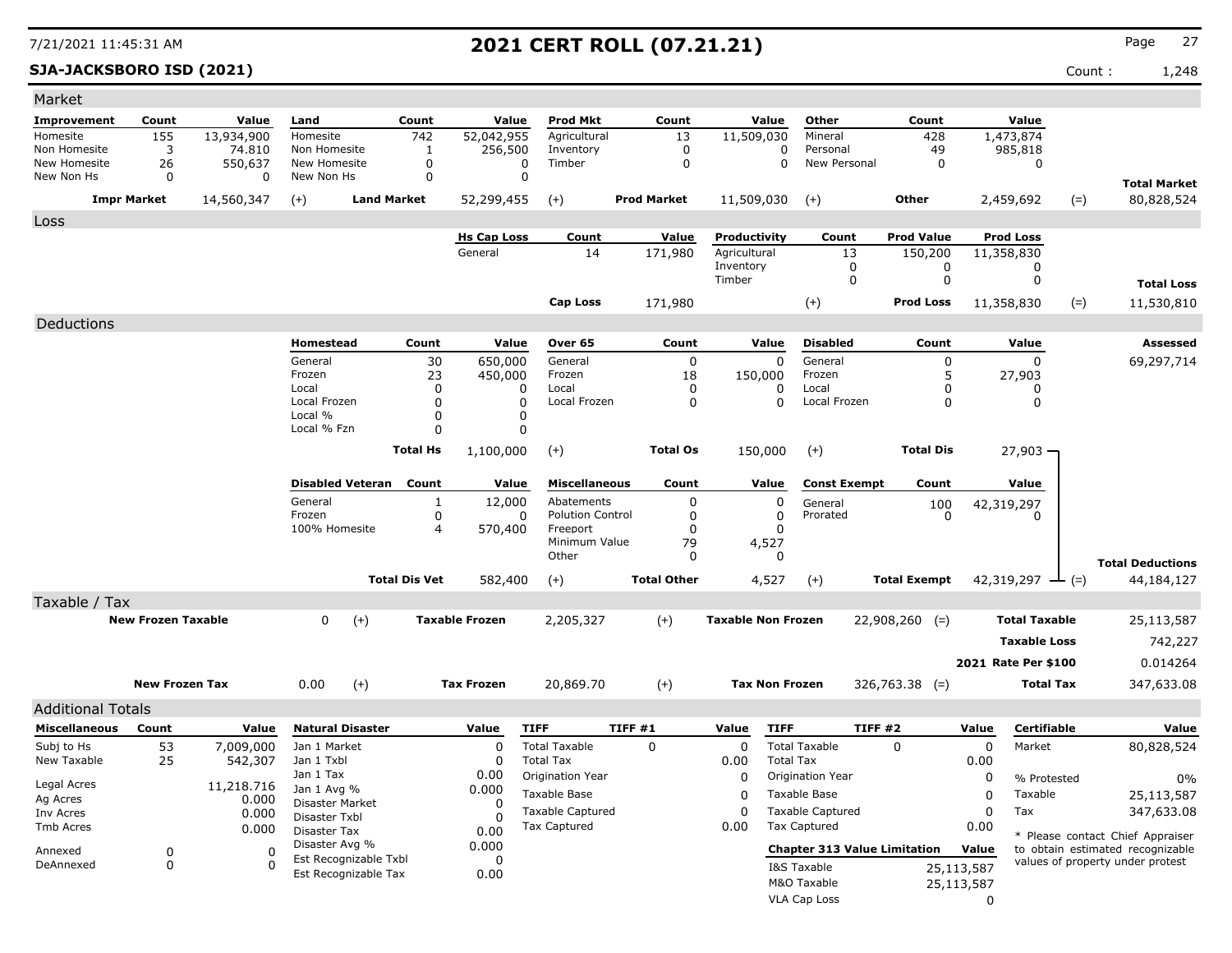### **SKR-KRUM ISD (2021)** Count : 85

| Market                     |                           |                   |                            |                               |                       |                              |                    |                           |                                     |                     |                     |           |                      |                                           |
|----------------------------|---------------------------|-------------------|----------------------------|-------------------------------|-----------------------|------------------------------|--------------------|---------------------------|-------------------------------------|---------------------|---------------------|-----------|----------------------|-------------------------------------------|
| Improvement                | Count                     | Value             | Land                       | Count                         | Value                 | <b>Prod Mkt</b>              | Count              | Value                     | Other                               |                     | Count               |           | Value                |                                           |
| Homesite                   | 10                        | 1,432,679         | Homesite                   | 8                             | 113,810               | Agricultural                 | 23                 | 3,615,565                 | Mineral                             |                     | 48                  |           | 2,110,358            |                                           |
| Non Homesite               | 2                         | 86,400            | Non Homesite               | 3                             | 46,440                | Inventory                    | 0                  |                           | 0<br>Personal                       |                     | 13                  |           | 82,942               |                                           |
| New Homesite<br>New Non Hs | $\overline{2}$<br>2       | 161,610<br>80,310 | New Homesite<br>New Non Hs | 0<br>0                        |                       | Timber<br>0<br>$\mathbf 0$   | $\mathbf 0$        |                           | $\mathbf 0$                         | New Personal        | 0                   |           | $\mathbf 0$          |                                           |
|                            | <b>Impr Market</b>        | 1,760,999         | $(+)$                      | <b>Land Market</b>            | 160,250               | $(+)$                        | <b>Prod Market</b> | 3,615,565                 | $(+)$                               |                     | Other               |           | 2,193,300            | <b>Total Market</b><br>7,730,114<br>$(=)$ |
| Loss                       |                           |                   |                            |                               |                       |                              |                    |                           |                                     |                     |                     |           |                      |                                           |
|                            |                           |                   |                            |                               | <b>Hs Cap Loss</b>    | Count                        | Value              | Productivity              |                                     | Count               | <b>Prod Value</b>   |           | <b>Prod Loss</b>     |                                           |
|                            |                           |                   |                            |                               | General               | $\mathbf 0$                  | $\mathbf 0$        | Agricultural              |                                     | 23                  | 21,300              |           | 3,594,265            |                                           |
|                            |                           |                   |                            |                               |                       |                              |                    | Inventory<br>Timber       |                                     | 0<br>0              | 0<br>0              |           | 0<br>0               |                                           |
|                            |                           |                   |                            |                               |                       |                              |                    |                           |                                     |                     |                     |           |                      | <b>Total Loss</b>                         |
|                            |                           |                   |                            |                               |                       | <b>Cap Loss</b>              | 0                  |                           | $(+)$                               |                     | <b>Prod Loss</b>    |           | 3,594,265            | 3,594,265<br>$(=)$                        |
| Deductions                 |                           |                   |                            |                               |                       |                              |                    |                           |                                     |                     |                     |           |                      |                                           |
|                            |                           |                   | Homestead                  | Count                         | Value                 | Over 65                      | Count              | Value                     | <b>Disabled</b>                     |                     | Count               |           | Value                | Assessed                                  |
|                            |                           |                   | General                    |                               | 3<br>75,000           | General                      | 0                  |                           | General<br>$\mathbf 0$              |                     | 0                   |           | 0                    | 4,135,849                                 |
|                            |                           |                   | Frozen<br>Local            |                               | 0<br>$\Omega$         | Frozen<br>0<br>0<br>Local    | 0<br>0             |                           | Frozen<br>0<br>Local<br>0           |                     | 0<br>0              |           | 0<br>$\mathbf 0$     |                                           |
|                            |                           |                   | Local Frozen               |                               | $\Omega$              | $\Omega$<br>Local Frozen     | 0                  |                           | 0                                   | Local Frozen        | 0                   |           | 0                    |                                           |
|                            |                           |                   | Local %                    |                               | $\Omega$              | 0                            |                    |                           |                                     |                     |                     |           |                      |                                           |
|                            |                           |                   | Local % Fzn                |                               | 0                     | 0                            |                    |                           |                                     |                     |                     |           |                      |                                           |
|                            |                           |                   |                            | <b>Total Hs</b>               | 75,000                | $(+)$                        | <b>Total Os</b>    |                           | 0<br>$(+)$                          |                     | <b>Total Dis</b>    |           | 0 -                  |                                           |
|                            |                           |                   |                            | <b>Disabled Veteran</b> Count | Value                 | <b>Miscellaneous</b>         | Count              | Value                     |                                     | <b>Const Exempt</b> | Count               |           | Value                |                                           |
|                            |                           |                   | General                    |                               | 0                     | 0<br>Abatements              | 0                  |                           | 0<br>General                        |                     | 0                   |           | 0                    |                                           |
|                            |                           |                   | Frozen                     |                               | 0                     | <b>Polution Control</b><br>0 | 0                  |                           | 0<br>Prorated                       |                     | 0                   |           | 0                    |                                           |
|                            |                           |                   | 100% Homesite              |                               | 0                     | 0<br>Freeport                | 0                  |                           | 0                                   |                     |                     |           |                      |                                           |
|                            |                           |                   |                            |                               |                       | Minimum Value<br>Other       | 19<br>0            | 1,204                     | $\Omega$                            |                     |                     |           |                      |                                           |
|                            |                           |                   |                            |                               |                       |                              |                    |                           |                                     |                     |                     |           |                      | <b>Total Deductions</b>                   |
|                            |                           |                   |                            | <b>Total Dis Vet</b>          |                       | 0<br>$(+)$                   | <b>Total Other</b> | 1,204                     | $(+)$                               |                     | <b>Total Exempt</b> |           | $0 \leftarrow (=)$   | 76,204                                    |
| Taxable / Tax              |                           |                   |                            |                               |                       |                              |                    |                           |                                     |                     |                     |           |                      |                                           |
|                            | <b>New Frozen Taxable</b> |                   | $\mathbf 0$                | $(+)$                         | <b>Taxable Frozen</b> | 0                            | $(+)$              | <b>Taxable Non Frozen</b> |                                     |                     | $4,059,645$ (=)     |           | <b>Total Taxable</b> | 4,059,645                                 |
|                            |                           |                   |                            |                               |                       |                              |                    |                           |                                     |                     |                     |           | <b>Taxable Loss</b>  | 1                                         |
|                            |                           |                   |                            |                               |                       |                              |                    |                           |                                     |                     |                     |           | 2021 Rate Per \$100  | 0.01345082                                |
|                            | <b>New Frozen Tax</b>     |                   | 0.00                       | $(+)$                         | <b>Tax Frozen</b>     | 0.00                         | $(+)$              |                           | <b>Tax Non Frozen</b>               |                     | $54,605.54$ (=)     |           | <b>Total Tax</b>     | 54,605.54                                 |
|                            |                           |                   |                            |                               |                       |                              |                    |                           |                                     |                     |                     |           |                      |                                           |
| <b>Additional Totals</b>   |                           |                   |                            |                               |                       |                              |                    |                           |                                     |                     |                     |           |                      |                                           |
| <b>Miscellaneous</b>       | Count                     | Value             | <b>Natural Disaster</b>    |                               | Value                 | <b>TIFF</b>                  | TIFF #1            | Value                     | <b>TIFF</b>                         | TIFF #2             |                     | Value     | <b>Certifiable</b>   | Value                                     |
| Subj to Hs                 | 3                         | 1,076,809         | Jan 1 Market               |                               | 0                     | <b>Total Taxable</b>         | 0                  | 0                         | <b>Total Taxable</b>                |                     | $\mathbf{0}$        | 0         | Market               | 7,730,114                                 |
| New Taxable                | 2                         | 241,920           | Jan 1 Txbl<br>Jan 1 Tax    |                               | 0<br>0.00             | <b>Total Tax</b>             |                    | 0.00                      | <b>Total Tax</b>                    |                     |                     | 0.00      |                      |                                           |
| Legal Acres                |                           | 373.777           | Jan 1 Avg %                |                               | 0.000                 | Origination Year             |                    | 0                         | Origination Year                    |                     |                     | 0         | % Protested          | 0%                                        |
| Ag Acres                   |                           | 0.000             | Disaster Market            |                               | 0                     | Taxable Base                 |                    | 0                         | Taxable Base                        |                     |                     | 0         | Taxable              | 4,059,645                                 |
| Inv Acres                  |                           | 0.000             | Disaster Txbl              |                               |                       | <b>Taxable Captured</b>      |                    | 0                         | <b>Taxable Captured</b>             |                     |                     | 0         | Tax                  | 54,605.54                                 |
| Tmb Acres                  |                           | 0.000             | <b>Disaster Tax</b>        |                               | 0.00                  | <b>Tax Captured</b>          |                    | 0.00                      | Tax Captured                        |                     |                     | 0.00      |                      | * Please contact Chief Appraiser          |
| Annexed                    | 0                         | 0                 | Disaster Avg %             |                               | 0.000                 |                              |                    |                           | <b>Chapter 313 Value Limitation</b> |                     |                     | Value     |                      | to obtain estimated recognizable          |
| DeAnnexed                  | 0                         | 0                 | Est Recognizable Txbl      |                               | 0                     |                              |                    |                           | I&S Taxable                         |                     |                     | 4,059,645 |                      | values of property under protest          |
|                            |                           |                   | Est Recognizable Tax       |                               | 0.00                  |                              |                    |                           | M&O Taxable                         |                     |                     | 4,059,645 |                      |                                           |
|                            |                           |                   |                            |                               |                       |                              |                    |                           | <b>VLA Cap Loss</b>                 |                     |                     | 0         |                      |                                           |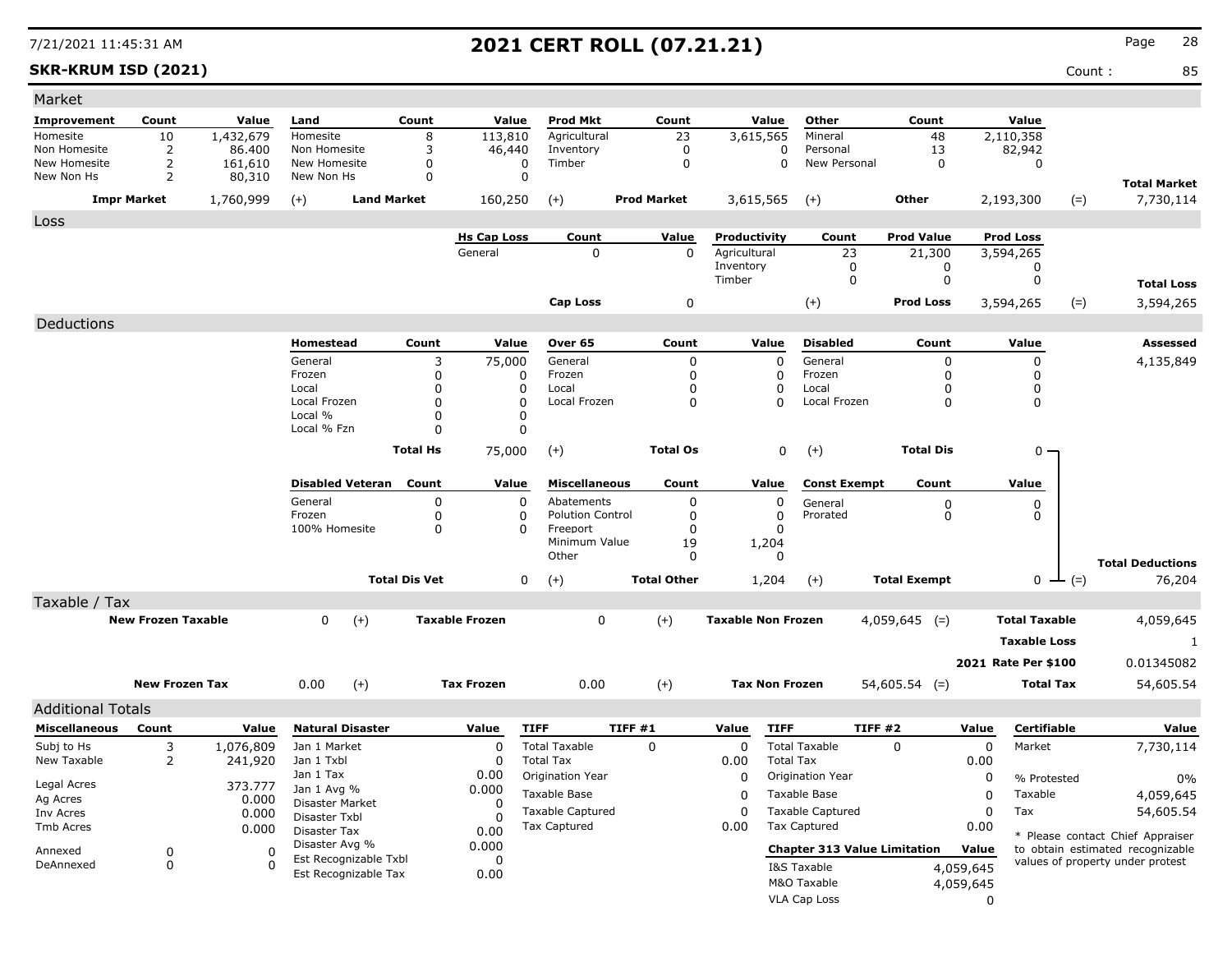### **SNW-NORTHWEST ISD (2021)** Count : 46,782

| Market                       |                           |                         |                                |                       |                                 |                           |        |                     |                              |                  |                                        |                                |          |                                 |       |                                  |
|------------------------------|---------------------------|-------------------------|--------------------------------|-----------------------|---------------------------------|---------------------------|--------|---------------------|------------------------------|------------------|----------------------------------------|--------------------------------|----------|---------------------------------|-------|----------------------------------|
| Improvement                  | Count                     | Value                   | Land                           | Count                 | Value                           | <b>Prod Mkt</b>           |        | Count               | Value                        |                  | Other                                  | Count                          |          | Value                           |       |                                  |
| Homesite                     | 4,159                     | 754,939,992             | Homesite                       | 5,041                 | 301,626,666                     | Agricultural              |        | 817                 | 316,697,590                  |                  | Mineral                                | 39,700                         |          | 129,140,538                     |       |                                  |
| Non Homesite<br>New Homesite | 155<br>390                | 9.171.270<br>48,884,846 | Non Homesite<br>New Homesite   | 278<br>1              | 40,213,810<br>11,910            | Inventory<br>Timber       |        | 0<br>$\mathbf 0$    |                              | 0<br>0           | Personal<br>New Personal               | 921<br>$\mathbf 0$             |          | 215,392,215<br>$\mathbf 0$      |       |                                  |
| New Non Hs                   | 12                        | 317,290                 | New Non Hs                     | $\mathbf 0$           |                                 | 0                         |        |                     |                              |                  |                                        |                                |          |                                 |       |                                  |
|                              |                           |                         |                                | <b>Land Market</b>    |                                 |                           |        | <b>Prod Market</b>  |                              |                  |                                        | Other                          |          |                                 |       | <b>Total Market</b>              |
|                              | <b>Impr Market</b>        | 813,313,398             | $(+)$                          |                       | 341,852,386                     | $(+)$                     |        |                     | 316,697,590                  |                  | $(+)$                                  |                                |          | 344,532,753                     | $(=)$ | 1,816,396,127                    |
| Loss                         |                           |                         |                                |                       |                                 |                           |        |                     |                              |                  |                                        |                                |          |                                 |       |                                  |
|                              |                           |                         |                                |                       | <b>Hs Cap Loss</b><br>General   | Count<br>1,213            |        | Value<br>28,498,091 | Productivity<br>Agricultural |                  | Count<br>817                           | <b>Prod Value</b><br>1,741,200 |          | <b>Prod Loss</b><br>314,956,390 |       |                                  |
|                              |                           |                         |                                |                       |                                 |                           |        |                     | Inventory                    |                  | 0                                      | 0                              |          | 0                               |       |                                  |
|                              |                           |                         |                                |                       |                                 |                           |        |                     | Timber                       |                  | 0                                      | $\mathbf 0$                    |          | 0                               |       | <b>Total Loss</b>                |
|                              |                           |                         |                                |                       |                                 | <b>Cap Loss</b>           |        | 28,498,091          |                              |                  | $(+)$                                  | <b>Prod Loss</b> 314,956,390   |          |                                 | $(=)$ | 343,454,481                      |
| Deductions                   |                           |                         |                                |                       |                                 |                           |        |                     |                              |                  |                                        |                                |          |                                 |       |                                  |
|                              |                           |                         | Homestead                      | Count                 | Value                           | Over 65                   |        | Count               | Value                        |                  | <b>Disabled</b>                        | Count                          |          | Value                           |       | Assessed                         |
|                              |                           |                         | General                        | 1,670                 | 39,204,875                      | General                   |        | 72                  | 650,000                      |                  | General                                | $\overline{2}$                 |          | 10,000                          |       | 1,472,941,646                    |
|                              |                           |                         | Frozen                         | 773                   | 17,301,821                      | Frozen                    |        | 674                 | 6,093,088                    |                  | Frozen                                 | 76                             |          | 587,840                         |       |                                  |
|                              |                           |                         | Local                          |                       | 0                               | Local<br>0                |        | 0                   |                              | 0                | Local                                  | 0                              |          | 0                               |       |                                  |
|                              |                           |                         | Local Frozen<br>Local %        |                       | $\mathbf 0$<br>0                | Local Frozen<br>0<br>0    |        | $\Omega$            |                              | $\Omega$         | Local Frozen                           | 0                              |          | $\mathbf 0$                     |       |                                  |
|                              |                           |                         | Local % Fzn                    |                       | 0                               | 0                         |        |                     |                              |                  |                                        |                                |          |                                 |       |                                  |
|                              |                           |                         |                                | <b>Total Hs</b>       | 56,506,696                      | $(+)$                     |        | <b>Total Os</b>     | 6,743,088                    |                  | $(+)$                                  | <b>Total Dis</b>               |          | 597,840 -                       |       |                                  |
|                              |                           |                         |                                |                       |                                 |                           |        |                     |                              |                  |                                        |                                |          |                                 |       |                                  |
|                              |                           |                         | <b>Disabled Veteran</b>        | Count                 | Value                           | <b>Miscellaneous</b>      |        | Count               | Value                        |                  | <b>Const Exempt</b>                    | Count                          |          | Value                           |       |                                  |
|                              |                           |                         | General                        |                       | 70<br>608,570                   | Abatements                |        | $\mathbf 0$         |                              | 0                | General                                | 274                            |          | 51,868,003                      |       |                                  |
|                              |                           |                         | Frozen                         |                       | 30<br>316,620                   | <b>Polution Control</b>   |        | $\overline{4}$<br>7 | 1,993,494                    |                  | Prorated                               | 1                              |          | 5,199                           |       |                                  |
|                              |                           |                         | 100% Homesite                  |                       | 43<br>11,428,735                | Freeport<br>Minimum Value |        | 3,057               | 23,104,540<br>110,371        |                  |                                        |                                |          |                                 |       |                                  |
|                              |                           |                         |                                |                       |                                 | Other                     |        | 0                   |                              | 0                |                                        |                                |          |                                 |       | <b>Total Deductions</b>          |
|                              |                           |                         |                                |                       | <b>Total Dis Vet</b> 12,353,925 | $(+)$                     |        | <b>Total Other</b>  | 25,208,405                   |                  | $(+)$                                  | <b>Total Exempt</b>            |          | $51,873,202$ — (=)              |       | 153,283,156                      |
| Taxable / Tax                |                           |                         |                                |                       |                                 |                           |        |                     |                              |                  |                                        |                                |          |                                 |       |                                  |
|                              | <b>New Frozen Taxable</b> |                         | 177,100                        | $(+)$                 | <b>Taxable Frozen</b>           | 118,281,907               |        | $(+)$               |                              |                  | Taxable Non Frozen $1,201,189,638$ (=) |                                |          | <b>Total Taxable</b>            |       | 1,319,648,645                    |
|                              |                           |                         |                                |                       |                                 |                           |        |                     |                              |                  |                                        |                                |          |                                 |       |                                  |
|                              |                           |                         |                                |                       |                                 |                           |        |                     |                              |                  |                                        |                                |          | <b>Taxable Loss</b>             |       | 40,164,894                       |
|                              |                           |                         |                                |                       |                                 |                           |        |                     |                              |                  |                                        |                                |          | 2021 Rate Per \$100             |       | 0.013363                         |
|                              | <b>New Frozen Tax</b>     |                         | 2,366.59                       | $(+)$                 | <b>Tax Frozen</b>               | 1,048,761.57              |        | $(+)$               |                              |                  | Tax Non Frozen $16,046,613.21$ (=)     |                                |          | <b>Total Tax</b>                |       | 17,097,741.37                    |
| <b>Additional Totals</b>     |                           |                         |                                |                       |                                 |                           |        |                     |                              |                  |                                        |                                |          |                                 |       |                                  |
| <b>Miscellaneous</b>         | Count                     | Value                   | <b>Natural Disaster</b>        |                       | Value                           | <b>TIFF</b>               | TIFF#1 |                     | Value                        | <b>TIFF</b>      | <b>TIFF #2</b>                         |                                | Value    | <b>Certifiable</b>              |       | Value                            |
| Subj to Hs                   | 2,446                     | 575,123,177             | Jan 1 Market                   |                       | 0                               | <b>Total Taxable</b>      |        | 0                   | $\mathbf 0$                  |                  | <b>Total Taxable</b>                   | $\Omega$                       | 0        | Market                          |       | 1,816,396,127                    |
| New Taxable                  | 391                       | 48,919,346              | Jan 1 Txbl                     |                       | $\Omega$                        | <b>Total Tax</b>          |        |                     | 0.00                         | <b>Total Tax</b> |                                        |                                | 0.00     |                                 |       |                                  |
| Legal Acres                  |                           | 37,033.379              | Jan 1 Tax                      |                       | 0.00                            | Origination Year          |        |                     | 0                            |                  | Origination Year                       |                                | 0        | % Protested                     |       | 0%                               |
| Ag Acres                     |                           | 0.000                   | Jan 1 Avg %<br>Disaster Market |                       | 0.000<br>$\Omega$               | <b>Taxable Base</b>       |        |                     | $\Omega$                     |                  | Taxable Base                           |                                | 0        | Taxable                         |       | 1,319,648,645                    |
| Inv Acres                    |                           | 0.000                   | Disaster Txbl                  |                       | $\Omega$                        | Taxable Captured          |        |                     | $\Omega$                     |                  | <b>Taxable Captured</b>                |                                | 0        | Tax                             |       | 17,097,741.37                    |
| Tmb Acres                    |                           | 0.000                   | Disaster Tax                   |                       | 0.00                            | <b>Tax Captured</b>       |        |                     | 0.00                         |                  | <b>Tax Captured</b>                    |                                | 0.00     |                                 |       | * Please contact Chief Appraiser |
| Annexed                      | $\mathbf 0$               | $\Omega$                | Disaster Avg %                 |                       | 0.000                           |                           |        |                     |                              |                  | <b>Chapter 313 Value Limitation</b>    |                                | Value    |                                 |       | to obtain estimated recognizable |
| DeAnnexed                    | $\mathbf 0$               | $\Omega$                |                                | Est Recognizable Txbl | $\Omega$                        |                           |        |                     |                              |                  | I&S Taxable                            | 1,319,648,645                  |          |                                 |       | values of property under protest |
|                              |                           |                         |                                | Est Recognizable Tax  | 0.00                            |                           |        |                     |                              |                  | M&O Taxable                            | 1,319,648,645                  |          |                                 |       |                                  |
|                              |                           |                         |                                |                       |                                 |                           |        |                     |                              |                  | VLA Cap Loss                           |                                | $\Omega$ |                                 |       |                                  |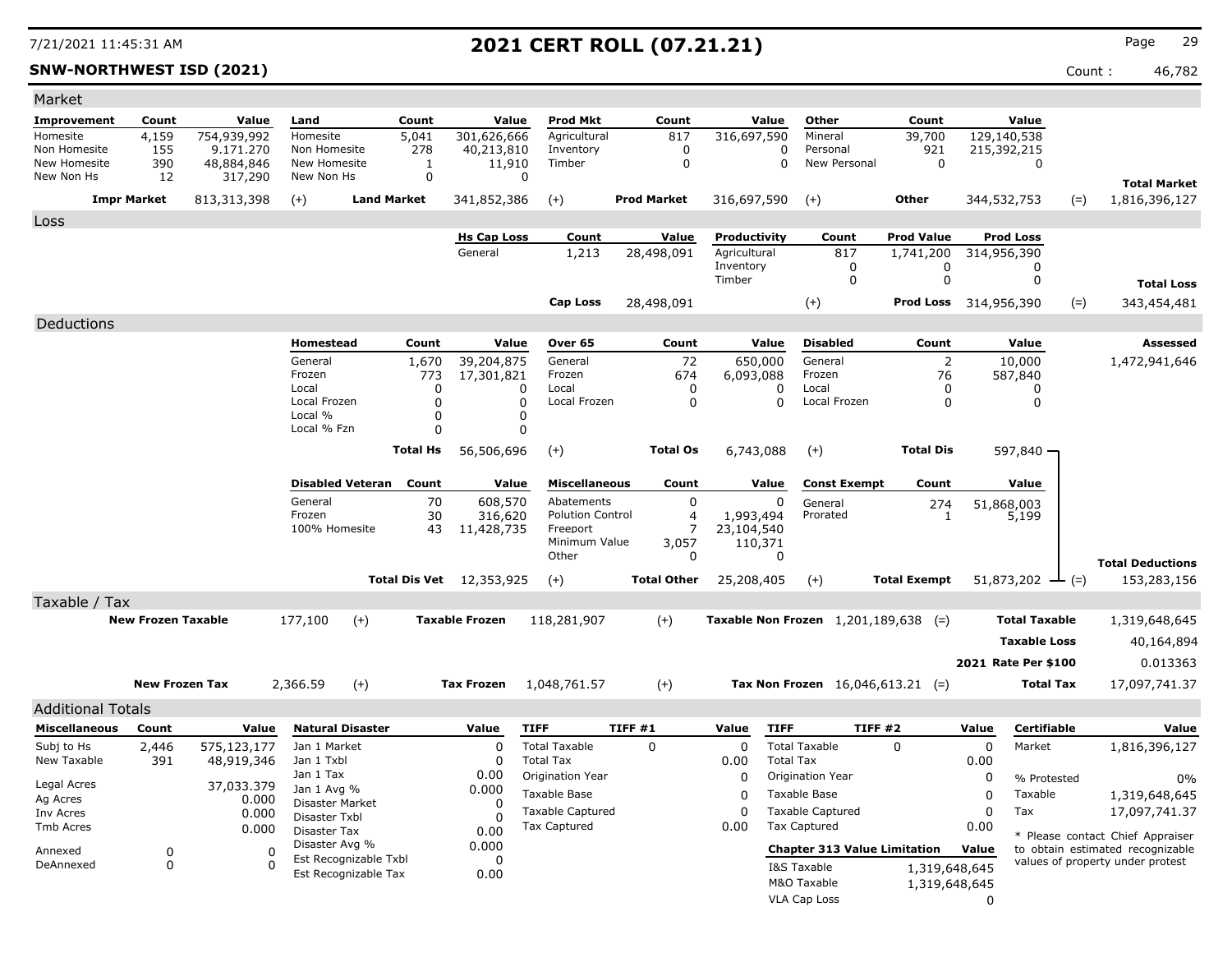**SPA-PARADISE ISD (2021)** Count : 20,384

| Market                       |                           |                         |                              |                         |             |                                 |                                                |                    |                           |                          |                                                |                              |                         |                              |                                                                      |
|------------------------------|---------------------------|-------------------------|------------------------------|-------------------------|-------------|---------------------------------|------------------------------------------------|--------------------|---------------------------|--------------------------|------------------------------------------------|------------------------------|-------------------------|------------------------------|----------------------------------------------------------------------|
| Improvement                  | Count                     | Value                   | Land                         |                         | Count       | Value                           | <b>Prod Mkt</b>                                | Count              |                           | Value                    | Other                                          | Count                        |                         | Value                        |                                                                      |
| Homesite                     | 2,572                     | 412,528,894             | Homesite                     |                         | 2,615       | 165,236,063                     | Agricultural                                   | 1,266              | 295,515,915               |                          | Mineral                                        | 16,231                       |                         | 41,580,833                   |                                                                      |
| Non Homesite<br>New Homesite | 182<br>420                | 8.632.276<br>34,781,303 | Non Homesite<br>New Homesite |                         | 296<br>6    | 33,395,170<br>534,640           | Inventory<br>Timber                            | 0<br>$\mathbf 0$   |                           | $\Omega$<br>$\Omega$     | Personal<br>New Personal                       | 425<br>$\Omega$              |                         | 60,408,477<br>$\mathbf 0$    |                                                                      |
| New Non Hs                   | 10                        | 480,520                 | New Non Hs                   |                         | $\mathbf 0$ |                                 | 0                                              |                    |                           |                          |                                                |                              |                         |                              |                                                                      |
|                              | <b>Impr Market</b>        | 456,422,993             | $(+)$                        | <b>Land Market</b>      |             | 199,165,873                     | $(+)$                                          | <b>Prod Market</b> | 295,515,915               |                          | $(+)$                                          | <b>Other</b>                 |                         | 101,989,310                  | <b>Total Market</b><br>$(=)$<br>1,053,094,091                        |
|                              |                           |                         |                              |                         |             |                                 |                                                |                    |                           |                          |                                                |                              |                         |                              |                                                                      |
| Loss                         |                           |                         |                              |                         |             | <b>Hs Cap Loss</b>              | Count                                          | Value              | Productivity              |                          | Count                                          | <b>Prod Value</b>            |                         | <b>Prod Loss</b>             |                                                                      |
|                              |                           |                         |                              |                         |             | General                         | 917                                            | 25,529,532         | Agricultural              |                          | 1,266                                          | 2,127,210                    |                         | 293,388,705                  |                                                                      |
|                              |                           |                         |                              |                         |             |                                 |                                                |                    | Inventory                 |                          | 0                                              | 0                            |                         | 0                            |                                                                      |
|                              |                           |                         |                              |                         |             |                                 |                                                |                    | Timber                    |                          | $\mathbf 0$                                    | $\mathbf 0$                  |                         | $\mathbf 0$                  | <b>Total Loss</b>                                                    |
|                              |                           |                         |                              |                         |             |                                 | <b>Cap Loss</b>                                | 25,529,532         |                           |                          | $(+)$                                          | <b>Prod Loss</b> 293,388,705 |                         |                              | 318,918,237<br>$(=)$                                                 |
| Deductions                   |                           |                         |                              |                         |             |                                 |                                                |                    |                           |                          |                                                |                              |                         |                              |                                                                      |
|                              |                           |                         | Homestead                    |                         | Count       | Value                           | Over 65                                        | Count              |                           | Value                    | <b>Disabled</b>                                | Count                        |                         | Value                        | Assessed                                                             |
|                              |                           |                         | General                      |                         | 1,013       | 23,672,929                      | General                                        | 60                 | 530,000                   |                          | General                                        | 1                            |                         | 10,000                       | 734,175,854                                                          |
|                              |                           |                         | Frozen                       |                         | 610         | 13,850,496                      | Frozen                                         | 560                | 5,108,368                 |                          | Frozen                                         | 39                           |                         | 323,137                      |                                                                      |
|                              |                           |                         | Local<br>Local Frozen        |                         | 0<br>0      | O<br>$\Omega$                   | Local<br>Local Frozen                          | 0<br>0             |                           | <sup>0</sup><br>$\Omega$ | Local<br>Local Frozen                          | 0<br>0                       |                         | 0<br>0                       |                                                                      |
|                              |                           |                         | Local %                      |                         | 0           | $\mathbf 0$                     |                                                |                    |                           |                          |                                                |                              |                         |                              |                                                                      |
|                              |                           |                         | Local % Fzn                  |                         | 0           | $\mathbf 0$                     |                                                |                    |                           |                          |                                                |                              |                         |                              |                                                                      |
|                              |                           |                         |                              |                         | Total Hs    | 37,523,425                      | $(+)$                                          | <b>Total Os</b>    | 5,638,368                 |                          | $(+)$                                          | <b>Total Dis</b>             |                         | 333,137 -                    |                                                                      |
|                              |                           |                         |                              |                         |             |                                 |                                                |                    |                           |                          |                                                |                              |                         |                              |                                                                      |
|                              |                           |                         |                              | <b>Disabled Veteran</b> | Count       | Value                           | <b>Miscellaneous</b>                           | Count              |                           | Value                    | <b>Const Exempt</b>                            | Count                        |                         | Value                        |                                                                      |
|                              |                           |                         | General<br>Frozen            |                         | 51          | 439,743                         | Abatements<br><b>Polution Control</b>          | 0<br>0             |                           | 0<br>$\Omega$            | General<br>Prorated                            | 330                          |                         | 41,461,857<br>n              |                                                                      |
|                              |                           |                         | 100% Homesite                |                         | 27<br>32    | 299,010<br>9,518,917            | Freeport                                       | O                  |                           | $\Omega$                 |                                                | 0                            |                         |                              |                                                                      |
|                              |                           |                         |                              |                         |             |                                 | Minimum Value                                  | 3,592              | 206,474                   |                          |                                                |                              |                         |                              |                                                                      |
|                              |                           |                         |                              |                         |             |                                 | Other                                          | 0                  |                           | $\Omega$                 |                                                |                              |                         |                              | <b>Total Deductions</b>                                              |
|                              |                           |                         |                              |                         |             | <b>Total Dis Vet</b> 10,257,670 | $(+)$                                          | <b>Total Other</b> | 206,474                   |                          | $(+)$                                          | <b>Total Exempt</b>          |                         | 41,461,857 $\rightarrow$ (=) | 95,420,931                                                           |
| Taxable / Tax                |                           |                         |                              |                         |             |                                 |                                                |                    |                           |                          |                                                |                              |                         |                              |                                                                      |
|                              | <b>New Frozen Taxable</b> |                         | 550,150                      | $(+)$                   |             | <b>Taxable Frozen</b>           | 90,402,411                                     | $(+)$              | <b>Taxable Non Frozen</b> |                          |                                                | $547,802,362$ (=)            |                         | <b>Total Taxable</b>         | 638,754,923                                                          |
|                              |                           |                         |                              |                         |             |                                 |                                                |                    |                           |                          |                                                |                              |                         | <b>Taxable Loss</b>          | 34,735,551                                                           |
|                              |                           |                         |                              |                         |             |                                 |                                                |                    |                           |                          |                                                |                              |                         | 2021 Rate Per \$100          | 0.012664                                                             |
|                              |                           |                         |                              |                         |             |                                 |                                                |                    |                           |                          |                                                |                              |                         |                              |                                                                      |
|                              | <b>New Frozen Tax</b>     |                         | 6,967.10                     | $(+)$                   |             | <b>Tax Frozen</b>               | 710,872.64                                     | $(+)$              | <b>Tax Non Frozen</b>     |                          |                                                | $6,931,461.59$ (=)           |                         | <b>Total Tax</b>             | 7,649,301.33                                                         |
| <b>Additional Totals</b>     |                           |                         |                              |                         |             |                                 |                                                |                    |                           |                          |                                                |                              |                         |                              |                                                                      |
| <b>Miscellaneous</b>         | Count                     | Value                   |                              | <b>Natural Disaster</b> |             | Value                           | <b>TIFF</b>                                    | TIFF #1            | Value                     | <b>TIFF</b>              | <b>TIFF #2</b>                                 |                              | Value                   | <b>Certifiable</b>           | Value                                                                |
| Subj to Hs                   | 1,623                     | 377,841,247             | Jan 1 Market                 |                         |             | $\mathbf 0$                     | <b>Total Taxable</b>                           | $\Omega$           | $\Omega$                  |                          | <b>Total Taxable</b>                           | $\mathbf{0}$                 | $\mathbf 0$             | Market                       | 1,053,094,091                                                        |
| New Taxable                  | 421                       | 35,235,623              | Jan 1 Txbl<br>Jan 1 Tax      |                         |             | 0                               | <b>Total Tax</b>                               |                    | 0.00                      | <b>Total Tax</b>         |                                                |                              | 0.00                    |                              |                                                                      |
| Legal Acres                  |                           | 44,490.671              | Jan 1 Avg %                  |                         |             | 0.00<br>0.000                   | Origination Year                               |                    | $\mathbf{0}$              |                          | Origination Year                               |                              | 0                       | % Protested                  | 0%                                                                   |
| Ag Acres                     |                           | 0.000                   |                              | Disaster Market         |             | $\Omega$                        | <b>Taxable Base</b>                            |                    | $\Omega$                  |                          | Taxable Base                                   |                              | 0                       | Taxable                      | 638,754,923                                                          |
| Inv Acres<br>Tmb Acres       |                           | 0.000                   | Disaster Txbl                |                         |             | $\Omega$                        | <b>Taxable Captured</b><br><b>Tax Captured</b> |                    | $\mathbf 0$<br>0.00       |                          | <b>Taxable Captured</b><br><b>Tax Captured</b> |                              | 0<br>0.00               | Tax                          | 7,649,301.33                                                         |
|                              |                           | 0.000                   | Disaster Tax                 | Disaster Avg %          |             | 0.00<br>0.000                   |                                                |                    |                           |                          |                                                |                              |                         |                              | * Please contact Chief Appraiser                                     |
| Annexed                      | 0<br>$\Omega$             |                         | $\mathbf 0$<br>$\Omega$      | Est Recognizable Txbl   |             | 0                               |                                                |                    |                           |                          | <b>Chapter 313 Value Limitation</b>            |                              | Value                   |                              | to obtain estimated recognizable<br>values of property under protest |
| DeAnnexed                    |                           |                         |                              | Est Recognizable Tax    |             | 0.00                            |                                                |                    |                           |                          | I&S Taxable<br>M&O Taxable                     |                              | 638,754,923             |                              |                                                                      |
|                              |                           |                         |                              |                         |             |                                 |                                                |                    |                           |                          | <b>VLA Cap Loss</b>                            |                              | 638,754,923<br>$\Omega$ |                              |                                                                      |
|                              |                           |                         |                              |                         |             |                                 |                                                |                    |                           |                          |                                                |                              |                         |                              |                                                                      |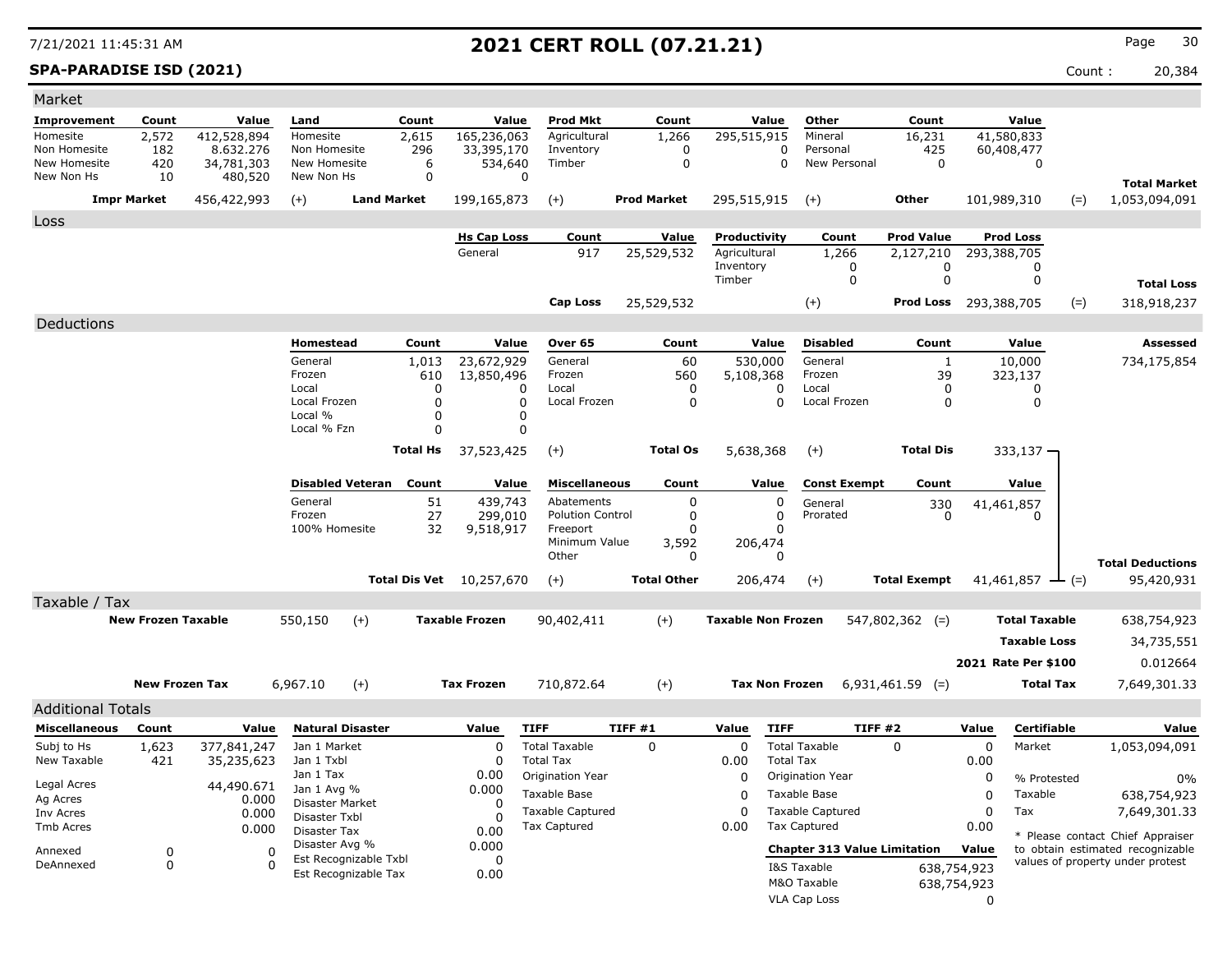**SPO-POOLVILLE ISD (2021)** Count : 1,853

| Market                     |                           |                     |                            |                         |                      |                       |                         |                    |                |                           |                         |                                     |             |                      |                                  |
|----------------------------|---------------------------|---------------------|----------------------------|-------------------------|----------------------|-----------------------|-------------------------|--------------------|----------------|---------------------------|-------------------------|-------------------------------------|-------------|----------------------|----------------------------------|
| Improvement                | Count                     | Value               | Land                       |                         | Count                | Value                 | <b>Prod Mkt</b>         | Count              |                | Value                     | Other                   | Count                               |             | Value                |                                  |
| Homesite                   | 583                       | 62,738,867          | Homesite                   |                         | 662                  | 35,972,904            | Agricultural            | 276                |                | 91,151,650                | Mineral                 | 844                                 |             | 963,503              |                                  |
| Non Homesite               | 62                        | 2.431.225           | Non Homesite               |                         | 103                  | 9,451,340             | Inventory               | 0                  |                | $\Omega$                  | Personal                | 80                                  |             | 21,422,908           |                                  |
| New Homesite<br>New Non Hs | 92<br>6                   | 2,764,479<br>80,670 | New Homesite<br>New Non Hs |                         | 1<br>$\mathbf 0$     | 14,000<br>$\mathbf 0$ | Timber                  | $\mathbf 0$        |                | $\Omega$                  | New Personal            | $\Omega$                            |             | $\mathbf 0$          |                                  |
|                            |                           |                     |                            |                         |                      |                       |                         |                    |                |                           |                         |                                     |             |                      | <b>Total Market</b>              |
|                            | <b>Impr Market</b>        | 68,015,241          | $(+)$                      | <b>Land Market</b>      |                      | 45,438,244            | $(+)$                   | <b>Prod Market</b> |                | 91,151,650                | $(+)$                   | <b>Other</b>                        |             | 22,386,411<br>$(=)$  | 226,991,546                      |
| Loss                       |                           |                     |                            |                         |                      |                       |                         |                    |                |                           |                         |                                     |             |                      |                                  |
|                            |                           |                     |                            |                         |                      | <b>Hs Cap Loss</b>    | Count                   | Value              |                | Productivity              | Count                   | <b>Prod Value</b>                   |             | <b>Prod Loss</b>     |                                  |
|                            |                           |                     |                            |                         |                      | General               | 217                     | 6,555,353          |                | Agricultural<br>Inventory | 276<br>0                | 739,930<br>0                        |             | 90,411,720<br>0      |                                  |
|                            |                           |                     |                            |                         |                      |                       |                         |                    |                | Timber                    | $\mathbf 0$             | 0                                   |             | 0                    | <b>Total Loss</b>                |
|                            |                           |                     |                            |                         |                      |                       | <b>Cap Loss</b>         | 6,555,353          |                |                           | $(+)$                   | <b>Prod Loss</b>                    |             | 90,411,720<br>$(=)$  | 96,967,073                       |
|                            |                           |                     |                            |                         |                      |                       |                         |                    |                |                           |                         |                                     |             |                      |                                  |
| Deductions                 |                           |                     |                            |                         |                      |                       |                         |                    |                |                           |                         |                                     |             |                      |                                  |
|                            |                           |                     | Homestead                  |                         | Count                | Value                 | Over 65                 | Count              |                | Value                     | <b>Disabled</b>         | Count                               |             | Value                | Assessed                         |
|                            |                           |                     | General<br>Frozen          |                         | 187<br>155           | 3,858,113             | General<br>Frozen       | 140                | $\overline{7}$ | 55,000                    | General<br>Frozen       | $\mathbf 0$<br>10                   |             | $\Omega$             | 130,024,473                      |
|                            |                           |                     | Local                      |                         | 0                    | 3,114,587<br>0        | Local                   |                    | 0              | 1,152,434<br>0            | Local                   | 0                                   |             | 60,000<br>O          |                                  |
|                            |                           |                     | Local Frozen               |                         | $\Omega$             | $\mathbf 0$           | Local Frozen            |                    | 0              | $\Omega$                  | Local Frozen            | 0                                   |             | 0                    |                                  |
|                            |                           |                     | Local %                    |                         | 0                    | 0                     |                         |                    |                |                           |                         |                                     |             |                      |                                  |
|                            |                           |                     | Local % Fzn                |                         | 0                    | 0                     |                         |                    |                |                           |                         |                                     |             |                      |                                  |
|                            |                           |                     |                            |                         | <b>Total Hs</b>      | 6,972,700             | $(+)$                   | <b>Total Os</b>    |                | 1,207,434                 | $(+)$                   | <b>Total Dis</b>                    |             | $60,000 -$           |                                  |
|                            |                           |                     |                            | <b>Disabled Veteran</b> | Count                | Value                 | <b>Miscellaneous</b>    | Count              |                | Value                     | <b>Const Exempt</b>     | Count                               |             | Value                |                                  |
|                            |                           |                     | General                    |                         | 14                   | 107,060               | Abatements              |                    | 0              | 0                         |                         |                                     |             |                      |                                  |
|                            |                           |                     | Frozen                     |                         | 5                    | 48,000                | <b>Polution Control</b> |                    | $\Omega$       | $\Omega$                  | General<br>Prorated     | 23<br>$\Omega$                      |             | 1,697,364            |                                  |
|                            |                           |                     | 100% Homesite              |                         | 21                   | 3,698,784             | Freeport                |                    | $\Omega$       | n                         |                         |                                     |             |                      |                                  |
|                            |                           |                     |                            |                         |                      |                       | Minimum Value<br>Other  | 562                | 0              | 36,029<br>$\Omega$        |                         |                                     |             |                      |                                  |
|                            |                           |                     |                            |                         |                      |                       |                         |                    |                |                           |                         |                                     |             |                      | <b>Total Deductions</b>          |
|                            |                           |                     |                            |                         | <b>Total Dis Vet</b> | 3,853,844             | $(+)$                   | <b>Total Other</b> |                | 36,029                    | $(+)$                   | <b>Total Exempt</b>                 |             | $1,697,364$ — (=)    | 13,827,371                       |
| Taxable / Tax              |                           |                     |                            |                         |                      |                       |                         |                    |                |                           |                         |                                     |             |                      |                                  |
|                            | <b>New Frozen Taxable</b> |                     | 225,800                    | $(+)$                   |                      | <b>Taxable Frozen</b> | 13,815,271              | $(+)$              |                | <b>Taxable Non Frozen</b> |                         | $102, 148, 484$ (=)                 |             | <b>Total Taxable</b> | 116,189,555                      |
|                            |                           |                     |                            |                         |                      |                       |                         |                    |                |                           |                         |                                     |             | <b>Taxable Loss</b>  | 5,217,241                        |
|                            |                           |                     |                            |                         |                      |                       |                         |                    |                |                           |                         |                                     |             | 2021 Rate Per \$100  | 0.011371                         |
|                            |                           |                     |                            |                         |                      |                       |                         |                    |                |                           |                         |                                     |             |                      |                                  |
|                            | <b>New Frozen Tax</b>     |                     | 2,567.57                   | $(+)$                   |                      | <b>Tax Frozen</b>     | 97,768.11               | $(+)$              |                | <b>Tax Non Frozen</b>     |                         | $1,161,530.50$ (=)                  |             | <b>Total Tax</b>     | 1,261,866.18                     |
| <b>Additional Totals</b>   |                           |                     |                            |                         |                      |                       |                         |                    |                |                           |                         |                                     |             |                      |                                  |
| <b>Miscellaneous</b>       | Count                     | Value               |                            | <b>Natural Disaster</b> |                      | Value                 | <b>TIFF</b>             | TIFF #1            |                | <b>TIFF</b><br>Value      |                         | <b>TIFF #2</b>                      | Value       | <b>Certifiable</b>   | Value                            |
| Subj to Hs                 | 342                       | 51,590,450          | Jan 1 Market               |                         |                      | $\mathbf 0$           | <b>Total Taxable</b>    | 0                  |                | $\mathbf 0$               | <b>Total Taxable</b>    | $\Omega$                            | $\mathbf 0$ | Market               | 226,991,546                      |
| New Taxable                | 98                        | 2,828,009           | Jan 1 Txbl                 |                         |                      | $\Omega$              | <b>Total Tax</b>        |                    |                | 0.00<br><b>Total Tax</b>  |                         |                                     | 0.00        |                      |                                  |
| Legal Acres                |                           | 16,204.416          | Jan 1 Tax<br>Jan 1 Avg %   |                         |                      | 0.00<br>0.000         | Origination Year        |                    |                | 0                         | Origination Year        |                                     | 0           | % Protested          | 0%                               |
| Ag Acres                   |                           | 0.000               | Disaster Market            |                         |                      | $\Omega$              | Taxable Base            |                    |                | $\Omega$                  | Taxable Base            |                                     | $\mathbf 0$ | Taxable              | 116,189,555                      |
| Inv Acres                  |                           | 0.000               | Disaster Txbl              |                         |                      | $\Omega$              | Taxable Captured        |                    |                | $\Omega$                  | <b>Taxable Captured</b> |                                     | $\mathbf 0$ | Tax                  | 1,261,866.18                     |
| <b>Tmb Acres</b>           |                           | 0.000               | Disaster Tax               |                         |                      | 0.00                  | <b>Tax Captured</b>     |                    |                | 0.00                      | Tax Captured            |                                     | 0.00        |                      | * Please contact Chief Appraiser |
| Annexed                    | $\mathbf 0$               | $\sqrt{ }$          | Disaster Avg %             | Est Recognizable Txbl   |                      | 0.000<br>$\mathbf 0$  |                         |                    |                |                           |                         | <b>Chapter 313 Value Limitation</b> | Value       |                      | to obtain estimated recognizable |
| DeAnnexed                  | $\mathbf 0$               | $\Omega$            |                            | Est Recognizable Tax    |                      | 0.00                  |                         |                    |                |                           | I&S Taxable             |                                     | 116,189,555 |                      | values of property under protest |
|                            |                           |                     |                            |                         |                      |                       |                         |                    |                |                           | M&O Taxable             |                                     | 116,189,555 |                      |                                  |
|                            |                           |                     |                            |                         |                      |                       |                         |                    |                |                           | <b>VLA Cap Loss</b>     |                                     | $\Omega$    |                      |                                  |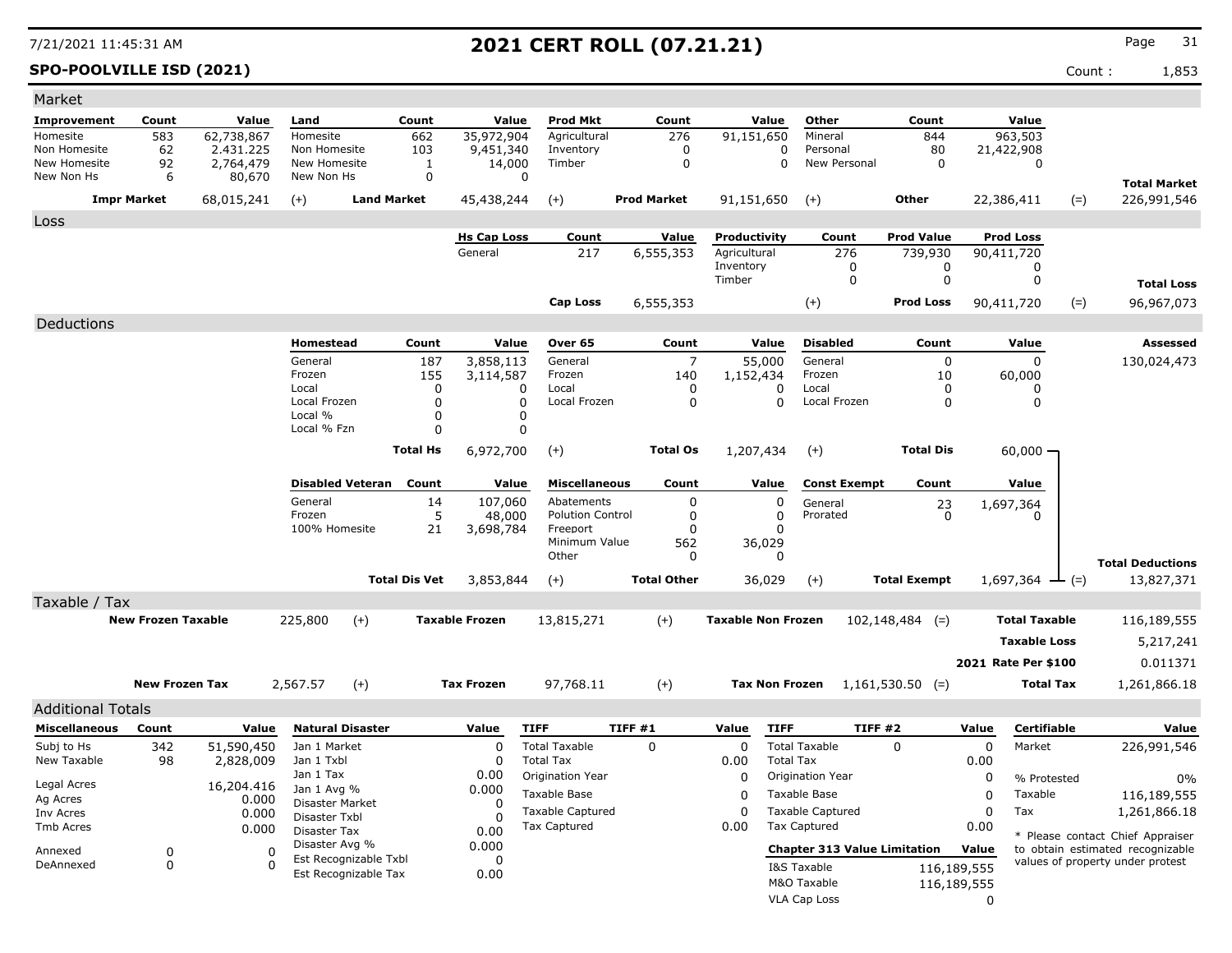**SPR-SPRINGTOWN ISD (2021)** Count : 3,996

| Market                   |                           |             |                                |                       |                      |                       |                           |        |                    |                           |                       |                                     |                              |             |                               |                                  |
|--------------------------|---------------------------|-------------|--------------------------------|-----------------------|----------------------|-----------------------|---------------------------|--------|--------------------|---------------------------|-----------------------|-------------------------------------|------------------------------|-------------|-------------------------------|----------------------------------|
| <b>Improvement</b>       | Count                     | Value       | Land                           | Count                 |                      | Value                 | <b>Prod Mkt</b>           |        | Count              |                           | Value                 | Other                               | Count                        |             | Value                         |                                  |
| Homesite                 | 1,189                     | 181,579,445 | Homesite                       | 1,224                 |                      | 64,498,896            | Agricultural              |        | 610                | 116,460,121               |                       | Mineral                             | 2,098                        |             | 2,689,710                     |                                  |
| Non Homesite             | 122                       | 4.725.943   | Non Homesite                   |                       | 177                  | 15,733,880            | Inventory                 |        | 0                  |                           | 0                     | Personal                            | 181                          |             | 21,877,457                    |                                  |
| New Homesite             | 268                       | 23,104,125  | New Homesite                   |                       | 4                    | 218,320               | Timber                    |        | $\mathbf 0$        |                           | 0                     | New Personal                        | $\mathbf 0$                  |             | 0                             |                                  |
| New Non Hs               | 20                        | 843,736     | New Non Hs                     |                       | $\mathbf 0$          | $\Omega$              |                           |        |                    |                           |                       |                                     |                              |             |                               | <b>Total Market</b>              |
|                          | <b>Impr Market</b>        | 210,253,249 | $(+)$                          | <b>Land Market</b>    |                      | 80,451,096            | $(+)$                     |        | <b>Prod Market</b> | 116,460,121               |                       | $(+)$                               | Other                        |             | 24,567,167<br>$(=)$           | 431,731,633                      |
| Loss                     |                           |             |                                |                       |                      |                       |                           |        |                    |                           |                       |                                     |                              |             |                               |                                  |
|                          |                           |             |                                |                       |                      | <b>Hs Cap Loss</b>    | Count                     |        | Value              | Productivity              |                       | Count                               | <b>Prod Value</b>            |             | <b>Prod Loss</b>              |                                  |
|                          |                           |             |                                |                       |                      | General               | 249                       |        | 5,249,916          | Agricultural              |                       | 610                                 | 754,340                      |             | 115,705,781                   |                                  |
|                          |                           |             |                                |                       |                      |                       |                           |        |                    | Inventory                 |                       | 0                                   | 0                            |             | 0                             |                                  |
|                          |                           |             |                                |                       |                      |                       |                           |        |                    | Timber                    |                       | 0                                   | 0                            |             | 0                             | <b>Total Loss</b>                |
|                          |                           |             |                                |                       |                      |                       | Cap Loss                  |        | 5,249,916          |                           |                       | $(+)$                               | <b>Prod Loss</b> 115,705,781 |             | $(=)$                         | 120,955,697                      |
| Deductions               |                           |             |                                |                       |                      |                       |                           |        |                    |                           |                       |                                     |                              |             |                               |                                  |
|                          |                           |             | Homestead                      |                       | Count                | Value                 | Over 65                   |        | Count              |                           | Value                 | <b>Disabled</b>                     | Count                        |             | Value                         | <b>Assessed</b>                  |
|                          |                           |             | General                        |                       | 488                  | 11,400,166            | General                   |        | 20                 |                           | 195,000               | General                             | $\mathbf 0$                  |             | 0                             | 310,775,936                      |
|                          |                           |             | Frozen                         |                       | 304                  | 7,123,333             | Frozen                    |        | 288                | 2,684,033                 |                       | Frozen                              | 16                           |             | 140,000                       |                                  |
|                          |                           |             | Local                          |                       | 0                    | 0                     | Local                     |        | 0                  |                           | 0                     | Local                               | 0                            |             | 0                             |                                  |
|                          |                           |             | Local Frozen<br>Local %        |                       | $\Omega$<br>$\Omega$ | $\Omega$<br>0         | Local Frozen              |        | 0                  |                           | $\Omega$              | Local Frozen                        | $\mathbf 0$                  |             | 0                             |                                  |
|                          |                           |             | Local % Fzn                    |                       | $\Omega$             | 0                     |                           |        |                    |                           |                       |                                     |                              |             |                               |                                  |
|                          |                           |             |                                |                       |                      |                       |                           |        | <b>Total Os</b>    |                           |                       |                                     | <b>Total Dis</b>             |             |                               |                                  |
|                          |                           |             |                                | <b>Total Hs</b>       |                      | 18,523,499            | $(+)$                     |        |                    | 2,879,033                 |                       | $(+)$                               |                              |             | 140,000 -                     |                                  |
|                          |                           |             | <b>Disabled Veteran</b>        |                       | Count                | Value                 | <b>Miscellaneous</b>      |        | Count              |                           | Value                 | <b>Const Exempt</b>                 | Count                        |             | Value                         |                                  |
|                          |                           |             | General                        |                       | 45                   | 362,860               | Abatements                |        | 0                  |                           | 0                     | General                             | 67                           |             | 2,933,344                     |                                  |
|                          |                           |             | Frozen                         |                       | 7                    | 75,680                | <b>Polution Control</b>   |        | 0                  |                           | 0                     | Prorated                            | $\Omega$                     |             | 0                             |                                  |
|                          |                           |             | 100% Homesite                  |                       | 13                   | 2,822,780             | Freeport<br>Minimum Value |        | 0                  |                           | 0<br>51,134           |                                     |                              |             |                               |                                  |
|                          |                           |             |                                |                       |                      |                       | Other                     |        | 1,104<br>0         |                           | 0                     |                                     |                              |             |                               |                                  |
|                          |                           |             |                                |                       |                      |                       |                           |        |                    |                           |                       |                                     |                              |             |                               | <b>Total Deductions</b>          |
|                          |                           |             |                                | <b>Total Dis Vet</b>  |                      | 3,261,320             | $(+)$                     |        | <b>Total Other</b> |                           | 51,134                | $(+)$                               | <b>Total Exempt</b>          |             | $2,933,344$ $\rightarrow$ (=) | 27,788,330                       |
| Taxable / Tax            |                           |             |                                |                       |                      |                       |                           |        |                    |                           |                       |                                     |                              |             |                               |                                  |
|                          | <b>New Frozen Taxable</b> |             | 393,320                        | $(+)$                 |                      | <b>Taxable Frozen</b> | 48,506,502                |        | $(+)$              | <b>Taxable Non Frozen</b> |                       |                                     | $234,073,390$ (=)            |             | <b>Total Taxable</b>          | 282,973,212                      |
|                          |                           |             |                                |                       |                      |                       |                           |        |                    |                           |                       |                                     |                              |             | <b>Taxable Loss</b>           | 16,280,059                       |
|                          |                           |             |                                |                       |                      |                       |                           |        |                    |                           |                       |                                     |                              |             | 2021 Rate Per \$100           | 0.012442                         |
|                          | <b>New Frozen Tax</b>     |             | 4,893.70                       | $(+)$                 |                      | <b>Tax Frozen</b>     | 402,779.10                |        |                    |                           | <b>Tax Non Frozen</b> |                                     |                              |             | Total Tax                     |                                  |
|                          |                           |             |                                |                       |                      |                       |                           |        | $(+)$              |                           |                       |                                     | $2,910,523.41$ (=)           |             |                               | 3,318,196.21                     |
| <b>Additional Totals</b> |                           |             |                                |                       |                      |                       |                           |        |                    |                           |                       |                                     |                              |             |                               |                                  |
| <b>Miscellaneous</b>     | Count                     | Value       | <b>Natural Disaster</b>        |                       |                      | Value                 | <b>TIFF</b>               | TIFF#1 |                    | Value                     | <b>TIFF</b>           | TIFF#2                              |                              | Value       | Certifiable                   | Value                            |
| Subj to Hs               | 793                       | 181,326,936 | Jan 1 Market                   |                       |                      | $\Omega$              | <b>Total Taxable</b>      |        | $\Omega$           | 0                         |                       | <b>Total Taxable</b>                | $\Omega$                     | 0           | Market                        | 431,731,633                      |
| New Taxable              | 279                       | 23,689,917  | Jan 1 Txbl                     |                       |                      | 0                     | <b>Total Tax</b>          |        |                    | 0.00                      | <b>Total Tax</b>      |                                     |                              | 0.00        |                               |                                  |
| Legal Acres              |                           | 15,307.286  | Jan 1 Tax                      |                       |                      | 0.00                  | Origination Year          |        |                    | 0                         |                       | Origination Year                    |                              | 0           | % Protested                   | 0%                               |
| Ag Acres                 |                           | 0.000       | Jan 1 Avg %<br>Disaster Market |                       |                      | 0.000<br>$\Omega$     | Taxable Base              |        |                    | 0                         |                       | Taxable Base                        |                              | 0           | Taxable                       | 282,973,212                      |
| Inv Acres                |                           | 0.000       | Disaster Txbl                  |                       |                      | O                     | <b>Taxable Captured</b>   |        |                    | 0                         |                       | <b>Taxable Captured</b>             |                              | 0           | Tax                           | 3,318,196.21                     |
| Tmb Acres                |                           | 0.000       | Disaster Tax                   |                       |                      | 0.00                  | <b>Tax Captured</b>       |        |                    | 0.00                      |                       | Tax Captured                        |                              | 0.00        |                               | * Please contact Chief Appraiser |
| Annexed                  | 0                         | 0           | Disaster Avg %                 |                       |                      | 0.000                 |                           |        |                    |                           |                       | <b>Chapter 313 Value Limitation</b> |                              | Value       |                               | to obtain estimated recognizable |
| DeAnnexed                | 0                         | $\Omega$    |                                | Est Recognizable Txbl |                      | 0                     |                           |        |                    |                           |                       | I&S Taxable                         |                              | 282,973,212 |                               | values of property under protest |
|                          |                           |             |                                | Est Recognizable Tax  |                      | 0.00                  |                           |        |                    |                           |                       | M&O Taxable                         |                              | 282,973,212 |                               |                                  |
|                          |                           |             |                                |                       |                      |                       |                           |        |                    |                           |                       | VLA Cap Loss                        |                              | $\Omega$    |                               |                                  |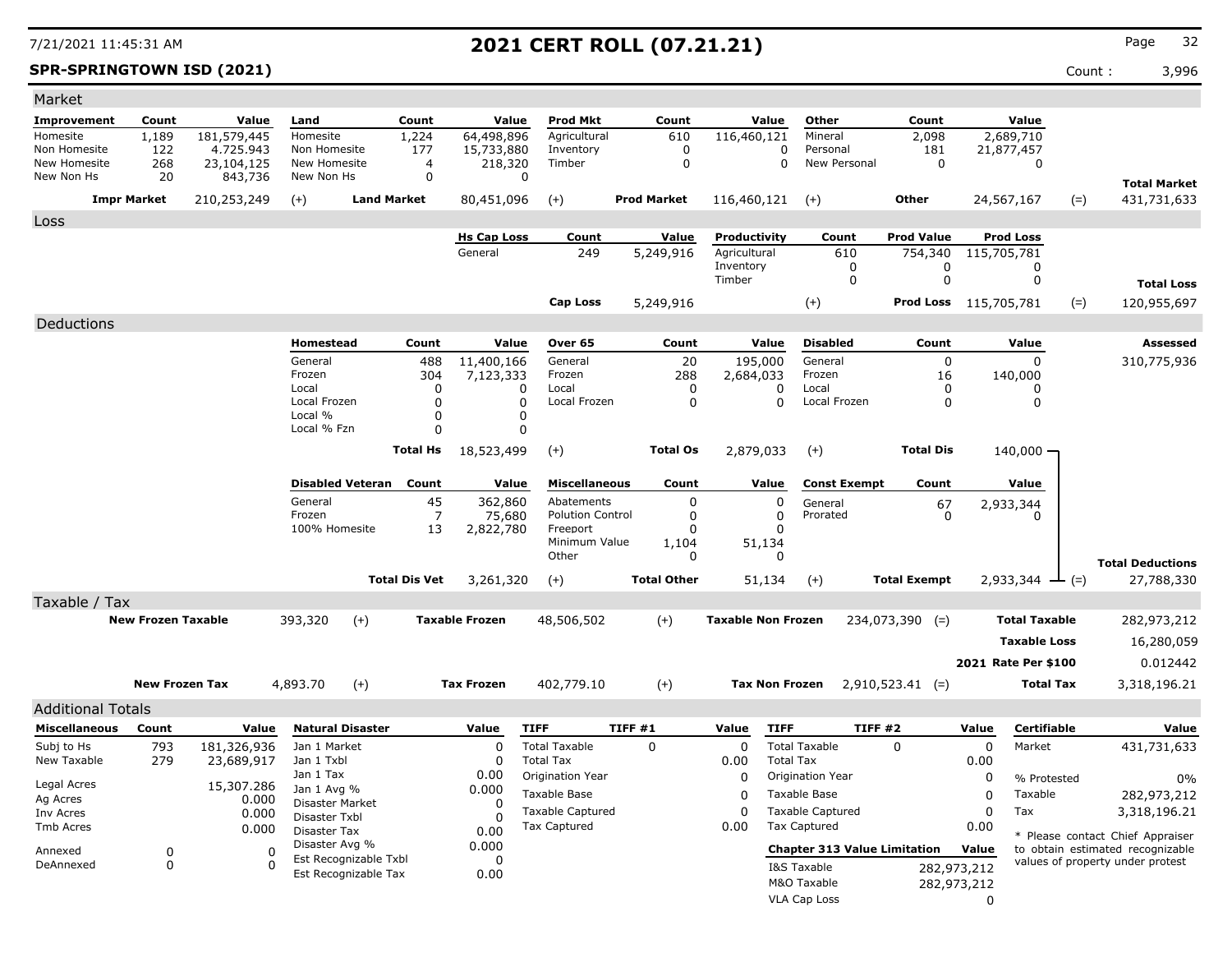**SSL-SLIDELL ISD (2021)** Count : 8,534

| Market                       |                           |                        |                              |                                               |                      |                        |                         |                            |                           |                            |                                     |                     |             |                                |                                  |                     |
|------------------------------|---------------------------|------------------------|------------------------------|-----------------------------------------------|----------------------|------------------------|-------------------------|----------------------------|---------------------------|----------------------------|-------------------------------------|---------------------|-------------|--------------------------------|----------------------------------|---------------------|
| Improvement                  | Count                     | Value                  | Land                         |                                               | Count                | Value                  | <b>Prod Mkt</b>         | Count                      |                           | Value                      | Other                               | Count               |             | Value                          |                                  |                     |
| Homesite                     | 850                       | 110,567,165            | Homesite                     |                                               | 833                  | 41,238,008             | Agricultural            | 877                        | 231,432,980               |                            | Mineral                             | 6,745               |             | 53,458,789                     |                                  |                     |
| Non Homesite<br>New Homesite | 59<br>83                  | 2.748.780<br>5,937,398 | Non Homesite<br>New Homesite |                                               | 120<br>$\mathbf{1}$  | 10,598,950<br>16,100   | Inventory<br>Timber     | $\mathbf 0$<br>$\mathbf 0$ |                           | $\mathbf 0$<br>$\mathbf 0$ | Personal<br>New Personal            | 183<br>$\mathbf 0$  |             | 45,438,011<br>$\mathbf 0$      |                                  |                     |
| New Non Hs                   | 13                        | 492,350                | New Non Hs                   |                                               | $\mathbf 0$          | $\mathbf 0$            |                         |                            |                           |                            |                                     |                     |             |                                |                                  |                     |
|                              |                           |                        |                              |                                               |                      |                        |                         |                            |                           |                            |                                     |                     |             |                                |                                  | <b>Total Market</b> |
|                              | <b>Impr Market</b>        | 119,745,693            | $(+)$                        | <b>Land Market</b>                            |                      | 51,853,058             | $(+)$                   | <b>Prod Market</b>         | 231,432,980               |                            | $(+)$                               | Other               |             | 98,896,800                     | $(=)$                            | 501,928,531         |
| Loss                         |                           |                        |                              |                                               |                      |                        |                         |                            |                           |                            |                                     |                     |             |                                |                                  |                     |
|                              |                           |                        |                              |                                               |                      | <b>Hs Cap Loss</b>     | Count                   | Value                      | Productivity              |                            | Count                               | <b>Prod Value</b>   |             | <b>Prod Loss</b>               |                                  |                     |
|                              |                           |                        |                              |                                               |                      | General                | 265                     | 7,684,124                  | Agricultural<br>Inventory |                            | 877<br>0                            | 2,562,000<br>0      |             | 228,870,980<br>0               |                                  |                     |
|                              |                           |                        |                              |                                               |                      |                        |                         |                            | Timber                    |                            | 0                                   | $\mathbf 0$         |             | $\mathbf 0$                    |                                  | <b>Total Loss</b>   |
|                              |                           |                        |                              |                                               |                      |                        | Cap Loss                | 7,684,124                  |                           |                            | $(+)$                               | <b>Prod Loss</b>    |             | 228,870,980                    | $(=)$                            | 236,555,104         |
|                              |                           |                        |                              |                                               |                      |                        |                         |                            |                           |                            |                                     |                     |             |                                |                                  |                     |
| Deductions                   |                           |                        |                              |                                               |                      |                        |                         |                            |                           |                            |                                     |                     |             |                                |                                  |                     |
|                              |                           |                        | Homestead                    |                                               | Count                | Value                  | Over 65                 | Count                      |                           | Value                      | <b>Disabled</b>                     | Count               |             | Value                          |                                  | Assessed            |
|                              |                           |                        | General<br>Frozen            |                                               | 255<br>184           | 5,797,380<br>4,312,622 | General<br>Frozen       | 17<br>175                  | 170,000<br>1,631,277      |                            | General<br>Frozen                   | 0<br>7              |             | 0<br>70,000                    |                                  | 265,373,427         |
|                              |                           |                        | Local                        |                                               | 0                    | $\Omega$               | Local                   | $\mathbf 0$                |                           | $\Omega$                   | Local                               | 0                   |             | $\Omega$                       |                                  |                     |
|                              |                           |                        | Local Frozen                 |                                               | $\mathbf 0$          | $\Omega$               | Local Frozen            | $\mathbf 0$                |                           | $\mathbf 0$                | Local Frozen                        | 0                   |             | $\mathbf 0$                    |                                  |                     |
|                              |                           |                        | Local %                      |                                               | 246                  | 10,232,300             |                         |                            |                           |                            |                                     |                     |             |                                |                                  |                     |
|                              |                           |                        | Local % Fzn                  |                                               | 178                  | 6,612,829              |                         |                            |                           |                            |                                     |                     |             |                                |                                  |                     |
|                              |                           |                        |                              |                                               | <b>Total Hs</b>      | 26,955,131             | $(+)$                   | <b>Total Os</b>            | 1,801,277                 |                            | $(+)$                               | <b>Total Dis</b>    |             | $70,000 -$                     |                                  |                     |
|                              |                           |                        |                              | <b>Disabled Veteran</b>                       | Count                | Value                  | <b>Miscellaneous</b>    | Count                      |                           | Value                      | <b>Const Exempt</b>                 | Count               |             | Value                          |                                  |                     |
|                              |                           |                        | General                      |                                               | 18                   | 144,490                | Abatements              | 0                          |                           | 0                          |                                     |                     |             |                                |                                  |                     |
|                              |                           |                        | Frozen                       |                                               | 4                    | 45,770                 | <b>Polution Control</b> | 4                          | 292,933                   |                            | General<br>Prorated                 | 75<br>$\mathbf{0}$  |             | 15,421,498                     |                                  |                     |
|                              |                           |                        | 100% Homesite                |                                               | 8                    | 1,398,370              | Freeport                | $\Omega$                   |                           |                            |                                     |                     |             |                                |                                  |                     |
|                              |                           |                        |                              |                                               |                      |                        | Minimum Value           | 732                        | 70,734                    |                            |                                     |                     |             |                                |                                  |                     |
|                              |                           |                        |                              |                                               |                      |                        | Other                   | 0                          |                           | $\Omega$                   |                                     |                     |             |                                | <b>Total Deductions</b>          |                     |
|                              |                           |                        |                              |                                               | <b>Total Dis Vet</b> | 1,588,630              | $(+)$                   | <b>Total Other</b>         | 363,667                   |                            | $(+)$                               | <b>Total Exempt</b> |             | $15,421,498$ $\rightarrow$ (=) |                                  | 46,200,203          |
| Taxable / Tax                |                           |                        |                              |                                               |                      |                        |                         |                            |                           |                            |                                     |                     |             |                                |                                  |                     |
|                              | <b>New Frozen Taxable</b> |                        | 9,030                        | $(+)$                                         |                      | <b>Taxable Frozen</b>  | 20,617,778              | $(+)$                      | <b>Taxable Non Frozen</b> |                            |                                     | $198,533,437$ (=)   |             | <b>Total Taxable</b>           |                                  | 219,160,245         |
|                              |                           |                        |                              |                                               |                      |                        |                         |                            |                           |                            |                                     |                     |             | <b>Taxable Loss</b>            |                                  | 7,920,042           |
|                              |                           |                        |                              |                                               |                      |                        |                         |                            |                           |                            |                                     |                     |             | 2021 Rate Per \$100            |                                  | 0.010604            |
|                              |                           |                        |                              |                                               |                      |                        |                         |                            |                           |                            |                                     |                     |             |                                |                                  |                     |
|                              | <b>New Frozen Tax</b>     |                        | 95.75                        | $(+)$                                         |                      | <b>Tax Frozen</b>      | 135,138.24              | $(+)$                      | <b>Tax Non Frozen</b>     |                            |                                     | $2,104,757.12$ (=)  |             | <b>Total Tax</b>               |                                  | 2,239,991.11        |
| <b>Additional Totals</b>     |                           |                        |                              |                                               |                      |                        |                         |                            |                           |                            |                                     |                     |             |                                |                                  |                     |
| <b>Miscellaneous</b>         | Count                     | Value                  |                              | <b>Natural Disaster</b>                       |                      | Value                  | <b>TIFF</b>             | TIFF#1                     | Value                     | <b>TIFF</b>                | <b>TIFF #2</b>                      |                     | Value       | Certifiable                    |                                  | Value               |
| Subj to Hs                   | 439                       | 86,022,813             | Jan 1 Market                 |                                               |                      | $\Omega$               | <b>Total Taxable</b>    | $\Omega$                   | $\mathbf 0$               |                            | <b>Total Taxable</b>                | $\Omega$            | $\mathbf 0$ | Market                         |                                  | 500,393,171         |
| New Taxable                  | 94                        | 6,282,416              | Jan 1 Txbl                   |                                               |                      | $\Omega$               | <b>Total Tax</b>        |                            | 0.00                      | <b>Total Tax</b>           |                                     |                     | 0.00        |                                |                                  |                     |
| Legal Acres                  |                           | 47,588.806             | Jan 1 Tax<br>Jan 1 Avg %     |                                               |                      | 0.00<br>0.000          | Origination Year        |                            | $\mathbf 0$               |                            | Origination Year                    |                     | 0           | % Protested                    |                                  | 0.306%              |
| Ag Acres                     |                           | 0.000                  | Disaster Market              |                                               |                      | 0                      | Taxable Base            |                            | $\Omega$                  |                            | Taxable Base                        |                     | $\mathbf 0$ | Taxable                        |                                  | 218,450,885         |
| Inv Acres                    |                           | 0.000                  | Disaster Txbl                |                                               |                      | $\Omega$               | Taxable Captured        |                            | $\Omega$                  |                            | <b>Taxable Captured</b>             |                     | $\mathbf 0$ | Tax                            |                                  | 2,232,469.06        |
| <b>Tmb Acres</b>             |                           | 0.000                  | Disaster Tax                 |                                               |                      | 0.00                   | <b>Tax Captured</b>     |                            | 0.00                      |                            | Tax Captured                        |                     | 0.00        |                                | * Please contact Chief Appraiser |                     |
| Annexed                      | $\mathbf 0$               | $\sqrt{ }$             | Disaster Avg %               |                                               |                      | 0.000                  |                         |                            |                           |                            | <b>Chapter 313 Value Limitation</b> |                     | Value       |                                | to obtain estimated recognizable |                     |
| DeAnnexed                    | $\mathbf 0$               | $\Omega$               |                              | Est Recognizable Txbl<br>Est Recognizable Tax |                      | $\mathbf 0$<br>0.00    |                         |                            |                           |                            | I&S Taxable                         |                     | 219,160,245 |                                | values of property under protest |                     |
|                              |                           |                        |                              |                                               |                      |                        |                         |                            |                           |                            | M&O Taxable                         |                     | 219,160,245 |                                |                                  |                     |
|                              |                           |                        |                              |                                               |                      |                        |                         |                            |                           |                            | <b>VLA Cap Loss</b>                 |                     | $\Omega$    |                                |                                  |                     |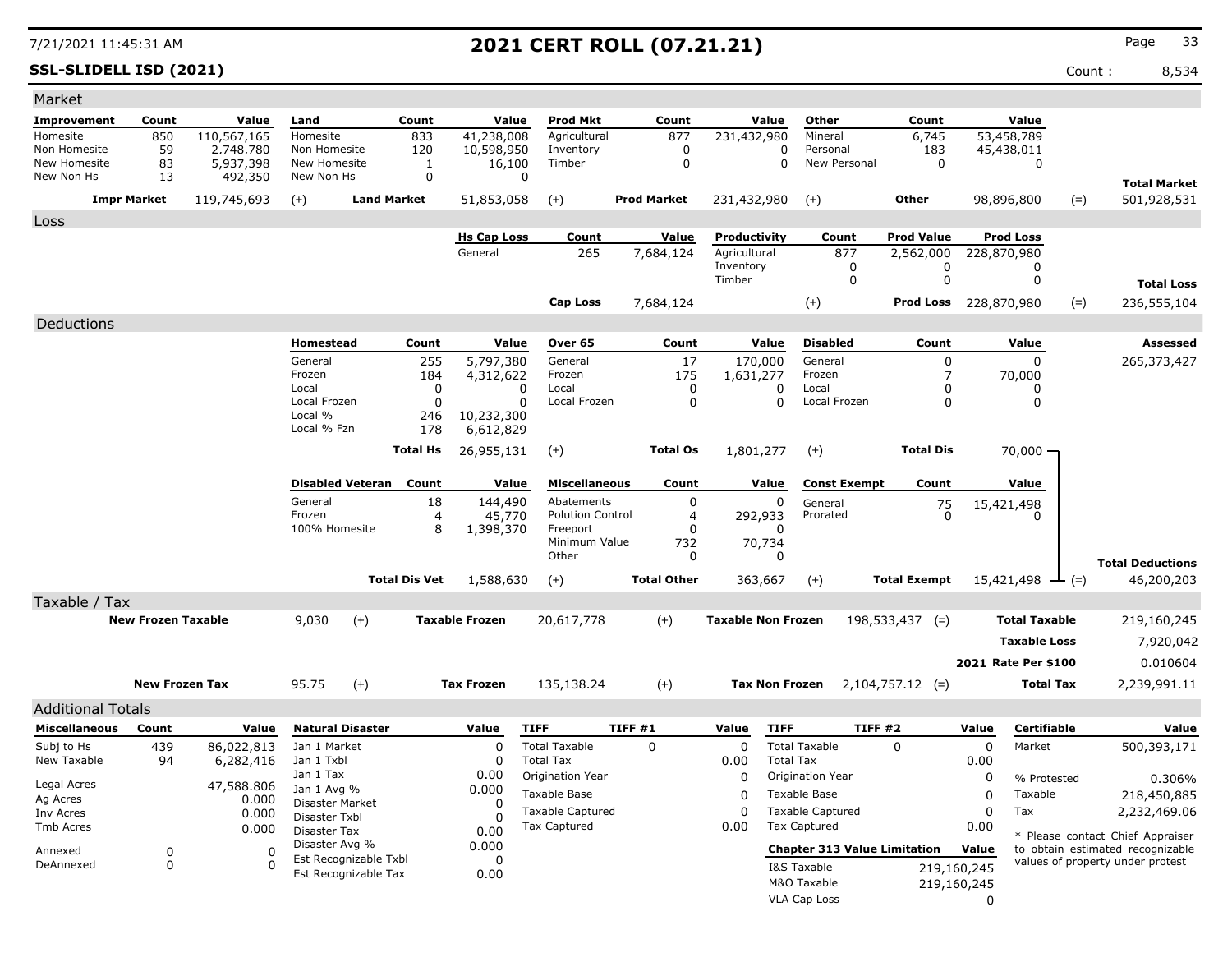### **WCM-WISE CO BRANCH MAINTENANCE (2021)** Count : 215,900

| Market                       |                           |                           |                                |                                  |                                 |        |                                  |                                  |                                |                  |                                             |                                                   |                         |                      |                                                                      |
|------------------------------|---------------------------|---------------------------|--------------------------------|----------------------------------|---------------------------------|--------|----------------------------------|----------------------------------|--------------------------------|------------------|---------------------------------------------|---------------------------------------------------|-------------------------|----------------------|----------------------------------------------------------------------|
| Improvement                  | Count                     | Value                     | Land                           | Count                            |                                 | Value  | <b>Prod Mkt</b>                  | Count                            |                                | Value            | Other                                       | Count                                             |                         | Value                |                                                                      |
| Homesite                     | 30,964                    | 5,330,985,795             | Homesite                       | 37,303                           | 2,157,274,642                   |        | Agricultural                     | 11,965                           | 3,452,742,518                  |                  | Mineral                                     | 160,614                                           | 721,785,853             |                      |                                                                      |
| Non Homesite<br>New Homesite | 2,074<br>3,372            | 98,867,165<br>268,591,542 | Non Homesite<br>New Homesite   | 3,050                            | 315,782,702<br>39               |        | Inventory<br>Timber              | 0<br>0                           |                                | 0<br>$\mathbf 0$ | Personal<br>New Personal                    | 6,324<br>$\mathbf 0$                              | 1,922,578,659           | $\mathbf 0$          |                                                                      |
| New Non Hs                   | 188                       | 7,665,216                 | New Non Hs                     |                                  | 2,017,100<br>1                  | 13,110 |                                  |                                  |                                |                  |                                             |                                                   |                         |                      |                                                                      |
|                              |                           |                           |                                |                                  |                                 |        |                                  |                                  |                                |                  |                                             | Other                                             |                         |                      | <b>Total Market</b>                                                  |
|                              | <b>Impr Market</b>        | 5,706,109,718             | $(+)$                          | <b>Land Market</b>               | 2,475,087,554                   |        | $(+)$                            | <b>Prod Market</b> 3,452,742,518 |                                |                  | $(+)$                                       |                                                   | 2,644,364,512           | $(=)$                | 14,278,304,302                                                       |
| Loss                         |                           |                           |                                |                                  |                                 |        |                                  |                                  |                                |                  |                                             |                                                   |                         |                      |                                                                      |
|                              |                           |                           |                                |                                  | <b>Hs Cap Loss</b><br>General   |        | Count                            | Value                            | Productivity<br>Agricultural   |                  | Count                                       | <b>Prod Value</b>                                 | <b>Prod Loss</b>        |                      |                                                                      |
|                              |                           |                           |                                |                                  |                                 |        | 8,866                            | 215,684,741                      | Inventory                      |                  | 11,965<br>0                                 | 26,741,450 3,426,001,068<br>$\Omega$              |                         | 0                    |                                                                      |
|                              |                           |                           |                                |                                  |                                 |        |                                  |                                  | Timber                         |                  | $\mathbf 0$                                 | $\Omega$                                          |                         | 0                    | <b>Total Loss</b>                                                    |
|                              |                           |                           |                                |                                  |                                 |        | Cap Loss                         | 215,684,741                      |                                |                  | $(+)$                                       |                                                   | Prod Loss 3,426,001,068 | $(=)$                | 3,641,685,809                                                        |
| Deductions                   |                           |                           |                                |                                  |                                 |        |                                  |                                  |                                |                  |                                             |                                                   |                         |                      |                                                                      |
|                              |                           |                           | <b>Homestead</b>               | Count                            |                                 | Value  | Over 65                          | Count                            |                                | Value            | <b>Disabled</b>                             | Count                                             |                         | Value                | <b>Assessed</b>                                                      |
|                              |                           |                           | General                        |                                  | 0                               | 0      | General                          | 0                                |                                | 0                | General                                     | 0                                                 |                         | $\mathbf 0$          | 10,636,618,493                                                       |
|                              |                           |                           | Frozen                         |                                  | $\Omega$                        | 0      | Frozen                           | $\Omega$                         |                                | $\Omega$         | Frozen                                      | $\mathbf{0}$                                      |                         | 0                    |                                                                      |
|                              |                           |                           | Local                          |                                  | $\Omega$                        | 0      | Local                            | 573                              | 49,004,444                     |                  | Local                                       | 16                                                | 1,066,620               |                      |                                                                      |
|                              |                           |                           | Local Frozen<br>Local %        |                                  | $\Omega$<br>$\Omega$            | 0<br>0 | Local Frozen                     | 6,210                            | 532,605,440                    |                  | Local Frozen                                | 419                                               | 30,830,488              |                      |                                                                      |
|                              |                           |                           | Local % Fzn                    |                                  | $\Omega$                        | 0      |                                  |                                  |                                |                  |                                             |                                                   |                         |                      |                                                                      |
|                              |                           |                           |                                | <b>Total Hs</b>                  |                                 | 0      | $(+)$                            | Total Os                         | 581,609,884                    |                  | $(+)$                                       | <b>Total Dis</b>                                  | 31,897,108 -            |                      |                                                                      |
|                              |                           |                           |                                |                                  |                                 |        |                                  |                                  |                                |                  |                                             |                                                   |                         |                      |                                                                      |
|                              |                           |                           |                                | <b>Disabled Veteran</b><br>Count |                                 | Value  | <b>Miscellaneous</b>             | Count                            |                                | Value            | <b>Const Exempt</b>                         | Count                                             |                         | Value                |                                                                      |
|                              |                           |                           | General                        |                                  | 4,198,875<br>500                |        | Abatements                       | $\mathbf 0$                      |                                | 0                | General                                     | 3,257                                             | 852,790,588             |                      |                                                                      |
|                              |                           |                           | Frozen                         |                                  | 201<br>2,210,469                |        | <b>Polution Control</b>          | 34                               | 62,879,470                     |                  | Prorated                                    | 11                                                | 296,923                 |                      |                                                                      |
|                              |                           |                           | 100% Homesite                  |                                  | 325<br>65,455,798               |        | Freeport<br>Minimum Value        | 19<br>20,003                     | 66,968,152<br>1,273,791        |                  |                                             |                                                   |                         |                      |                                                                      |
|                              |                           |                           |                                |                                  |                                 |        | Other                            | 0                                |                                | $\mathbf 0$      |                                             |                                                   |                         |                      |                                                                      |
|                              |                           |                           |                                |                                  | <b>Total Dis Vet</b> 71,865,142 |        | $(+)$                            |                                  | <b>Total Other</b> 131,121,413 |                  | $(+)$                                       | <b>Total Exempt</b> 853,087,511 $\rightarrow$ (=) |                         |                      | <b>Total Deductions</b><br>1,669,581,058                             |
| Taxable / Tax                |                           |                           |                                |                                  |                                 |        |                                  |                                  |                                |                  |                                             |                                                   |                         |                      |                                                                      |
|                              | <b>New Frozen Taxable</b> |                           | 4,105,757                      | $(+)$                            | <b>Taxable Frozen</b>           |        | 677,541,110                      | $(+)$                            |                                |                  | <b>Taxable Non Frozen</b> 8,285,032,757 (=) |                                                   |                         | <b>Total Taxable</b> | 8,966,679,624                                                        |
|                              |                           |                           |                                |                                  |                                 |        |                                  |                                  |                                |                  |                                             |                                                   |                         | <b>Taxable Loss</b>  | 276,942,465                                                          |
|                              |                           |                           |                                |                                  |                                 |        |                                  |                                  |                                |                  |                                             |                                                   | 2021 Rate Per \$100     |                      | 0.00044                                                              |
|                              |                           | <b>New Frozen Tax</b>     |                                |                                  |                                 |        |                                  |                                  |                                |                  |                                             |                                                   |                         | <b>Total Tax</b>     |                                                                      |
|                              |                           |                           | 1,803.71                       | $(+)$                            | <b>Tax Frozen</b>               |        | 177,104.74                       | $(+)$                            | <b>Tax Non Frozen</b>          |                  |                                             | $3,644,575.90$ (=)                                |                         |                      | 3,823,484.35                                                         |
| <b>Additional Totals</b>     |                           |                           |                                |                                  |                                 |        |                                  |                                  |                                |                  |                                             |                                                   |                         |                      |                                                                      |
| <b>Miscellaneous</b>         | Count                     | Value                     |                                | <b>Natural Disaster</b>          | Value                           |        | <b>TIFF</b>                      | TIFF #1                          | Value                          | <b>TIFF</b>      | <b>TIFF #2</b>                              |                                                   | Value                   | <b>Certifiable</b>   | Value                                                                |
| Subj to Hs                   | 17,311                    | 3,784,675,500             | Jan 1 Market                   |                                  | $\Omega$                        |        | <b>Total Taxable</b>             | $\Omega$                         | $\Omega$                       |                  | <b>Total Taxable</b>                        | $\mathbf 0$                                       | 0                       | Market               | 14,275,652,516                                                       |
| New Taxable                  | 3,404                     | 268,095,814               | Jan 1 Txbl<br>Jan 1 Tax        |                                  | 0<br>0.00                       |        | <b>Total Tax</b>                 |                                  | 0.00                           | <b>Total Tax</b> |                                             |                                                   | 0.00                    |                      |                                                                      |
| Legal Acres                  |                           | 576,866.745               | Jan 1 Avg %                    |                                  | 0.000                           |        | Origination Year<br>Taxable Base |                                  | 0                              |                  | Origination Year<br>Taxable Base            |                                                   | 0                       | % Protested          | 0.019%                                                               |
| Ag Acres                     |                           | 0.000                     | Disaster Market                |                                  | O                               |        | <b>Taxable Captured</b>          |                                  | 0<br>$\Omega$                  |                  | <b>Taxable Captured</b>                     |                                                   | $\Omega$                | Taxable<br>Tax       | 8,965,100,808                                                        |
| Inv Acres<br>Tmb Acres       |                           | 0.000<br>0.000            | Disaster Txbl                  |                                  | O                               |        | <b>Tax Captured</b>              |                                  | 0.00                           |                  | <b>Tax Captured</b>                         |                                                   | 0<br>0.00               |                      | 3,822,789.66                                                         |
|                              |                           |                           | Disaster Tax<br>Disaster Avg % |                                  | 0.00<br>0.000                   |        |                                  |                                  |                                |                  |                                             |                                                   |                         |                      | * Please contact Chief Appraiser                                     |
| Annexed                      | $\Omega$<br>$\Omega$      |                           | $\Omega$                       | Est Recognizable Txbl            | $\Omega$                        |        |                                  |                                  |                                |                  | <b>Chapter 313 Value Limitation</b>         |                                                   | Value                   |                      | to obtain estimated recognizable<br>values of property under protest |
| DeAnnexed                    |                           |                           | 0                              | Est Recognizable Tax             | 0.00                            |        |                                  |                                  |                                |                  | I&S Taxable                                 | 8,966,679,624                                     |                         |                      |                                                                      |
|                              |                           |                           |                                |                                  |                                 |        |                                  |                                  |                                |                  | M&O Taxable                                 | 8,966,679,624                                     |                         |                      |                                                                      |
|                              |                           |                           |                                |                                  |                                 |        |                                  |                                  |                                |                  | VLA Cap Loss                                |                                                   | $\mathbf{0}$            |                      |                                                                      |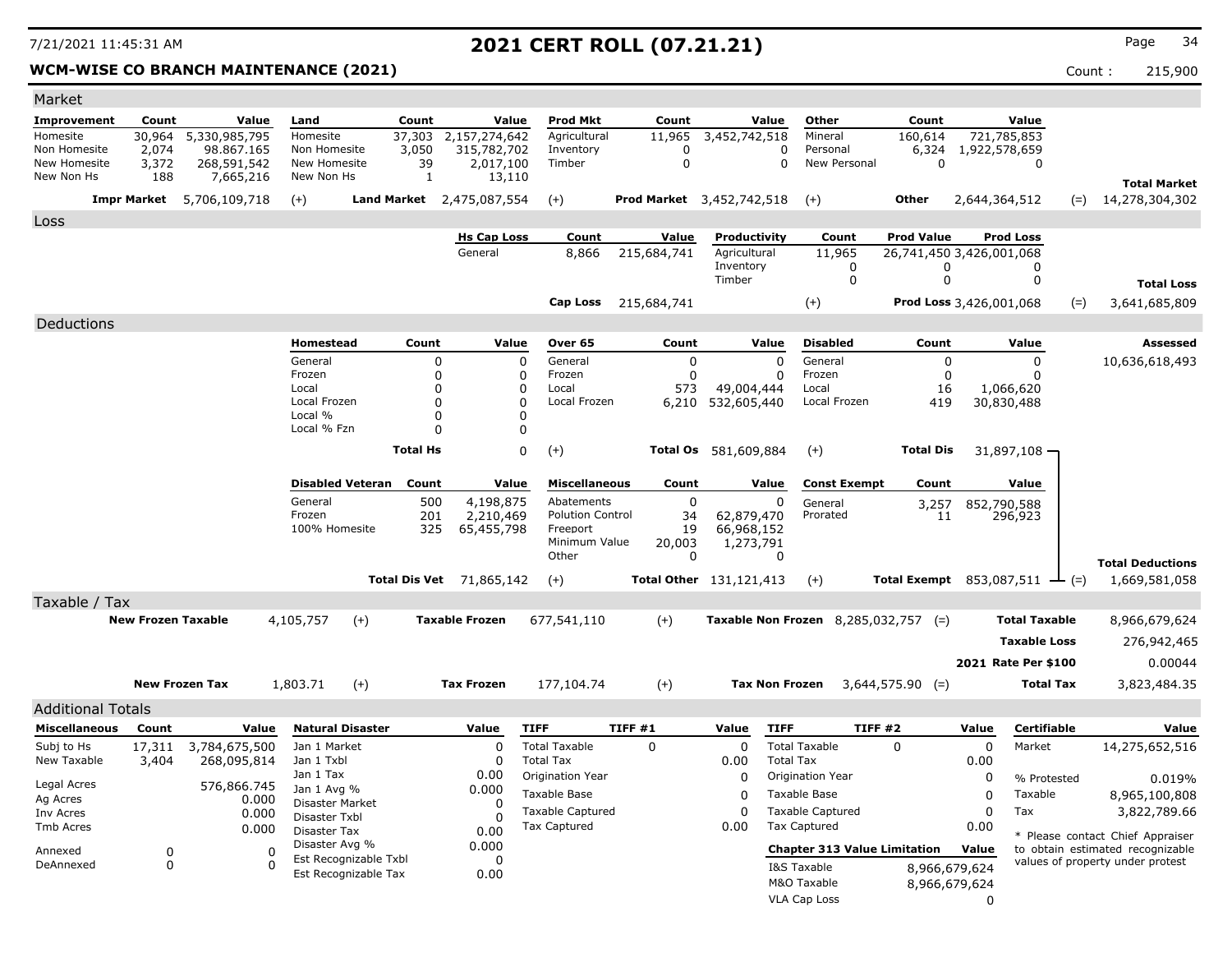### **WIS-WISE COUNTY (2021)** Count : 215,900

| Market                       |                           |                                  |          |                              |                       |               |                                |                           |             |                 |                                               |                                           |                                               |                         |                      |       |                                                                      |
|------------------------------|---------------------------|----------------------------------|----------|------------------------------|-----------------------|---------------|--------------------------------|---------------------------|-------------|-----------------|-----------------------------------------------|-------------------------------------------|-----------------------------------------------|-------------------------|----------------------|-------|----------------------------------------------------------------------|
| Improvement                  | Count                     |                                  | Value    | Land                         |                       | Count         | Value                          | <b>Prod Mkt</b>           |             | Count           | Value                                         | Other                                     | Count                                         |                         | Value                |       |                                                                      |
| Homesite                     | 30,964                    | 5,330,985,795                    |          | Homesite                     |                       | 37,303        | 2,157,274,642                  | Agricultural              |             | 11,965          | $\overline{3,}452,742,518$                    | Mineral                                   | 160,614                                       |                         | 721,785,853          |       |                                                                      |
| Non Homesite<br>New Homesite | 2,074                     | 98.867.165                       |          | Non Homesite<br>New Homesite |                       | 3,050         | 315,782,702                    | Inventory<br>Timber       |             | 0<br>0          | 0<br>$\Omega$                                 | Personal<br>New Personal                  | 6,324<br>0                                    | 1,922,578,659           |                      |       |                                                                      |
| New Non Hs                   | 3,372<br>188              | 268,591,542<br>7,665,216         |          | New Non Hs                   |                       | 39<br>1       | 2,017,100<br>13,110            |                           |             |                 |                                               |                                           |                                               |                         | 0                    |       |                                                                      |
|                              |                           |                                  |          |                              |                       |               |                                |                           |             |                 |                                               |                                           | <b>Other</b>                                  |                         |                      |       | <b>Total Market</b>                                                  |
|                              |                           | <b>Impr Market</b> 5,706,109,718 |          | $(+)$                        |                       |               | Land Market 2,475,087,554      | $(+)$                     |             |                 | <b>Prod Market</b> 3,452,742,518              | $(+)$                                     |                                               | 2,644,364,512           |                      | $(=)$ | 14,278,304,302                                                       |
| Loss                         |                           |                                  |          |                              |                       |               |                                |                           |             |                 |                                               |                                           |                                               |                         |                      |       |                                                                      |
|                              |                           |                                  |          |                              |                       |               | <b>Hs Cap Loss</b><br>General  | Count<br>8,866            | 215,684,741 | Value           | Productivity<br>Agricultural                  | Count<br>11,965                           | <b>Prod Value</b><br>26,741,450 3,426,001,068 |                         | <b>Prod Loss</b>     |       |                                                                      |
|                              |                           |                                  |          |                              |                       |               |                                |                           |             |                 | Inventory                                     | 0                                         |                                               | 0                       | 0                    |       |                                                                      |
|                              |                           |                                  |          |                              |                       |               |                                |                           |             |                 | Timber                                        | 0                                         |                                               | 0                       | 0                    |       | <b>Total Loss</b>                                                    |
|                              |                           |                                  |          |                              |                       |               |                                | Cap Loss                  | 215,684,741 |                 |                                               | $(+)$                                     |                                               | Prod Loss 3,426,001,068 |                      | $(=)$ | 3,641,685,809                                                        |
| Deductions                   |                           |                                  |          |                              |                       |               |                                |                           |             |                 |                                               |                                           |                                               |                         |                      |       |                                                                      |
|                              |                           |                                  |          | Homestead                    |                       | Count         | Value                          | Over 65                   |             | Count           | Value                                         | <b>Disabled</b>                           | Count                                         |                         | Value                |       | Assessed                                                             |
|                              |                           |                                  |          | General                      |                       | 0             | $\mathbf 0$                    | General                   |             | 0               | $\Omega$                                      | General                                   |                                               | 0                       | 0                    |       | 10,636,618,493                                                       |
|                              |                           |                                  |          | Frozen                       |                       | 0             | 0                              | Frozen                    |             | 0               | $\Omega$                                      | Frozen                                    |                                               | 0                       | 0                    |       |                                                                      |
|                              |                           |                                  |          | Local                        |                       | 0             | 0                              | Local                     |             | 572             | 5,049,869                                     | Local                                     |                                               | O                       | 0                    |       |                                                                      |
|                              |                           |                                  |          | Local Frozen<br>Local %      |                       | n             | $\Omega$<br>10,549 494,002,354 | Local Frozen              |             | 6,211           | 57,153,767                                    | Local Frozen                              |                                               | 0                       | 0                    |       |                                                                      |
|                              |                           |                                  |          | Local % Fzn                  |                       |               | 6,382 245,945,402              |                           |             |                 |                                               |                                           |                                               |                         |                      |       |                                                                      |
|                              |                           |                                  |          |                              |                       |               | <b>Total Hs</b> 739,947,756    | $(+)$                     |             | <b>Total Os</b> | 62,203,636                                    | $(+)$                                     | <b>Total Dis</b>                              |                         | 0                    |       |                                                                      |
|                              |                           |                                  |          |                              |                       |               |                                |                           |             |                 |                                               |                                           |                                               |                         |                      |       |                                                                      |
|                              |                           |                                  |          | <b>Disabled Veteran</b>      |                       | Count         | Value                          | <b>Miscellaneous</b>      |             | Count           | Value                                         | <b>Const Exempt</b>                       | Count                                         |                         | Value                |       |                                                                      |
|                              |                           |                                  |          | General                      |                       | 503           | 4,235,405                      | Abatements                |             | 0               | 0                                             | General                                   | 3,257                                         |                         | 852,790,588          |       |                                                                      |
|                              |                           |                                  |          | Frozen<br>100% Homesite      |                       | 250           | 2,731,164                      | <b>Polution Control</b>   |             | 34              | 62,879,470                                    | Prorated                                  | 11                                            |                         | 296,923              |       |                                                                      |
|                              |                           |                                  |          |                              |                       | 345           | 83,173,776                     | Freeport<br>Minimum Value |             | 19<br>20,003    | 66,968,152<br>1,273,791                       |                                           |                                               |                         |                      |       |                                                                      |
|                              |                           |                                  |          |                              |                       |               |                                | Other                     |             | $\Omega$        | 0                                             |                                           |                                               |                         |                      |       | <b>Total Deductions</b>                                              |
|                              |                           |                                  |          |                              |                       | Total Dis Vet | 90,140,345                     | $(+)$                     |             |                 | Total Other 131,121,413                       | $(+)$                                     | Total Exempt $853,087,511 \rightarrow (=)$    |                         |                      |       | 1,876,500,661                                                        |
| Taxable / Tax                |                           |                                  |          |                              |                       |               |                                |                           |             |                 |                                               |                                           |                                               |                         |                      |       |                                                                      |
|                              | <b>New Frozen Taxable</b> |                                  |          | 4,648,539                    | $(+)$                 |               | <b>Taxable Frozen</b>          | 919,934,578               | $(+)$       |                 | <b>Taxable Non Frozen</b> $7,835,176,904$ (=) |                                           |                                               |                         | <b>Total Taxable</b> |       | 8,759,760,021                                                        |
|                              |                           |                                  |          |                              |                       |               |                                |                           |             |                 |                                               |                                           |                                               |                         | <b>Taxable Loss</b>  |       | 263,295,878                                                          |
|                              |                           |                                  |          |                              |                       |               |                                |                           |             |                 |                                               |                                           |                                               |                         |                      |       |                                                                      |
|                              |                           |                                  |          |                              |                       |               |                                |                           |             |                 |                                               |                                           |                                               |                         | 2021 Rate Per \$100  |       | 0.003075                                                             |
|                              |                           | <b>New Frozen Tax</b>            |          | 14,274.57                    | $(+)$                 |               | <b>Tax Frozen</b>              | 2,023,928.69              | $(+)$       |                 |                                               | <b>Tax Non Frozen</b> 24,088,423.98 $(=)$ |                                               |                         | Total Tax            |       | 26,126,627.24                                                        |
| <b>Additional Totals</b>     |                           |                                  |          |                              |                       |               |                                |                           |             |                 |                                               |                                           |                                               |                         |                      |       |                                                                      |
| <b>Miscellaneous</b>         | Count                     |                                  | Value    | <b>Natural Disaster</b>      |                       |               | Value                          | <b>TIFF</b>               | TIFF #1     |                 | <b>TIFF</b><br>Value                          |                                           | TIFF #2                                       | Value                   | Certifiable          |       | Value                                                                |
| Subj to Hs                   | 17,311                    | 3,784,675,500                    |          | Jan 1 Market                 |                       |               | $\Omega$                       | <b>Total Taxable</b>      | 1           |                 | 64,820,253                                    | <b>Total Taxable</b>                      | 2                                             | 5,951,927               | Market               |       | 14,275,652,516                                                       |
| New Taxable                  | 3,472                     | 266,588,082                      |          | Jan 1 Txbl                   |                       |               | O                              | <b>Total Tax</b>          |             |                 | 197,638.08                                    | <b>Total Tax</b>                          |                                               | 18,302.19               |                      |       |                                                                      |
| Legal Acres                  |                           | 576,866.745                      |          | Jan 1 Tax<br>Jan 1 Avg %     |                       |               | 0.00<br>0.000                  | Origination Year          |             |                 | 2007                                          | Origination Year                          |                                               | 2010                    | % Protested          |       | 0.019%                                                               |
| Ag Acres                     |                           |                                  | 0.000    | Disaster Market              |                       |               | 0                              | Taxable Base              |             |                 | 31,352,804                                    | Taxable Base                              |                                               | 2,633,286               | Taxable              |       | 8,758,192,561                                                        |
| Inv Acres                    |                           |                                  | 0.000    | Disaster Txbl                |                       |               |                                | <b>Taxable Captured</b>   |             |                 | 33,467,449                                    | <b>Taxable Captured</b>                   |                                               | 3,318,641               | Tax                  |       | 26,121,807.32                                                        |
| Tmb Acres                    |                           |                                  | 0.000    | Disaster Tax                 |                       |               | 0.00                           | Tax Captured              |             |                 | 102,912.41                                    | Tax Captured                              |                                               | 10,204.82               |                      |       | * Please contact Chief Appraiser                                     |
| Annexed                      | 0                         |                                  | 0        | Disaster Avg %               | Est Recognizable Txbl |               | 0.000<br>0                     |                           |             |                 |                                               | <b>Chapter 313 Value Limitation</b>       |                                               | Value                   |                      |       | to obtain estimated recognizable<br>values of property under protest |
| DeAnnexed                    | 0                         |                                  | $\Omega$ |                              | Est Recognizable Tax  |               | 0.00                           |                           |             |                 |                                               | I&S Taxable                               |                                               | 8,759,760,021           |                      |       |                                                                      |
|                              |                           |                                  |          |                              |                       |               |                                |                           |             |                 |                                               | M&O Taxable                               |                                               | 8,759,760,021           |                      |       |                                                                      |
|                              |                           |                                  |          |                              |                       |               |                                |                           |             |                 |                                               | VLA Cap Loss                              |                                               | 0                       |                      |       |                                                                      |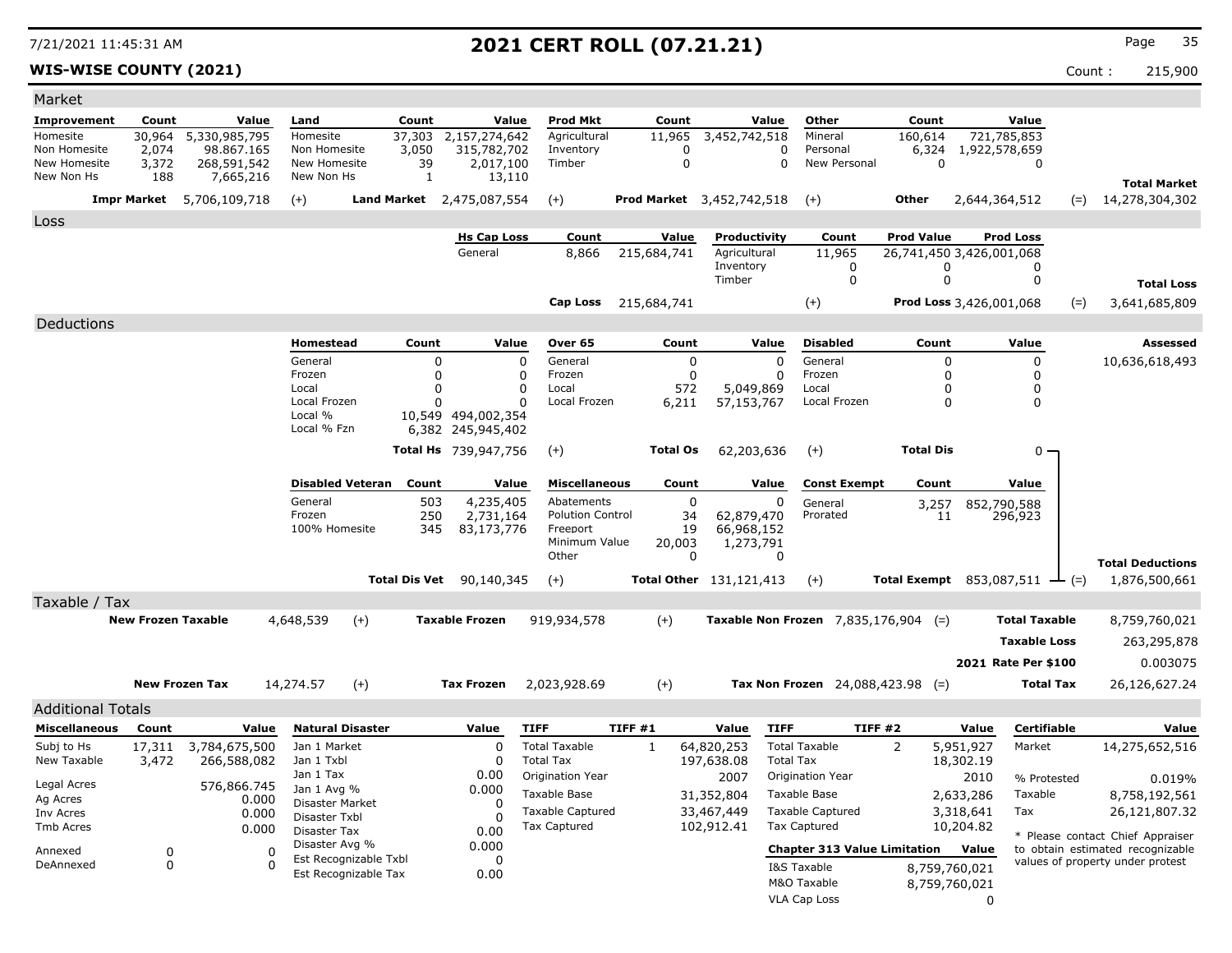**WT1-WCID #1 (2021)** Count : 208,931

| <b>Total Market</b><br>12,879,629,785                                |
|----------------------------------------------------------------------|
|                                                                      |
|                                                                      |
|                                                                      |
|                                                                      |
|                                                                      |
|                                                                      |
|                                                                      |
|                                                                      |
|                                                                      |
|                                                                      |
| <b>Total Loss</b>                                                    |
| 3,529,827,931                                                        |
|                                                                      |
| Assessed                                                             |
| 9,349,801,854                                                        |
|                                                                      |
|                                                                      |
|                                                                      |
|                                                                      |
|                                                                      |
|                                                                      |
|                                                                      |
|                                                                      |
|                                                                      |
|                                                                      |
| <b>Total Deductions</b>                                              |
| 832,407,748                                                          |
|                                                                      |
|                                                                      |
|                                                                      |
| 8,517,177,506                                                        |
| 540,495                                                              |
| 0.00008981                                                           |
| 764,879.17                                                           |
|                                                                      |
|                                                                      |
| Value                                                                |
| 12,877,151,719                                                       |
|                                                                      |
| 0.019%                                                               |
| 8,515,772,410                                                        |
| 764,752.98                                                           |
| * Please contact Chief Appraiser                                     |
| to obtain estimated recognizable<br>values of property under protest |
|                                                                      |
|                                                                      |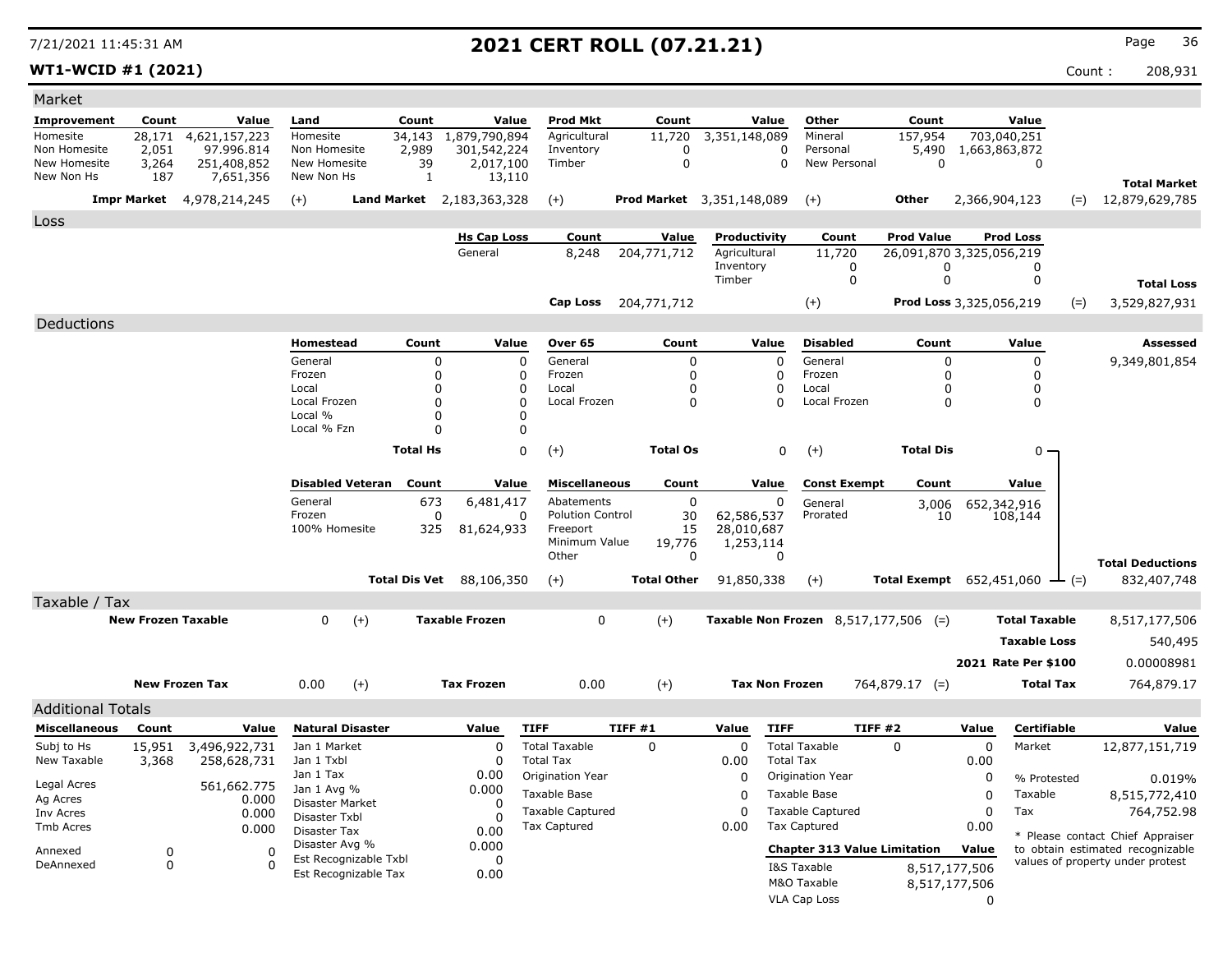**WT2-WISE CO WATER SUPPLY (2021)** 6,478

| Market                     |                           |                 |                                |                                               |                  |                             |                           |        |                       |                           |                       |                                     |                                                     |             |                      |       |                                  |
|----------------------------|---------------------------|-----------------|--------------------------------|-----------------------------------------------|------------------|-----------------------------|---------------------------|--------|-----------------------|---------------------------|-----------------------|-------------------------------------|-----------------------------------------------------|-------------|----------------------|-------|----------------------------------|
| Improvement                | Count                     | Value           | Land                           |                                               | Count            | Value                       | <b>Prod Mkt</b>           |        | Count                 |                           | Value                 | Other                               | Count                                               |             | Value                |       |                                  |
| Homesite                   | 2,570                     | 673,824,390     | Homesite                       |                                               | 2,909            | 266,519,805                 | Agricultural              |        | 107                   | 36,088,429                |                       | Mineral                             | 1,626                                               |             | 8,005,968            |       |                                  |
| Non Homesite               | 18                        | 814.741         | Non Homesite                   |                                               | 37               | 11,584,738                  | Inventory                 |        | 0                     |                           | 0                     | Personal                            | 761                                                 |             | 186,178,526          |       |                                  |
| New Homesite<br>New Non Hs | 90<br>$\mathbf 0$         | 15,282,710<br>0 | New Homesite<br>New Non Hs     |                                               | $\mathbf 0$<br>0 | $\mathbf 0$<br>$\mathbf 0$  | Timber                    |        | $\mathbf 0$           |                           | 0                     | New Personal                        | $\mathbf 0$                                         |             | $\mathbf 0$          |       |                                  |
|                            |                           |                 |                                |                                               |                  |                             |                           |        |                       |                           |                       |                                     |                                                     |             |                      |       | <b>Total Market</b>              |
|                            | <b>Impr Market</b>        | 689,921,841     | $(+)$                          | <b>Land Market</b>                            |                  | 278,104,543                 | $(+)$                     |        | <b>Prod Market</b>    | 36,088,429                |                       | $(+)$                               | Other                                               |             | 194,184,494          | $(=)$ | 1,198,299,307                    |
| Loss                       |                           |                 |                                |                                               |                  |                             |                           |        |                       |                           |                       |                                     |                                                     |             |                      |       |                                  |
|                            |                           |                 |                                |                                               |                  | <b>Hs Cap Loss</b>          | Count                     |        | Value                 | Productivity              |                       | Count                               | <b>Prod Value</b>                                   |             | <b>Prod Loss</b>     |       |                                  |
|                            |                           |                 |                                |                                               |                  | General                     | 592                       |        | 10,524,994            | Agricultural<br>Inventory |                       | 107<br>0                            | 102,440<br>0                                        |             | 35,985,989<br>0      |       |                                  |
|                            |                           |                 |                                |                                               |                  |                             |                           |        |                       | Timber                    |                       | $\mathbf 0$                         | $\mathbf 0$                                         |             | $\mathbf 0$          |       | <b>Total Loss</b>                |
|                            |                           |                 |                                |                                               |                  |                             | <b>Cap Loss</b>           |        | 10,524,994            |                           |                       | $(+)$                               | <b>Prod Loss</b>                                    |             | 35,985,989           | $(=)$ | 46,510,983                       |
|                            |                           |                 |                                |                                               |                  |                             |                           |        |                       |                           |                       |                                     |                                                     |             |                      |       |                                  |
| Deductions                 |                           |                 |                                |                                               |                  |                             |                           |        |                       |                           |                       |                                     |                                                     |             |                      |       |                                  |
|                            |                           |                 | Homestead                      |                                               | Count            | Value                       | Over 65                   |        | Count                 |                           | Value                 | <b>Disabled</b>                     | Count                                               |             | Value                |       | <b>Assessed</b>                  |
|                            |                           |                 | General<br>Frozen              |                                               | 0<br>$\mathbf 0$ | $\mathbf 0$<br>$\mathbf{0}$ | General<br>Frozen         |        | $\mathbf 0$<br>0      |                           | $\Omega$<br>0         | General<br>Frozen                   | $\mathbf 0$<br>0                                    |             | 0<br>0               |       | 1,151,788,324                    |
|                            |                           |                 | Local                          |                                               | 0                | 0                           | Local                     |        | 551                   | 3,215,337                 |                       | Local                               | 0                                                   |             | $\mathbf 0$          |       |                                  |
|                            |                           |                 | Local Frozen                   |                                               | $\mathbf 0$      | 0                           | Local Frozen              |        | $\mathbf 0$           |                           | 0                     | Local Frozen                        | $\mathbf 0$                                         |             | 0                    |       |                                  |
|                            |                           |                 | Local %<br>Local % Fzn         |                                               | 0<br>$\Omega$    | 0<br>0                      |                           |        |                       |                           |                       |                                     |                                                     |             |                      |       |                                  |
|                            |                           |                 |                                |                                               |                  |                             |                           |        |                       |                           |                       |                                     |                                                     |             |                      |       |                                  |
|                            |                           |                 |                                |                                               | <b>Total Hs</b>  | $\Omega$                    | $(+)$                     |        | <b>Total Os</b>       | 3,215,337                 |                       | $(+)$                               | <b>Total Dis</b>                                    |             | $0 \cdot$            |       |                                  |
|                            |                           |                 | <b>Disabled Veteran</b>        |                                               | Count            | Value                       | <b>Miscellaneous</b>      |        | Count                 |                           | Value                 | <b>Const Exempt</b>                 | Count                                               |             | Value                |       |                                  |
|                            |                           |                 | General                        |                                               | 42               | 453,500                     | Abatements                |        | 0                     |                           | 0                     | General                             | 243                                                 |             | 198,245,044          |       |                                  |
|                            |                           |                 | Frozen                         |                                               | $\mathbf 0$      | 0                           | <b>Polution Control</b>   |        | 0                     |                           | $\mathbf{0}$          | Prorated                            | 1                                                   |             | 188,779              |       |                                  |
|                            |                           |                 | 100% Homesite                  |                                               | 17               | 3,645,723                   | Freeport<br>Minimum Value |        | $\overline{4}$<br>501 | 38,957,465                | 47,319                |                                     |                                                     |             |                      |       |                                  |
|                            |                           |                 |                                |                                               |                  |                             | Other                     |        | 0                     |                           | $\mathbf{0}$          |                                     |                                                     |             |                      |       | <b>Total Deductions</b>          |
|                            |                           |                 |                                | <b>Total Dis Vet</b>                          |                  | 4,099,223                   | $(+)$                     |        | <b>Total Other</b>    | 39,004,784                |                       | $(+)$                               | <b>Total Exempt</b> $198,433,823$ $\rightarrow$ (=) |             |                      |       | 244,753,167                      |
| Taxable / Tax              |                           |                 |                                |                                               |                  |                             |                           |        |                       |                           |                       |                                     |                                                     |             |                      |       |                                  |
|                            | <b>New Frozen Taxable</b> |                 | $\Omega$                       | $(+)$                                         |                  | <b>Taxable Frozen</b>       | $\Omega$                  |        | $(+)$                 | <b>Taxable Non Frozen</b> |                       |                                     | $906,893,946$ (=)                                   |             | <b>Total Taxable</b> |       | 906,893,946                      |
|                            |                           |                 |                                |                                               |                  |                             |                           |        |                       |                           |                       |                                     |                                                     |             |                      |       |                                  |
|                            |                           |                 |                                |                                               |                  |                             |                           |        |                       |                           |                       |                                     |                                                     |             | <b>Taxable Loss</b>  |       | $-588$                           |
|                            |                           |                 |                                |                                               |                  |                             |                           |        |                       |                           |                       |                                     |                                                     |             | 2021 Rate Per \$100  |       | 0.00088                          |
|                            | <b>New Frozen Tax</b>     |                 | 0.00                           | $(+)$                                         |                  | <b>Tax Frozen</b>           | 0.00                      |        | $(+)$                 |                           | <b>Tax Non Frozen</b> |                                     | $798,067.19$ (=)                                    |             | <b>Total Tax</b>     |       | 798,067.19                       |
| <b>Additional Totals</b>   |                           |                 |                                |                                               |                  |                             |                           |        |                       |                           |                       |                                     |                                                     |             |                      |       |                                  |
| <b>Miscellaneous</b>       | Count                     | Value           | <b>Natural Disaster</b>        |                                               |                  | Value                       | <b>TIFF</b>               | TIFF#1 |                       | Value                     | <b>TIFF</b>           |                                     | TIFF#2                                              | Value       | Certifiable          |       | Value                            |
| Subj to Hs                 | 1,227                     | 260,272,772     | Jan 1 Market                   |                                               |                  | 0                           | <b>Total Taxable</b>      |        | $\mathbf 0$           | $\mathbf 0$               |                       | <b>Total Taxable</b>                | $\Omega$                                            | 0           | Market               |       | 1,198,125,587                    |
| New Taxable                | 87                        | 10,454,020      | Jan 1 Txbl                     |                                               |                  | $\Omega$                    | <b>Total Tax</b>          |        |                       | 0.00                      | <b>Total Tax</b>      |                                     |                                                     | 0.00        |                      |       |                                  |
| Legal Acres                |                           | 4,708.909       | Jan 1 Tax                      |                                               |                  | 0.00                        | Origination Year          |        |                       | 0                         |                       | Origination Year                    |                                                     | 0           | % Protested          |       | 0.014%                           |
| Ag Acres                   |                           | 0.000           | Jan 1 Avg %<br>Disaster Market |                                               |                  | 0.000<br>$\Omega$           | Taxable Base              |        |                       | 0                         |                       | Taxable Base                        |                                                     | 0           | Taxable              |       | 906,720,226                      |
| Inv Acres                  |                           | 0.000           | Disaster Txbl                  |                                               |                  | $\Omega$                    | <b>Taxable Captured</b>   |        |                       | $\mathbf 0$               |                       | <b>Taxable Captured</b>             |                                                     | 0           | Tax                  |       | 797,914.32                       |
| Tmb Acres                  |                           | 0.000           | Disaster Tax                   |                                               |                  | 0.00                        | <b>Tax Captured</b>       |        |                       | 0.00                      |                       | <b>Tax Captured</b>                 |                                                     | 0.00        |                      |       | * Please contact Chief Appraiser |
| Annexed                    | 0                         | $\Omega$        | Disaster Avg %                 |                                               |                  | 0.000                       |                           |        |                       |                           |                       | <b>Chapter 313 Value Limitation</b> |                                                     | Value       |                      |       | to obtain estimated recognizable |
| DeAnnexed                  | $\mathbf 0$               | $\Omega$        |                                | Est Recognizable Txbl<br>Est Recognizable Tax |                  | $\Omega$<br>0.00            |                           |        |                       |                           |                       | I&S Taxable                         |                                                     | 906,893,946 |                      |       | values of property under protest |
|                            |                           |                 |                                |                                               |                  |                             |                           |        |                       |                           |                       | M&O Taxable                         |                                                     | 906,893,946 |                      |       |                                  |
|                            |                           |                 |                                |                                               |                  |                             |                           |        |                       |                           |                       | <b>VLA Cap Loss</b>                 |                                                     | $\Omega$    |                      |       |                                  |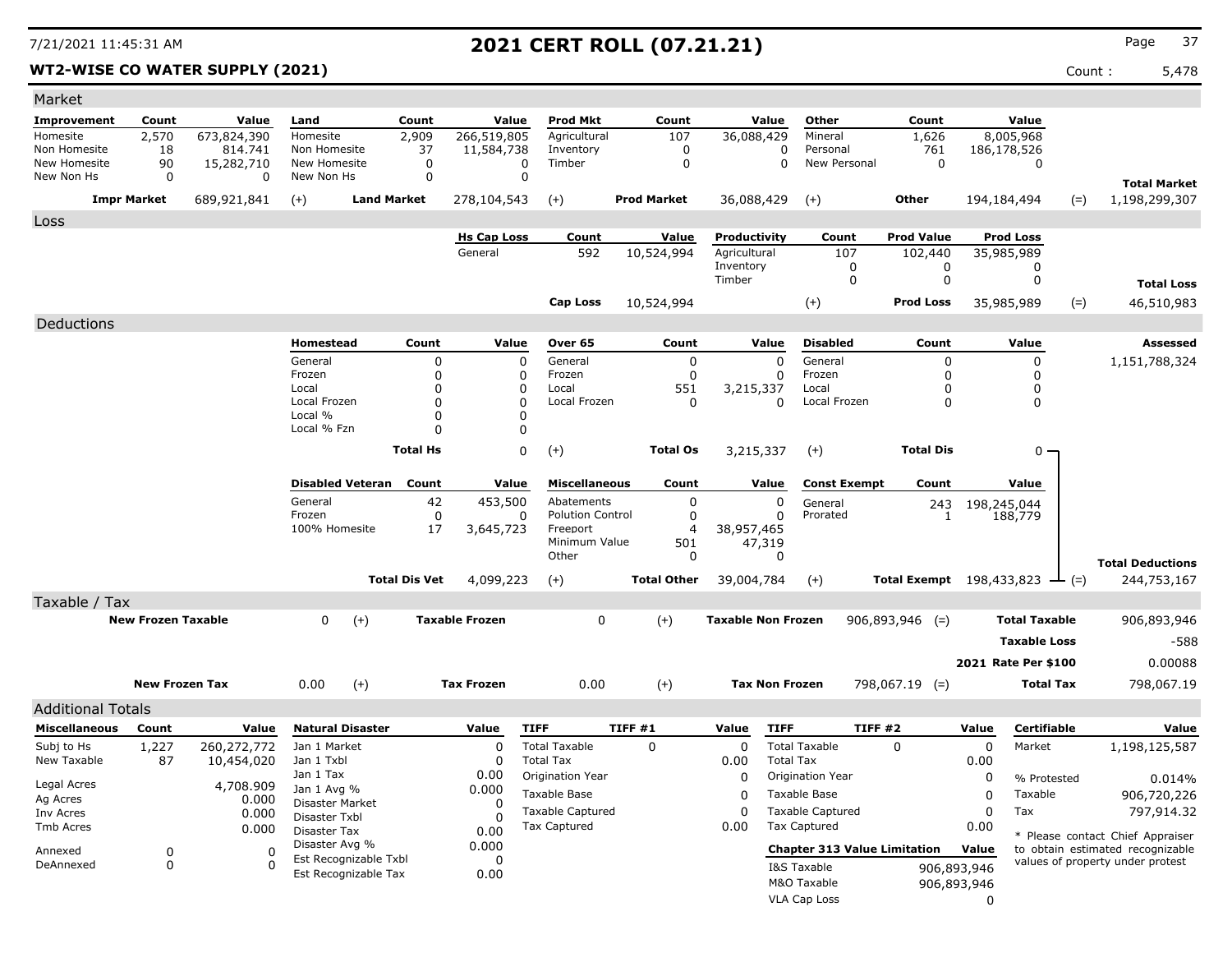WT3-CLEAR CREEK WATER (2021) **Count :** 892

| Market                   |                           |               |                                  |                      |                       |                         |                    |                           |                  |                                     |                     |            |                             |                                                                      |
|--------------------------|---------------------------|---------------|----------------------------------|----------------------|-----------------------|-------------------------|--------------------|---------------------------|------------------|-------------------------------------|---------------------|------------|-----------------------------|----------------------------------------------------------------------|
| Improvement              | Count                     | Value         | Land                             | Count                | Value                 | <b>Prod Mkt</b>         | Count              |                           | Value            | Other                               | Count               |            | Value                       |                                                                      |
| Homesite                 | 50                        | 4,297,235     | Homesite                         | 78                   | 3,444,750             | Agricultural            | 93                 | 31,792,840                |                  | Mineral                             | 649                 |            | 6,932,943                   |                                                                      |
| Non Homesite             | 5                         | 55.610        | Non Homesite                     | 22                   | 2,435,470             | Inventory               | 0                  |                           | 0                | Personal                            | 78                  |            | 15,605,382                  |                                                                      |
| New Homesite             | 15                        | 1,890,770     | New Homesite                     | 0                    | 0                     | Timber                  | 0                  |                           | 0                | New Personal                        | $\mathbf 0$         |            | 0                           |                                                                      |
| New Non Hs               | 1                         | 13,860        | New Non Hs                       | $\mathbf 0$          | 0                     |                         |                    |                           |                  |                                     |                     |            |                             | <b>Total Market</b>                                                  |
|                          | <b>Impr Market</b>        | 6,257,475     | $(+)$                            | <b>Land Market</b>   | 5,880,220             | $(+)$                   | <b>Prod Market</b> | 31,792,840                |                  | $(+)$                               | Other               |            | $(=)$<br>22,538,325         | 66,468,860                                                           |
| Loss                     |                           |               |                                  |                      |                       |                         |                    |                           |                  |                                     |                     |            |                             |                                                                      |
|                          |                           |               |                                  |                      | <b>Hs Cap Loss</b>    | Count                   | Value              | Productivity              |                  | Count                               | <b>Prod Value</b>   |            | <b>Prod Loss</b>            |                                                                      |
|                          |                           |               |                                  |                      | General               | 14                      | 333,910            | Agricultural              |                  | 93                                  | 345,240             |            | 31,447,600                  |                                                                      |
|                          |                           |               |                                  |                      |                       |                         |                    | Inventory                 |                  | 0                                   | 0                   |            | 0                           |                                                                      |
|                          |                           |               |                                  |                      |                       |                         |                    | Timber                    |                  | 0                                   | 0                   |            | 0                           | <b>Total Loss</b>                                                    |
|                          |                           |               |                                  |                      |                       | <b>Cap Loss</b>         | 333,910            |                           |                  | $(+)$                               | <b>Prod Loss</b>    |            | $(=)$<br>31,447,600         | 31,781,510                                                           |
| Deductions               |                           |               |                                  |                      |                       |                         |                    |                           |                  |                                     |                     |            |                             |                                                                      |
|                          |                           |               | Homestead                        | Count                | Value                 | Over 65                 | Count              |                           | Value            | <b>Disabled</b>                     | Count               |            | Value                       | Assessed                                                             |
|                          |                           |               | General                          | 0                    | 0                     | General                 | $\mathbf 0$        |                           | $\mathbf 0$      | General                             | 0                   |            | 0                           | 34,687,350                                                           |
|                          |                           |               | Frozen                           | 0                    | 0                     | Frozen                  | 0                  |                           | 0                | Frozen                              | 0                   |            | 0                           |                                                                      |
|                          |                           |               | Local                            | 0                    | 0                     | Local                   | 0                  |                           | 0                | Local                               | 0                   |            | 0                           |                                                                      |
|                          |                           |               | Local Frozen                     | $\Omega$             | $\Omega$              | Local Frozen            | 0                  |                           | $\Omega$         | Local Frozen                        | $\Omega$            |            | 0                           |                                                                      |
|                          |                           |               | Local %                          | $\Omega$             | O                     |                         |                    |                           |                  |                                     |                     |            |                             |                                                                      |
|                          |                           |               | Local % Fzn                      | $\Omega$             | $\Omega$              |                         |                    |                           |                  |                                     |                     |            |                             |                                                                      |
|                          |                           |               |                                  | <b>Total Hs</b>      | 0                     | $(+)$                   | <b>Total Os</b>    |                           | 0                | $(+)$                               | <b>Total Dis</b>    |            | $0 -$                       |                                                                      |
|                          |                           |               | <b>Disabled Veteran</b>          | Count                | Value                 | <b>Miscellaneous</b>    | Count              |                           | Value            | <b>Const Exempt</b>                 | Count               |            | Value                       |                                                                      |
|                          |                           |               | General                          | 1                    | 4,260                 | Abatements              | 0                  |                           | 0                | General                             | 6                   |            | 278,874                     |                                                                      |
|                          |                           |               | Frozen                           | 0                    | 0                     | <b>Polution Control</b> | $\overline{4}$     | 292,933                   |                  | Prorated                            | $\Omega$            |            | 0                           |                                                                      |
|                          |                           |               | 100% Homesite                    | 1                    | 312,060               | Freeport                | 0                  |                           | 0                |                                     |                     |            |                             |                                                                      |
|                          |                           |               |                                  |                      |                       | Minimum Value<br>Other  | 98<br>0            | 10,229                    | 0                |                                     |                     |            |                             |                                                                      |
|                          |                           |               |                                  |                      |                       |                         |                    |                           |                  |                                     |                     |            |                             | <b>Total Deductions</b>                                              |
|                          |                           |               |                                  | <b>Total Dis Vet</b> | 316,320               | $(+)$                   | <b>Total Other</b> | 303,162                   |                  | $(+)$                               | <b>Total Exempt</b> |            | $278,874$ $\rightarrow$ (=) | 898,356                                                              |
| Taxable / Tax            |                           |               |                                  |                      |                       |                         |                    |                           |                  |                                     |                     |            |                             |                                                                      |
|                          | <b>New Frozen Taxable</b> |               | 0<br>$(+)$                       |                      | <b>Taxable Frozen</b> | 0                       | $(+)$              | <b>Taxable Non Frozen</b> |                  |                                     | $33,788,994$ (=)    |            | <b>Total Taxable</b>        | 33,788,994                                                           |
|                          |                           |               |                                  |                      |                       |                         |                    |                           |                  |                                     |                     |            | <b>Taxable Loss</b>         | $-129$                                                               |
|                          |                           |               |                                  |                      |                       |                         |                    |                           |                  |                                     |                     |            | 2021 Rate Per \$100         | 0.000365                                                             |
|                          | <b>New Frozen Tax</b>     |               |                                  |                      | <b>Tax Frozen</b>     |                         |                    | <b>Tax Non Frozen</b>     |                  |                                     |                     |            |                             |                                                                      |
|                          |                           |               | 0.00<br>$(+)$                    |                      |                       | 0.00                    | $(+)$              |                           |                  |                                     | $12,333.03$ (=)     |            | Total Tax                   | 12,333.03                                                            |
| <b>Additional Totals</b> |                           |               |                                  |                      |                       |                         |                    |                           |                  |                                     |                     |            |                             |                                                                      |
| <b>Miscellaneous</b>     | Count                     | Value         | <b>Natural Disaster</b>          |                      | Value                 | <b>TIFF</b>             | TIFF #1            | Value                     | <b>TIFF</b>      | <b>TIFF #2</b>                      |                     | Value      | Certifiable                 | Value                                                                |
| Subj to Hs               | 22                        | 3,531,065     | Jan 1 Market                     |                      | $\Omega$              | <b>Total Taxable</b>    | 0                  | 0                         |                  | <b>Total Taxable</b>                | $\mathbf{0}$        | 0          | Market                      | 66,468,860                                                           |
| New Taxable              | 16                        | 1,904,630     | Jan 1 Txbl                       |                      | 0                     | <b>Total Tax</b>        |                    | 0.00                      | <b>Total Tax</b> |                                     |                     | 0.00       |                             |                                                                      |
| Legal Acres              |                           | 6,587.784     | Jan 1 Tax                        |                      | 0.00                  | Origination Year        |                    | 0                         |                  | Origination Year                    |                     | 0          | % Protested                 | $0\%$                                                                |
| Ag Acres                 |                           | 0.000         | Jan 1 Avg %                      |                      | 0.000                 | Taxable Base            |                    | 0                         |                  | Taxable Base                        |                     | 0          | Taxable                     | 33,788,994                                                           |
| Inv Acres                |                           | 0.000         | Disaster Market<br>Disaster Txbl |                      | 0                     | <b>Taxable Captured</b> |                    | 0                         |                  | <b>Taxable Captured</b>             |                     | 0          | Tax                         | 12,333.03                                                            |
| Tmb Acres                |                           | 0.000         | Disaster Tax                     |                      | 0.00                  | Tax Captured            |                    | 0.00                      |                  | Tax Captured                        |                     | 0.00       |                             |                                                                      |
|                          |                           |               | Disaster Avg %                   |                      | 0.000                 |                         |                    |                           |                  | <b>Chapter 313 Value Limitation</b> |                     | Value      |                             | * Please contact Chief Appraiser<br>to obtain estimated recognizable |
| Annexed<br>DeAnnexed     | 0<br>0                    | 0<br>$\Omega$ | Est Recognizable Txbl            |                      | 0                     |                         |                    |                           |                  |                                     |                     |            |                             | values of property under protest                                     |
|                          |                           |               | Est Recognizable Tax             |                      | 0.00                  |                         |                    |                           |                  | I&S Taxable<br>M&O Taxable          |                     | 33,788,994 |                             |                                                                      |
|                          |                           |               |                                  |                      |                       |                         |                    |                           |                  |                                     |                     | 33,788,994 |                             |                                                                      |
|                          |                           |               |                                  |                      |                       |                         |                    |                           |                  | VLA Cap Loss                        |                     | $\Omega$   |                             |                                                                      |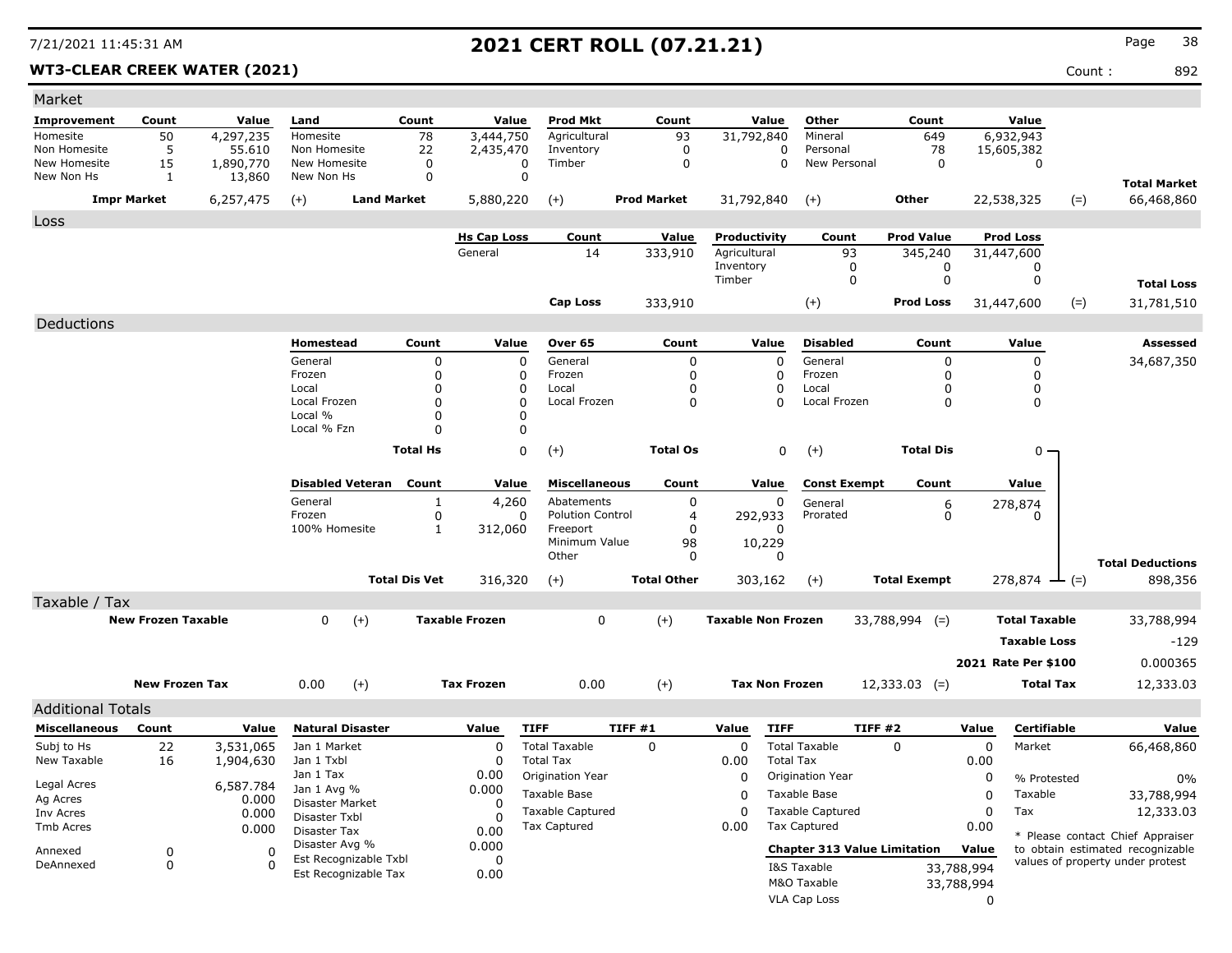### **WT4-NORTH FT WORTH WCID 1 (2021)** Count : 551

| Market                       |                           |            |                               |                      |                       |                           |                    |                           |                                     |                     |             |                             |       |                                      |
|------------------------------|---------------------------|------------|-------------------------------|----------------------|-----------------------|---------------------------|--------------------|---------------------------|-------------------------------------|---------------------|-------------|-----------------------------|-------|--------------------------------------|
| <b>Improvement</b>           | Count                     | Value      | Land                          | Count                | Value                 | <b>Prod Mkt</b>           | Count              | Value                     | Other                               | Count               |             | Value                       |       |                                      |
| Homesite                     | 165                       | 29,657,037 | Homesite                      | 169                  | 7,412,660             | Agricultural              | 4                  | 3,891,900                 | Mineral                             | 376                 |             | 2,256,753                   |       |                                      |
| Non Homesite<br>New Homesite | 0<br>3                    | 0<br>9,210 | Non Homesite<br>New Homesite  | 0<br>0               | 0<br>0                | Inventory<br>Timber       | 0<br>$\mathbf 0$   | 0<br>0                    | Personal<br>New Personal            | 2<br>$\mathbf 0$    |             | 190<br>$\Omega$             |       |                                      |
| New Non Hs                   | 0                         | 0          | New Non Hs                    | 0                    | $\mathbf 0$           |                           |                    |                           |                                     |                     |             |                             |       | <b>Total Market</b>                  |
|                              | <b>Impr Market</b>        | 29,666,247 | $(+)$                         | <b>Land Market</b>   | 7,412,660             | $(+)$                     | <b>Prod Market</b> | 3,891,900                 | $(+)$                               | Other               |             | 2,256,943                   | $(=)$ | 43,227,750                           |
| Loss                         |                           |            |                               |                      |                       |                           |                    |                           |                                     |                     |             |                             |       |                                      |
|                              |                           |            |                               |                      | <b>Hs Cap Loss</b>    | Count                     | <u>Value</u>       | Productivity              | Count                               | <b>Prod Value</b>   |             | <b>Prod Loss</b>            |       |                                      |
|                              |                           |            |                               |                      | General               | 12                        | 54,125             | Agricultural<br>Inventory | 4<br>0                              | 5,030<br>0          |             | 3,886,870<br>0              |       |                                      |
|                              |                           |            |                               |                      |                       |                           |                    | Timber                    | 0                                   | 0                   |             | 0                           |       | <b>Total Loss</b>                    |
|                              |                           |            |                               |                      |                       | Cap Loss                  | 54,125             |                           | $(+)$                               | <b>Prod Loss</b>    |             | 3,886,870                   | $(=)$ | 3,940,995                            |
| Deductions                   |                           |            |                               |                      |                       |                           |                    |                           |                                     |                     |             |                             |       |                                      |
|                              |                           |            | Homestead                     | Count                | Value                 | Over 65                   | Count              | Value                     | <b>Disabled</b>                     | Count               |             | Value                       |       | Assessed                             |
|                              |                           |            | General                       | 0                    | 0                     | General                   | 0                  | 0                         | General                             | 0                   |             | 0                           |       | 39,286,755                           |
|                              |                           |            | Frozen                        | $\Omega$             | 0                     | Frozen                    | 0                  | 0                         | Frozen                              | 0                   |             | 0                           |       |                                      |
|                              |                           |            | Local                         | $\Omega$             | 0                     | Local                     | $\Omega$           | 0                         | Local                               |                     |             | 0                           |       |                                      |
|                              |                           |            | Local Frozen                  | $\Omega$             | 0                     | Local Frozen              | 0                  | $\Omega$                  | Local Frozen                        | 0                   |             | 0                           |       |                                      |
|                              |                           |            | Local %                       | $\Omega$             | 0                     |                           |                    |                           |                                     |                     |             |                             |       |                                      |
|                              |                           |            | Local % Fzn                   | $\Omega$             | 0                     |                           |                    |                           |                                     |                     |             |                             |       |                                      |
|                              |                           |            |                               | <b>Total Hs</b>      | 0                     | $^{(+)}$                  | <b>Total Os</b>    | 0                         | $(+)$                               | <b>Total Dis</b>    |             | 0 -                         |       |                                      |
|                              |                           |            | <b>Disabled Veteran</b> Count |                      | Value                 | <b>Miscellaneous</b>      | Count              | Value                     | <b>Const Exempt</b>                 | Count               |             | Value                       |       |                                      |
|                              |                           |            | General                       | 5                    | 53,000                | Abatements                | 0                  | 0                         | General                             | 1                   |             | 1,703,410                   |       |                                      |
|                              |                           |            | Frozen                        | 0                    | 0                     | <b>Polution Control</b>   | 0                  | 0                         | Prorated                            | 0                   |             | 0                           |       |                                      |
|                              |                           |            | 100% Homesite                 | 2                    | 499,200               | Freeport<br>Minimum Value | $\Omega$           | 0<br>561                  |                                     |                     |             |                             |       |                                      |
|                              |                           |            |                               |                      |                       | Other                     | 19<br>$\Omega$     | 0                         |                                     |                     |             |                             |       |                                      |
|                              |                           |            |                               | <b>Total Dis Vet</b> | 552,200               | $(+)$                     | <b>Total Other</b> | 561                       | $(+)$                               | <b>Total Exempt</b> |             | $1,703,410 \rightarrow$ (=) |       | <b>Total Deductions</b><br>2,256,171 |
| Taxable / Tax                |                           |            |                               |                      |                       |                           |                    |                           |                                     |                     |             |                             |       |                                      |
|                              | <b>New Frozen Taxable</b> |            | $(+)$<br>$\mathbf{0}$         |                      | <b>Taxable Frozen</b> | 0                         | $(+)$              | <b>Taxable Non Frozen</b> |                                     | $37,030,584$ (=)    |             | <b>Total Taxable</b>        |       | 37,030,584                           |
|                              |                           |            |                               |                      |                       |                           |                    |                           |                                     |                     |             | <b>Taxable Loss</b>         |       | 7                                    |
|                              |                           |            |                               |                      |                       |                           |                    |                           |                                     |                     |             | 2021 Rate Per \$100         |       | 0.006                                |
|                              |                           |            |                               |                      |                       |                           |                    |                           |                                     |                     |             |                             |       |                                      |
|                              | <b>New Frozen Tax</b>     |            | $(+)$<br>0.00                 |                      | <b>Tax Frozen</b>     | 0.00                      | $(+)$              | <b>Tax Non Frozen</b>     |                                     | $222,183.46$ (=)    |             | <b>Total Tax</b>            |       | 222,183.46                           |
| <b>Additional Totals</b>     |                           |            |                               |                      |                       |                           |                    |                           |                                     |                     |             |                             |       |                                      |
| <b>Miscellaneous</b>         | Count                     | Value      | <b>Natural Disaster</b>       |                      | Value                 | <b>TIFF</b>               | TIFF#1             | <b>TIFF</b><br>Value      |                                     | TIFF #2             | Value       | Certifiable                 |       | Value                                |
| Subj to Hs                   | 111                       | 23,948,932 | Jan 1 Market                  |                      | 0                     | <b>Total Taxable</b>      | 0                  | 0                         | <b>Total Taxable</b>                | $\mathbf{0}$        | 0           | Market                      |       | 43,227,750                           |
| New Taxable                  | 3                         | 9,210      | Jan 1 Txbl                    |                      | 0                     | <b>Total Tax</b>          |                    | 0.00                      | <b>Total Tax</b>                    |                     | 0.00        |                             |       |                                      |
| Legal Acres                  |                           | 157.487    | Jan 1 Tax<br>Jan 1 Avg %      |                      | 0.00<br>0.000         | Origination Year          |                    | 0                         | Origination Year                    |                     | 0           | % Protested                 |       | $0\%$                                |
| Ag Acres                     |                           | 0.000      | Disaster Market               |                      | 0                     | Taxable Base              |                    | 0                         | Taxable Base                        |                     | $\mathbf 0$ | Taxable                     |       | 37,030,584                           |
| Inv Acres                    |                           | 0.000      | Disaster Txbl                 |                      | O                     | <b>Taxable Captured</b>   |                    | 0                         | <b>Taxable Captured</b>             |                     | 0           | Tax                         |       | 222,183.46                           |
| Tmb Acres                    |                           | 0.000      | Disaster Tax                  |                      | 0.00                  | <b>Tax Captured</b>       |                    | 0.00                      | Tax Captured                        |                     | 0.00        |                             |       | * Please contact Chief Appraiser     |
| Annexed                      | 0                         | 0          | Disaster Avg %                |                      | 0.000                 |                           |                    |                           | <b>Chapter 313 Value Limitation</b> |                     | Value       |                             |       | to obtain estimated recognizable     |
| DeAnnexed                    | 0                         | 0          | Est Recognizable Txbl         |                      | 0                     |                           |                    |                           | I&S Taxable                         |                     | 37,030,584  |                             |       | values of property under protest     |
|                              |                           |            | Est Recognizable Tax          |                      | 0.00                  |                           |                    |                           | M&O Taxable                         |                     | 37,030,584  |                             |       |                                      |
|                              |                           |            |                               |                      |                       |                           |                    |                           | VLA Cap Loss                        |                     | 0           |                             |       |                                      |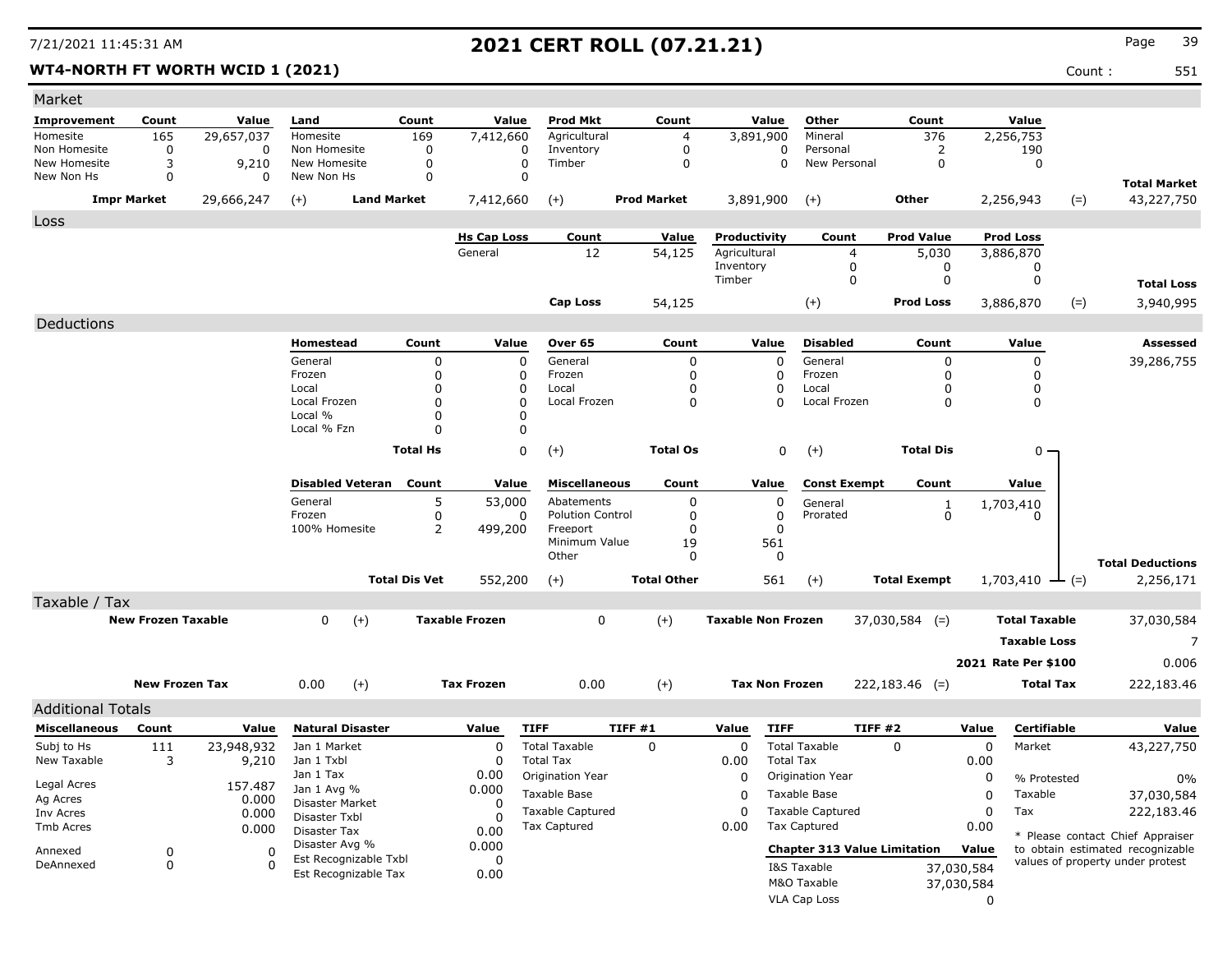**WT5-ALPHA RANCH WCID (2021)** Count : 254

| <b>Improvement</b><br>Count<br>Land<br>Count<br>Value<br><b>Prod Mkt</b><br>Count<br>Value<br>Other<br>Count<br>Value<br>Value<br>6,400<br>5<br>249<br>2,705,197<br>Homesite<br>Homesite<br>0<br>0<br>Agricultural<br>5,835,980<br>Mineral<br>1<br>0<br>$\mathbf 0$<br>Non Homesite<br>0<br>Non Homesite<br>0<br>0<br>Inventory<br>0<br>Personal<br>0<br>0<br>New Homesite<br>$\mathbf 0$<br>0<br>New Homesite<br>0<br>Timber<br>0<br>$\Omega$<br>New Personal<br>0<br>$\mathbf 0$<br>0<br>$\mathbf 0$<br>0<br>0<br>New Non Hs<br>New Non Hs<br>$\Omega$<br><b>Total Market</b><br>8,547,577<br><b>Impr Market</b><br>6,400<br>$(+)$<br><b>Land Market</b><br>0<br>$(+)$<br><b>Prod Market</b><br>5,835,980<br>$(+)$<br>Other<br>2,705,197<br>$(=)$<br><b>Hs Cap Loss</b><br>Value<br>Productivity<br><b>Prod Value</b><br><b>Prod Loss</b><br>Count<br>Count<br>$\mathbf 0$<br>0<br>Agricultural<br>5<br>General<br>43,810<br>5,792,170<br>Inventory<br>0<br>0<br>0<br>Timber<br>0<br>0<br>0<br><b>Total Loss</b><br>0<br>$(+)$<br><b>Cap Loss</b><br><b>Prod Loss</b><br>5,792,170<br>$(=)$<br>5,792,170<br>Deductions<br><b>Disabled</b><br>Homestead<br>Count<br>Over 65<br>Count<br>Value<br>Value<br><b>Assessed</b><br>Value<br>Count<br>0<br>0<br>0<br>General<br>0<br>2,755,407<br>General<br>0<br>General<br>0<br>Frozen<br>0<br>Frozen<br>0<br>0<br>Frozen<br>0<br>0<br>O<br>Local<br>0<br>Local<br>0<br>0<br>Local<br>0<br>0<br>O<br>Local Frozen<br>0<br>Local Frozen<br>0<br>$\Omega$<br>Local Frozen<br>0<br>$\Omega$<br>0<br>Local %<br>0<br>O<br>Local % Fzn<br>0<br>$\Omega$<br>0<br>$(+)$<br><b>Total Os</b><br><b>Total Dis</b><br><b>Total Hs</b><br>0<br>$(+)$<br>$0 -$<br>Count<br><b>Disabled Veteran</b><br>Value<br><b>Miscellaneous</b><br>Count<br>Value<br><b>Const Exempt</b><br>Count<br>Value<br>General<br>0<br>$\Omega$<br>Abatements<br>0<br>0<br>General<br>2<br>23<br>$\mathbf 0$<br>Frozen<br>0<br><b>Polution Control</b><br>0<br>0<br>Prorated<br>0<br>0<br>100% Homesite<br>0<br>Freeport<br>$\Omega$<br>$\Omega$<br>$\Omega$<br>Minimum Value<br>34<br>1,164<br>Other<br>0<br>0<br><b>Total Deductions</b><br><b>Total Dis Vet</b><br><b>Total Other</b><br><b>Total Exempt</b><br>0<br>$(+)$<br>23 $-(-)$<br>1,187<br>1,164<br>$(+)$<br>Taxable / Tax<br><b>New Frozen Taxable</b><br><b>Taxable Frozen</b><br>$(+)$<br><b>Taxable Non Frozen</b><br><b>Total Taxable</b><br>0<br>$(+)$<br>0<br>$2,754,220$ (=)<br>2,754,220<br><b>Taxable Loss</b><br>0<br>2021 Rate Per \$100<br>0.01<br>$(+)$<br><b>New Frozen Tax</b><br>0.00<br>$(+)$<br><b>Tax Frozen</b><br>0.00<br><b>Tax Non Frozen</b><br>$27,542.20$ (=)<br><b>Total Tax</b><br>27,542.20<br><b>Additional Totals</b><br><b>TIFF #1</b><br><b>TIFF #2</b><br><b>Natural Disaster</b><br><b>TIFF</b><br><b>TIFF</b><br><b>Certifiable</b><br>Value<br><b>Miscellaneous</b><br>Count<br>Value<br>Value<br>Value<br>Value<br>0<br>Subj to Hs<br>Jan 1 Market<br><b>Total Taxable</b><br>0<br><b>Total Taxable</b><br>$\Omega$<br>0<br>Market<br>8,547,577<br>0<br>0<br>0<br>New Taxable<br>Jan 1 Txbl<br><b>Total Tax</b><br>0<br><b>Total Tax</b><br>0.00<br>0.00<br>0<br>0<br>Jan 1 Tax<br>0.00<br>Origination Year<br>0<br>Origination Year<br>0<br>% Protested<br>0%<br>Legal Acres<br>792.500<br>Jan 1 Avg %<br>0.000<br>Taxable Base<br>Taxable Base<br>0<br>0<br>Taxable<br>2,754,220<br>Ag Acres<br>0.000<br>Disaster Market<br>0<br><b>Taxable Captured</b><br><b>Taxable Captured</b><br>Tax<br>27,542.20<br>0<br>$\Omega$<br>Inv Acres<br>0.000<br>Disaster Txbl<br><b>Tax Captured</b><br><b>Tax Captured</b><br>0.00<br>0.00<br>Tmb Acres<br>0.000<br>Disaster Tax<br>0.00<br>* Please contact Chief Appraiser<br>Disaster Avg %<br>0.000<br>to obtain estimated recognizable<br><b>Chapter 313 Value Limitation</b><br>Value<br>0<br>Annexed<br>0<br>Est Recognizable Txbl<br>0<br>values of property under protest<br>DeAnnexed<br>0<br>$\Omega$<br>2,754,220<br>I&S Taxable<br>Est Recognizable Tax<br>0.00<br>M&O Taxable<br>2,754,220<br>VLA Cap Loss | Market |  |  |  |  |  |   |  |  |
|----------------------------------------------------------------------------------------------------------------------------------------------------------------------------------------------------------------------------------------------------------------------------------------------------------------------------------------------------------------------------------------------------------------------------------------------------------------------------------------------------------------------------------------------------------------------------------------------------------------------------------------------------------------------------------------------------------------------------------------------------------------------------------------------------------------------------------------------------------------------------------------------------------------------------------------------------------------------------------------------------------------------------------------------------------------------------------------------------------------------------------------------------------------------------------------------------------------------------------------------------------------------------------------------------------------------------------------------------------------------------------------------------------------------------------------------------------------------------------------------------------------------------------------------------------------------------------------------------------------------------------------------------------------------------------------------------------------------------------------------------------------------------------------------------------------------------------------------------------------------------------------------------------------------------------------------------------------------------------------------------------------------------------------------------------------------------------------------------------------------------------------------------------------------------------------------------------------------------------------------------------------------------------------------------------------------------------------------------------------------------------------------------------------------------------------------------------------------------------------------------------------------------------------------------------------------------------------------------------------------------------------------------------------------------------------------------------------------------------------------------------------------------------------------------------------------------------------------------------------------------------------------------------------------------------------------------------------------------------------------------------------------------------------------------------------------------------------------------------------------------------------------------------------------------------------------------------------------------------------------------------------------------------------------------------------------------------------------------------------------------------------------------------------------------------------------------------------------------------------------------------------------------------------------------------------------------------------------------------------------------------------------------------------------------------------------------------------------------------------------------------------------------------------------------------------------------------------------------------------------------------------------------------------------------------------------------------------------------------------------------------------------------------------------------------------------------|--------|--|--|--|--|--|---|--|--|
|                                                                                                                                                                                                                                                                                                                                                                                                                                                                                                                                                                                                                                                                                                                                                                                                                                                                                                                                                                                                                                                                                                                                                                                                                                                                                                                                                                                                                                                                                                                                                                                                                                                                                                                                                                                                                                                                                                                                                                                                                                                                                                                                                                                                                                                                                                                                                                                                                                                                                                                                                                                                                                                                                                                                                                                                                                                                                                                                                                                                                                                                                                                                                                                                                                                                                                                                                                                                                                                                                                                                                                                                                                                                                                                                                                                                                                                                                                                                                                                                                                                                            |        |  |  |  |  |  |   |  |  |
|                                                                                                                                                                                                                                                                                                                                                                                                                                                                                                                                                                                                                                                                                                                                                                                                                                                                                                                                                                                                                                                                                                                                                                                                                                                                                                                                                                                                                                                                                                                                                                                                                                                                                                                                                                                                                                                                                                                                                                                                                                                                                                                                                                                                                                                                                                                                                                                                                                                                                                                                                                                                                                                                                                                                                                                                                                                                                                                                                                                                                                                                                                                                                                                                                                                                                                                                                                                                                                                                                                                                                                                                                                                                                                                                                                                                                                                                                                                                                                                                                                                                            |        |  |  |  |  |  |   |  |  |
|                                                                                                                                                                                                                                                                                                                                                                                                                                                                                                                                                                                                                                                                                                                                                                                                                                                                                                                                                                                                                                                                                                                                                                                                                                                                                                                                                                                                                                                                                                                                                                                                                                                                                                                                                                                                                                                                                                                                                                                                                                                                                                                                                                                                                                                                                                                                                                                                                                                                                                                                                                                                                                                                                                                                                                                                                                                                                                                                                                                                                                                                                                                                                                                                                                                                                                                                                                                                                                                                                                                                                                                                                                                                                                                                                                                                                                                                                                                                                                                                                                                                            |        |  |  |  |  |  |   |  |  |
|                                                                                                                                                                                                                                                                                                                                                                                                                                                                                                                                                                                                                                                                                                                                                                                                                                                                                                                                                                                                                                                                                                                                                                                                                                                                                                                                                                                                                                                                                                                                                                                                                                                                                                                                                                                                                                                                                                                                                                                                                                                                                                                                                                                                                                                                                                                                                                                                                                                                                                                                                                                                                                                                                                                                                                                                                                                                                                                                                                                                                                                                                                                                                                                                                                                                                                                                                                                                                                                                                                                                                                                                                                                                                                                                                                                                                                                                                                                                                                                                                                                                            |        |  |  |  |  |  |   |  |  |
|                                                                                                                                                                                                                                                                                                                                                                                                                                                                                                                                                                                                                                                                                                                                                                                                                                                                                                                                                                                                                                                                                                                                                                                                                                                                                                                                                                                                                                                                                                                                                                                                                                                                                                                                                                                                                                                                                                                                                                                                                                                                                                                                                                                                                                                                                                                                                                                                                                                                                                                                                                                                                                                                                                                                                                                                                                                                                                                                                                                                                                                                                                                                                                                                                                                                                                                                                                                                                                                                                                                                                                                                                                                                                                                                                                                                                                                                                                                                                                                                                                                                            |        |  |  |  |  |  |   |  |  |
|                                                                                                                                                                                                                                                                                                                                                                                                                                                                                                                                                                                                                                                                                                                                                                                                                                                                                                                                                                                                                                                                                                                                                                                                                                                                                                                                                                                                                                                                                                                                                                                                                                                                                                                                                                                                                                                                                                                                                                                                                                                                                                                                                                                                                                                                                                                                                                                                                                                                                                                                                                                                                                                                                                                                                                                                                                                                                                                                                                                                                                                                                                                                                                                                                                                                                                                                                                                                                                                                                                                                                                                                                                                                                                                                                                                                                                                                                                                                                                                                                                                                            | Loss   |  |  |  |  |  |   |  |  |
|                                                                                                                                                                                                                                                                                                                                                                                                                                                                                                                                                                                                                                                                                                                                                                                                                                                                                                                                                                                                                                                                                                                                                                                                                                                                                                                                                                                                                                                                                                                                                                                                                                                                                                                                                                                                                                                                                                                                                                                                                                                                                                                                                                                                                                                                                                                                                                                                                                                                                                                                                                                                                                                                                                                                                                                                                                                                                                                                                                                                                                                                                                                                                                                                                                                                                                                                                                                                                                                                                                                                                                                                                                                                                                                                                                                                                                                                                                                                                                                                                                                                            |        |  |  |  |  |  |   |  |  |
|                                                                                                                                                                                                                                                                                                                                                                                                                                                                                                                                                                                                                                                                                                                                                                                                                                                                                                                                                                                                                                                                                                                                                                                                                                                                                                                                                                                                                                                                                                                                                                                                                                                                                                                                                                                                                                                                                                                                                                                                                                                                                                                                                                                                                                                                                                                                                                                                                                                                                                                                                                                                                                                                                                                                                                                                                                                                                                                                                                                                                                                                                                                                                                                                                                                                                                                                                                                                                                                                                                                                                                                                                                                                                                                                                                                                                                                                                                                                                                                                                                                                            |        |  |  |  |  |  |   |  |  |
|                                                                                                                                                                                                                                                                                                                                                                                                                                                                                                                                                                                                                                                                                                                                                                                                                                                                                                                                                                                                                                                                                                                                                                                                                                                                                                                                                                                                                                                                                                                                                                                                                                                                                                                                                                                                                                                                                                                                                                                                                                                                                                                                                                                                                                                                                                                                                                                                                                                                                                                                                                                                                                                                                                                                                                                                                                                                                                                                                                                                                                                                                                                                                                                                                                                                                                                                                                                                                                                                                                                                                                                                                                                                                                                                                                                                                                                                                                                                                                                                                                                                            |        |  |  |  |  |  |   |  |  |
|                                                                                                                                                                                                                                                                                                                                                                                                                                                                                                                                                                                                                                                                                                                                                                                                                                                                                                                                                                                                                                                                                                                                                                                                                                                                                                                                                                                                                                                                                                                                                                                                                                                                                                                                                                                                                                                                                                                                                                                                                                                                                                                                                                                                                                                                                                                                                                                                                                                                                                                                                                                                                                                                                                                                                                                                                                                                                                                                                                                                                                                                                                                                                                                                                                                                                                                                                                                                                                                                                                                                                                                                                                                                                                                                                                                                                                                                                                                                                                                                                                                                            |        |  |  |  |  |  |   |  |  |
|                                                                                                                                                                                                                                                                                                                                                                                                                                                                                                                                                                                                                                                                                                                                                                                                                                                                                                                                                                                                                                                                                                                                                                                                                                                                                                                                                                                                                                                                                                                                                                                                                                                                                                                                                                                                                                                                                                                                                                                                                                                                                                                                                                                                                                                                                                                                                                                                                                                                                                                                                                                                                                                                                                                                                                                                                                                                                                                                                                                                                                                                                                                                                                                                                                                                                                                                                                                                                                                                                                                                                                                                                                                                                                                                                                                                                                                                                                                                                                                                                                                                            |        |  |  |  |  |  |   |  |  |
|                                                                                                                                                                                                                                                                                                                                                                                                                                                                                                                                                                                                                                                                                                                                                                                                                                                                                                                                                                                                                                                                                                                                                                                                                                                                                                                                                                                                                                                                                                                                                                                                                                                                                                                                                                                                                                                                                                                                                                                                                                                                                                                                                                                                                                                                                                                                                                                                                                                                                                                                                                                                                                                                                                                                                                                                                                                                                                                                                                                                                                                                                                                                                                                                                                                                                                                                                                                                                                                                                                                                                                                                                                                                                                                                                                                                                                                                                                                                                                                                                                                                            |        |  |  |  |  |  |   |  |  |
|                                                                                                                                                                                                                                                                                                                                                                                                                                                                                                                                                                                                                                                                                                                                                                                                                                                                                                                                                                                                                                                                                                                                                                                                                                                                                                                                                                                                                                                                                                                                                                                                                                                                                                                                                                                                                                                                                                                                                                                                                                                                                                                                                                                                                                                                                                                                                                                                                                                                                                                                                                                                                                                                                                                                                                                                                                                                                                                                                                                                                                                                                                                                                                                                                                                                                                                                                                                                                                                                                                                                                                                                                                                                                                                                                                                                                                                                                                                                                                                                                                                                            |        |  |  |  |  |  |   |  |  |
|                                                                                                                                                                                                                                                                                                                                                                                                                                                                                                                                                                                                                                                                                                                                                                                                                                                                                                                                                                                                                                                                                                                                                                                                                                                                                                                                                                                                                                                                                                                                                                                                                                                                                                                                                                                                                                                                                                                                                                                                                                                                                                                                                                                                                                                                                                                                                                                                                                                                                                                                                                                                                                                                                                                                                                                                                                                                                                                                                                                                                                                                                                                                                                                                                                                                                                                                                                                                                                                                                                                                                                                                                                                                                                                                                                                                                                                                                                                                                                                                                                                                            |        |  |  |  |  |  |   |  |  |
|                                                                                                                                                                                                                                                                                                                                                                                                                                                                                                                                                                                                                                                                                                                                                                                                                                                                                                                                                                                                                                                                                                                                                                                                                                                                                                                                                                                                                                                                                                                                                                                                                                                                                                                                                                                                                                                                                                                                                                                                                                                                                                                                                                                                                                                                                                                                                                                                                                                                                                                                                                                                                                                                                                                                                                                                                                                                                                                                                                                                                                                                                                                                                                                                                                                                                                                                                                                                                                                                                                                                                                                                                                                                                                                                                                                                                                                                                                                                                                                                                                                                            |        |  |  |  |  |  |   |  |  |
|                                                                                                                                                                                                                                                                                                                                                                                                                                                                                                                                                                                                                                                                                                                                                                                                                                                                                                                                                                                                                                                                                                                                                                                                                                                                                                                                                                                                                                                                                                                                                                                                                                                                                                                                                                                                                                                                                                                                                                                                                                                                                                                                                                                                                                                                                                                                                                                                                                                                                                                                                                                                                                                                                                                                                                                                                                                                                                                                                                                                                                                                                                                                                                                                                                                                                                                                                                                                                                                                                                                                                                                                                                                                                                                                                                                                                                                                                                                                                                                                                                                                            |        |  |  |  |  |  |   |  |  |
|                                                                                                                                                                                                                                                                                                                                                                                                                                                                                                                                                                                                                                                                                                                                                                                                                                                                                                                                                                                                                                                                                                                                                                                                                                                                                                                                                                                                                                                                                                                                                                                                                                                                                                                                                                                                                                                                                                                                                                                                                                                                                                                                                                                                                                                                                                                                                                                                                                                                                                                                                                                                                                                                                                                                                                                                                                                                                                                                                                                                                                                                                                                                                                                                                                                                                                                                                                                                                                                                                                                                                                                                                                                                                                                                                                                                                                                                                                                                                                                                                                                                            |        |  |  |  |  |  |   |  |  |
|                                                                                                                                                                                                                                                                                                                                                                                                                                                                                                                                                                                                                                                                                                                                                                                                                                                                                                                                                                                                                                                                                                                                                                                                                                                                                                                                                                                                                                                                                                                                                                                                                                                                                                                                                                                                                                                                                                                                                                                                                                                                                                                                                                                                                                                                                                                                                                                                                                                                                                                                                                                                                                                                                                                                                                                                                                                                                                                                                                                                                                                                                                                                                                                                                                                                                                                                                                                                                                                                                                                                                                                                                                                                                                                                                                                                                                                                                                                                                                                                                                                                            |        |  |  |  |  |  |   |  |  |
|                                                                                                                                                                                                                                                                                                                                                                                                                                                                                                                                                                                                                                                                                                                                                                                                                                                                                                                                                                                                                                                                                                                                                                                                                                                                                                                                                                                                                                                                                                                                                                                                                                                                                                                                                                                                                                                                                                                                                                                                                                                                                                                                                                                                                                                                                                                                                                                                                                                                                                                                                                                                                                                                                                                                                                                                                                                                                                                                                                                                                                                                                                                                                                                                                                                                                                                                                                                                                                                                                                                                                                                                                                                                                                                                                                                                                                                                                                                                                                                                                                                                            |        |  |  |  |  |  |   |  |  |
|                                                                                                                                                                                                                                                                                                                                                                                                                                                                                                                                                                                                                                                                                                                                                                                                                                                                                                                                                                                                                                                                                                                                                                                                                                                                                                                                                                                                                                                                                                                                                                                                                                                                                                                                                                                                                                                                                                                                                                                                                                                                                                                                                                                                                                                                                                                                                                                                                                                                                                                                                                                                                                                                                                                                                                                                                                                                                                                                                                                                                                                                                                                                                                                                                                                                                                                                                                                                                                                                                                                                                                                                                                                                                                                                                                                                                                                                                                                                                                                                                                                                            |        |  |  |  |  |  |   |  |  |
|                                                                                                                                                                                                                                                                                                                                                                                                                                                                                                                                                                                                                                                                                                                                                                                                                                                                                                                                                                                                                                                                                                                                                                                                                                                                                                                                                                                                                                                                                                                                                                                                                                                                                                                                                                                                                                                                                                                                                                                                                                                                                                                                                                                                                                                                                                                                                                                                                                                                                                                                                                                                                                                                                                                                                                                                                                                                                                                                                                                                                                                                                                                                                                                                                                                                                                                                                                                                                                                                                                                                                                                                                                                                                                                                                                                                                                                                                                                                                                                                                                                                            |        |  |  |  |  |  |   |  |  |
|                                                                                                                                                                                                                                                                                                                                                                                                                                                                                                                                                                                                                                                                                                                                                                                                                                                                                                                                                                                                                                                                                                                                                                                                                                                                                                                                                                                                                                                                                                                                                                                                                                                                                                                                                                                                                                                                                                                                                                                                                                                                                                                                                                                                                                                                                                                                                                                                                                                                                                                                                                                                                                                                                                                                                                                                                                                                                                                                                                                                                                                                                                                                                                                                                                                                                                                                                                                                                                                                                                                                                                                                                                                                                                                                                                                                                                                                                                                                                                                                                                                                            |        |  |  |  |  |  |   |  |  |
|                                                                                                                                                                                                                                                                                                                                                                                                                                                                                                                                                                                                                                                                                                                                                                                                                                                                                                                                                                                                                                                                                                                                                                                                                                                                                                                                                                                                                                                                                                                                                                                                                                                                                                                                                                                                                                                                                                                                                                                                                                                                                                                                                                                                                                                                                                                                                                                                                                                                                                                                                                                                                                                                                                                                                                                                                                                                                                                                                                                                                                                                                                                                                                                                                                                                                                                                                                                                                                                                                                                                                                                                                                                                                                                                                                                                                                                                                                                                                                                                                                                                            |        |  |  |  |  |  |   |  |  |
|                                                                                                                                                                                                                                                                                                                                                                                                                                                                                                                                                                                                                                                                                                                                                                                                                                                                                                                                                                                                                                                                                                                                                                                                                                                                                                                                                                                                                                                                                                                                                                                                                                                                                                                                                                                                                                                                                                                                                                                                                                                                                                                                                                                                                                                                                                                                                                                                                                                                                                                                                                                                                                                                                                                                                                                                                                                                                                                                                                                                                                                                                                                                                                                                                                                                                                                                                                                                                                                                                                                                                                                                                                                                                                                                                                                                                                                                                                                                                                                                                                                                            |        |  |  |  |  |  |   |  |  |
|                                                                                                                                                                                                                                                                                                                                                                                                                                                                                                                                                                                                                                                                                                                                                                                                                                                                                                                                                                                                                                                                                                                                                                                                                                                                                                                                                                                                                                                                                                                                                                                                                                                                                                                                                                                                                                                                                                                                                                                                                                                                                                                                                                                                                                                                                                                                                                                                                                                                                                                                                                                                                                                                                                                                                                                                                                                                                                                                                                                                                                                                                                                                                                                                                                                                                                                                                                                                                                                                                                                                                                                                                                                                                                                                                                                                                                                                                                                                                                                                                                                                            |        |  |  |  |  |  |   |  |  |
|                                                                                                                                                                                                                                                                                                                                                                                                                                                                                                                                                                                                                                                                                                                                                                                                                                                                                                                                                                                                                                                                                                                                                                                                                                                                                                                                                                                                                                                                                                                                                                                                                                                                                                                                                                                                                                                                                                                                                                                                                                                                                                                                                                                                                                                                                                                                                                                                                                                                                                                                                                                                                                                                                                                                                                                                                                                                                                                                                                                                                                                                                                                                                                                                                                                                                                                                                                                                                                                                                                                                                                                                                                                                                                                                                                                                                                                                                                                                                                                                                                                                            |        |  |  |  |  |  |   |  |  |
|                                                                                                                                                                                                                                                                                                                                                                                                                                                                                                                                                                                                                                                                                                                                                                                                                                                                                                                                                                                                                                                                                                                                                                                                                                                                                                                                                                                                                                                                                                                                                                                                                                                                                                                                                                                                                                                                                                                                                                                                                                                                                                                                                                                                                                                                                                                                                                                                                                                                                                                                                                                                                                                                                                                                                                                                                                                                                                                                                                                                                                                                                                                                                                                                                                                                                                                                                                                                                                                                                                                                                                                                                                                                                                                                                                                                                                                                                                                                                                                                                                                                            |        |  |  |  |  |  |   |  |  |
|                                                                                                                                                                                                                                                                                                                                                                                                                                                                                                                                                                                                                                                                                                                                                                                                                                                                                                                                                                                                                                                                                                                                                                                                                                                                                                                                                                                                                                                                                                                                                                                                                                                                                                                                                                                                                                                                                                                                                                                                                                                                                                                                                                                                                                                                                                                                                                                                                                                                                                                                                                                                                                                                                                                                                                                                                                                                                                                                                                                                                                                                                                                                                                                                                                                                                                                                                                                                                                                                                                                                                                                                                                                                                                                                                                                                                                                                                                                                                                                                                                                                            |        |  |  |  |  |  |   |  |  |
|                                                                                                                                                                                                                                                                                                                                                                                                                                                                                                                                                                                                                                                                                                                                                                                                                                                                                                                                                                                                                                                                                                                                                                                                                                                                                                                                                                                                                                                                                                                                                                                                                                                                                                                                                                                                                                                                                                                                                                                                                                                                                                                                                                                                                                                                                                                                                                                                                                                                                                                                                                                                                                                                                                                                                                                                                                                                                                                                                                                                                                                                                                                                                                                                                                                                                                                                                                                                                                                                                                                                                                                                                                                                                                                                                                                                                                                                                                                                                                                                                                                                            |        |  |  |  |  |  |   |  |  |
|                                                                                                                                                                                                                                                                                                                                                                                                                                                                                                                                                                                                                                                                                                                                                                                                                                                                                                                                                                                                                                                                                                                                                                                                                                                                                                                                                                                                                                                                                                                                                                                                                                                                                                                                                                                                                                                                                                                                                                                                                                                                                                                                                                                                                                                                                                                                                                                                                                                                                                                                                                                                                                                                                                                                                                                                                                                                                                                                                                                                                                                                                                                                                                                                                                                                                                                                                                                                                                                                                                                                                                                                                                                                                                                                                                                                                                                                                                                                                                                                                                                                            |        |  |  |  |  |  |   |  |  |
|                                                                                                                                                                                                                                                                                                                                                                                                                                                                                                                                                                                                                                                                                                                                                                                                                                                                                                                                                                                                                                                                                                                                                                                                                                                                                                                                                                                                                                                                                                                                                                                                                                                                                                                                                                                                                                                                                                                                                                                                                                                                                                                                                                                                                                                                                                                                                                                                                                                                                                                                                                                                                                                                                                                                                                                                                                                                                                                                                                                                                                                                                                                                                                                                                                                                                                                                                                                                                                                                                                                                                                                                                                                                                                                                                                                                                                                                                                                                                                                                                                                                            |        |  |  |  |  |  |   |  |  |
|                                                                                                                                                                                                                                                                                                                                                                                                                                                                                                                                                                                                                                                                                                                                                                                                                                                                                                                                                                                                                                                                                                                                                                                                                                                                                                                                                                                                                                                                                                                                                                                                                                                                                                                                                                                                                                                                                                                                                                                                                                                                                                                                                                                                                                                                                                                                                                                                                                                                                                                                                                                                                                                                                                                                                                                                                                                                                                                                                                                                                                                                                                                                                                                                                                                                                                                                                                                                                                                                                                                                                                                                                                                                                                                                                                                                                                                                                                                                                                                                                                                                            |        |  |  |  |  |  |   |  |  |
|                                                                                                                                                                                                                                                                                                                                                                                                                                                                                                                                                                                                                                                                                                                                                                                                                                                                                                                                                                                                                                                                                                                                                                                                                                                                                                                                                                                                                                                                                                                                                                                                                                                                                                                                                                                                                                                                                                                                                                                                                                                                                                                                                                                                                                                                                                                                                                                                                                                                                                                                                                                                                                                                                                                                                                                                                                                                                                                                                                                                                                                                                                                                                                                                                                                                                                                                                                                                                                                                                                                                                                                                                                                                                                                                                                                                                                                                                                                                                                                                                                                                            |        |  |  |  |  |  |   |  |  |
|                                                                                                                                                                                                                                                                                                                                                                                                                                                                                                                                                                                                                                                                                                                                                                                                                                                                                                                                                                                                                                                                                                                                                                                                                                                                                                                                                                                                                                                                                                                                                                                                                                                                                                                                                                                                                                                                                                                                                                                                                                                                                                                                                                                                                                                                                                                                                                                                                                                                                                                                                                                                                                                                                                                                                                                                                                                                                                                                                                                                                                                                                                                                                                                                                                                                                                                                                                                                                                                                                                                                                                                                                                                                                                                                                                                                                                                                                                                                                                                                                                                                            |        |  |  |  |  |  |   |  |  |
|                                                                                                                                                                                                                                                                                                                                                                                                                                                                                                                                                                                                                                                                                                                                                                                                                                                                                                                                                                                                                                                                                                                                                                                                                                                                                                                                                                                                                                                                                                                                                                                                                                                                                                                                                                                                                                                                                                                                                                                                                                                                                                                                                                                                                                                                                                                                                                                                                                                                                                                                                                                                                                                                                                                                                                                                                                                                                                                                                                                                                                                                                                                                                                                                                                                                                                                                                                                                                                                                                                                                                                                                                                                                                                                                                                                                                                                                                                                                                                                                                                                                            |        |  |  |  |  |  |   |  |  |
|                                                                                                                                                                                                                                                                                                                                                                                                                                                                                                                                                                                                                                                                                                                                                                                                                                                                                                                                                                                                                                                                                                                                                                                                                                                                                                                                                                                                                                                                                                                                                                                                                                                                                                                                                                                                                                                                                                                                                                                                                                                                                                                                                                                                                                                                                                                                                                                                                                                                                                                                                                                                                                                                                                                                                                                                                                                                                                                                                                                                                                                                                                                                                                                                                                                                                                                                                                                                                                                                                                                                                                                                                                                                                                                                                                                                                                                                                                                                                                                                                                                                            |        |  |  |  |  |  |   |  |  |
|                                                                                                                                                                                                                                                                                                                                                                                                                                                                                                                                                                                                                                                                                                                                                                                                                                                                                                                                                                                                                                                                                                                                                                                                                                                                                                                                                                                                                                                                                                                                                                                                                                                                                                                                                                                                                                                                                                                                                                                                                                                                                                                                                                                                                                                                                                                                                                                                                                                                                                                                                                                                                                                                                                                                                                                                                                                                                                                                                                                                                                                                                                                                                                                                                                                                                                                                                                                                                                                                                                                                                                                                                                                                                                                                                                                                                                                                                                                                                                                                                                                                            |        |  |  |  |  |  |   |  |  |
|                                                                                                                                                                                                                                                                                                                                                                                                                                                                                                                                                                                                                                                                                                                                                                                                                                                                                                                                                                                                                                                                                                                                                                                                                                                                                                                                                                                                                                                                                                                                                                                                                                                                                                                                                                                                                                                                                                                                                                                                                                                                                                                                                                                                                                                                                                                                                                                                                                                                                                                                                                                                                                                                                                                                                                                                                                                                                                                                                                                                                                                                                                                                                                                                                                                                                                                                                                                                                                                                                                                                                                                                                                                                                                                                                                                                                                                                                                                                                                                                                                                                            |        |  |  |  |  |  |   |  |  |
|                                                                                                                                                                                                                                                                                                                                                                                                                                                                                                                                                                                                                                                                                                                                                                                                                                                                                                                                                                                                                                                                                                                                                                                                                                                                                                                                                                                                                                                                                                                                                                                                                                                                                                                                                                                                                                                                                                                                                                                                                                                                                                                                                                                                                                                                                                                                                                                                                                                                                                                                                                                                                                                                                                                                                                                                                                                                                                                                                                                                                                                                                                                                                                                                                                                                                                                                                                                                                                                                                                                                                                                                                                                                                                                                                                                                                                                                                                                                                                                                                                                                            |        |  |  |  |  |  |   |  |  |
|                                                                                                                                                                                                                                                                                                                                                                                                                                                                                                                                                                                                                                                                                                                                                                                                                                                                                                                                                                                                                                                                                                                                                                                                                                                                                                                                                                                                                                                                                                                                                                                                                                                                                                                                                                                                                                                                                                                                                                                                                                                                                                                                                                                                                                                                                                                                                                                                                                                                                                                                                                                                                                                                                                                                                                                                                                                                                                                                                                                                                                                                                                                                                                                                                                                                                                                                                                                                                                                                                                                                                                                                                                                                                                                                                                                                                                                                                                                                                                                                                                                                            |        |  |  |  |  |  |   |  |  |
|                                                                                                                                                                                                                                                                                                                                                                                                                                                                                                                                                                                                                                                                                                                                                                                                                                                                                                                                                                                                                                                                                                                                                                                                                                                                                                                                                                                                                                                                                                                                                                                                                                                                                                                                                                                                                                                                                                                                                                                                                                                                                                                                                                                                                                                                                                                                                                                                                                                                                                                                                                                                                                                                                                                                                                                                                                                                                                                                                                                                                                                                                                                                                                                                                                                                                                                                                                                                                                                                                                                                                                                                                                                                                                                                                                                                                                                                                                                                                                                                                                                                            |        |  |  |  |  |  |   |  |  |
|                                                                                                                                                                                                                                                                                                                                                                                                                                                                                                                                                                                                                                                                                                                                                                                                                                                                                                                                                                                                                                                                                                                                                                                                                                                                                                                                                                                                                                                                                                                                                                                                                                                                                                                                                                                                                                                                                                                                                                                                                                                                                                                                                                                                                                                                                                                                                                                                                                                                                                                                                                                                                                                                                                                                                                                                                                                                                                                                                                                                                                                                                                                                                                                                                                                                                                                                                                                                                                                                                                                                                                                                                                                                                                                                                                                                                                                                                                                                                                                                                                                                            |        |  |  |  |  |  |   |  |  |
|                                                                                                                                                                                                                                                                                                                                                                                                                                                                                                                                                                                                                                                                                                                                                                                                                                                                                                                                                                                                                                                                                                                                                                                                                                                                                                                                                                                                                                                                                                                                                                                                                                                                                                                                                                                                                                                                                                                                                                                                                                                                                                                                                                                                                                                                                                                                                                                                                                                                                                                                                                                                                                                                                                                                                                                                                                                                                                                                                                                                                                                                                                                                                                                                                                                                                                                                                                                                                                                                                                                                                                                                                                                                                                                                                                                                                                                                                                                                                                                                                                                                            |        |  |  |  |  |  |   |  |  |
|                                                                                                                                                                                                                                                                                                                                                                                                                                                                                                                                                                                                                                                                                                                                                                                                                                                                                                                                                                                                                                                                                                                                                                                                                                                                                                                                                                                                                                                                                                                                                                                                                                                                                                                                                                                                                                                                                                                                                                                                                                                                                                                                                                                                                                                                                                                                                                                                                                                                                                                                                                                                                                                                                                                                                                                                                                                                                                                                                                                                                                                                                                                                                                                                                                                                                                                                                                                                                                                                                                                                                                                                                                                                                                                                                                                                                                                                                                                                                                                                                                                                            |        |  |  |  |  |  |   |  |  |
|                                                                                                                                                                                                                                                                                                                                                                                                                                                                                                                                                                                                                                                                                                                                                                                                                                                                                                                                                                                                                                                                                                                                                                                                                                                                                                                                                                                                                                                                                                                                                                                                                                                                                                                                                                                                                                                                                                                                                                                                                                                                                                                                                                                                                                                                                                                                                                                                                                                                                                                                                                                                                                                                                                                                                                                                                                                                                                                                                                                                                                                                                                                                                                                                                                                                                                                                                                                                                                                                                                                                                                                                                                                                                                                                                                                                                                                                                                                                                                                                                                                                            |        |  |  |  |  |  | 0 |  |  |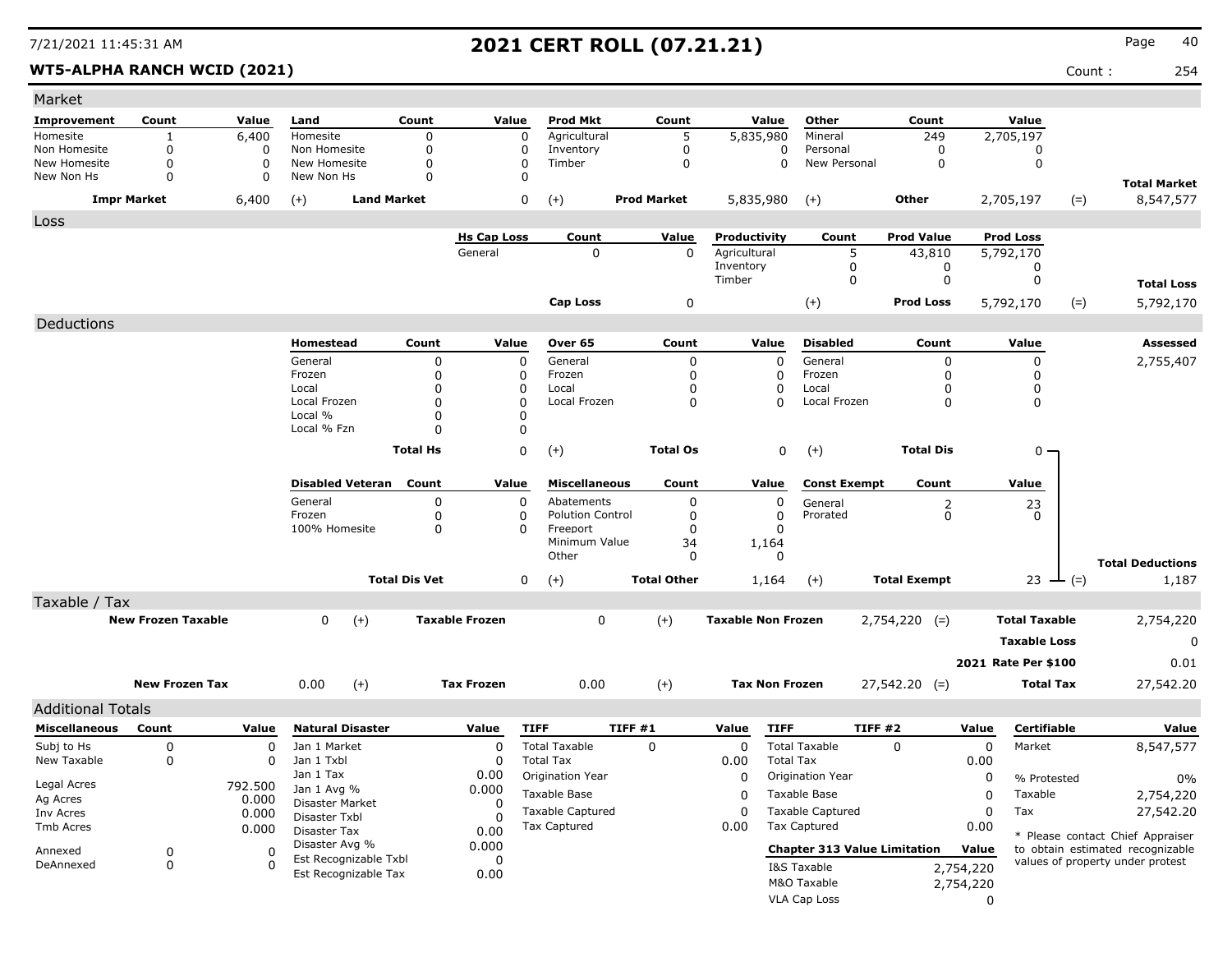### **WT6-RVR WATER CONTROL & IMP DIST 2 (2021)** Count : 7

| Market                   |                           |                  |                               |                      |                         |                         |                    |                           |                                     |                     |                      |                                                                      |                                  |
|--------------------------|---------------------------|------------------|-------------------------------|----------------------|-------------------------|-------------------------|--------------------|---------------------------|-------------------------------------|---------------------|----------------------|----------------------------------------------------------------------|----------------------------------|
| Improvement              | Count                     | Value            | Land                          | Count                | Value                   | <b>Prod Mkt</b>         | Count              | Value                     | Other                               | Count               | Value                |                                                                      |                                  |
| Homesite                 |                           | 44,770           | Homesite                      | 1                    | 11,980                  | Agricultural            | 6                  | 4,717,430                 | Mineral                             | 0                   | $\mathbf 0$          |                                                                      |                                  |
| Non Homesite             | 0                         | 0                | Non Homesite                  | 0                    | 0                       | Inventory               | 0                  | 0                         | Personal                            | $\mathbf 0$         | 0                    |                                                                      |                                  |
| New Homesite             | 0<br>$\Omega$             | 0<br>0           | New Homesite<br>New Non Hs    | 0<br>$\mathbf 0$     | $\mathbf 0$<br>$\Omega$ | Timber                  | $\mathbf 0$        | 0                         | New Personal                        | $\Omega$            | 0                    |                                                                      |                                  |
| New Non Hs               |                           |                  |                               |                      |                         |                         |                    |                           |                                     |                     |                      |                                                                      | <b>Total Market</b>              |
|                          | <b>Impr Market</b>        | 44,770           | $(+)$                         | <b>Land Market</b>   | 11,980                  | $(+)$                   | <b>Prod Market</b> | 4,717,430                 | $(+)$                               | Other               | $\mathbf 0$          | $(=)$                                                                | 4,774,180                        |
| Loss                     |                           |                  |                               |                      |                         |                         |                    |                           |                                     |                     |                      |                                                                      |                                  |
|                          |                           |                  |                               |                      | <b>Hs Cap Loss</b>      | Count                   | Value              | Productivity              | Count                               | <b>Prod Value</b>   | <b>Prod Loss</b>     |                                                                      |                                  |
|                          |                           |                  |                               |                      | General                 | $\Omega$                | $\mathbf 0$        | Agricultural<br>Inventory | 6                                   | 20,160              | 4,697,270            |                                                                      |                                  |
|                          |                           |                  |                               |                      |                         |                         |                    | Timber                    | 0<br>0                              | 0<br>$\mathbf 0$    | 0<br>0               |                                                                      | <b>Total Loss</b>                |
|                          |                           |                  |                               |                      |                         | Cap Loss                |                    |                           |                                     | <b>Prod Loss</b>    |                      |                                                                      |                                  |
| Deductions               |                           |                  |                               |                      |                         |                         | $\pmb{0}$          |                           | $(+)$                               |                     | 4,697,270            | $(=)$                                                                | 4,697,270                        |
|                          |                           |                  | Homestead                     | Count                | Value                   | Over 65                 | Count              | Value                     | <b>Disabled</b>                     | Count               | Value                |                                                                      | <b>Assessed</b>                  |
|                          |                           |                  | General                       | $\Omega$             | 0                       | General                 | 0                  | $\Omega$                  | General                             | 0                   | 0                    |                                                                      |                                  |
|                          |                           |                  | Frozen                        | $\Omega$             | 0                       | Frozen                  | 0                  | <sup>0</sup>              | Frozen                              | 0                   | 0                    |                                                                      | 76,910                           |
|                          |                           |                  | Local                         | O                    | 0                       | Local                   | 0                  |                           | Local                               | 0                   | 0                    |                                                                      |                                  |
|                          |                           |                  | Local Frozen                  | $\Omega$             | $\Omega$                | Local Frozen            | $\mathbf{0}$       |                           | Local Frozen                        | 0                   | 0                    |                                                                      |                                  |
|                          |                           |                  | Local %<br>Local % Fzn        | O<br>n               | 0<br>0                  |                         |                    |                           |                                     |                     |                      |                                                                      |                                  |
|                          |                           |                  |                               |                      |                         |                         |                    |                           |                                     |                     |                      |                                                                      |                                  |
|                          |                           |                  |                               | <b>Total Hs</b>      | 0                       | $(+)$                   | <b>Total Os</b>    | 0                         | $(+)$                               | <b>Total Dis</b>    |                      | $0 -$                                                                |                                  |
|                          |                           |                  | <b>Disabled Veteran</b>       | Count                | Value                   | <b>Miscellaneous</b>    | Count              | Value                     | <b>Const Exempt</b>                 | Count               | Value                |                                                                      |                                  |
|                          |                           |                  | General                       | 0                    | 0                       | Abatements              | 0                  | 0                         | General                             | 0                   | 0                    |                                                                      |                                  |
|                          |                           |                  | Frozen                        | 0                    | 0                       | <b>Polution Control</b> | 0                  | <sup>0</sup>              | Prorated                            | 0                   | 0                    |                                                                      |                                  |
|                          |                           |                  | 100% Homesite                 | 0                    | 0                       | Freeport                | O                  | 0                         |                                     |                     |                      |                                                                      |                                  |
|                          |                           |                  |                               |                      |                         | Minimum Value<br>Other  | 0<br>$\Omega$      | $\Omega$<br>$\Omega$      |                                     |                     |                      |                                                                      |                                  |
|                          |                           |                  |                               |                      |                         |                         |                    |                           |                                     |                     |                      |                                                                      | <b>Total Deductions</b>          |
|                          |                           |                  |                               | <b>Total Dis Vet</b> | 0                       | $(+)$                   | <b>Total Other</b> | 0                         | $(+)$                               | <b>Total Exempt</b> | $\mathbf 0$          | $-$ (=)                                                              | 0                                |
| Taxable / Tax            |                           |                  |                               |                      |                         |                         |                    |                           |                                     |                     |                      |                                                                      |                                  |
|                          | <b>New Frozen Taxable</b> |                  | $\mathbf 0$<br>$(+)$          |                      | <b>Taxable Frozen</b>   | 0                       | $(+)$              | <b>Taxable Non Frozen</b> |                                     | $76,910$ (=)        | <b>Total Taxable</b> |                                                                      | 76,910                           |
|                          |                           |                  |                               |                      |                         |                         |                    |                           |                                     |                     | <b>Taxable Loss</b>  |                                                                      | $\mathbf 0$                      |
|                          |                           |                  |                               |                      |                         |                         |                    |                           |                                     |                     | 2021 Rate Per \$100  |                                                                      | 0.00                             |
|                          | <b>New Frozen Tax</b>     |                  | $(+)$<br>0.00                 |                      | <b>Tax Frozen</b>       | 0.00                    | $(+)$              | <b>Tax Non Frozen</b>     |                                     | $0.00 (=)$          |                      | <b>Total Tax</b>                                                     | 0.00                             |
| <b>Additional Totals</b> |                           |                  |                               |                      |                         |                         |                    |                           |                                     |                     |                      |                                                                      |                                  |
| <b>Miscellaneous</b>     | Count                     | Value            | <b>Natural Disaster</b>       |                      | Value                   | <b>TIFF</b>             | TIFF #1            | <b>TIFF</b><br>Value      | <b>TIFF #2</b>                      |                     | Value                | <b>Certifiable</b>                                                   | Value                            |
| Subj to Hs               | 0                         | 0                | Jan 1 Market                  |                      | 0                       | <b>Total Taxable</b>    | 0                  | 0                         | <b>Total Taxable</b>                | 0                   | 0<br>Market          |                                                                      | 4,774,180                        |
| New Taxable              | 0                         | 0                | Jan 1 Txbl                    |                      | 0                       | <b>Total Tax</b>        |                    | <b>Total Tax</b><br>0.00  |                                     |                     | 0.00                 |                                                                      |                                  |
|                          |                           |                  | Jan 1 Tax                     |                      | 0.00                    | Origination Year        |                    |                           | 0 Origination Year                  |                     | 0                    | % Protested                                                          | $0\%$                            |
| Legal Acres<br>Ag Acres  |                           | 388.800<br>0.000 | Jan 1 Avg %                   |                      | 0.000                   | Taxable Base            |                    | 0                         | Taxable Base                        |                     | Taxable<br>0         |                                                                      | 76,910                           |
| Inv Acres                |                           | 0.000            | Disaster Market               |                      | 0                       | <b>Taxable Captured</b> |                    | 0                         | <b>Taxable Captured</b>             |                     | Tax<br>0             |                                                                      | 0.00                             |
| Tmb Acres                |                           | 0.000            | Disaster Txbl<br>Disaster Tax |                      | <sup>0</sup><br>0.00    | Tax Captured            |                    | 0.00                      | <b>Tax Captured</b>                 |                     | 0.00                 |                                                                      |                                  |
| Annexed                  | 0                         | 0                | Disaster Avg %                |                      | 0.000                   |                         |                    |                           | <b>Chapter 313 Value Limitation</b> |                     | Value                | * Please contact Chief Appraiser<br>to obtain estimated recognizable |                                  |
| DeAnnexed                | 0                         | 0                | Est Recognizable Txbl         |                      | 0                       |                         |                    |                           | I&S Taxable                         |                     | 76,910               |                                                                      | values of property under protest |
|                          |                           |                  | Est Recognizable Tax          |                      | 0.00                    |                         |                    |                           | M&O Taxable                         |                     | 0                    |                                                                      |                                  |
|                          |                           |                  |                               |                      |                         |                         |                    |                           | <b>VLA Cap Loss</b>                 |                     | $\mathbf 0$          |                                                                      |                                  |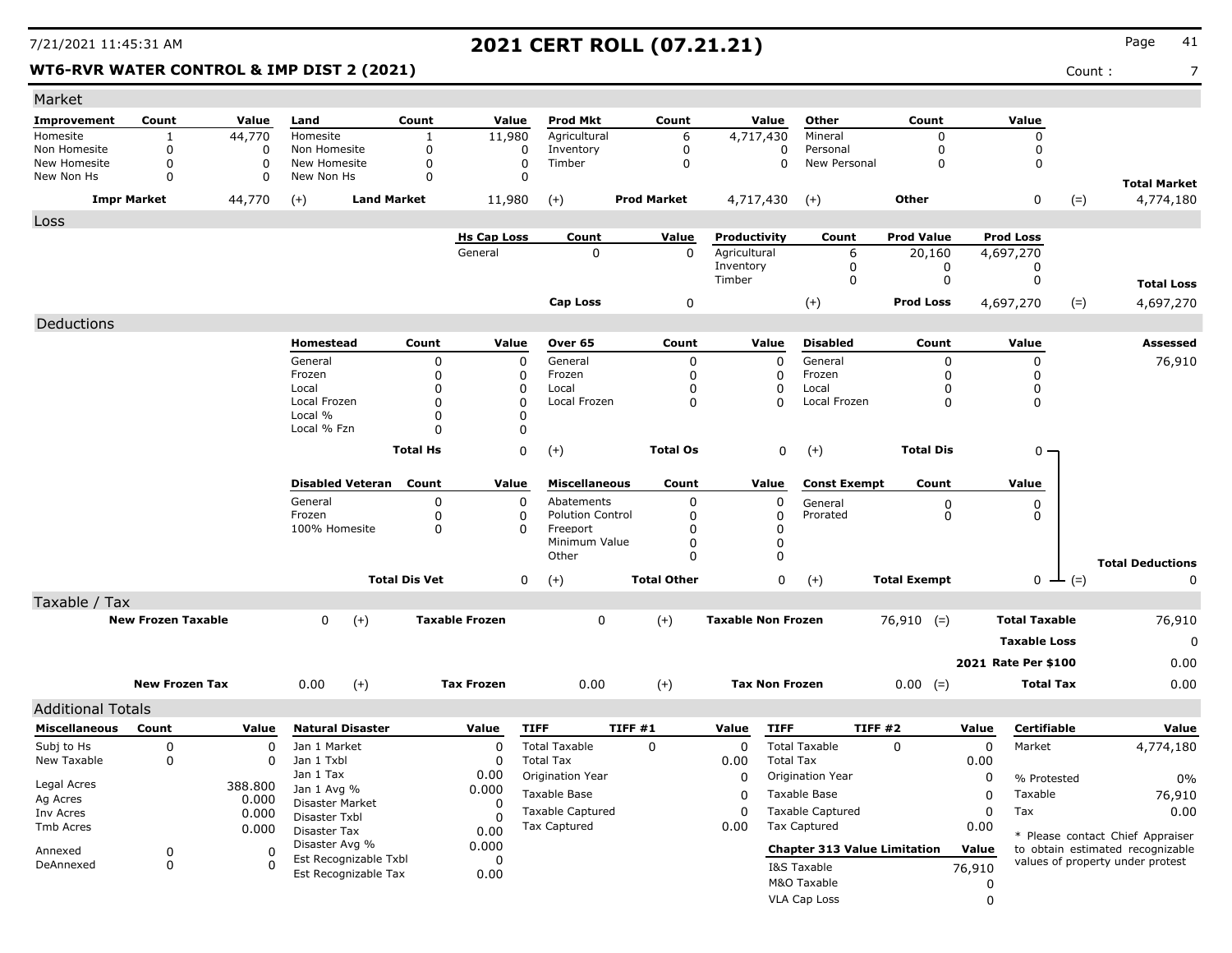### **WT7-RVR WATER CONTROL & IMP DIST 3 (2021)** Count : 24

| Market                   |                           |                    |                                  |                      |                       |                         |                         |                           |                                     |                     |                     |                           |                                                                      |
|--------------------------|---------------------------|--------------------|----------------------------------|----------------------|-----------------------|-------------------------|-------------------------|---------------------------|-------------------------------------|---------------------|---------------------|---------------------------|----------------------------------------------------------------------|
| <b>Improvement</b>       | Count                     | Value              | Land                             | Count                | Value                 | <b>Prod Mkt</b>         | Count                   | Value                     | Other                               | Count               | Value               |                           |                                                                      |
| Homesite                 | 6                         | 1,998,740          | Homesite                         | 3                    | 34,260                | Agricultural            | 21                      | 16,201,340                | Mineral                             | $\Omega$            |                     | $\Omega$                  |                                                                      |
| Non Homesite             | 0                         | $\Omega$           | Non Homesite                     | 1                    | 158,910               | Inventory               | 0                       |                           | 0<br>Personal                       | $\mathbf 0$         |                     | 0                         |                                                                      |
| New Homesite             | $\mathbf 0$               | $\Omega$           | New Homesite                     | 0                    | 0                     | Timber                  | $\mathbf 0$             |                           | New Personal<br>0                   | $\Omega$            |                     | 0                         |                                                                      |
| New Non Hs               | $\mathbf 0$               | 0                  | New Non Hs                       | 0                    | $\mathbf 0$           |                         |                         |                           |                                     |                     |                     |                           | <b>Total Market</b>                                                  |
|                          | <b>Impr Market</b>        | 1,998,740          | <b>Land Market</b><br>$(+)$      |                      | 193,170               | $(+)$                   | <b>Prod Market</b>      | 16,201,340                | $(+)$                               | Other               |                     | 0<br>$(=)$                | 18,393,250                                                           |
| Loss                     |                           |                    |                                  |                      |                       |                         |                         |                           |                                     |                     |                     |                           |                                                                      |
|                          |                           |                    |                                  |                      | <b>Hs Cap Loss</b>    | Count                   | Value                   | Productivity              | Count                               | <b>Prod Value</b>   | <b>Prod Loss</b>    |                           |                                                                      |
|                          |                           |                    |                                  |                      | General               | 0                       | 0                       | Agricultural<br>Inventory | 21<br>0                             | 114,300<br>0        | 16,087,040          | 0                         |                                                                      |
|                          |                           |                    |                                  |                      |                       |                         |                         | Timber                    | 0                                   | 0                   |                     | 0                         | <b>Total Loss</b>                                                    |
|                          |                           |                    |                                  |                      |                       |                         |                         |                           |                                     | <b>Prod Loss</b>    |                     |                           |                                                                      |
|                          |                           |                    |                                  |                      |                       | <b>Cap Loss</b>         | 0                       |                           | $(+)$                               |                     | 16,087,040          | $(=)$                     | 16,087,040                                                           |
| Deductions               |                           |                    |                                  |                      |                       |                         |                         |                           |                                     |                     |                     |                           |                                                                      |
|                          |                           |                    | Homestead                        | Count                | Value                 | Over 65                 | Count                   | Value                     | <b>Disabled</b>                     | Count               | Value               |                           | <b>Assessed</b>                                                      |
|                          |                           |                    | General                          | $\Omega$             | $\mathbf 0$           | General                 | 0                       | 0                         | General                             | 0                   |                     | $\mathbf 0$               | 2,306,210                                                            |
|                          |                           |                    | Frozen<br>Local                  | 0<br>O               | 0<br>0                | Frozen<br>Local         | $\mathbf 0$<br>$\Omega$ | 0<br>0                    | Frozen<br>Local                     | 0<br>0              |                     | 0<br>0                    |                                                                      |
|                          |                           |                    | Local Frozen                     | $\Omega$             | 0                     | Local Frozen            | 0                       | 0                         | Local Frozen                        | 0                   |                     | 0                         |                                                                      |
|                          |                           |                    | Local %                          | $\Omega$             | 0                     |                         |                         |                           |                                     |                     |                     |                           |                                                                      |
|                          |                           |                    | Local % Fzn                      | $\Omega$             | 0                     |                         |                         |                           |                                     |                     |                     |                           |                                                                      |
|                          |                           |                    |                                  | <b>Total Hs</b>      | 0                     | $(+)$                   | <b>Total Os</b>         |                           | 0<br>$(+)$                          | <b>Total Dis</b>    |                     | $0 -$                     |                                                                      |
|                          |                           |                    |                                  |                      |                       |                         |                         |                           |                                     |                     |                     |                           |                                                                      |
|                          |                           |                    | <b>Disabled Veteran</b>          | Count                | Value                 | <b>Miscellaneous</b>    | Count                   | Value                     | <b>Const Exempt</b>                 | Count               | Value               |                           |                                                                      |
|                          |                           |                    | General                          | 0                    | 0                     | Abatements              | 0                       | 0                         | General                             |                     |                     |                           |                                                                      |
|                          |                           |                    | Frozen                           | 0                    | 0                     | <b>Polution Control</b> | 0                       | 0                         | Prorated                            | $\frac{1}{0}$       | 158,910             | 0                         |                                                                      |
|                          |                           |                    | 100% Homesite                    | 0                    | 0                     | Freeport                | 0                       | 0                         |                                     |                     |                     |                           |                                                                      |
|                          |                           |                    |                                  |                      |                       | Minimum Value           | 0                       | 0                         |                                     |                     |                     |                           |                                                                      |
|                          |                           |                    |                                  |                      |                       | Other                   | $\Omega$                | 0                         |                                     |                     |                     |                           | <b>Total Deductions</b>                                              |
|                          |                           |                    |                                  | <b>Total Dis Vet</b> | 0                     | $(+)$                   | <b>Total Other</b>      | 0                         | $(+)$                               | <b>Total Exempt</b> |                     | 158,910 $\rightarrow$ (=) | 158,910                                                              |
| Taxable / Tax            |                           |                    |                                  |                      |                       |                         |                         |                           |                                     |                     |                     |                           |                                                                      |
|                          | <b>New Frozen Taxable</b> |                    | $(+)$<br>0                       |                      | <b>Taxable Frozen</b> | 0                       | $(+)$                   | <b>Taxable Non Frozen</b> |                                     | $2,147,300$ (=)     |                     | <b>Total Taxable</b>      | 2,147,300                                                            |
|                          |                           |                    |                                  |                      |                       |                         |                         |                           |                                     |                     |                     | <b>Taxable Loss</b>       | 0                                                                    |
|                          |                           |                    |                                  |                      |                       |                         |                         |                           |                                     |                     |                     |                           |                                                                      |
|                          |                           |                    |                                  |                      |                       |                         |                         |                           |                                     |                     | 2021 Rate Per \$100 |                           | 0.00                                                                 |
|                          | <b>New Frozen Tax</b>     |                    | 0.00<br>$(+)$                    |                      | <b>Tax Frozen</b>     | 0.00                    | $(+)$                   | <b>Tax Non Frozen</b>     |                                     | $0.00 (=)$          |                     | <b>Total Tax</b>          | 0.00                                                                 |
| <b>Additional Totals</b> |                           |                    |                                  |                      |                       |                         |                         |                           |                                     |                     |                     |                           |                                                                      |
| <b>Miscellaneous</b>     | Count                     | Value              | <b>Natural Disaster</b>          |                      | Value                 | <b>TIFF</b>             | TIFF#1                  | <b>TIFF</b><br>Value      |                                     | TIFF #2             | Value               | Certifiable               | Value                                                                |
| Subj to Hs               | 0                         | 0                  | Jan 1 Market                     |                      | $\mathbf 0$           | <b>Total Taxable</b>    | 0                       | 0                         | <b>Total Taxable</b>                | 0                   | 0                   | Market                    | 18,393,250                                                           |
| New Taxable              | 0                         | 0                  | Jan 1 Txbl                       |                      | 0                     | <b>Total Tax</b>        |                         | 0.00                      | <b>Total Tax</b>                    |                     | 0.00                |                           |                                                                      |
|                          |                           |                    | Jan 1 Tax                        |                      | 0.00                  | Origination Year        |                         | 0                         | Origination Year                    |                     | 0                   | % Protested               | 0%                                                                   |
| Legal Acres<br>Ag Acres  |                           | 2,209.497<br>0.000 | Jan 1 Avg %                      |                      | 0.000                 | Taxable Base            |                         | 0                         | Taxable Base                        |                     | 0                   | Taxable                   | 2,147,300                                                            |
| Inv Acres                |                           | 0.000              | Disaster Market<br>Disaster Txbl |                      | 0                     | <b>Taxable Captured</b> |                         | 0                         | <b>Taxable Captured</b>             |                     | 0<br>Tax            |                           | 0.00                                                                 |
| Tmb Acres                |                           | 0.000              | Disaster Tax                     |                      | $\Omega$<br>0.00      | <b>Tax Captured</b>     |                         | 0.00                      | <b>Tax Captured</b>                 |                     | 0.00                |                           |                                                                      |
|                          |                           |                    | Disaster Avg %                   |                      | 0.000                 |                         |                         |                           | <b>Chapter 313 Value Limitation</b> |                     | Value               |                           | * Please contact Chief Appraiser<br>to obtain estimated recognizable |
| Annexed<br>DeAnnexed     | 0<br>0                    | 0<br>$\Omega$      | Est Recognizable Txbl            |                      | 0                     |                         |                         |                           |                                     |                     |                     |                           | values of property under protest                                     |
|                          |                           |                    | Est Recognizable Tax             |                      | 0.00                  |                         |                         |                           | I&S Taxable                         |                     | 2,147,300           |                           |                                                                      |
|                          |                           |                    |                                  |                      |                       |                         |                         |                           | M&O Taxable                         |                     | 0                   |                           |                                                                      |
|                          |                           |                    |                                  |                      |                       |                         |                         |                           | VLA Cap Loss                        |                     | $\mathbf 0$         |                           |                                                                      |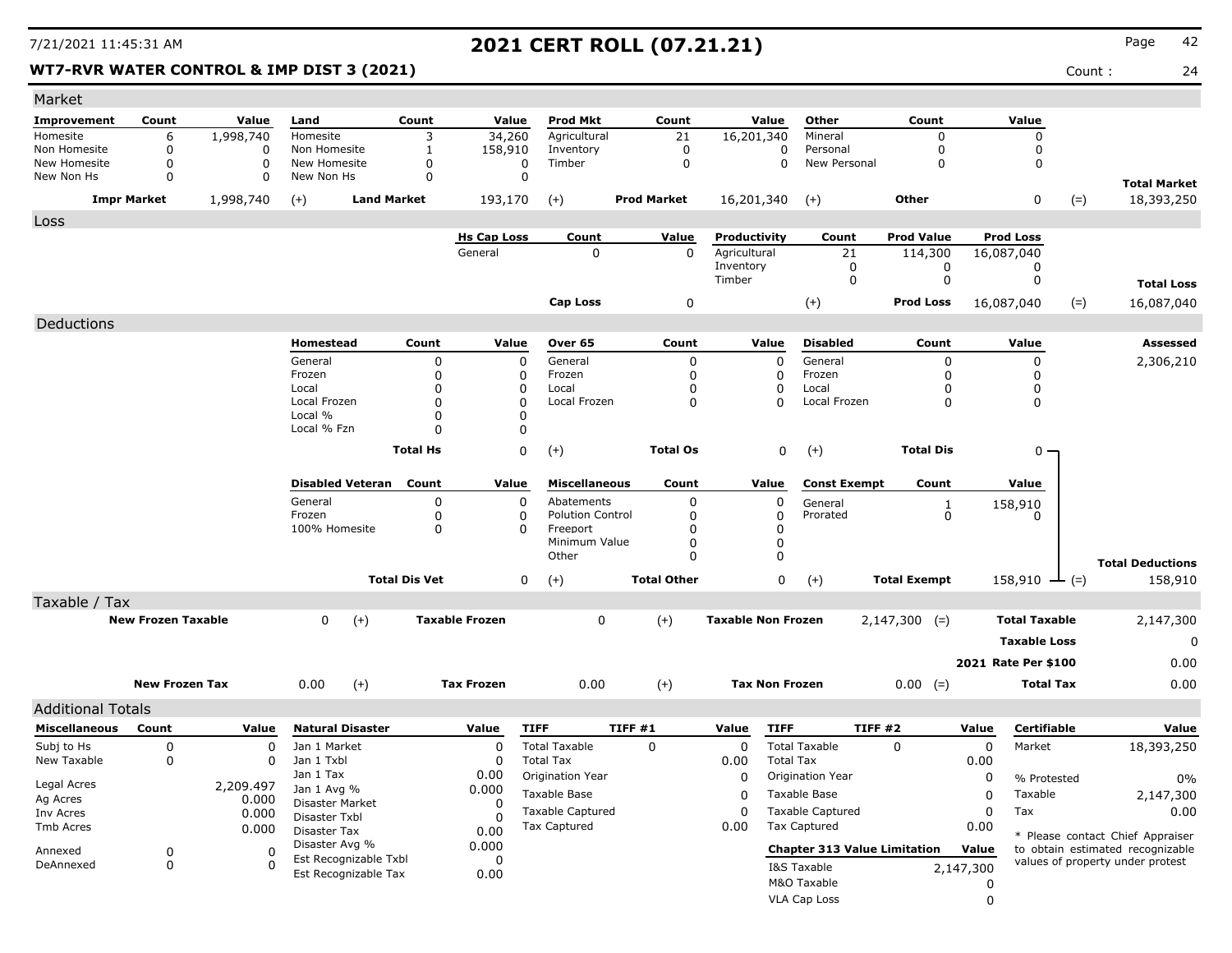### **WT8-RVR WATER CONTROL & IMP DIST 1 (2021)** Count : 10

| Market                     |                           |               |                                |                      |                       |                         |                    |                           |                                     |                     |                     |                      |                                  |
|----------------------------|---------------------------|---------------|--------------------------------|----------------------|-----------------------|-------------------------|--------------------|---------------------------|-------------------------------------|---------------------|---------------------|----------------------|----------------------------------|
| Improvement                | Count                     | Value         | Land                           | Count                | Value                 | <b>Prod Mkt</b>         | Count              | Value                     | Other                               | Count               | Value               |                      |                                  |
| Homesite                   | 0                         | $\mathbf 0$   | Homesite                       | 0                    | 0                     | Agricultural            | 9                  | 3,066,510                 | Mineral                             | 0                   |                     | 0                    |                                  |
| Non Homesite               | 0                         | $\Omega$      | Non Homesite                   | 1                    | 61,360                | Inventory               | 0                  | $\mathbf 0$               | Personal                            | 0                   |                     | 0                    |                                  |
| New Homesite<br>New Non Hs | $\mathbf 0$<br>$\Omega$   | $\Omega$<br>0 | New Homesite<br>New Non Hs     | 0<br>0               | 0<br>0                | Timber                  | $\mathbf 0$        | $\mathbf 0$               | New Personal                        | $\mathbf 0$         |                     | 0                    |                                  |
|                            | <b>Impr Market</b>        | 0             | <b>Land Market</b><br>$^{(+)}$ |                      | 61,360                | $(+)$                   | <b>Prod Market</b> | 3,066,510                 | $(+)$                               | Other               |                     | 0<br>$(=)$           | <b>Total Market</b><br>3,127,870 |
| Loss                       |                           |               |                                |                      |                       |                         |                    |                           |                                     |                     |                     |                      |                                  |
|                            |                           |               |                                |                      | <b>Hs Cap Loss</b>    | Count                   | Value              | Productivity              | Count                               | <b>Prod Value</b>   | <b>Prod Loss</b>    |                      |                                  |
|                            |                           |               |                                |                      | General               | 0                       | $\mathbf 0$        | Agricultural              | 9                                   | 18,600              | 3,047,910           |                      |                                  |
|                            |                           |               |                                |                      |                       |                         |                    | Inventory                 | 0                                   | 0                   |                     | 0                    |                                  |
|                            |                           |               |                                |                      |                       |                         |                    | Timber                    | 0                                   | 0                   |                     | 0                    | <b>Total Loss</b>                |
|                            |                           |               |                                |                      |                       | <b>Cap Loss</b>         | 0                  |                           | $(+)$                               | <b>Prod Loss</b>    | 3,047,910           | $(=)$                | 3,047,910                        |
| Deductions                 |                           |               |                                |                      |                       |                         |                    |                           |                                     |                     |                     |                      |                                  |
|                            |                           |               | Homestead                      | Count                | Value                 | Over 65                 | Count              | Value                     | <b>Disabled</b>                     | Count               | Value               |                      | Assessed                         |
|                            |                           |               | General                        | 0                    | 0                     | General                 | 0                  | $\Omega$                  | General                             | $\Omega$            |                     | 0                    | 79,960                           |
|                            |                           |               | Frozen                         | 0                    | 0                     | Frozen                  | 0                  | 0                         | Frozen                              | 0                   |                     | 0                    |                                  |
|                            |                           |               | Local<br>Local Frozen          | 0<br>0               | 0<br>$\Omega$         | Local<br>Local Frozen   | 0                  | O                         | Local<br>Local Frozen               | 0<br>$\mathbf 0$    |                     | 0                    |                                  |
|                            |                           |               | Local %                        | 0                    | 0                     |                         | 0                  | 0                         |                                     |                     |                     | 0                    |                                  |
|                            |                           |               | Local % Fzn                    | 0                    | 0                     |                         |                    |                           |                                     |                     |                     |                      |                                  |
|                            |                           |               |                                | <b>Total Hs</b>      | 0                     | $(+)$                   | <b>Total Os</b>    | 0                         | $(+)$                               | <b>Total Dis</b>    |                     | $0 -$                |                                  |
|                            |                           |               |                                |                      |                       |                         |                    |                           |                                     |                     |                     |                      |                                  |
|                            |                           |               | <b>Disabled Veteran</b>        | Count                | Value                 | <b>Miscellaneous</b>    | Count              | Value                     | <b>Const Exempt</b>                 | Count               | Value               |                      |                                  |
|                            |                           |               | General                        | 0                    | 0                     | Abatements              | 0                  | 0                         | General                             | 1                   |                     |                      |                                  |
|                            |                           |               | Frozen                         | 0                    | 0                     | <b>Polution Control</b> | 0                  | 0                         | Prorated                            | $\mathbf 0$         | 61,360              | 0                    |                                  |
|                            |                           |               | 100% Homesite                  | 0                    | $\Omega$              | Freeport                | O                  | 0                         |                                     |                     |                     |                      |                                  |
|                            |                           |               |                                |                      |                       | Minimum Value           | 0                  | 0                         |                                     |                     |                     |                      |                                  |
|                            |                           |               |                                |                      |                       | Other                   | 0                  | $\Omega$                  |                                     |                     |                     |                      | <b>Total Deductions</b>          |
|                            |                           |               |                                | <b>Total Dis Vet</b> | 0                     | $(+)$                   | <b>Total Other</b> | 0                         | $(+)$                               | <b>Total Exempt</b> | 61,360              | $-(-)$               | 61,360                           |
| Taxable / Tax              |                           |               |                                |                      |                       |                         |                    |                           |                                     |                     |                     |                      |                                  |
|                            | <b>New Frozen Taxable</b> |               | $(+)$<br>0                     |                      | <b>Taxable Frozen</b> | 0                       | $(+)$              | <b>Taxable Non Frozen</b> |                                     | $18,600$ (=)        |                     | <b>Total Taxable</b> | 18,600                           |
|                            |                           |               |                                |                      |                       |                         |                    |                           |                                     |                     |                     | <b>Taxable Loss</b>  | 0                                |
|                            |                           |               |                                |                      |                       |                         |                    |                           |                                     |                     | 2021 Rate Per \$100 |                      | 0.00                             |
|                            |                           |               |                                |                      |                       |                         |                    |                           |                                     |                     |                     |                      |                                  |
|                            | <b>New Frozen Tax</b>     |               | $(+)$<br>0.00                  |                      | <b>Tax Frozen</b>     | 0.00                    | $(+)$              | <b>Tax Non Frozen</b>     |                                     | $0.00 (=)$          |                     | <b>Total Tax</b>     | 0.00                             |
| <b>Additional Totals</b>   |                           |               |                                |                      |                       |                         |                    |                           |                                     |                     |                     |                      |                                  |
| <b>Miscellaneous</b>       | Count                     | Value         | <b>Natural Disaster</b>        |                      | Value                 | <b>TIFF</b>             | TIFF#1             | <b>TIFF</b><br>Value      |                                     | TIFF #2             | Value               | <b>Certifiable</b>   | Value                            |
| Subj to Hs                 | 0                         | 0             | Jan 1 Market                   |                      | $\Omega$              | <b>Total Taxable</b>    | $\mathbf 0$        | 0                         | <b>Total Taxable</b>                | 0                   | 0                   | Market               | 3,127,870                        |
| New Taxable                | 0                         | 0             | Jan 1 Txbl                     |                      | <sup>0</sup>          | <b>Total Tax</b>        |                    | 0.00                      | <b>Total Tax</b>                    |                     | 0.00                |                      |                                  |
| Legal Acres                |                           | 358.993       | Jan 1 Tax                      |                      | 0.00                  | Origination Year        |                    | 0                         | Origination Year                    |                     | 0                   | % Protested          | 0%                               |
| Ag Acres                   |                           | 0.000         | Jan 1 Avg %<br>Disaster Market |                      | 0.000<br>0            | Taxable Base            |                    | 0                         | Taxable Base                        |                     | 0                   | Taxable              | 18,600                           |
| Inv Acres                  |                           | 0.000         | Disaster Txbl                  |                      |                       | <b>Taxable Captured</b> |                    | $\mathbf 0$               | <b>Taxable Captured</b>             |                     | Tax<br>0            |                      | 0.00                             |
| Tmb Acres                  |                           | 0.000         | Disaster Tax                   |                      | 0.00                  | <b>Tax Captured</b>     |                    | 0.00                      | <b>Tax Captured</b>                 |                     | 0.00                |                      | * Please contact Chief Appraiser |
| Annexed                    | 0                         | 0             | Disaster Avg %                 |                      | 0.000                 |                         |                    |                           | <b>Chapter 313 Value Limitation</b> |                     | Value               |                      | to obtain estimated recognizable |
| DeAnnexed                  | 0                         | 0             | Est Recognizable Txbl          |                      | 0                     |                         |                    |                           | I&S Taxable                         |                     | 18,600              |                      | values of property under protest |
|                            |                           |               | Est Recognizable Tax           |                      | 0.00                  |                         |                    |                           | M&O Taxable                         |                     | 0                   |                      |                                  |
|                            |                           |               |                                |                      |                       |                         |                    |                           | VLA Cap Loss                        |                     | $\mathbf 0$         |                      |                                  |